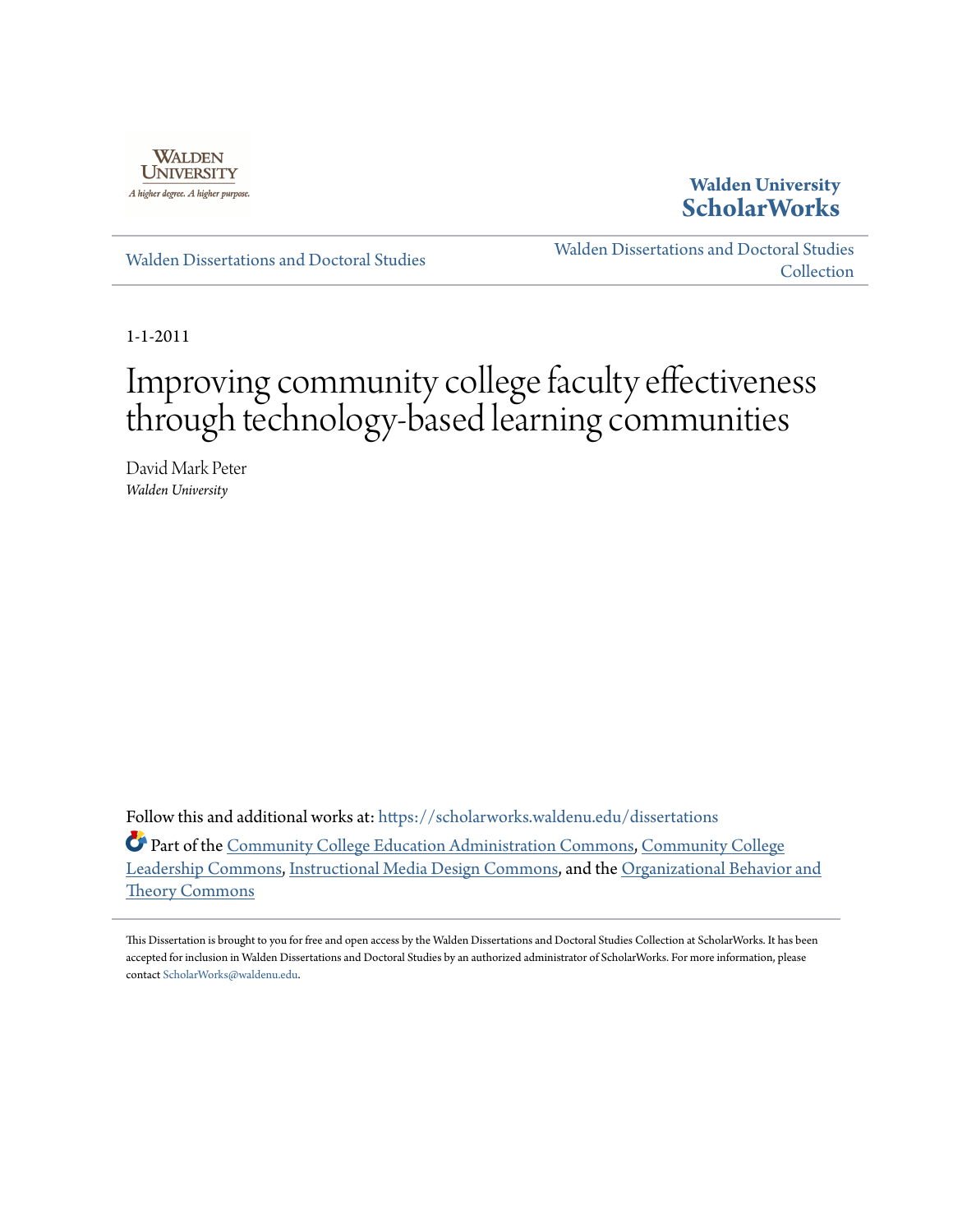## Walden University

College of Education

This is to certify that the doctoral dissertation by

David Peter

has been found to be complete and satisfactory in all respects, and that any and all revisions required by the review committee have been made.

Review Committee Dr. Abbie Brown, Committee Chairperson, Education Faculty Dr. William Sugar, Committee Member, Education Faculty Dr. Gary Lacy, University Reviewer, Education Faculty

> Chief Academic Officer Eric Riedel, Ph.D.

> > Walden University 2014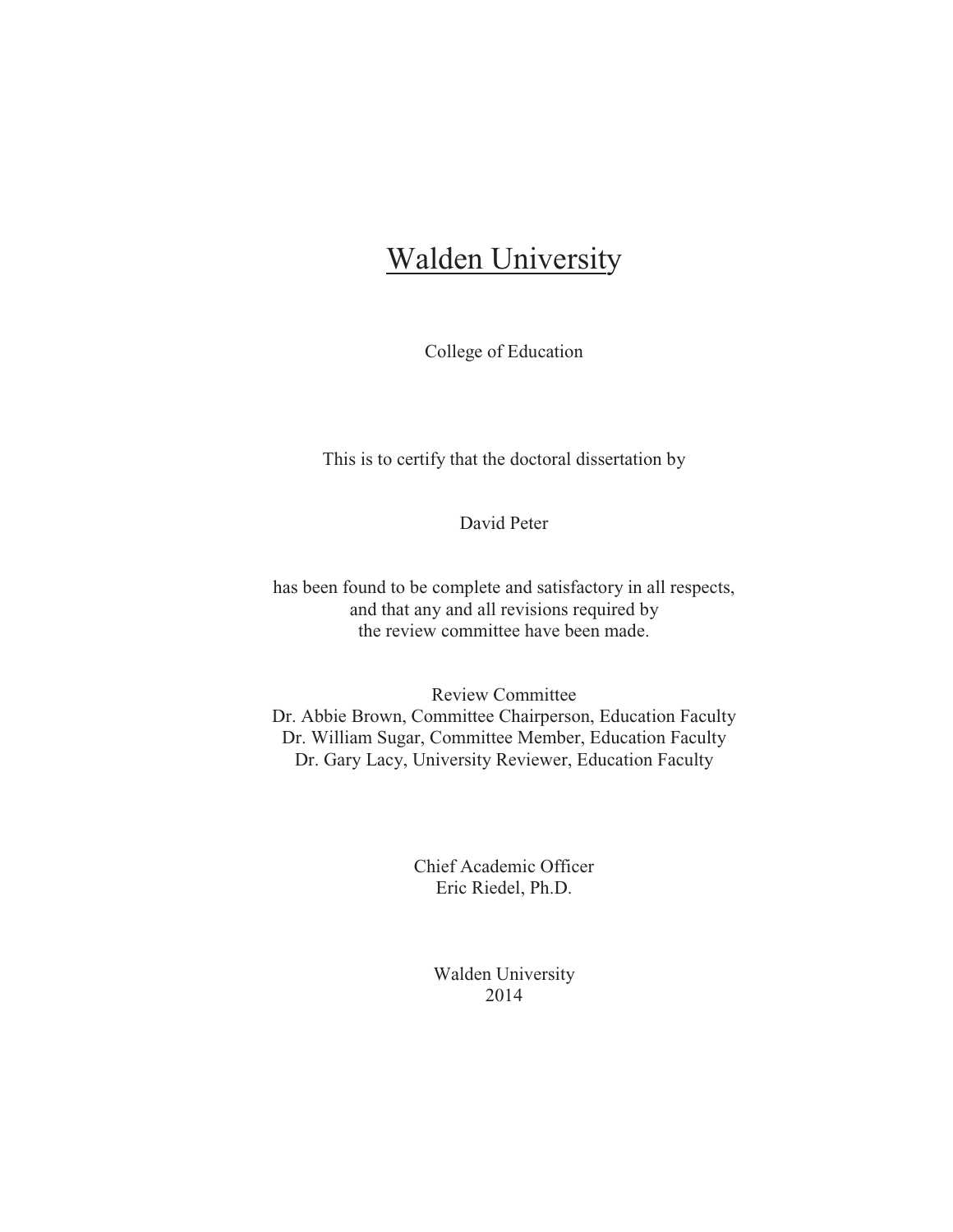Abstract

Improving Community College Faculty Effectiveness through Technology-Based Learning Communities

by

David Mark Peter

MEd, Texas A&M University, 2002

BA, University of Oklahoma, 1982

Dissertation Submitted in Partial Fulfillment

of the Requirements for the Degree of

Doctor of Philosophy

Educational Technology

Walden University

October 2014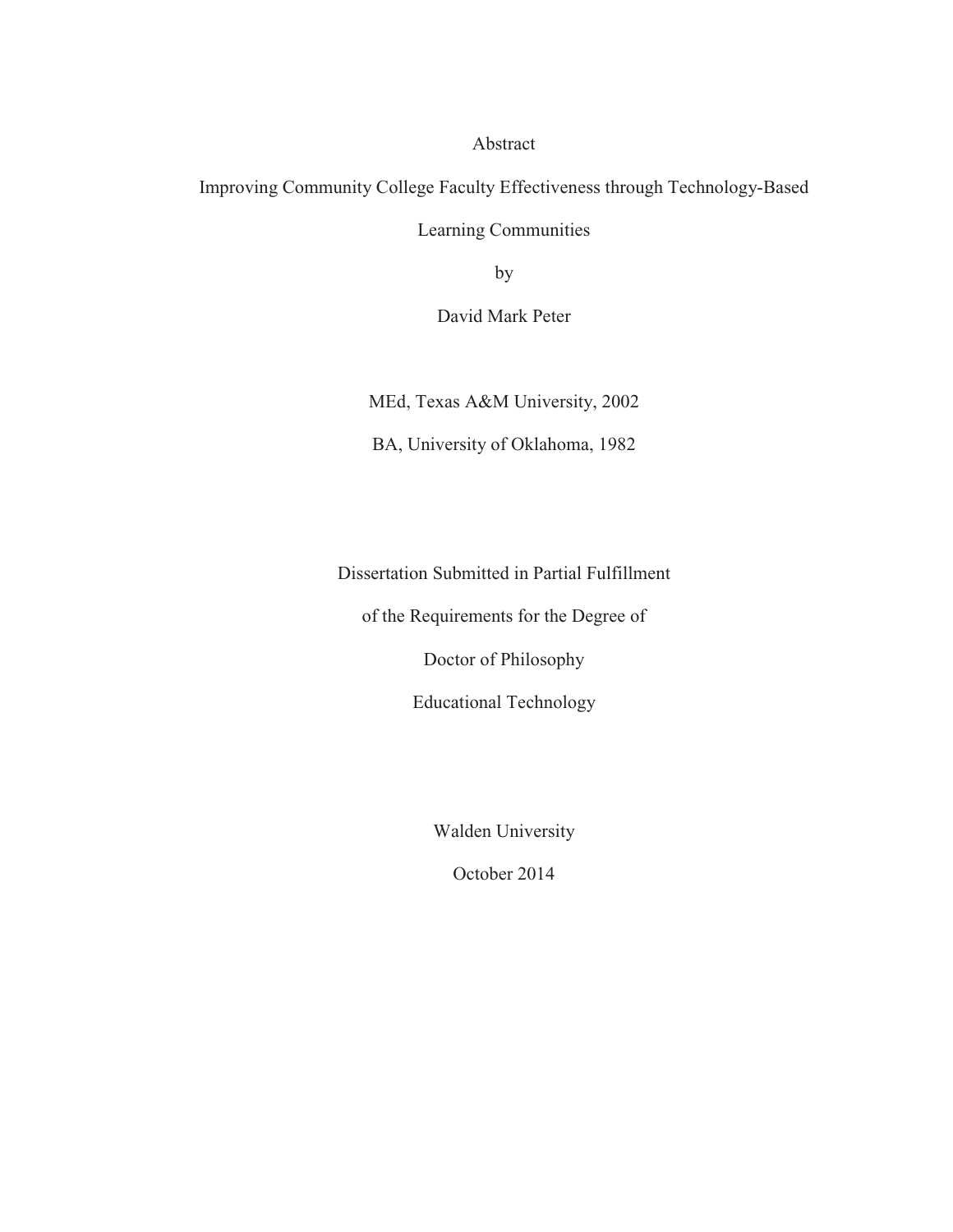#### **Abstract**

College faculty members are often inadequately prepared to use technology in their classrooms. They often learn technology without institutional support, and without understanding technology's impact on student learning. As a result of these shortcomings, the use of technology in the college classroom is often not systematic or focused on improving learning. This study used a conceptual framework based on Wenger's learning community or community of practice idea. This study examined a Midwestern university where faculty made only limited use of classroom technology and did not demonstrate contemporary approaches to student learning. The study set out to determine the impact of technology-based faculty learning communities on student engagement. Five university faculty members served as research participants; all agreed to form a learning community and participate in a series of interviews that examined the impact of technology integration and the role of learning communities on adopting technology. Interview data were analyzed using an emergent and exploratory approach where themes and trends were identified through direct observation and examination of interview transcripts. One of the emergent themes was that increased faculty technology use depends primarily on positive prior experiences with technology. Another theme was that students' self-reported technology competency does not accurately reflect classroom uses, which may have a significant impact on educational technology integration strategies. The study's findings provide guidelines for a best practice model of faculty professional development to improve and enhance classroom learning with educational technology.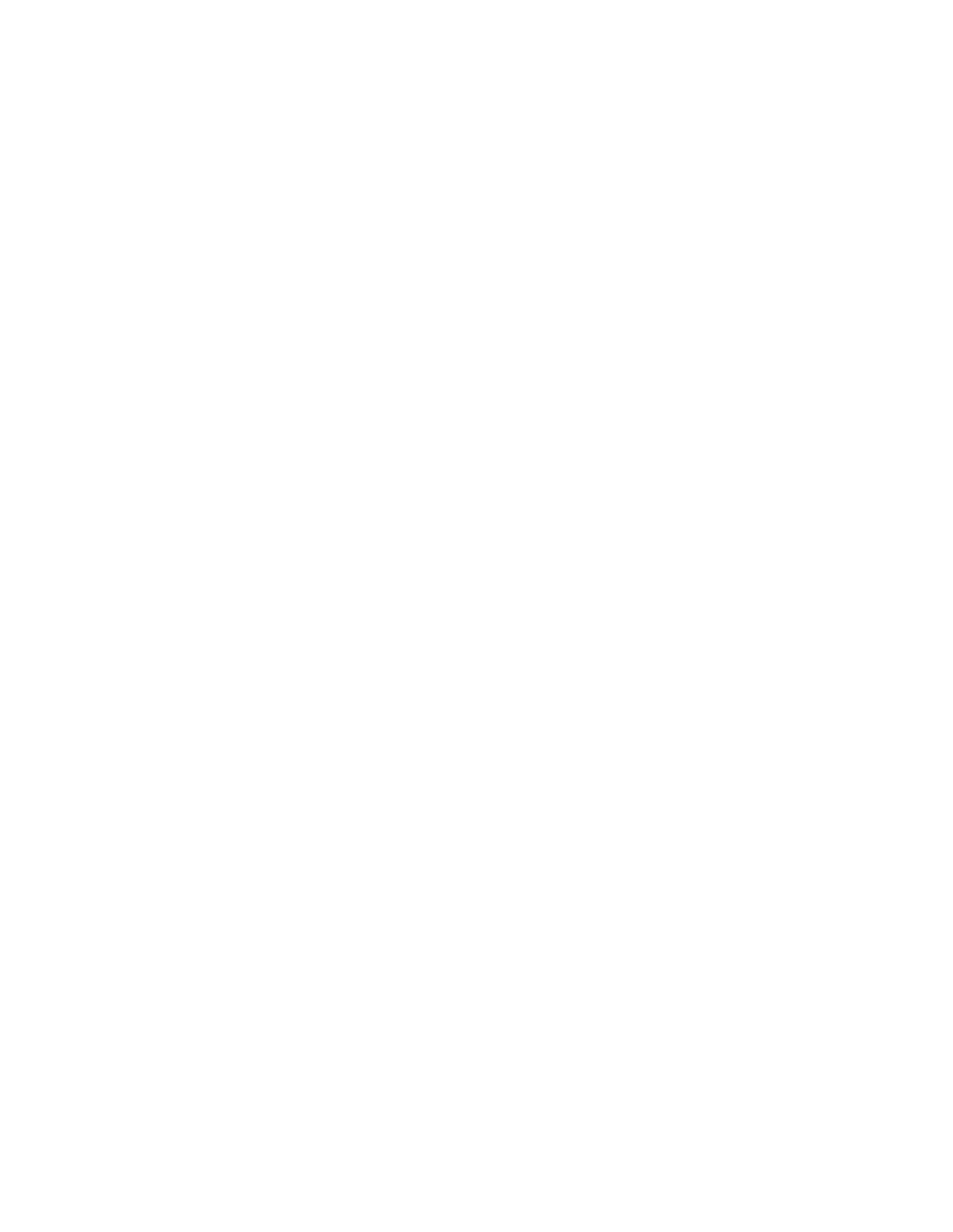## Improving Community College Faculty Effectiveness through Technology-Based

Learning Communities

by

David Mark Peter

MEd., Texas A&M University, 2002

BA, University of Oklahoma, 1982

Dissertation Submitted in Partial Fulfillment

of the Requirements for the Degree of

Doctor of Philosophy

Educational Technology

Walden University

October 2014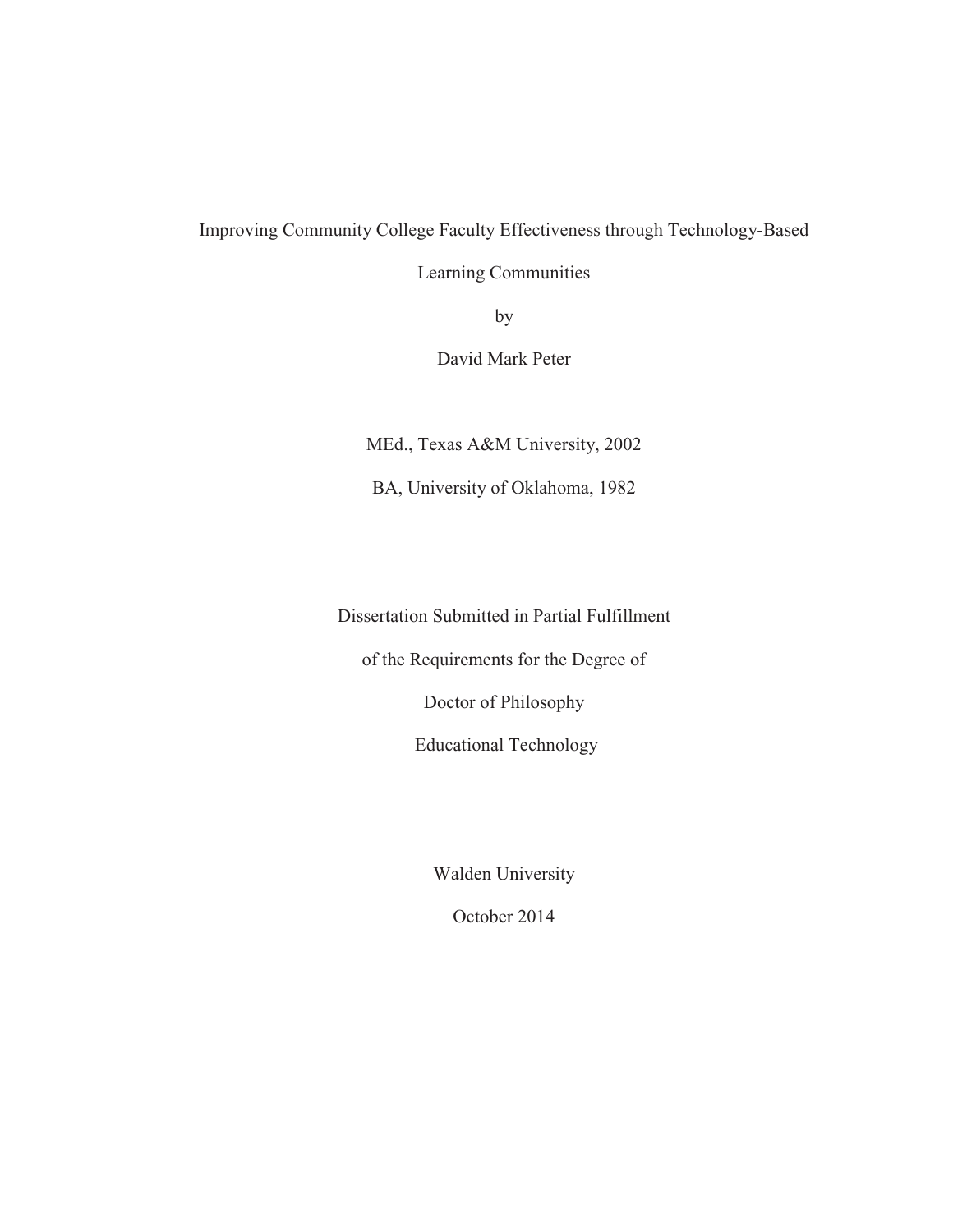UMI Number: 3644921

All rights reserved

INFORMATION TO ALL USERS The quality of this reproduction is dependent upon the quality of the copy submitted.

In the unlikely event that the author did not send a complete manuscript and there are missing pages, these will be noted. Also, if material had to be removed, a note will indicate the deletion.



UMI 3644921

Published by ProQuest LLC (2014). Copyright in the Dissertation held by the Author.

Microform Edition © ProQuest LLC. All rights reserved. This work is protected against unauthorized copying under Title 17, United States Code



ProQuest LLC. 789 East Eisenhower Parkway P.O. Box 1346 Ann Arbor, MI 48106 - 1346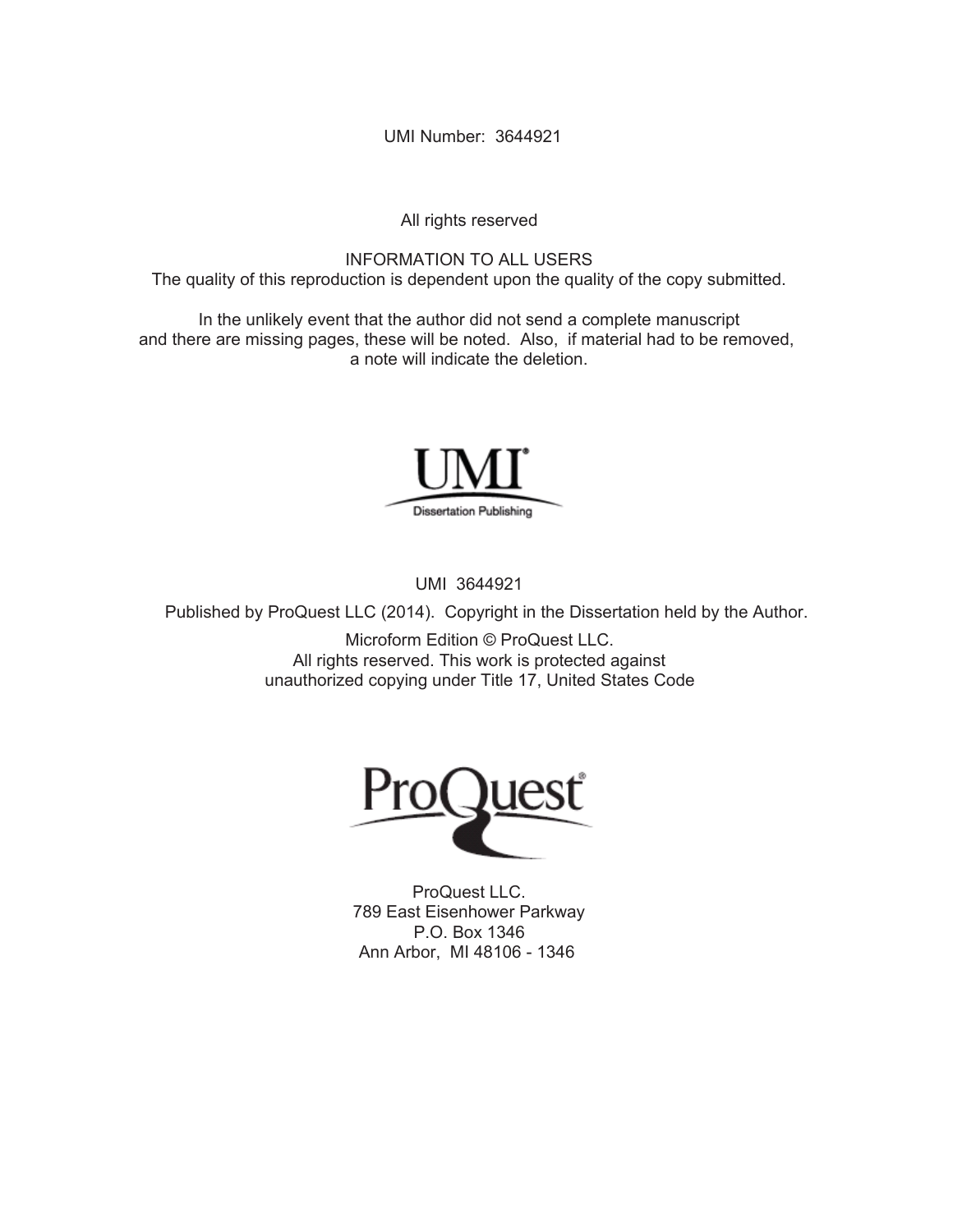## Dedication

This is dedicated to all faculty members who strive to make a difference in the lives of their students. Their passion, their commitment, and their wealth of knowledge are the riches that, when shared, improve the lives of all.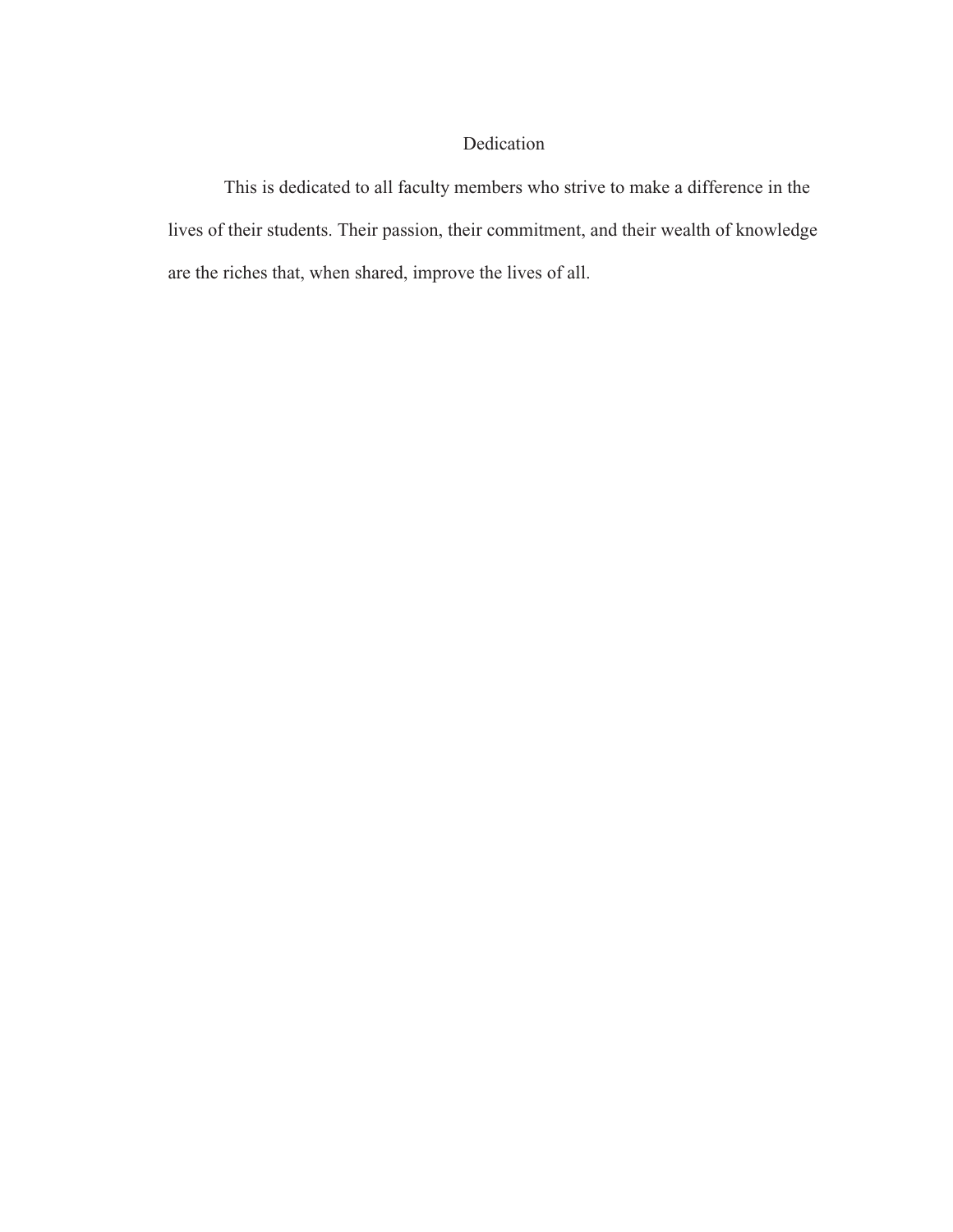#### Acknowledgments

It is very important to me to acknowledge all of the individuals who have encouraged me on this journey. Without the encouragement, advice, reassurance and contact of Dr. Abbie Brown, my Chair and Mentor, this would have not been completed. A heartfelt thank you to you, Abbie.

To Dr. William Sugar, for your suggestions, questions, and thoughts as this dissertation developed, I am grateful.

To Dr. Maryfriend Shepard, for encouraging me from those first classes. It is done!

To the folks who kept asking, "Are you done?" I can finally say, "Yes!"

To Peggy, Joe, Richard, Mikela, Bonnie, Ariela, Anita, Abigail, Marissa, Richard and Vicki, thank you so much for your encouragement and your constant nudging. It's over!

To Bob Slayton, you always kept me focused on the end, and said that the journey will be worth it. Thank you, my friend.

To all those who listened as I'd talk things through, you have all made a difference.

And last, but not least, to Mom and Dad, Kevin and Anita: This has been a long journey, with a lot of reading, writing, and missing family events. Your love and understanding have fueled my heart. "Thank you" is such a short phrase, but I say it from my heart.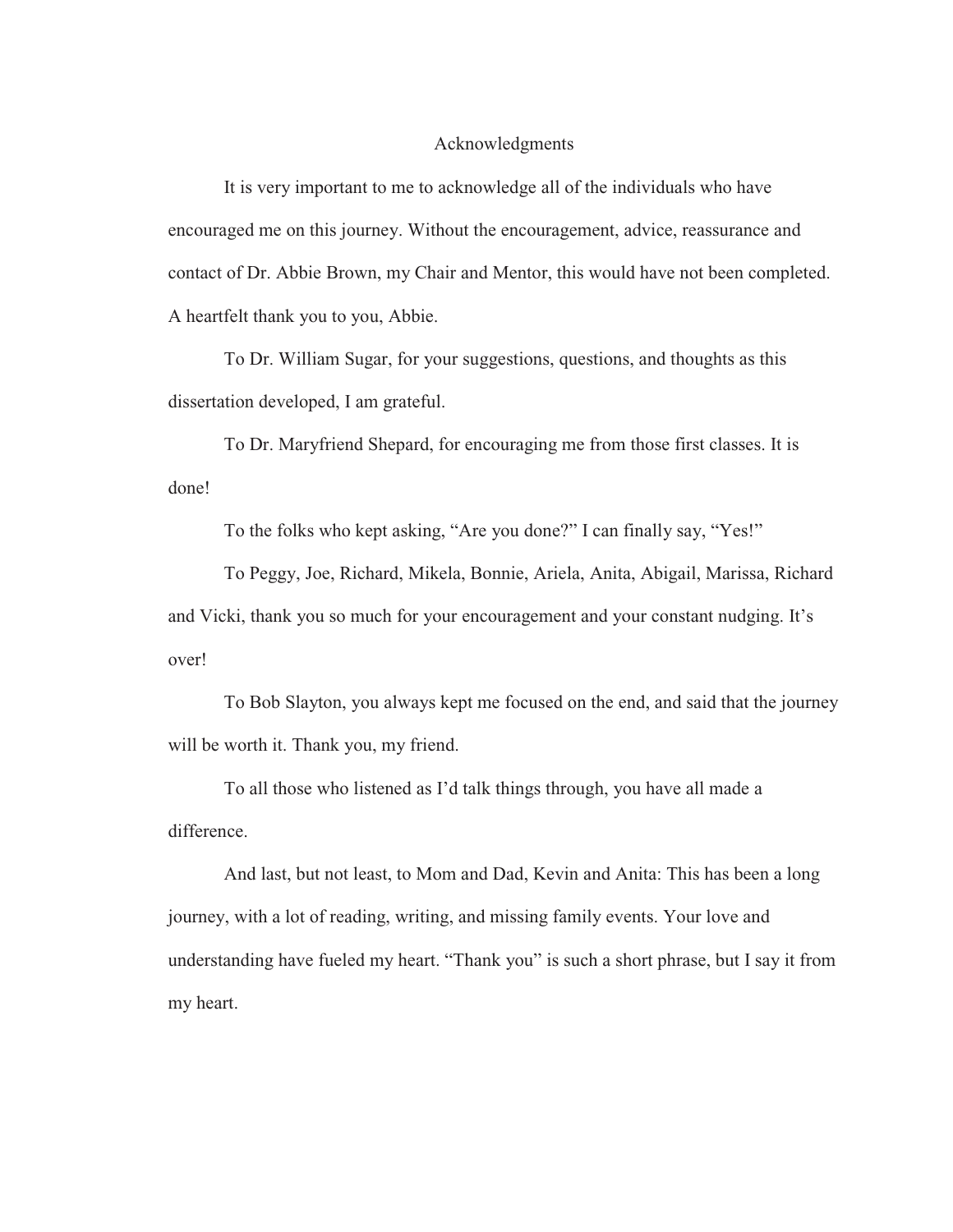## Table of Contents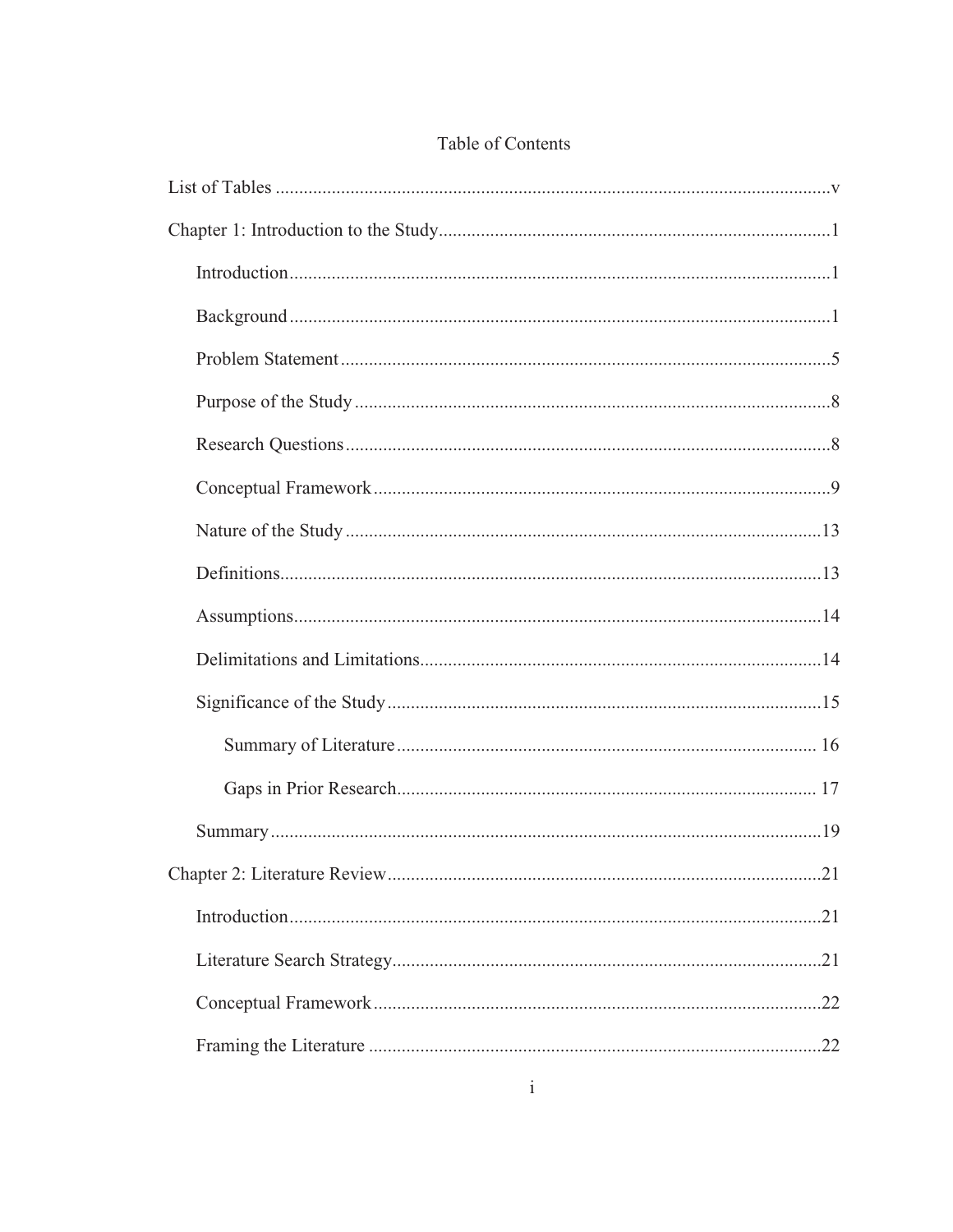| 44 |
|----|
|    |
|    |
|    |
|    |
|    |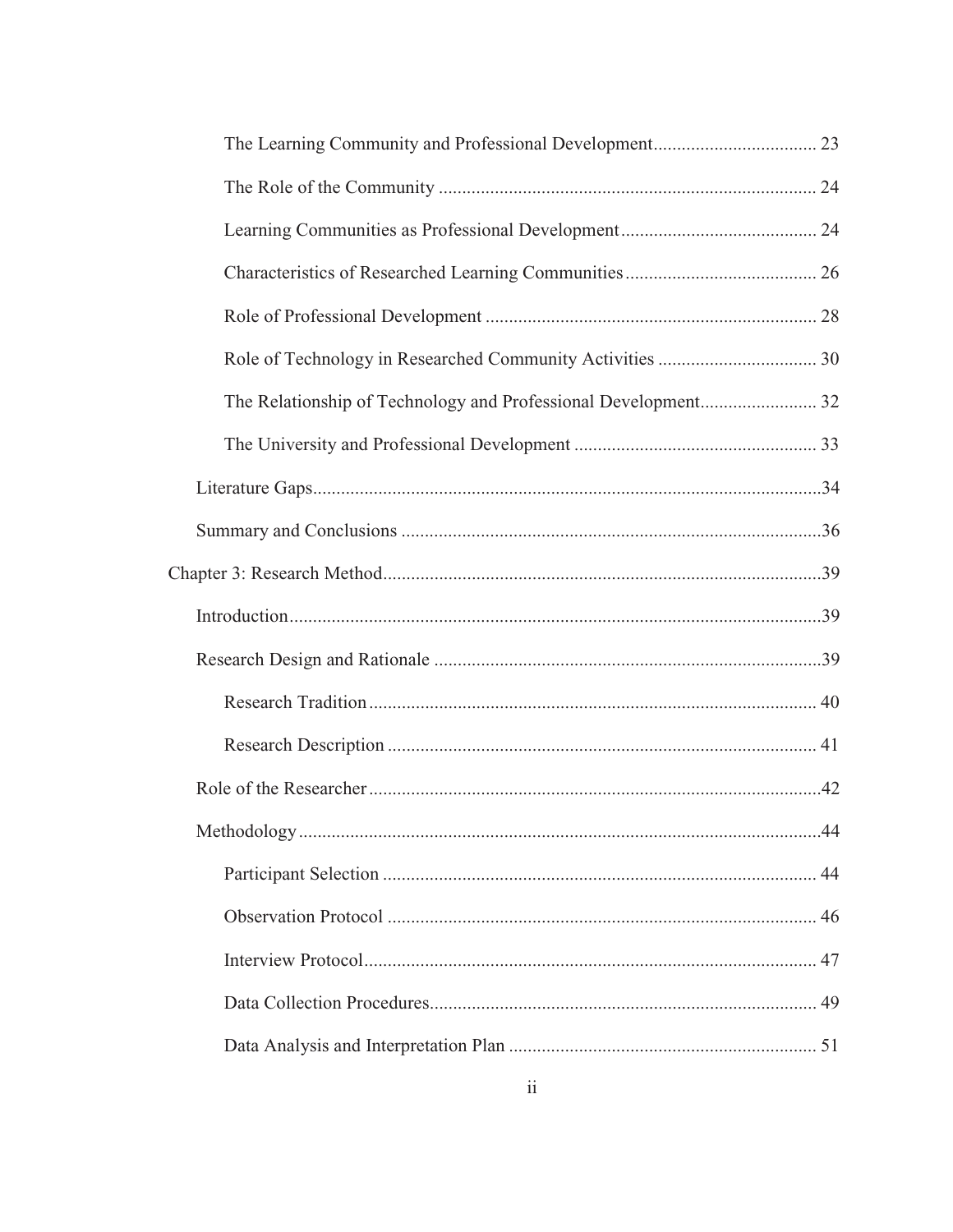|  | .79 |
|--|-----|
|  |     |
|  |     |
|  |     |
|  |     |
|  |     |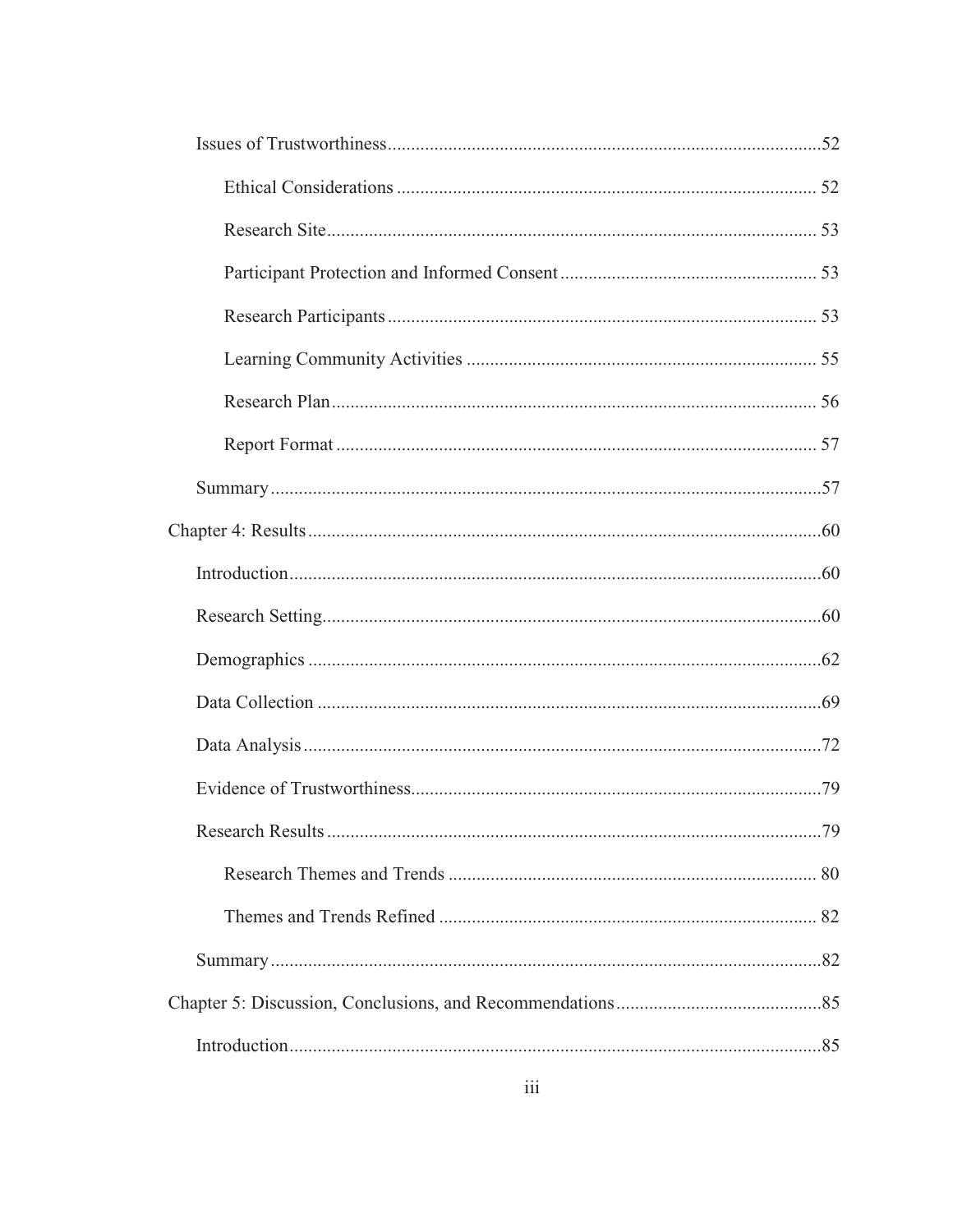| Critical question 1: How do community college faculty communities of  |    |
|-----------------------------------------------------------------------|----|
|                                                                       |    |
| Critical question 2: How do community college faculty communities of  |    |
|                                                                       |    |
| Subquestion 1: How would the technology-based faculty learning        |    |
|                                                                       |    |
| Subquestion 2: What impact do communities of practice have on student |    |
| engagement? How do the communities of practice help in student        |    |
|                                                                       |    |
| Subquestion 3: What impact do communities of practice have on         |    |
|                                                                       |    |
|                                                                       |    |
|                                                                       |    |
|                                                                       |    |
|                                                                       |    |
|                                                                       |    |
|                                                                       | 95 |
|                                                                       |    |
|                                                                       |    |
|                                                                       |    |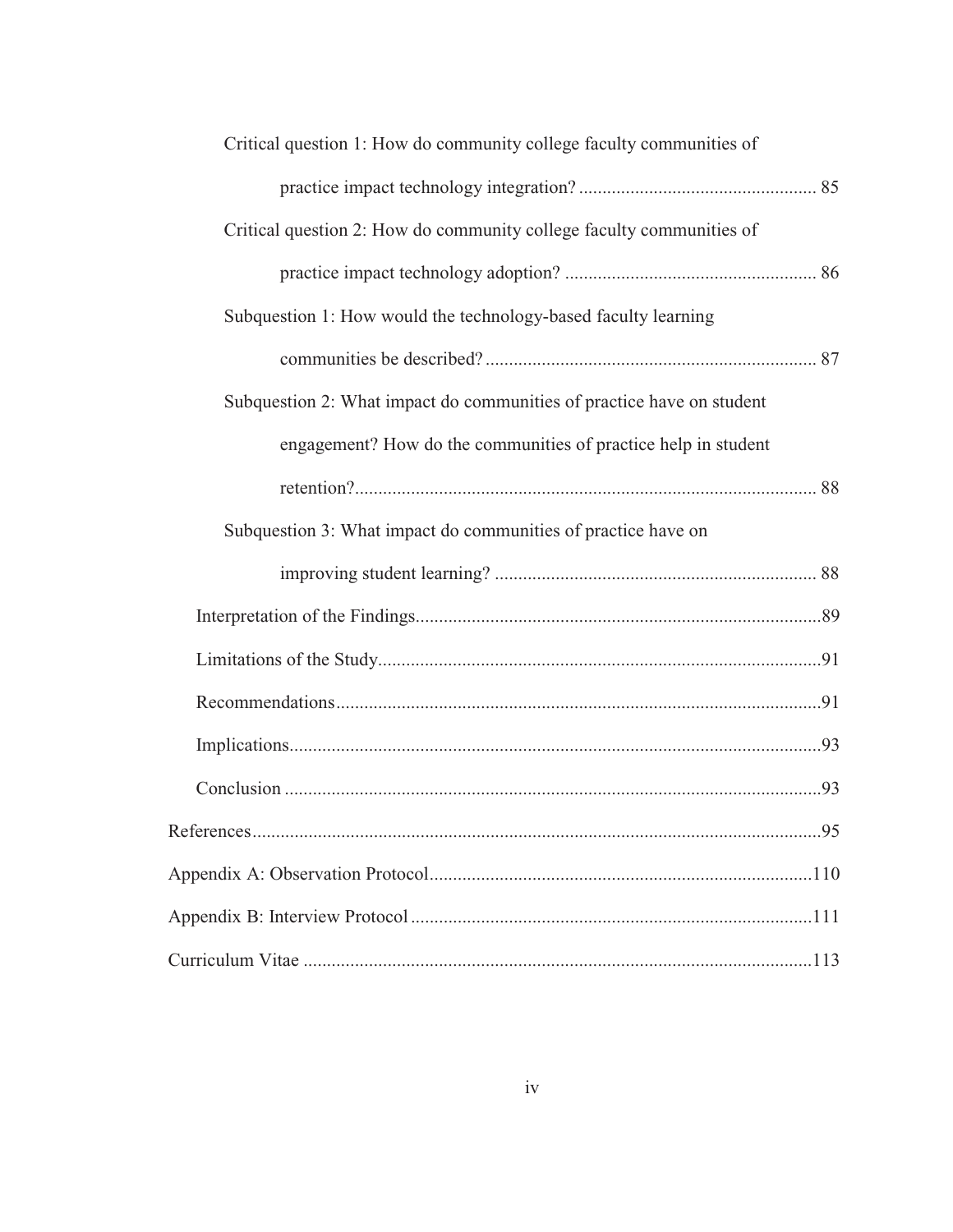## List of Tables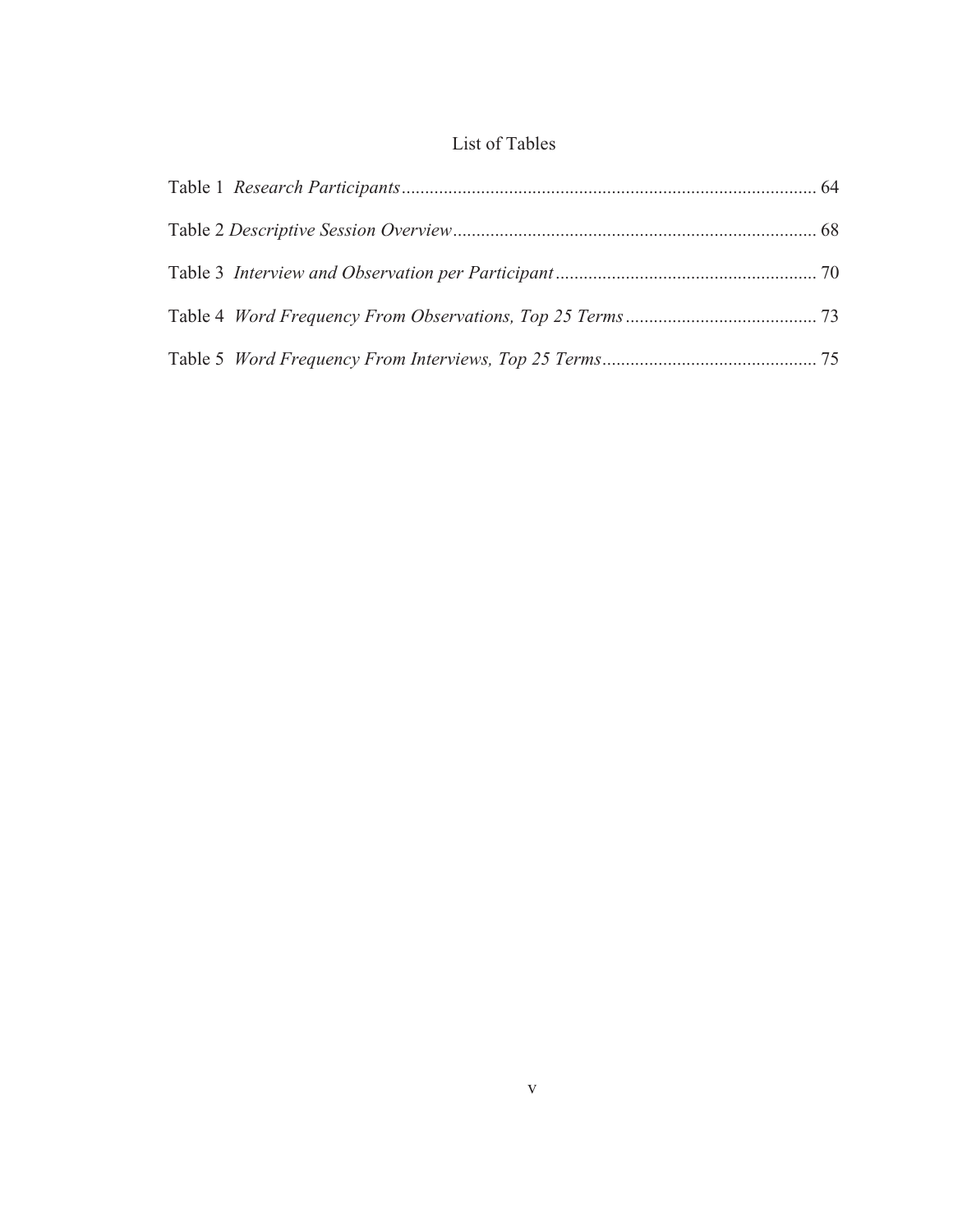#### Chapter 1: Introduction to the Study

#### **Introduction**

Higher education faculty are often inadequately prepared to use and integrate technology in the classroom. The recent growth and availability of new classroom technologies has exceeded the need and increased the capacity for professional development opportunities. Wilson and Berne (1999) and Lawless and Pellegrino (2007) both indicate that there is a gap linking professional development to improvements in the classroom and this gap remains. The link between professional development and increased student learning has not been explored at the community college level (Murray, 2005). This dissertation addressed this gap by providing a model of best practices for faculty to improve teaching and learning through the use of technology.

The introduction to the study included a brief review of research literature. The research literature and research gap lead to the specific problem statement, research purpose and research questions. The conceptual framework was discussed and provided a rationale for the nature of the specific study. To understand the research study, operational definitions were provided along with assumptions, scope, delimitations, limitations and the significance of the study.

#### **Background**

University faculty members are often presented with choices concerning classroom technology. Some may find ways to use educational technology in their classroom, and some may not use technology at all. The successful uses of technology are often the result of positive and serendipitous experiences with technology. Faculty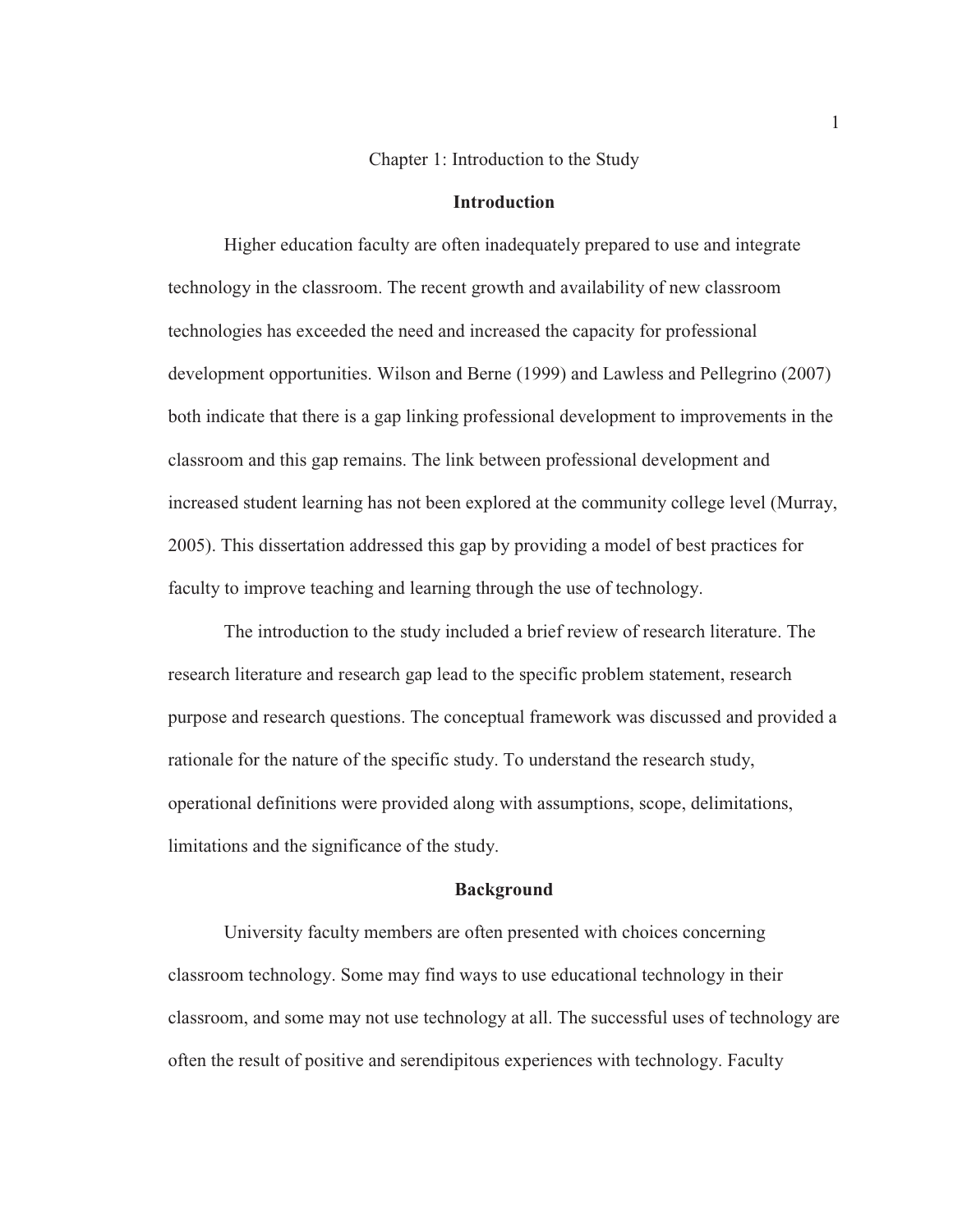members frequently struggle with technology and seek out assistance from others that may improve their personal technology skill set. With over a decade of experience in faculty development, it is easy to imagine the discussions between faculty members as they attempt to learn technology. Talking with faculty members has highlighted their desire to learn more about technology. Faculty members want to learn how to use technology to improve learning and to engage students in every aspect of their community college experience. Providing faculty members with a systematic program of professional development could reduce some frustration and anxiety of some technologically challenged users. This situation is more prevalent than expected. Faculty members will ultimately choose to misuse technology or not use technology at all. Several studies attest to the prevalence of this problem (Akroyd, Jaeger, Jackowski, & Jones, 2004; Mars & Ginter, 2007).

Professional development for community college faculty is often limited to an institutional overview of human relations policies or other nonteaching policies. Community college faculty are expected to support "the college's mandate" for teaching (Goto & Davis, 2009, p. 251). Professional development is not merely skill training (Amey, 2005), professional development focuses on "individual and group learning" (Amey, 2005, p. 701). More professional development is needed to "meet the needs of individual faculty" (Grant, 2005, p. 294) with relevant programs, designed to improve teaching skills and incorporate technology in teaching. Some faculty are "lacking in technological expertise" (Milliron & Prentice, 2005, p. 111) and professional development may provide them an incentive to enhance their technological skills. The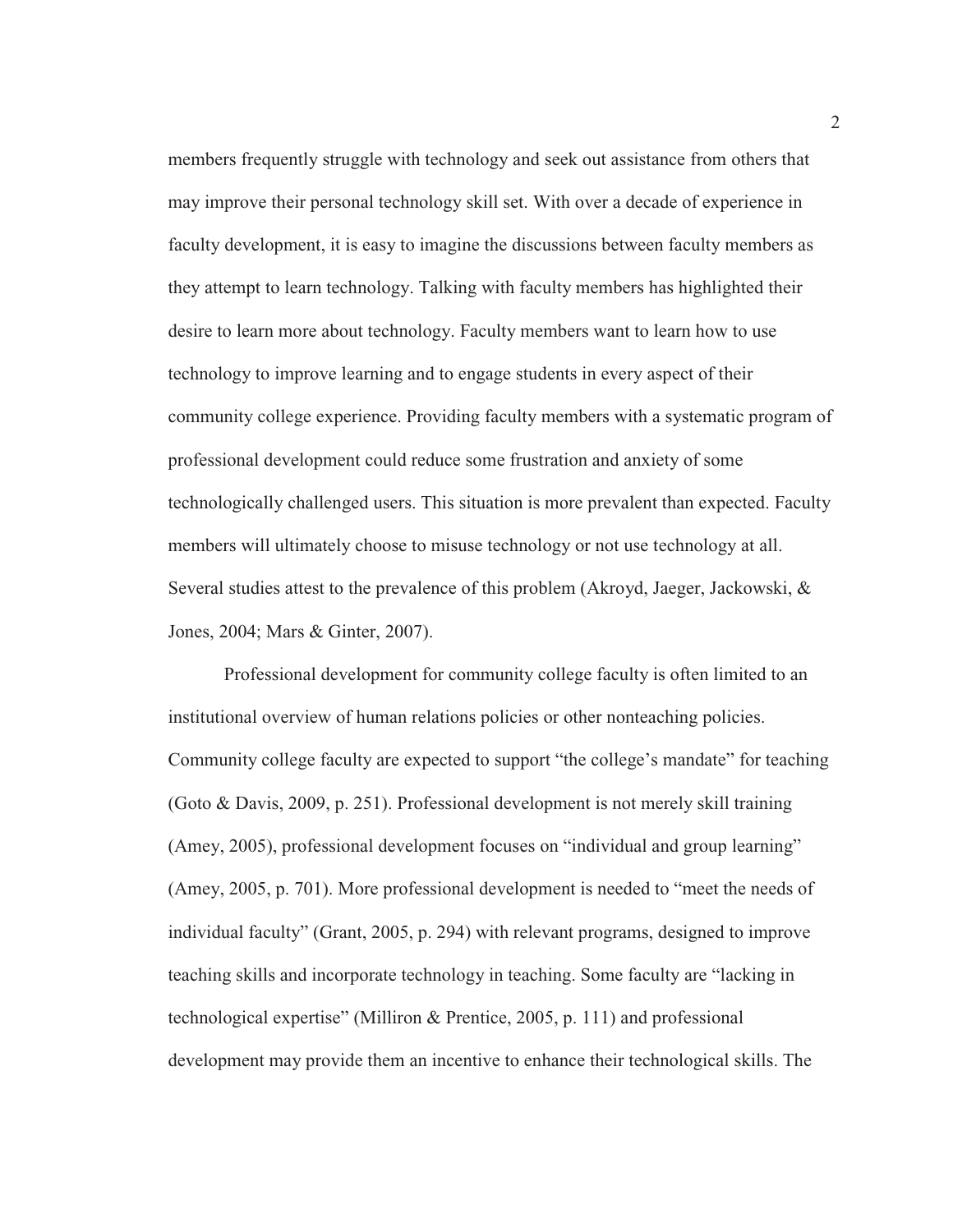need for technological expertise goes beyond personal productivity skill development. Technological proficiency is both a needed personal skill and a professional work characteristic.

Community college faculty members have indicated the disconnect between technology training and teaching. The community college has long been known as a teaching institution (Wallin, 2007). The focus, for many community colleges, is "institutional mission … than on enhancement of faculty knowledge alone" (Grant, 2005, p. 293). The mission of the community college focuses on faculty improvement. Individually, faculty acquire skills to use technology becoming proficient users. Collectively, faculty improvements enhance the college mission. Eddy (2007) noted "the challenges of integrating technology into traditional classroom teaching" (p. 68) have provided the need for professional development.

Becoming proficient with technology in a college classroom requires much more than an introduction to technology. To develop technological skills in the classroom requires a developmental approach (Engstrom & Danielson, 2006) that builds on previously acquired skills. Technology skills must have a clear connection to teaching and learning. Without an integrated approach to both gain skills and explore best pedagogical practices, community college faculty is less likely to improve as teachers (Webster-Wright, 2009).

Traditionally, community colleges have focused on teaching exclusively and have not needed to focus on the professional development of faculty. Community college faculty members do not typically have "formal preparation for a teaching position"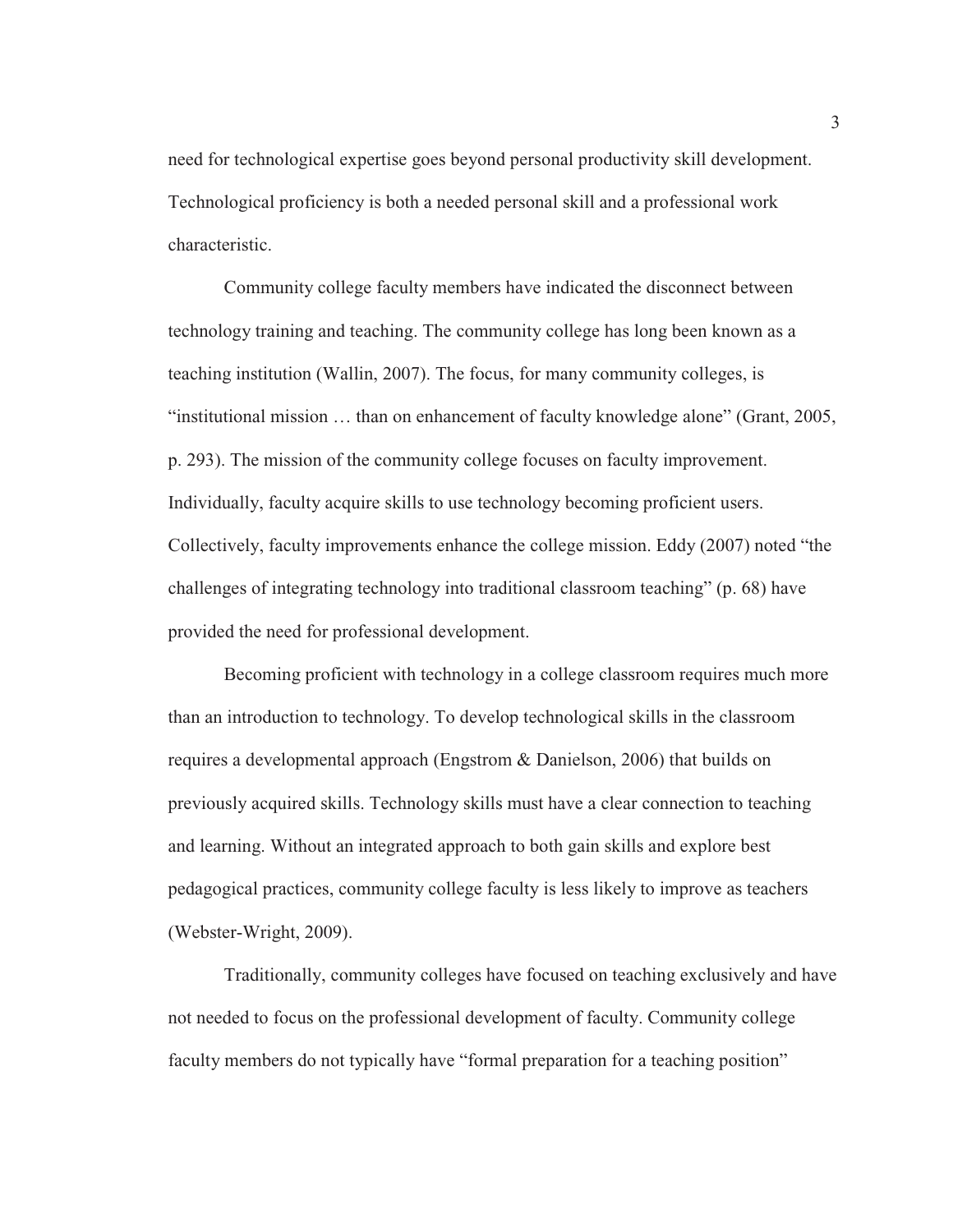(Twombly  $&$  Townsend, 2008, p. 15). The community college faculty members are often subject matter and content experts, coming from business and industry for example. Wallin and Smith (2005) noted that professional development opportunities can "have maximum impact in the classroom and [provide] meaningful growth and support to faculty" (p. 88). Professional development for faculty is effective in changing practice when it is "embedded in teachers' daily work" (Kelleher, 2003, p. 752). Professional development that is a part of teaching, and not separate from teaching, improves faculty members' teaching skills directly and student learning, indirectly (Kelleher, 2003).

Professional development offered at the research site for all faculty members, whether full-time, part-time, or adjunct, is intended to improve teaching skills, introduce appropriate uses of technology, model best practices and indirectly improve student learning. Faculty members and adjunct faculty members are encouraged to participate in professional development throughout the academic year. In addition to periodic professional development offered throughout the academic year, the research site also has professional development offered at midyear and at the end of year. Participation in professional development is desired, and may be used to document faculty growth. Professional development participation can also be included in a yearly performance evaluation as well as a part of any promotion and tenure documentation.

Observing others and directly participating in professional development opportunities for community college faculty members can improve overall teaching and learning. To improve and become a better teacher, faculty seek opportunities for developing and using technological skills (McCarthy, 2006). Faculty members look to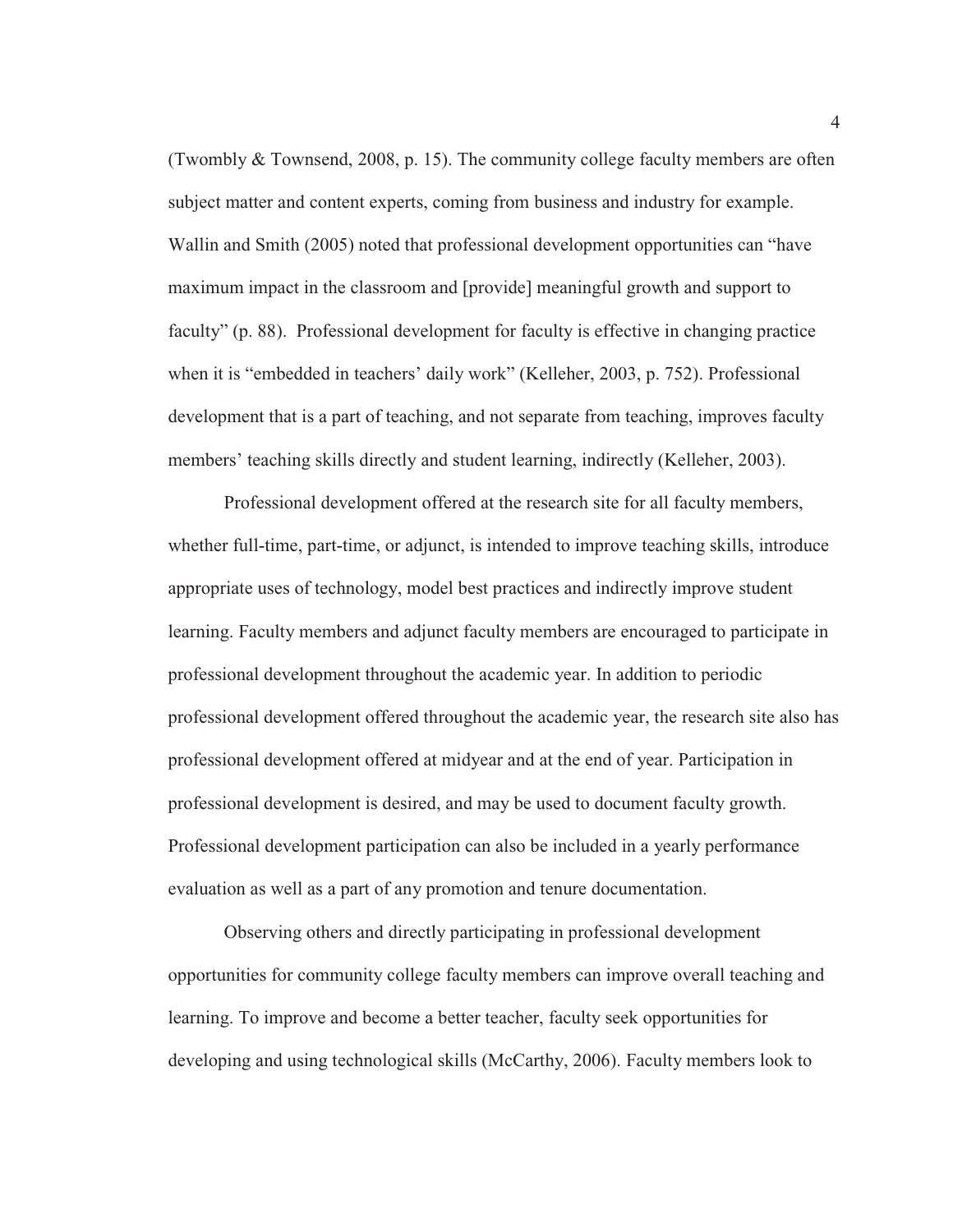each other "when it comes to integrating technology into their instructional activities" (Mars & Ginter, 2007, p. 339).

#### **Problem Statement**

The college faculty members not familiar with using classroom technology regularly are not adequately prepared to successfully integrate technology in the classroom. This concern was an essential element for the institution used as the research site. The institution's strategic planning focus was "to support additional faculty professional development" (Vincennes University, 2006a, p. 12). For an institution to include professional development as a strategic planning goal clearly indicates the importance, and provides the rationale for a focused, institutionally based professional development program. Professional development, in the strategic plan, "strengthens the image of the University" (Vincennes University, 2006a, p. 12). The university is a "teaching institution," whose "major emphasis is teaching, rather than teaching research, and publication as in baccalaureate institution" (1997, p. H4).

The importance of professional development was identified in an institutional self-study report, where the University noted that professional development can "empower its employees to be leaders in the population of community colleges, which, in turn, promotes excellent service to students" (1995, p. 83). The importance of professional development for the research site continues to guide initiatives today. The link between professional development and student learning focused the institution to examine the mission. Providing professional development "must be a primary mission" for the University (Vincennes University, 1995, p. 83). The institution has focused on the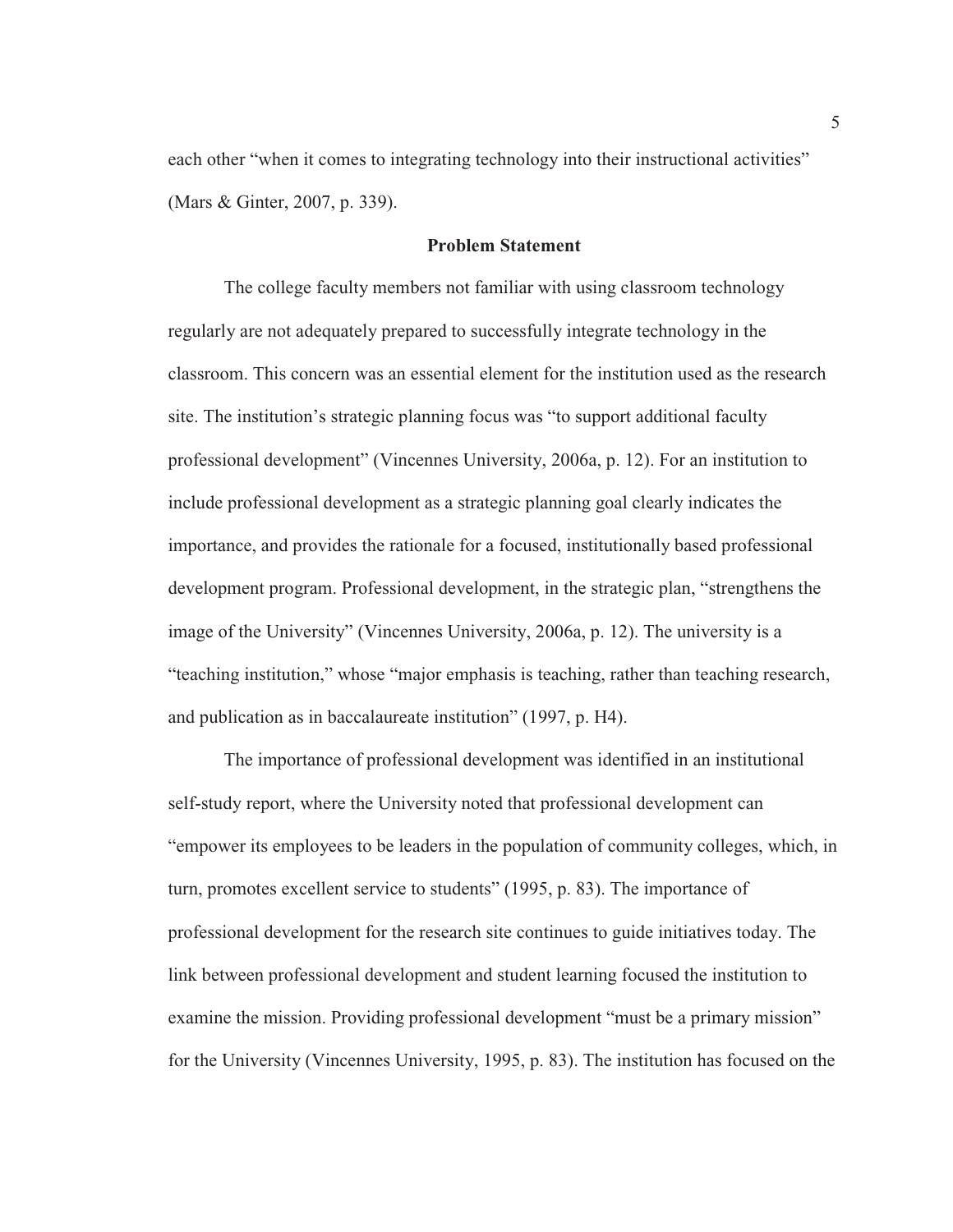importance of professional development without integrating professional development as a systematic element of the university.

Even though the university characterizes teaching "by innovation and experimentation" and "a variety of teaching methods and by preparation of the faculty" (1997, p. H9), there is no clearly defined or institutionally articulated model of professional development. The problem here is the need for a systematic approach to faculty professional development. Faculty members will often discover or find ways to improve their teaching, without input from others or guidance. This approach may not yield the most effective and sustainable model for professional development at the research site. Faculty members are located at three main campus locations and multiple satellite locations within the state and beyond. The need for a systematic and institutionalized approach, as identified by Cohen and Brawer (2008), increases as new faculty join an institution. As the faculty retire from the research site, the newer, younger faculty are more likely to inquire about professional development. The greatest force for an institutional approach comes from new full-time and new adjunct or part-time faculty.

Grant (2005) noted that community college faculty are "more focused on institutional mission, that is, teaching and learning, than on enhancement of faculty knowledge" (p. 293). Cohen and Brawer (2008) also noted that faculty at the community college are more engaged as teachers, noting "their primary responsibility is to teach; they rarely conduct research or scholarly inquiry" (p. 84). The role of the community college faculty member is to focus on "teaching, program administration and professional service" (Goto & Davis, 2009, p. 254). Burnstad and Hoss (2010) identified teaching as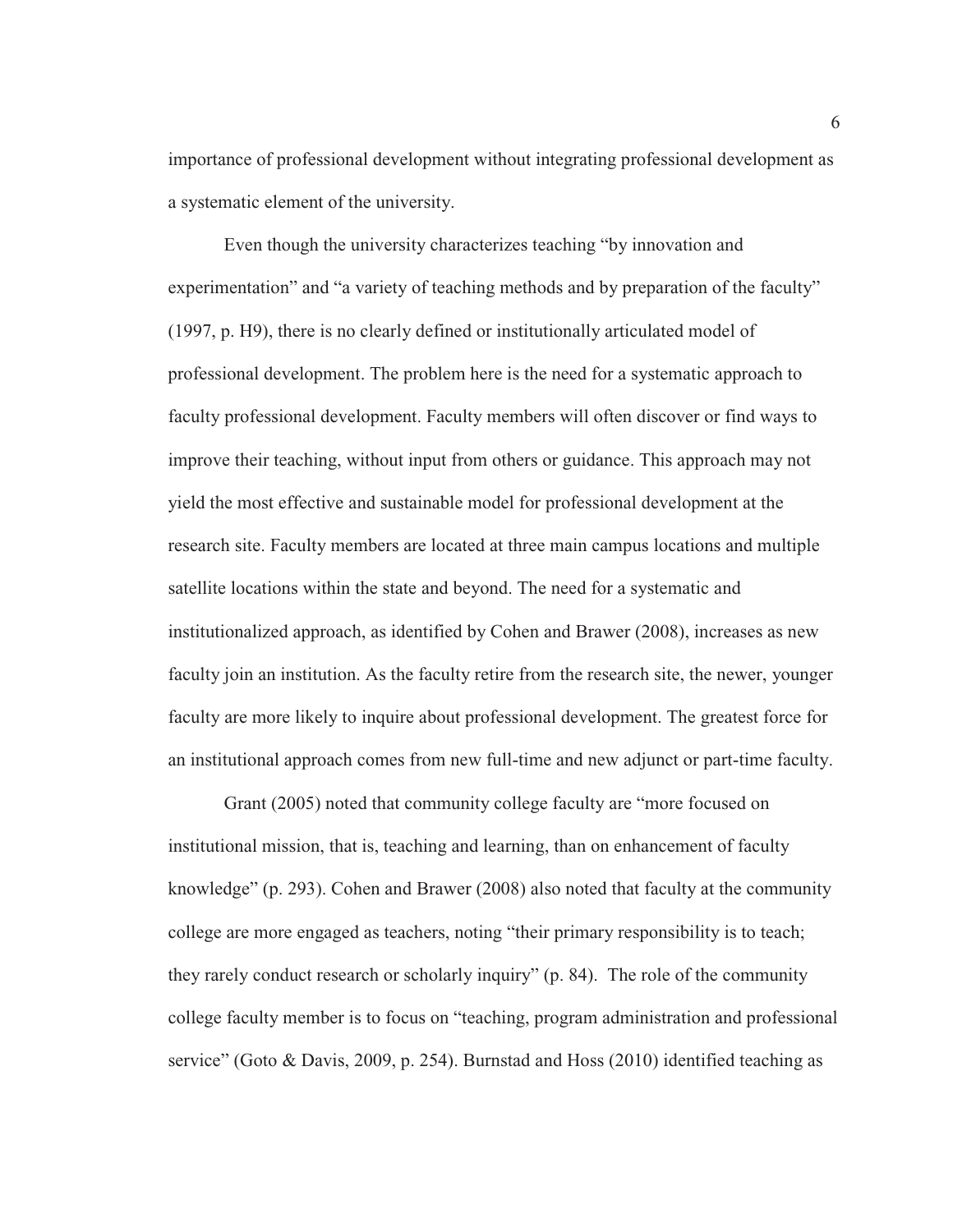the primary role for community college faculty, coming to the institution as teachers, and being teachers throughout their career. Teaching as noted by both Grant (2005) and Cohen and Brawer (2008) focuses more on traditional classroom teaching than on using technology in the classroom. Professional development must link individual needs of faculty to institutional mission to improve teaching and learning. This would focus efforts at the community college to "enhance and improve" the institutional mission and individual competence (Grant, 2005, p. 296).

 Engaging faculty in a community of practice or learning community (Wenger, 1998; Wenger, McDermott, & Snyder, 2002) approach will improve the current situation. The lack of technological skills for faculty, as noted by Borko (2004), can be improved by participation as a member of a learning community where teaching improvement is encouraged and supported. Community college faculty members need to continually improve their skills to be successful as teachers (Watts & Hammons, 2002). Murray noted "community colleges emphasized teaching" (Murray, 2005, p. 221). Improving as teachers can best be accomplished by a systematic and institutionally supported professional development program. A "comprehensive, sustained and intensive approach" (Hirsh, 2009, p. 12) is needed to address the issues of technological skills and professional development. Faculty have "almost no in-school time for professional learning or collegial work" (Darling-Hammond, 2005, p. 240). The changes and advances in technology provide even greater opportunities for focused professional development programs. A case study may reveal the methods community college faculty use technology to improve as teachers.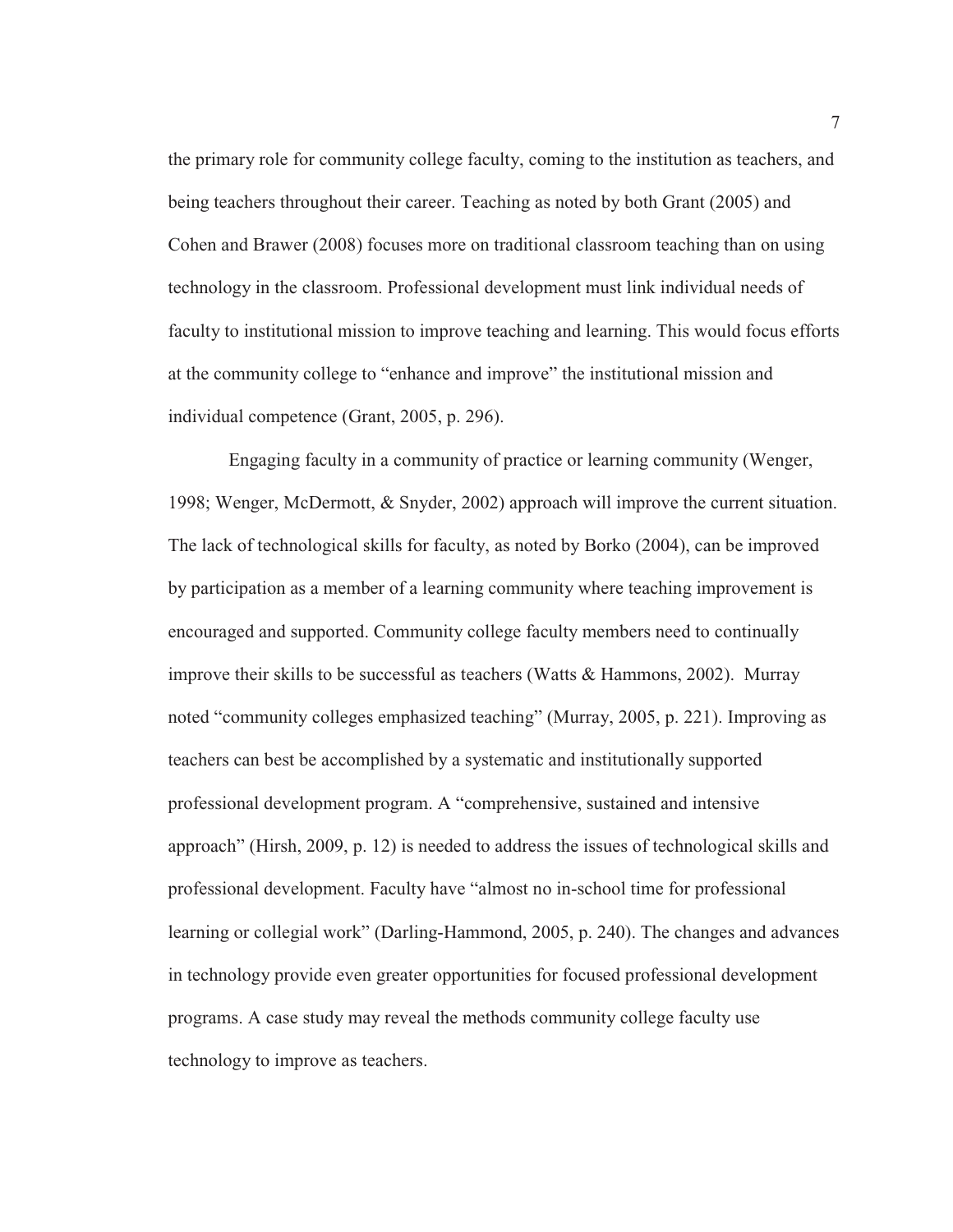#### **Purpose of the Study**

The purpose of this research was to describe and discover the impact of educational technology-based, faculty learning communities that increase student engagement and learning. As more and more technology is introduced into the classroom faculty members will perceive the need to use the technology and use it in such a way that engages students and improves learning.

#### **Research Questions**

The critical questions guiding the study were focused on more than the integration or adoption of technology. The research questions sought to identify and determine if faculty communities of practice impact the integration and adoption of technology. For faculty members working in community, the impact and effect of integration and adoption greater than working individually.

- How do community college faculty communities of practice impact technology integration?
- How do community college faculty communities of practice impact technology adoption?

The study sub-questions were more topical, and provided a framework for the case analysis.

- How would the technology-based faculty learning communities be described?
- What impact do communities of practice have on student engagement? How do the communities of practice help in student retention?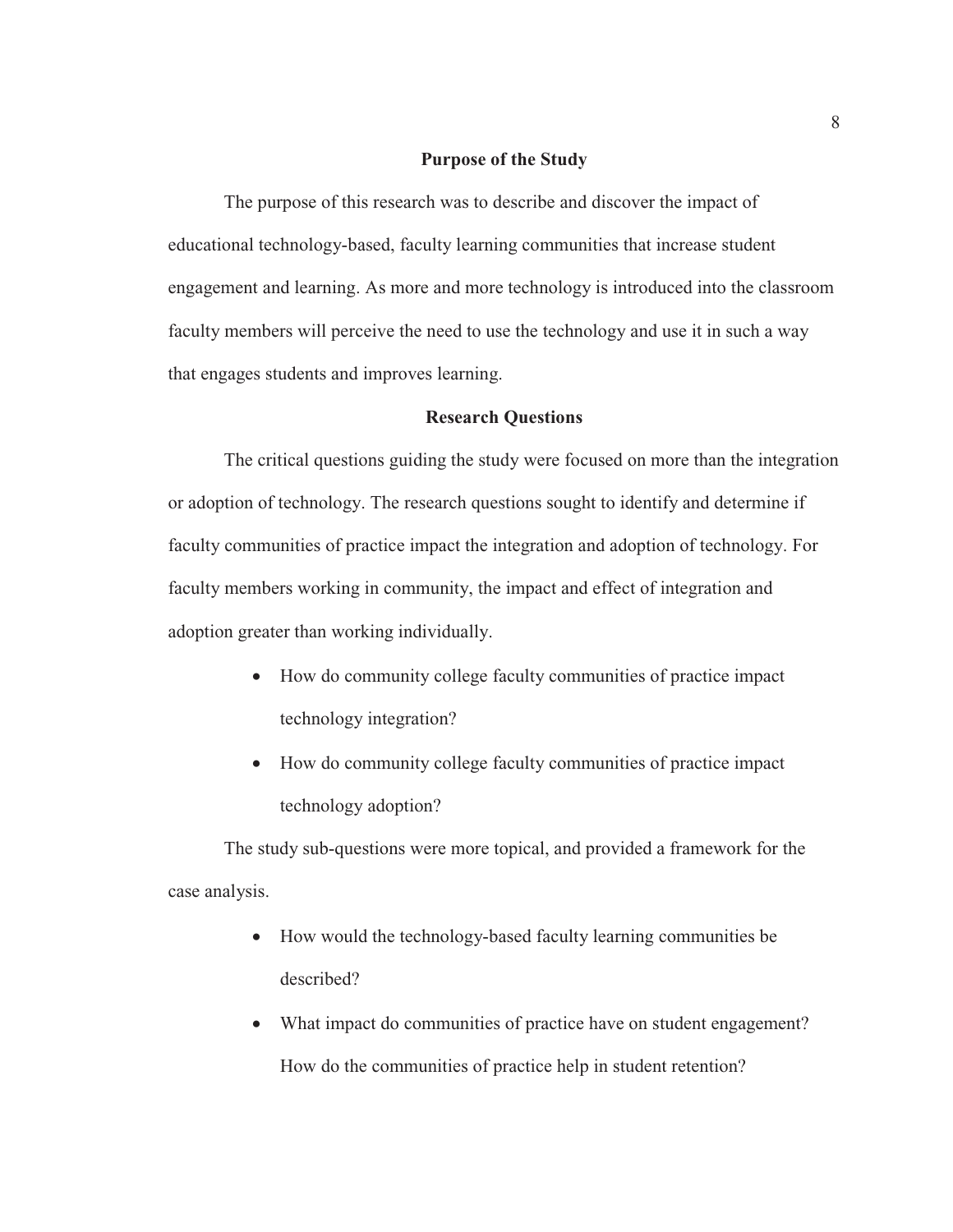What impact do communities of practice have on improving student learning?

#### **Conceptual Framework**

This study used a conceptual framework based on the learning community or community of practice idea advanced by Wenger (1998) and Wenger et al. (2002). While much of the existing literature addresses the classroom technology usage issues in public schools (K-12), baccalaureate and graduate degree producing institutions, there is a noticeable gap in the literature concerning community colleges. This study was designed in part to extend Wenger's work to the community college environment and to thus provide a newer perspective for community college faculty professional development activities.

A community of practice because it is not a formal community, group or organization, is often difficult to identify. The standard definition of the community of practice was developed by Lave and Wenger (1991), Wenger (2000), Wenger and Snyder (2000), and Wenger et al (2002). Additional definitions of community of practice provide differing perspectives (Barab & Duffy, 2000; Dennen & Burner, 2007; Kerno & Mace, 2010; Mongahan, 2011) but can be traced to the standard definitions.

Defining a community of practice can prove to be difficult without the work of Lave and Wenger (1991) who noted that a "community of practice is a set of relations among persons … over time" (p. 98). Wenger and Snyder (2000) define a community of practice as "groups of people informally bound together by shared expertise and passion for joint enterprise" (p. 139). The informal nature of this group indicates a somewhat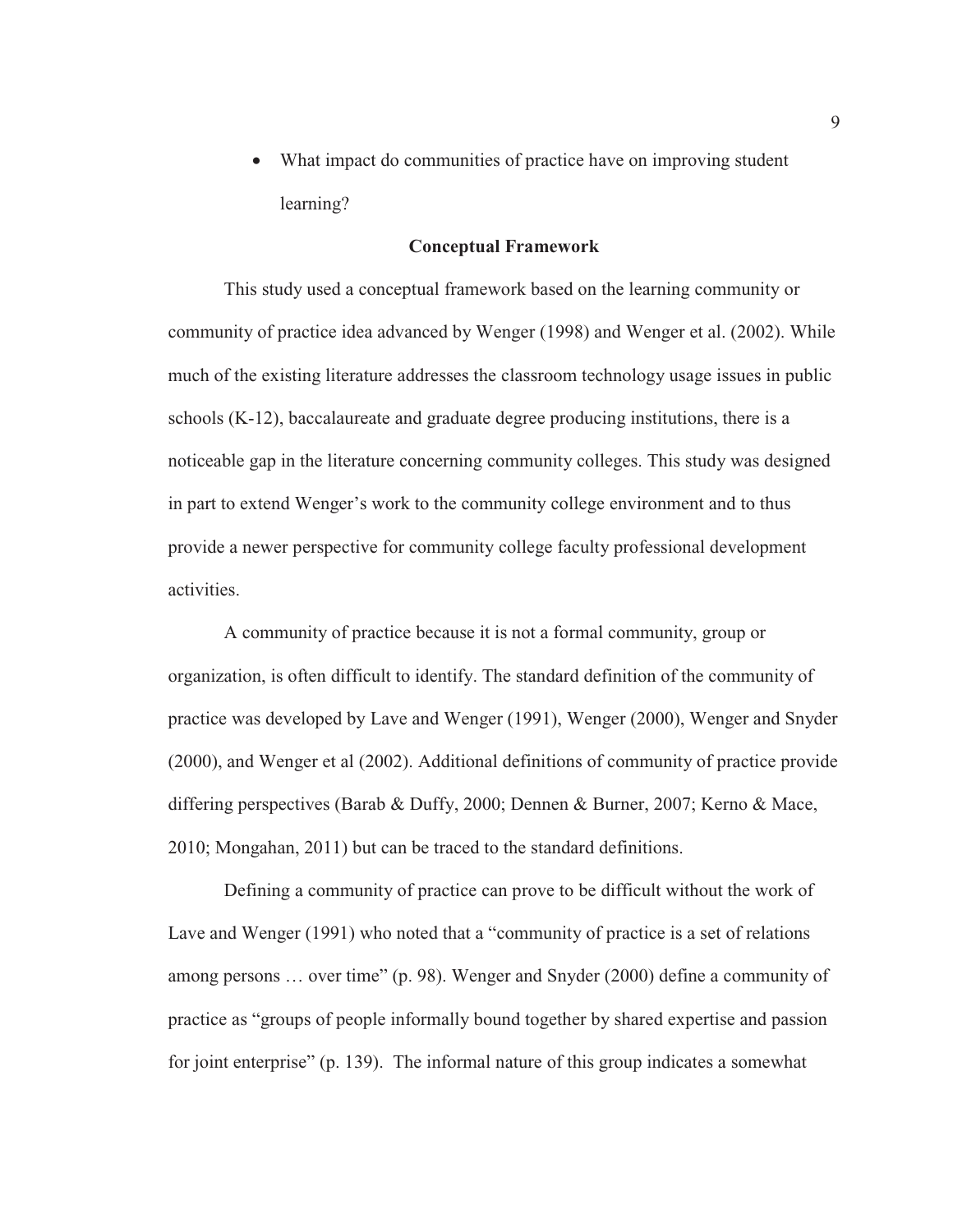temporal, or dynamic and fluid structure. There may be an informal leadership structure, but the focus is towards a common issue or problem that needs resolution. Without some clearly defined structure or formally agreed upon purpose the community of practice may not be clearly evident.

Wenger (2000) states that communities of practice "are the basic building blocks of a social learning system" (p. 229). The community of practice becomes an integral element of and for learning. Without the community of practice, the possibility of deeper learning is not possible. The community of practice is the foundation for all learning.

Barab and Duffy (2000) noted that a "community is not simply bringing a lot of people together to work on a task" (p. 49). The community is a part of the larger society where the members have a role and membership in society, in addition to membership in the community. The community is not a means to accomplish or finalize a task, the community is the means to extend collaboration and foster a social function, creating and nurturing a larger group.

Wenger et al (2002) define communities of practice as "groups of people who share a concern, a set of problems, or passion about a topic, and who deepen their knowledge and expertise in this area by interacting on an ongoing basis" (p. 4). This definition includes the activities of the community. These activities are intentional and reflective and may continue for an unknown period.

Dennen and Burner (2007) state that a community of practice is "a group of people – either formally or informally bound – who engage in and identify themselves with a common practice" (p. 428). The community of practice is not clearly identifiable,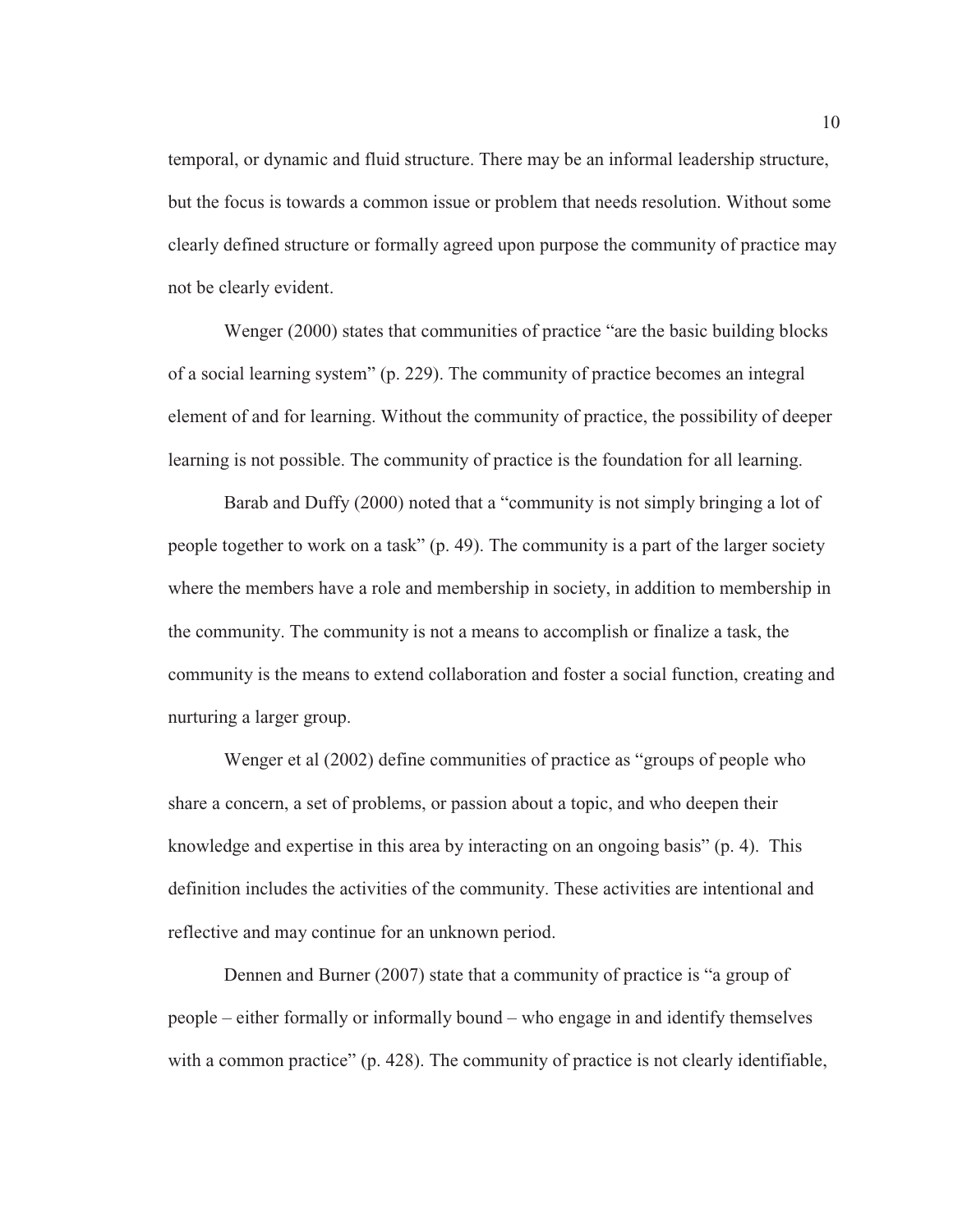and the members' degree of involvement is not clearly established. The community is not a physical community, but more of a connection between community members. Community college faculty will define their relationships between each other and share the commonalities of teaching.

Kerno and Mace (2010) noted that the community of practice focuses on "members engaging in joint activities and discussions to help one another and share information" (p. 80). The community of practice highlights the relationships between members of the community. This definition identifies the collaborative nature of the community of practice and does not identify the importance of individual contributions to the community.

Monaghan (2011) identified a community of practice that focuses "on the process of learning and building knowledge of all members at both the individual and community level" (p. 430). This definition of the community of practice addresses both individual and collective growth and development. The community grows as the individual members grow as well.

Community college faculty members are members of the informal community of practice. They are sharing teaching experiences with different students and different curriculum. These communities are "so informal and so pervasive that they rarely come into explicit focus" (Wenger, 1998, p. 7). The shape or structure of the community is less likely to be easily identified by those outside of the community. Community college faculty members are an informal grouping. The community members "deepen their knowledge … by interacting on an ongoing basis" (Wenger et al., 2002, p. 4). As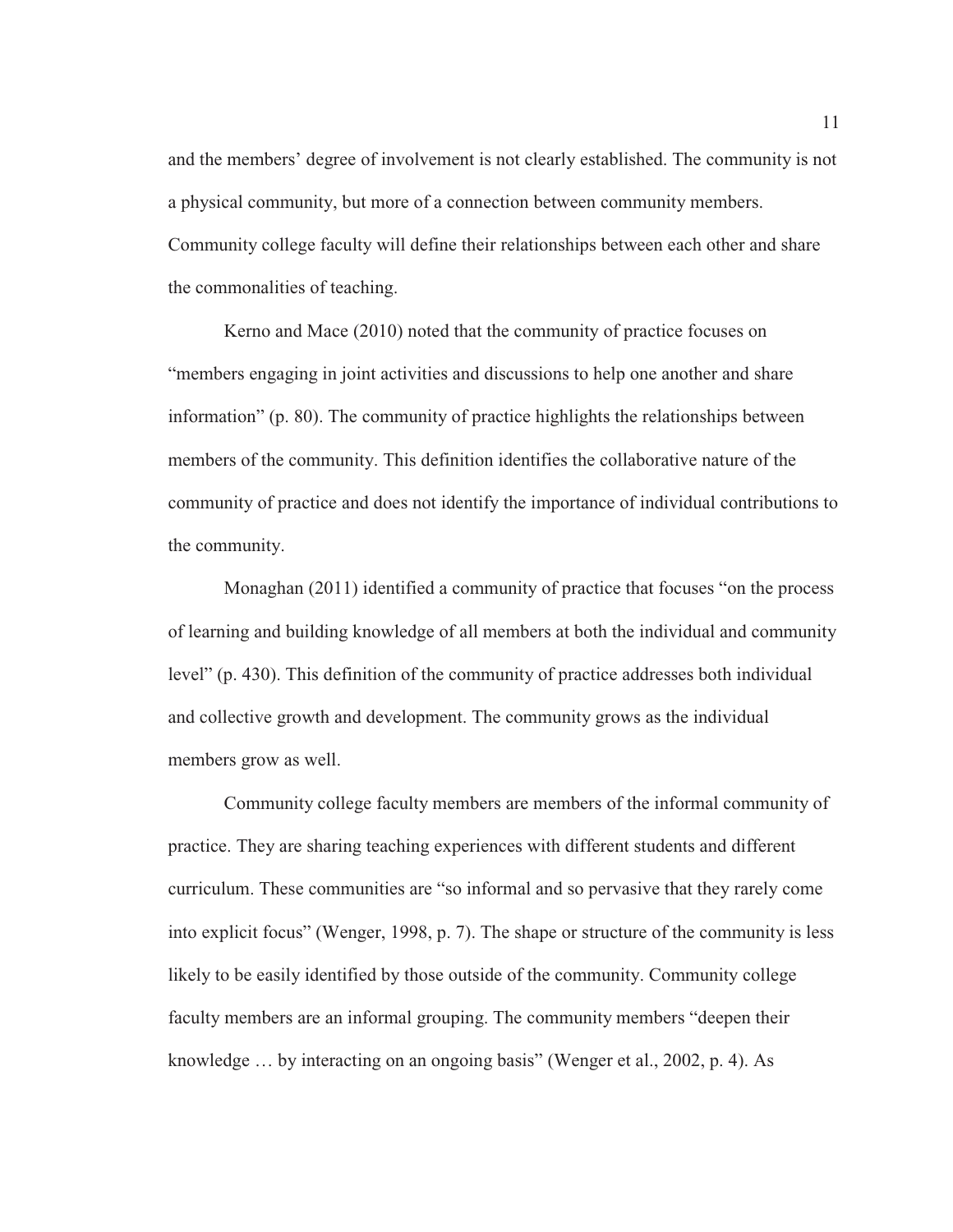members of an informal community, they learn individually and collectively as members of a community of practice.

The conceptual framework for the study was the learning community or community of practice described by Lave and Wenger (1991), Wenger (1998) and Wenger et al., (2002). In this study, the learning community members determined meaning and value through interacting with other members. The shared meaning and value can help further explain the importance of the community in improving student learning.

The philosophical assumptions for the study are ontological, where "reality is subjective and multiple, as seen by participants in the study" (Creswell, 1998, p. 75).

The second philosophical assumption for the study is methodological, where the study "uses inductive logic, studies the topic within its context and uses an emerging design" (Creswell, 1998, p. 75).

The case study approach can be "exploratory, descriptive [or] explanatory" (Yin, 1981, p. 59). The case study approach attempts to understand the dynamics of the learning community whether the group process or the interpersonal communications. The research focused on a specific group of faculty at a specific institution. The research attempted to describe and explain the processes used by a faculty learning community to integrate technology. The case study approach focused on "process rather than outcomes" (Merriam, 1998, p. 19). The process of forming the learning community, and the role educational technology plays in the community are critical points for the research.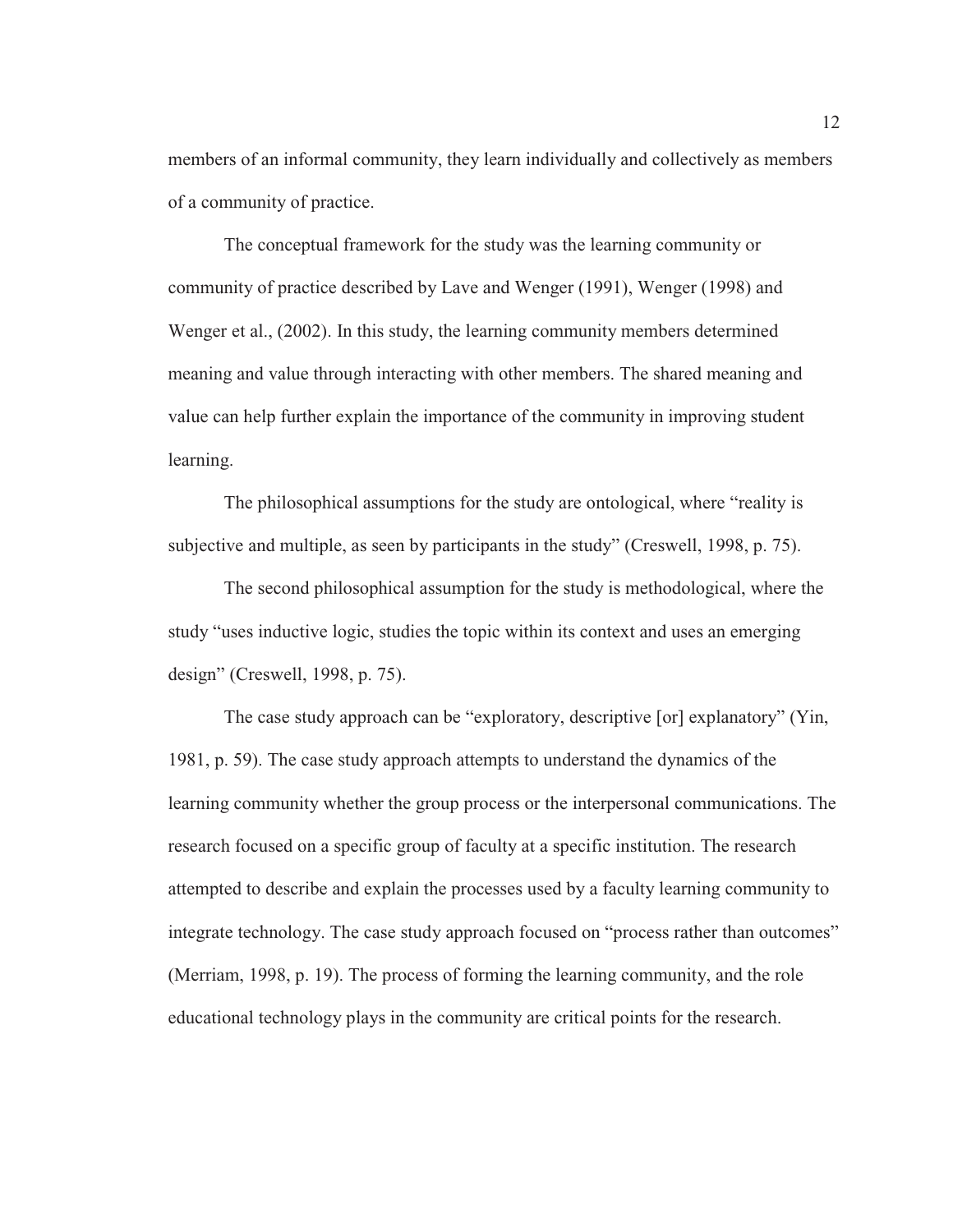#### **Nature of the Study**

The research is a case study of a single faculty learning community composed of 10 faculty members representing a variety of academic disciplines. The faculty learning community was selected from current faculty members at the institution who responded to an email solicitation. The respondents were selected to provide a cross-disciplinary community of 10 participants. The community participated in at least two individual interviews and one group interview and at least two observations. The case research focuses on the actions of, a faculty learning community (Merriam, 1998).

#### **Definitions**

Professional development is hands-on, small group workshops focused on enhancing and improving classroom instruction (Guskey & Yoon, 2009), student engagement and offering instructional strategies grounded in contemporary pedagogical theory (Guskey, 1986).

Professional development is a "process that is (a) intentional, (b) ongoing, and (c) systemic" (Guskey, 2000, p. 16).

Professional development is a "comprehensive, sustained and intensive approach" (Hirsch, 2009, p. 12).

Professional development is "embedded in teachers' work" (Kelleher, 2003, p. 754). Workshops are "research-based instructional practices … active-learning experiences [that provide] teachers opportunities to adapt the practices" (Guskey & Yoon, 2009, p. 496).

Participants will include faculty and adjunct faculty who are responsible for teaching.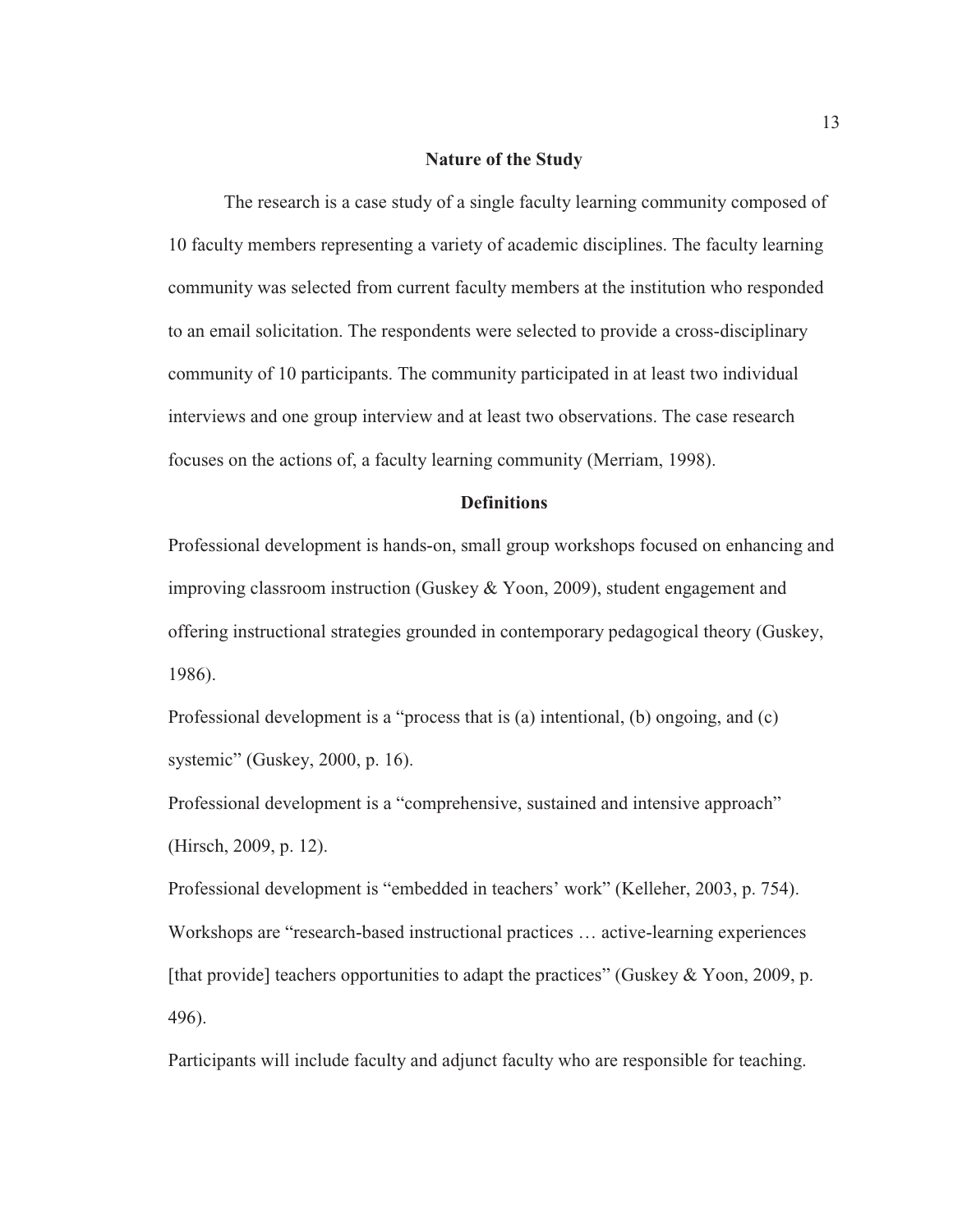Best practices are defined as "active, engaged [and] interactive" (Fogarty & Pete, 2009, p. 33).

A faculty learning community is "a cross-disciplinary faculty group of 8 to 14 members" (Cox, 2001, p. 71).

"Educational technology encompasses any means of communicating with learners other than through direct, face-to-face, or personal contact" (Bates & Poole, 2003, p. 5). Technology integration is when "technology is successfully integrated into learning and instruction when the interest and focus are not on the technology but rather on that which the technology makes possible" (Kim, Lee, Merrill, Spector, & van Merrienboer, 2007, p. 811).

#### **Assumptions**

Some faculty members may seek opportunities for further professional development. Their desire will genuinely seek to improve teaching and learning. The desire for professional growth and development is necessary for participation in the research.

New faculty members, comfortable with using technology, will seek a broader exposure to technology. The varying degrees of technological exposure are necessary to explore different activities involving all members of the research.

Faculty members will be honest and open in their interviews. This sense of candor is necessary to promote faculty exploration of technology.

#### **Delimitations and Limitations**

Delimitations of the study (Creswell, 2003):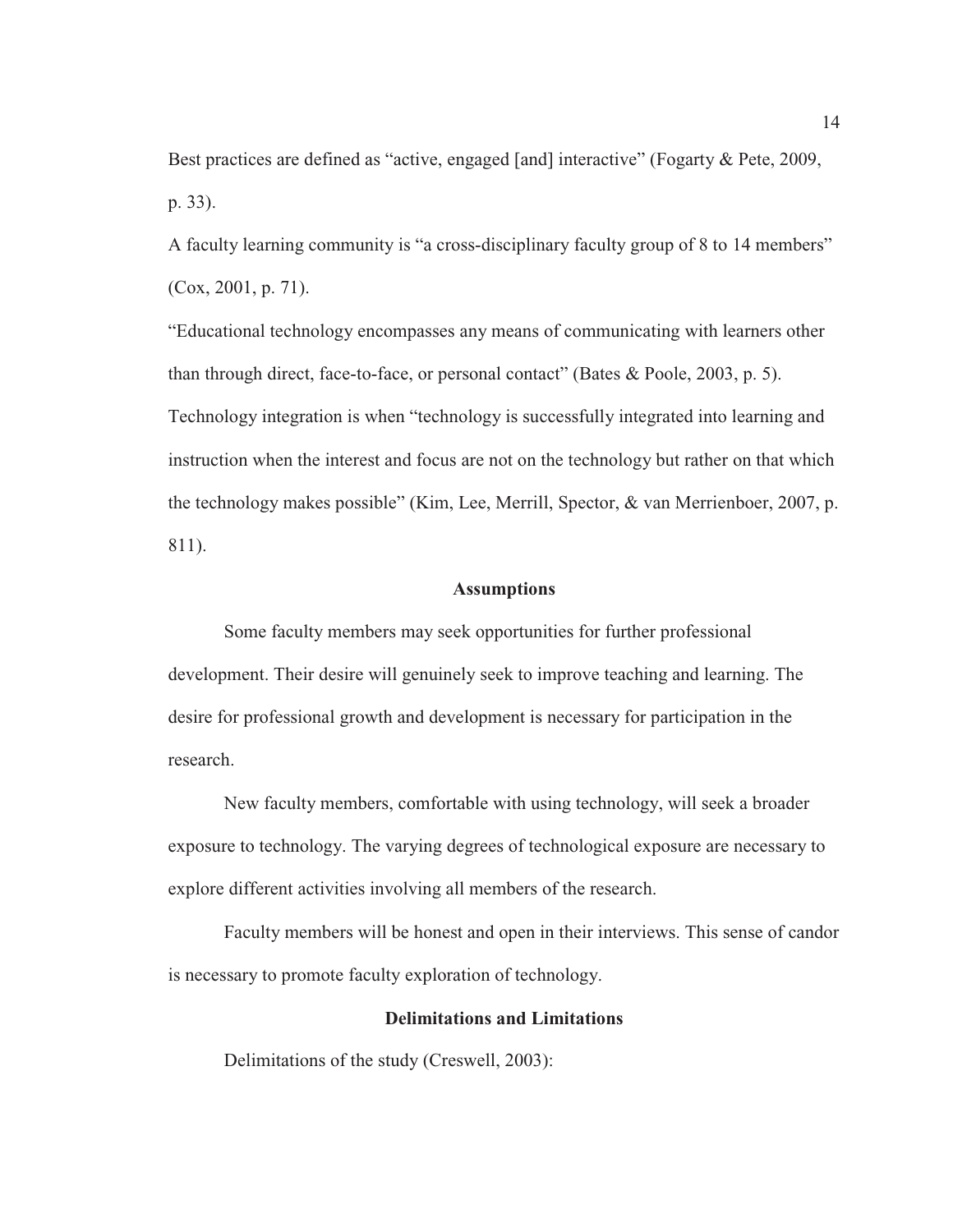- This study confined itself to interviewing and observing faculty members participating in technological-based learning communities.
- This study confined itself to focusing on developing and enhancing technological skills.

Limitations of the study (Creswell, 2003):

- The findings of this study may not be generalized to other cases.
- The findings of this study may identify and describe characteristics of faculty learning communities who use technology to improve student learning.

### **Significance of the Study**

The significance of this study impacted and shaped faculty professional development within the community colleges. Faculty development personnel and community college administrators will note the importance of this study (Creswell, 2003):

- The study contributed to a greater understanding of the impact of faculty learning communities on the use of technology in the classroom.
- The study identified practices for faculty learning community development at community colleges.
- The study improved methods for successful integration of technology in community college classrooms.
- The study identified practices for increasing student engagement and learning.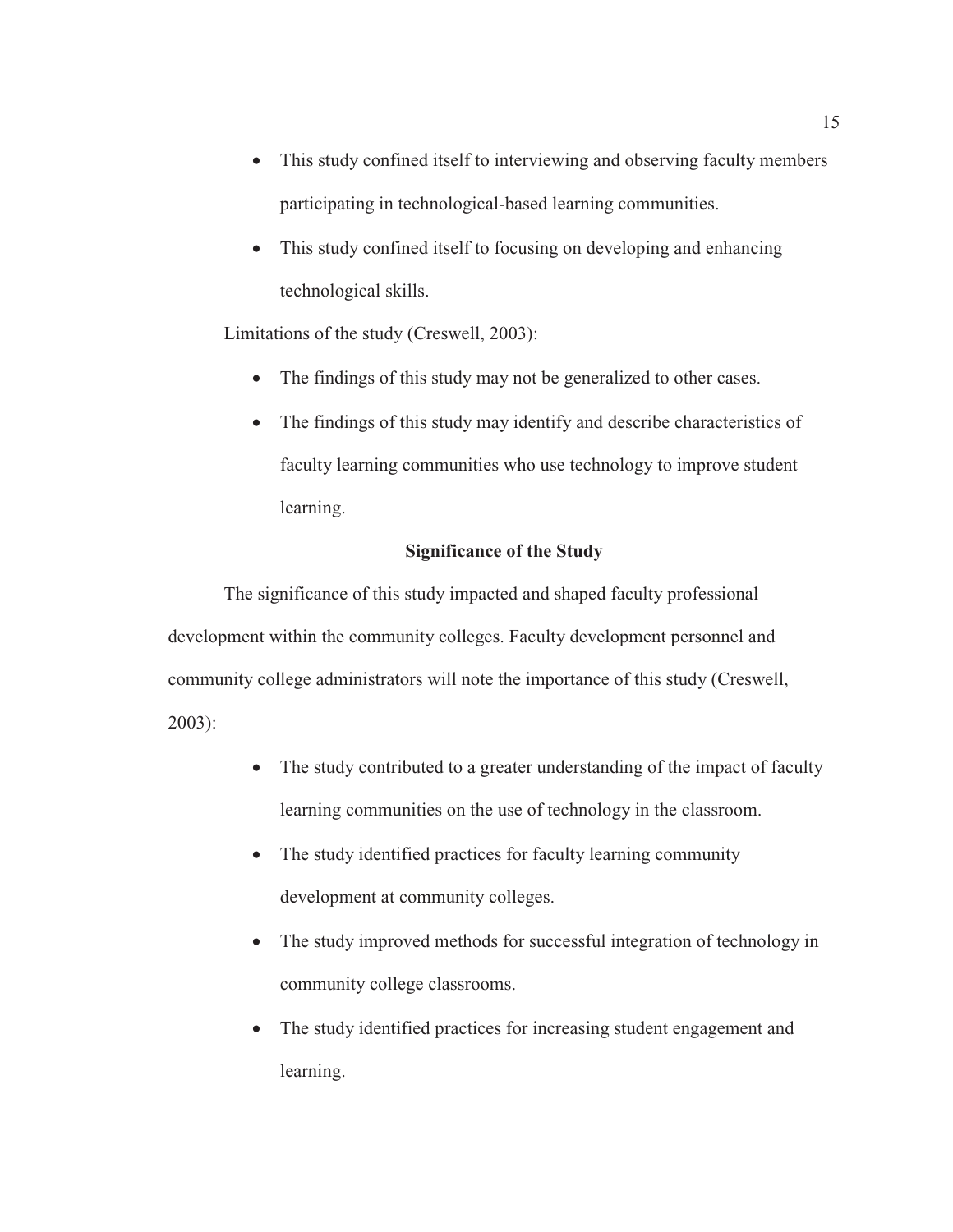The implications for positive social change included a better understanding of student engagement and the role of faculty learning communities to improve student learning.

#### **Summary of Literature**

Current research on the role of professional development (Wallin & Smith, 2005) focuses on the role of community members in professional development (McPhail, McKusick, & Starr, 2006). The early beginnings of organized professional development, for the community college, started in the 1970's and continues to evolve, and change as the mission of the community college changes as well (Watts & Hammons, 2002). Faculty "recognize the importance of using technology" but may not have sufficient opportunities for training to improve their skills (Wallin & Smith, 2005, p. 98). The focus of the community should emphasize the integration of technology into the classroom (Brown, Benson, & Uhde, 2004). By teaching faculty to use or integrate technology into the classroom, professional development "will be more likely to change their instructional practices" (Matzen & Edmunds, 2007, p. 418). Improving teaching and improving learning happens when technology is used to deliver instruction. The role of technology in teaching and learning requires a community of practice approach that shares best practices to improve teaching and student learning.

Creating professional development opportunities that focus on communities of practice extends the collaborative nature of learning and teaching (Lawless & Pellegrino, 2007). To this community structure, best practices of technology integration provide the context for improving student learning. Mars and Ginter (2007) noted that technological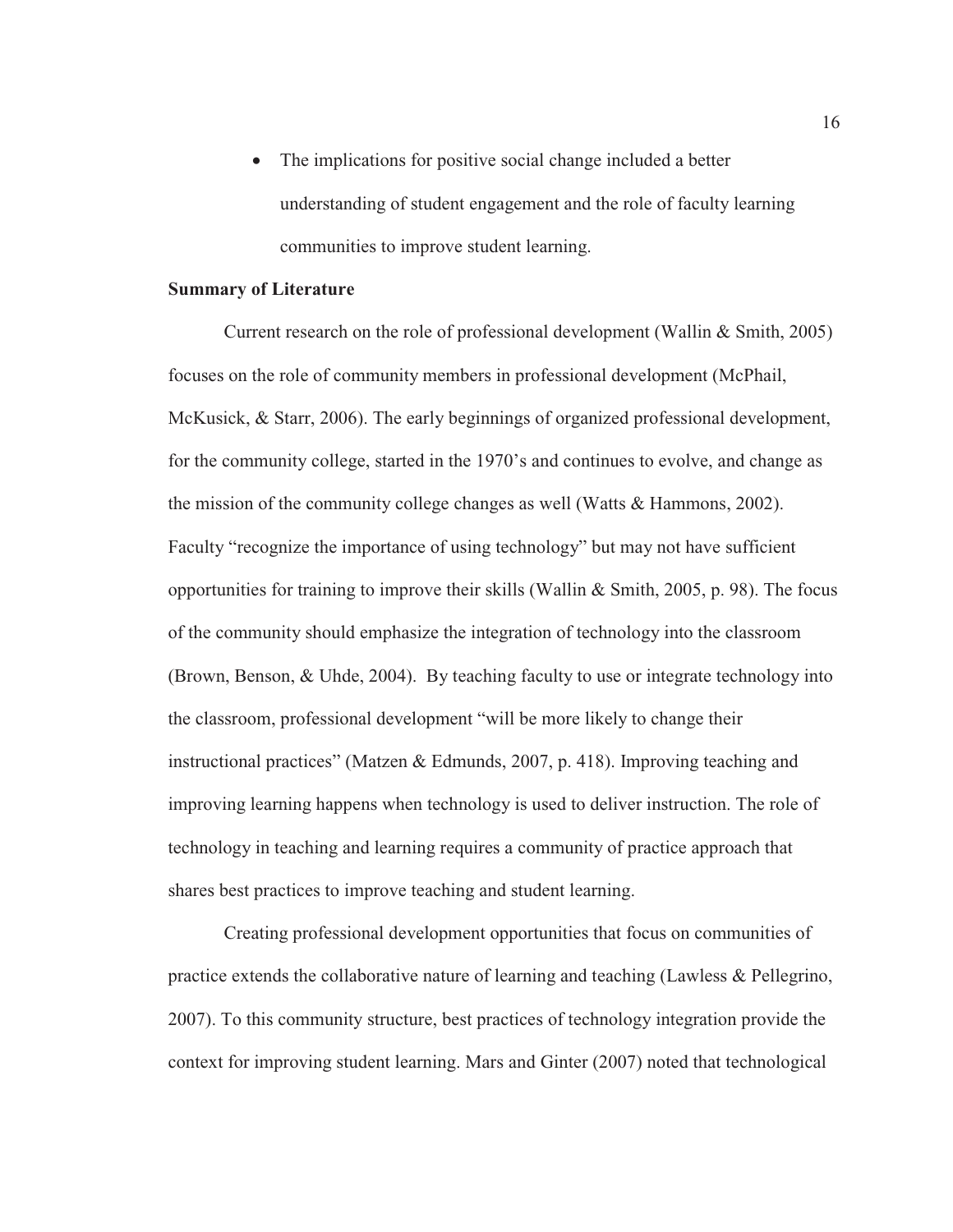skill development "was viewed as a vehicle for career advancement" (p. 334). Linking professional development to promotion, for example, required the organization of programs and other offerings (Watts & Hammons, 2002). This shift to an organized professional development program must occur to create an atmosphere of legitimacy. Organized and institutionally supported professional development demonstrates a commitment to growth as teachers and as an institution. Balancing individual faculty and university needs is one method to create professional development (Wallin & Smith, 2005).

Technology has been a part of the educational landscape. Including and integrating technology into the classroom works best when faculty have access to "colleagues for advice, modeling, mentoring and support" (Mars & Ginter, 2007, p. 339). One focus for the use of technology matches the use of technology to pedagogical practices (Matzen & Edmunds, 2007). As best practices are developed in the classroom, use of technology shifts and changes. To promote this shift requires all levels at a community college, from the president to provost to dean to the department to individual faculty to provide support and encouragement for professional development.

#### **Gaps in Prior Research**

Watts and Hammons (2002) found that professional development is essential for successful and sustained faculty development at the community college and that it needs to become "a permanent fixture in community colleges" (p. 10). Lawless and Pellegrino (2007) noted that further study of the impact of professional development on teaching was necessary to determine the ideal role of technology in professional development.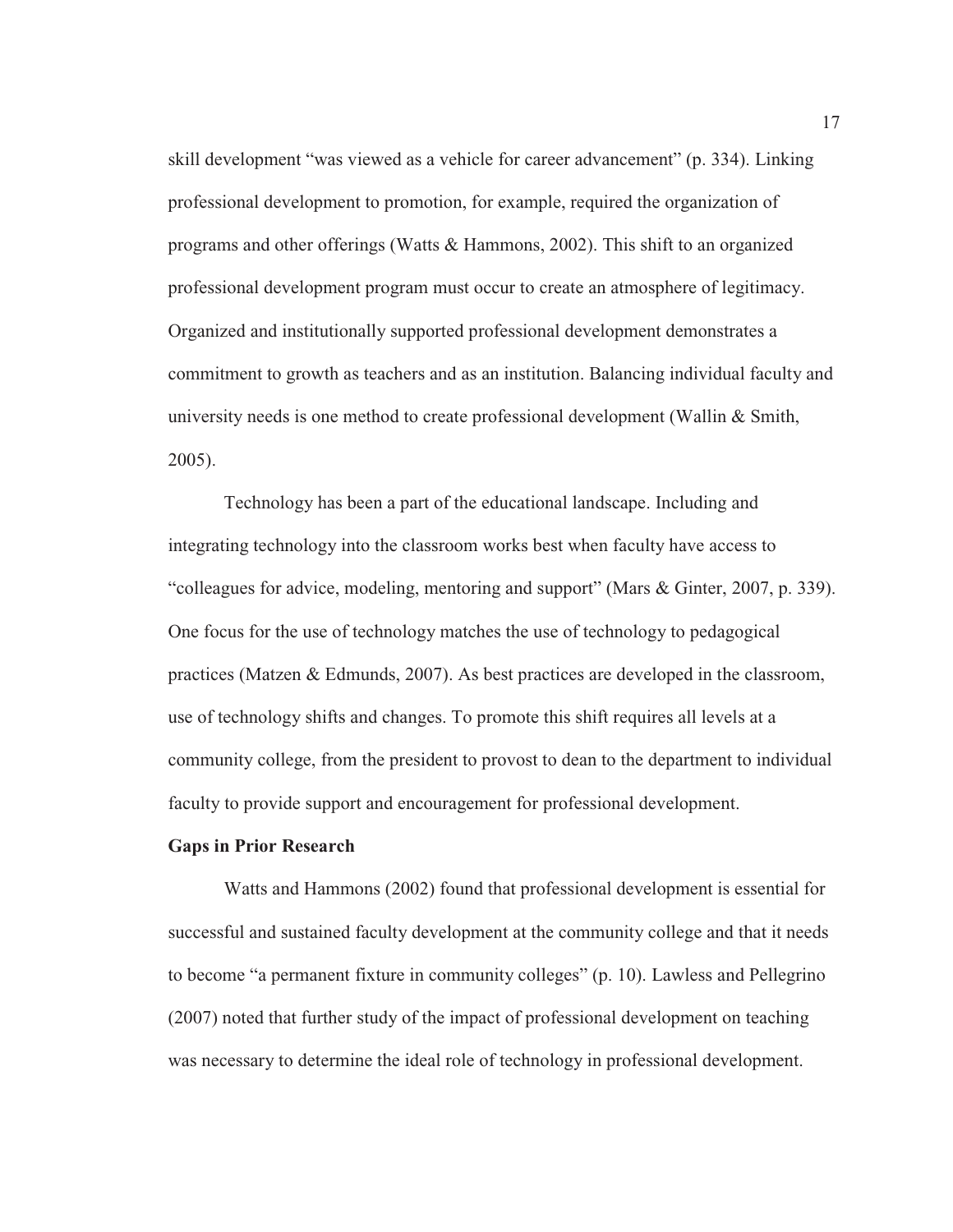More study is needed to identify the impact of the use of technology on teaching practices and student learning (Lawless & Pellegrino, 2007). Webster-Wright (2009) noted that further study was necessary to determine the role of professional development on improving community development. Professional development should become so integrated in the community college that it is not the exception but an element of all jobs at the community college. A concern for those responsible for developing and delivering professional development is identifying current and emerging trends (Wallin & Smith, 2005). The newer topics, whether technological or pedagogical, should be a priority for all professional development.

Brown, Benson and Uhde (2004) stated "a risk-free atmosphere promotes the sharing of ideas" (p. 104). The safe environment of a community of practice should be developed for faculty development. Faculty should be comfortable to try new or unfamiliar technology without the fear of failure but with a supportive community to guide and assist them. Without this community of supportive practice, faculty has no alternative except feeling "challenged to keep up with their students and with technology trends" (Kim et al., 2007, p. 809).

Wallin and Smith (2005) noted that technology and technological trends "should be a high-priority professional development effort" (p. 101). Matzen and Edmunds (2007) noted that technological skills should be further examined to determine the impact of teaching strategies on technological skills. Twombly and Townsend (2008) noted "research on community college faculty members needs to be tied more to … teaching and learning" (p. 19). Current research does not address the impact of professional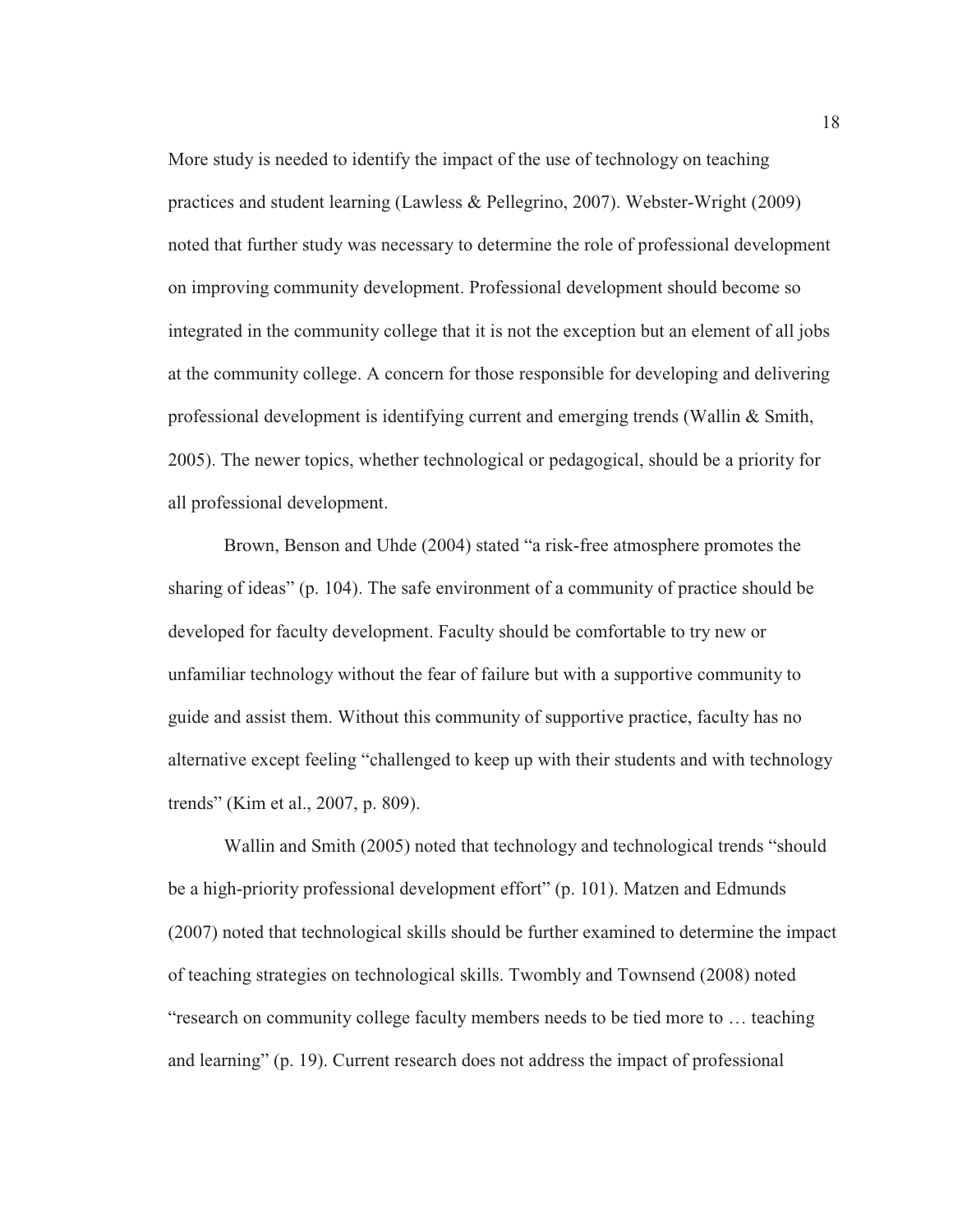development on teaching and learning. The lack of research identified by Twombly and Townsend (2008) provides a strong rationale to identify the impact of professional development on both community college faculty and students.

Contemporary research has provided limited insight into the role of professional development to improve teaching (Lawless & Pellegrino, 2007). The absence of the impact of professional development on teaching was noted by Wilson and Berne (1999) who stated "we know very little about what teachers learn" (p. 174). The lack of understanding, as identified by Lawless and Pellegrino (2007) found "we do not know what teachers learn from professional development or how it changes their pedagogies" (p. 580). The research limitations include connecting to teaching and learning. Research must lead to improving teaching and learning (Wallin & Smith, 2005). Research should be focused on providing opportunities for professional development that builds a community of practice in faculty members and improves teaching and learning (Wallin, 2007). Faculty are more likely to use technology "without any formal training to do so" (Bates & Poole, 2003, p. 22). The lack of formal training provides an introduction to technology and a context to learn from other faculty members. Faculty who participate in formal, or informal, technology training will focus on student learning (Kim et al., 2007).

#### **Summary**

Faculty professional development has focused on typical, traditional topics and not addressed teaching improvement in community colleges. Expanding and refocusing professional development to include technology integration and teaching improvement can address existing research concerns. The focus on professional development at the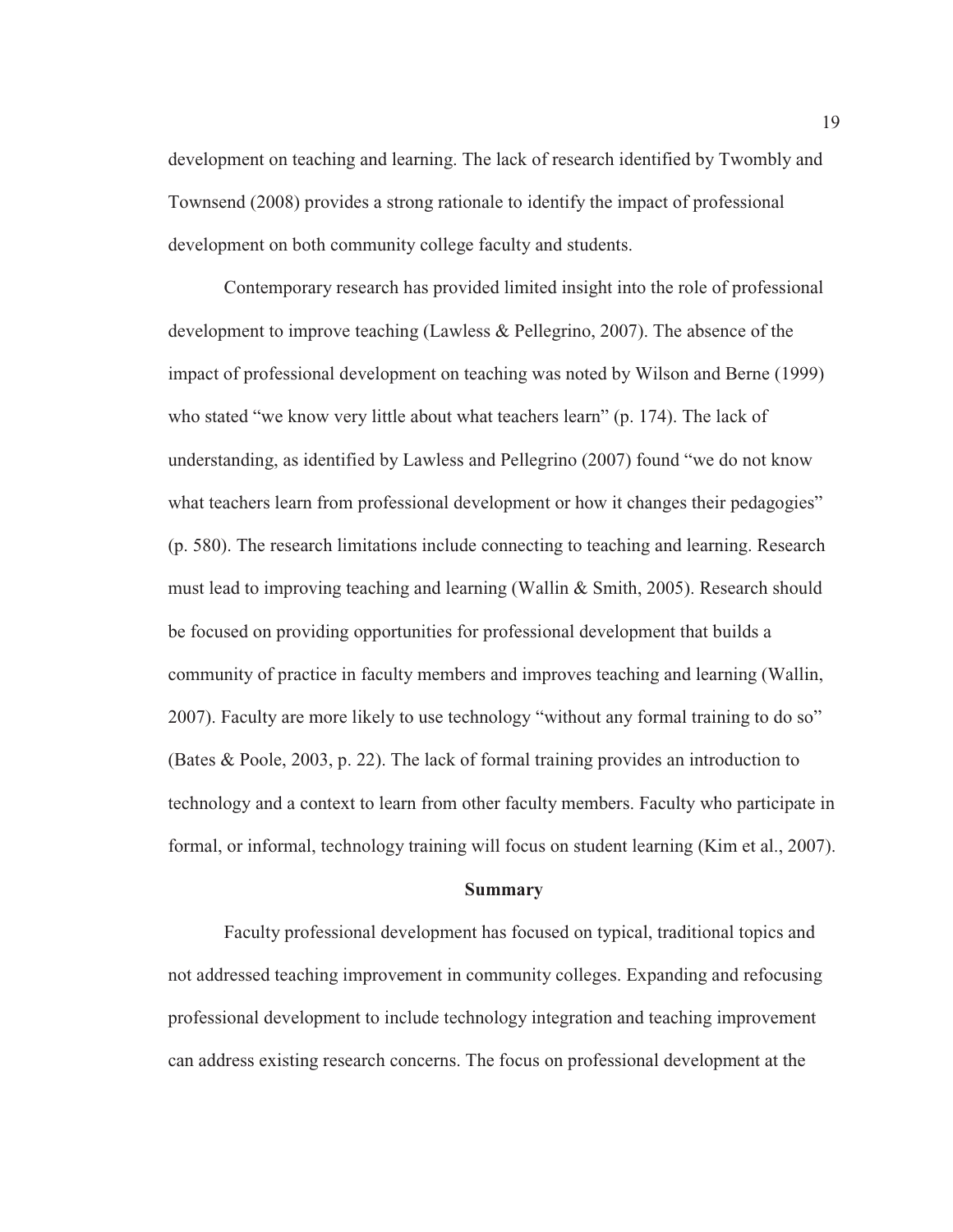university helped focus the strategic plan "to support additional faculty professional development" (2006a, p. 12). Community college faculty focus on teaching, and are not as likely to focus or participate in professional development (Milliron & Prentice, 2005). The shifting in focus to from merely teaching to professional development supporting teaching can improve the overall function of the community college (Watts & Hammons, 2002).

Current literature has focused on the importance of professional development (Wallin & Smith, 2005) to improve teaching and learning. The literature has focused on types of professional development (workshops, for example) but has not fully explored the role of technology in professional development (Mars & Ginter, 2007). There is a greater need to link professional development to improvements in teaching and learning (Twombly & Townsend, 2008).

The research focused on the role of professional development to improve teaching and learning in the community college. This research used a faculty learning community as a method of delivering professional development to faculty at the community college. The research focused on the impact and effect of technology-based faculty learning communities on student engagement and learning. A case study approach was used to identify technological based teaching methods faculty use and investigated preferences for one teaching method over another.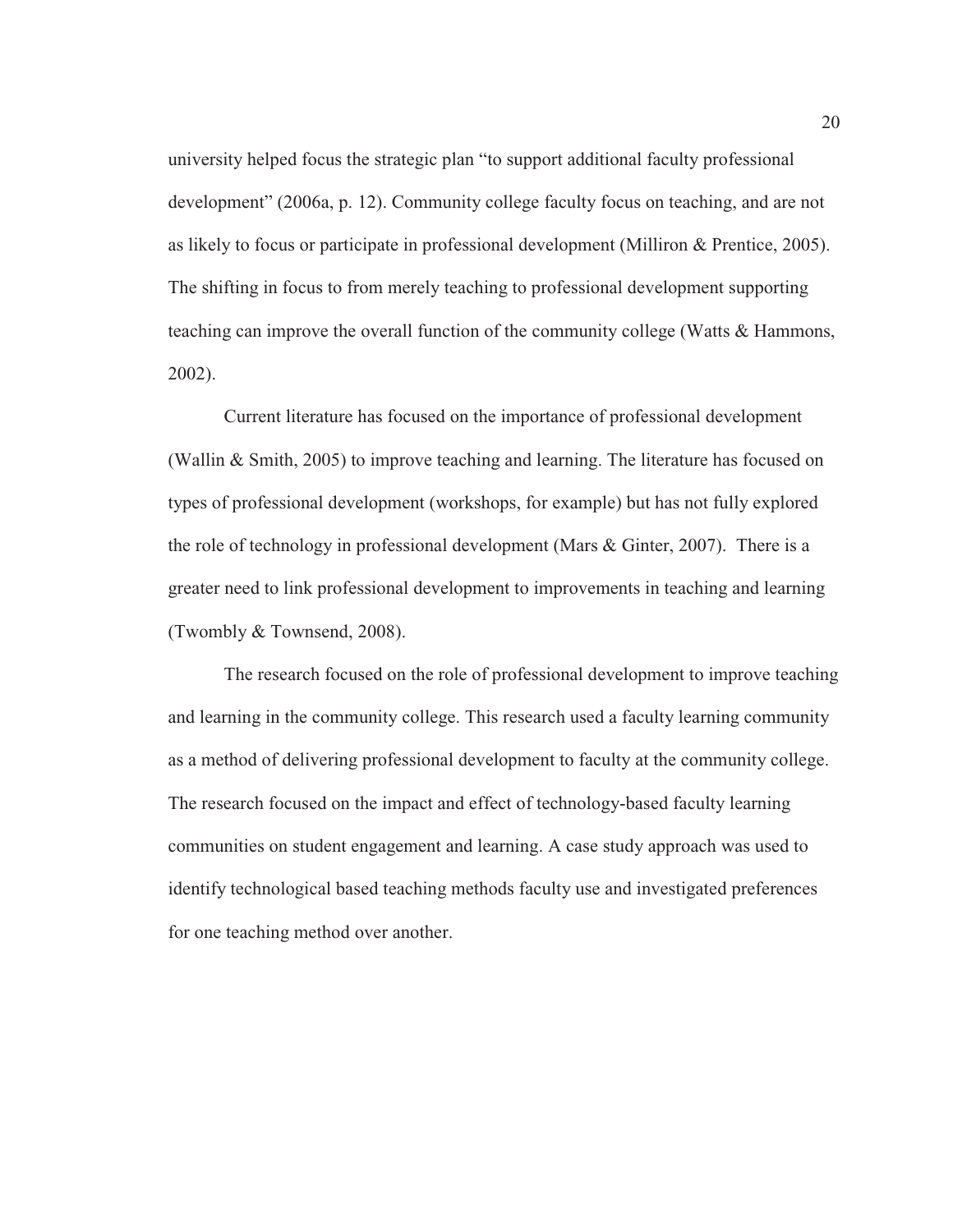#### Chapter 2: Literature Review

#### **Introduction**

The literature review focused on two core areas of research: learning communities and professional development for faculty. The first perspective is defining learning community. The second is defining professional development. Both of these perspectives provide a context for this study.

Contemporary literature provides the definition of the learning community and the learning community members. Community goals, purposes, and unique structures are viewed to provide a framework for the research studies. The literature presents the concept of a learning community, defining the community and determining the role and impact of the community on technology integration. The need for research on faculty learning communities has been identified by Lenning and Ebbers (1999), who stated that "no literature discusses the specific topic of faculty learning communities" (p. 97). Although this observation was made over fifteen years ago, it still remains largely true today.

#### **Literature Search Strategy**

The first stage of the literature review was conducted using the electronic databases EBSCO Academic Search Premier and Professional Development Collection. Using the search terms "community college" and "faculty learning community" together yielded an initial group of articles for review. This initial group was used to derive a more extensive list of key terms and search synonyms that were used in subsequent searches using ProQuest database.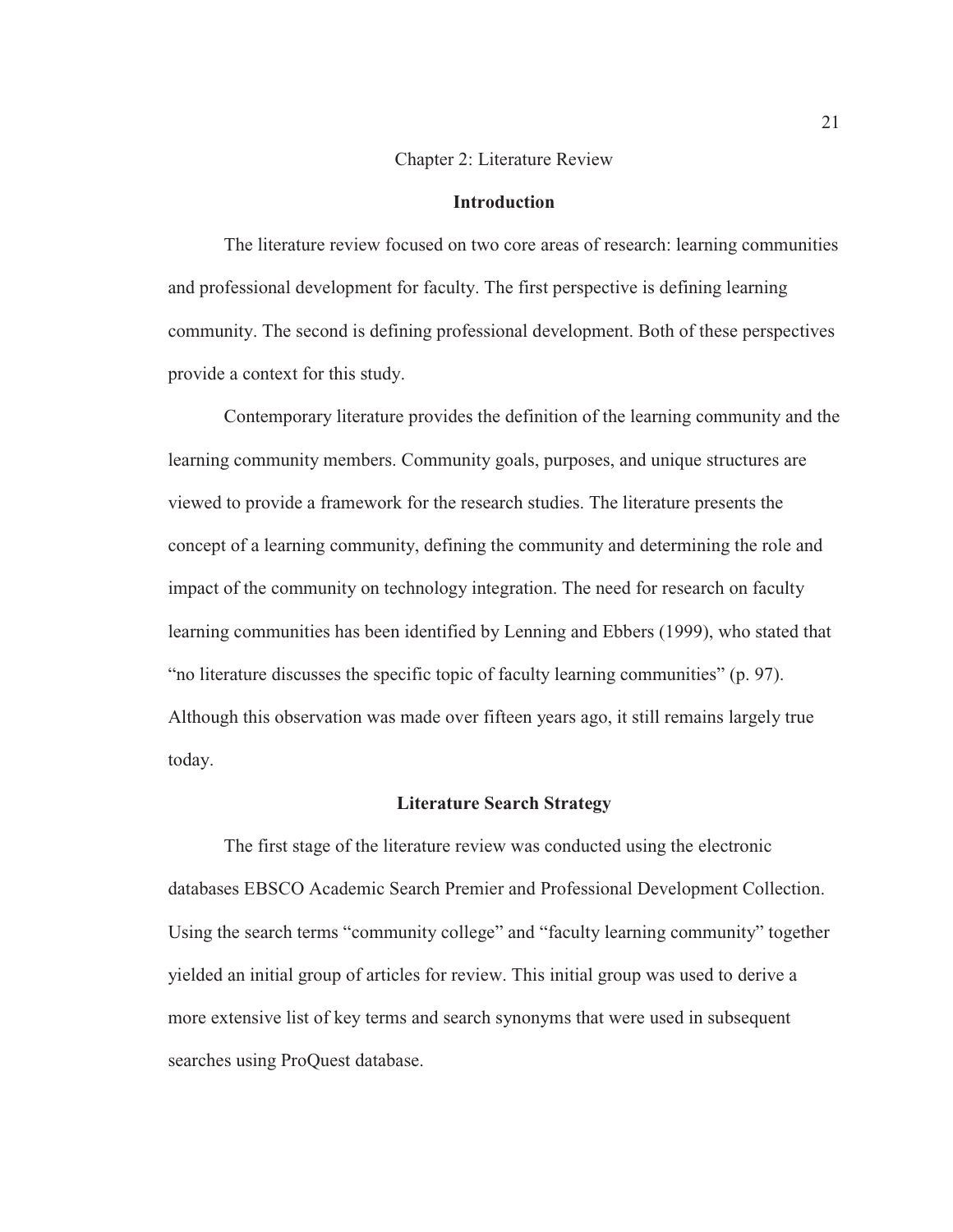Additional searches were conducted in Education: A SAGE Full-text Database. Using the search terms, 65 articles were found for "communities of practice or learning communities" in all fields and "community colleges" in all fields and "faculty" in all fields and "technology" in all fields, from Jan 1847 through Dec 2012 in SAGE journals. Searches were also conducted in Education Research Complete, yielding 52 articles. The search terms used were "communities of practice or learning communities" in all fields and "faculty" in all fields and "technology" in all fields and "research" in all fields.

#### **Conceptual Framework**

A learning community or community of practice described by Lave and Wenger (1991), Wenger (1998), Wenger, McDermott and Snyder (2002) provided the conceptual framework for the study. These descriptions provided a structure for the community of practice as well as some of the key activities for the community. Identifying the unique characteristics of a learning community or community of practice (Cox, 2005) is used to define the faculty learning community (Cox, 2001). Cox extends the community of practice to the university setting as the faculty learning community.

#### **Framing the Literature**

The learning community must first be identified by standard literature to provide a structure and a context for examination. The focus for the literature review is framed by Senge (1990) and the notion of the learning community; Lave and Wenger (1991) stated the idea of the community of practice; Wenger (1998) and Wenger, McDermott and Snyder (2002) extended and refined the concept of the community of practice.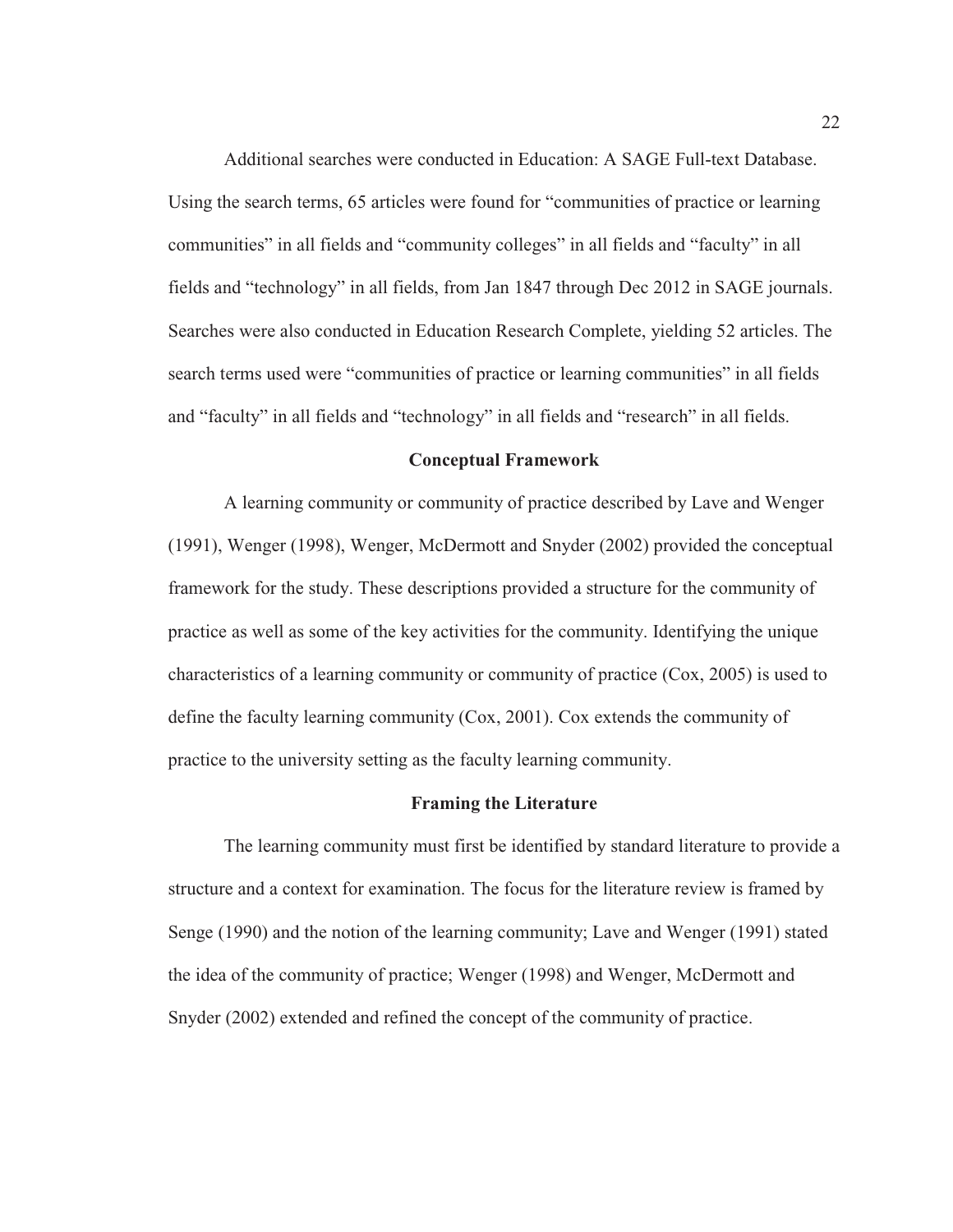Professional development, as noted by Birman, Desimone, Porter and Garet (2000), focuses on improving both individual and collective skills. By definition, a learning community is designed to promote learning (Lenning & Ebbers, 1999). A learning community is a "developed community that will promote and maximize learning" (Lenning & Ebbers, 1999, p. 8). The community is formal and not assembled by chance. The community also focuses on learning and not some other element. A learning community is deliberately and intentionally structured to first promote faculty learning directly, then to improve teaching indirectly, and finally to engage students in the act and process of learning.

### **The Learning Community and Professional Development**

The learning community, or learning organization, provides the motive for faculty development because "deep down, we are all learners" (Senge, 1990, p. 4). Faculty are members of the community. Whether a faculty learning community or a student learning community, members of the community all share a similar interest that is they all are learners. This community develops "a set of relations among persons, activity, and world" (Lave & Wenger, 1991, p. 98), and continues to develop skills in teaching, learning, service and research.

The learning community becomes a professional development opportunity. Fayne and Ortquist-Ahrens (2006) found that the learning improved professional practice. As the learning community grows, the depth of professional development grows as well. Members of learning communities view participating in these communities as professional development activities (Fayne & Ortquist-Ahrens, 2006).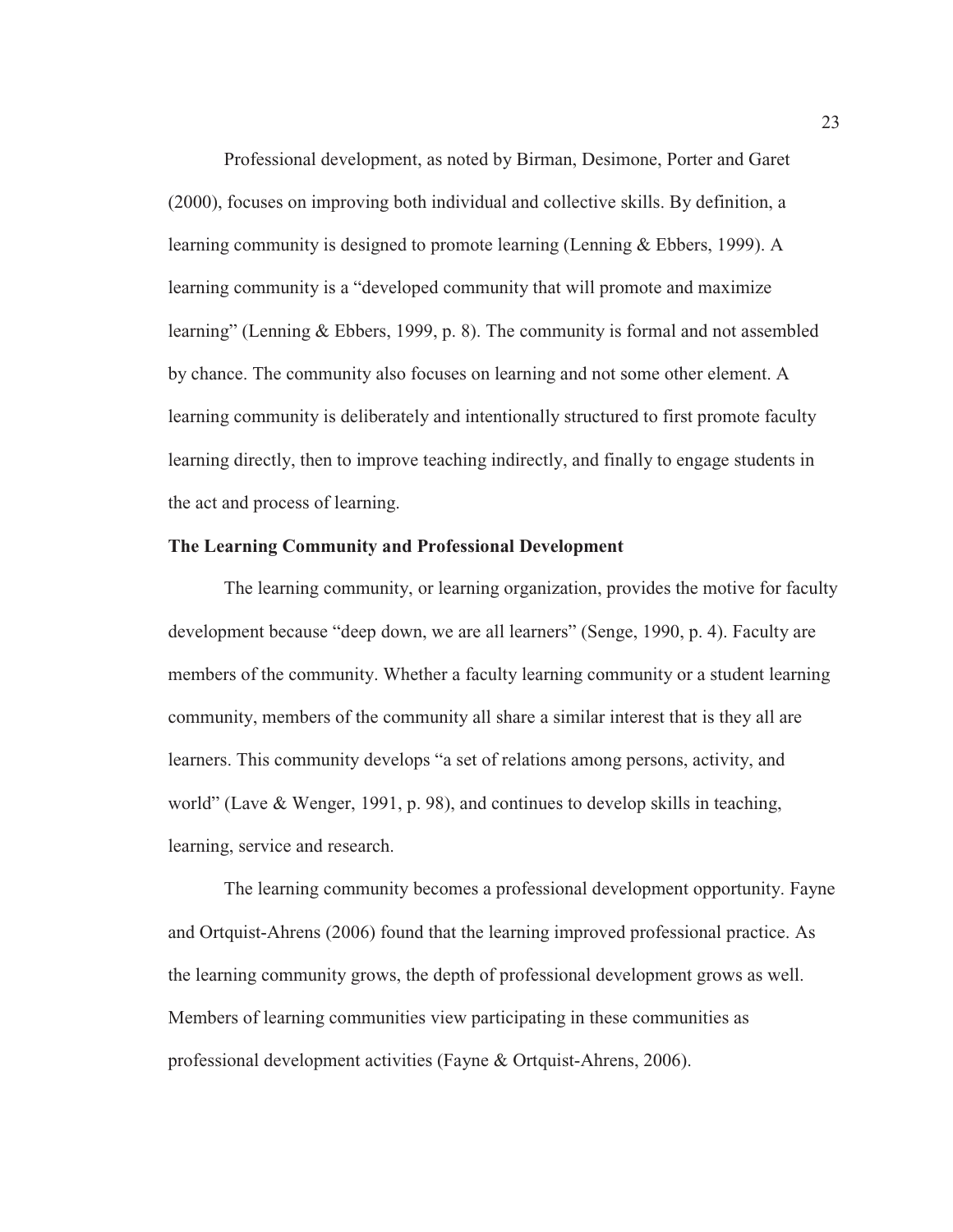## **The Role of the Community**

The community is more than a collection of individuals, it is a group focused on a shared goal (Senge, Roberts, Ross, Smith, & Kleiner, 1994). A community is "formed or joined" around a common sense or belonging or purpose (Brown & Duguid, 1991). The natural formation of a community provides identity for the members. Within the academic environment, the community focuses efforts, energies and resources on acquiring knowledge and using that knowledge to transform the individual members and the community at large (Senge, 1990; Senge et al., 1994). The community is "an integral part of our daily lives" (Wenger, 1998, p. 7). As such, they are "a natural part of organizational life" (Wenger et al., 2002, p. 12). The learning community focuses on "collaborating, sharing, and reflecting" (Kilbane, 2009, p. 186). The role of the community is more than individual growth it highlights collective growth and improvement. Through a community, the professional growth of faculty and their teaching abilities can be supported.

#### **Learning Communities as Professional Development**

The structure of the faculty learning community in community colleges provides opportunities for growth and development as teachers. Lenning and Ebbers (1999) noted "learning communities constitute a valuable activity for faculty development" (p. 57). The very nature and structure of the learning community focuses effort on improving faculty by collaborative, collegial and comprehensive opportunities (Murray, 2002). Faculty learning community members "value opportunities to work together, reflect on their practices, exchange ideas, and share strategies" (Guskey, 2003, p. 749). Learning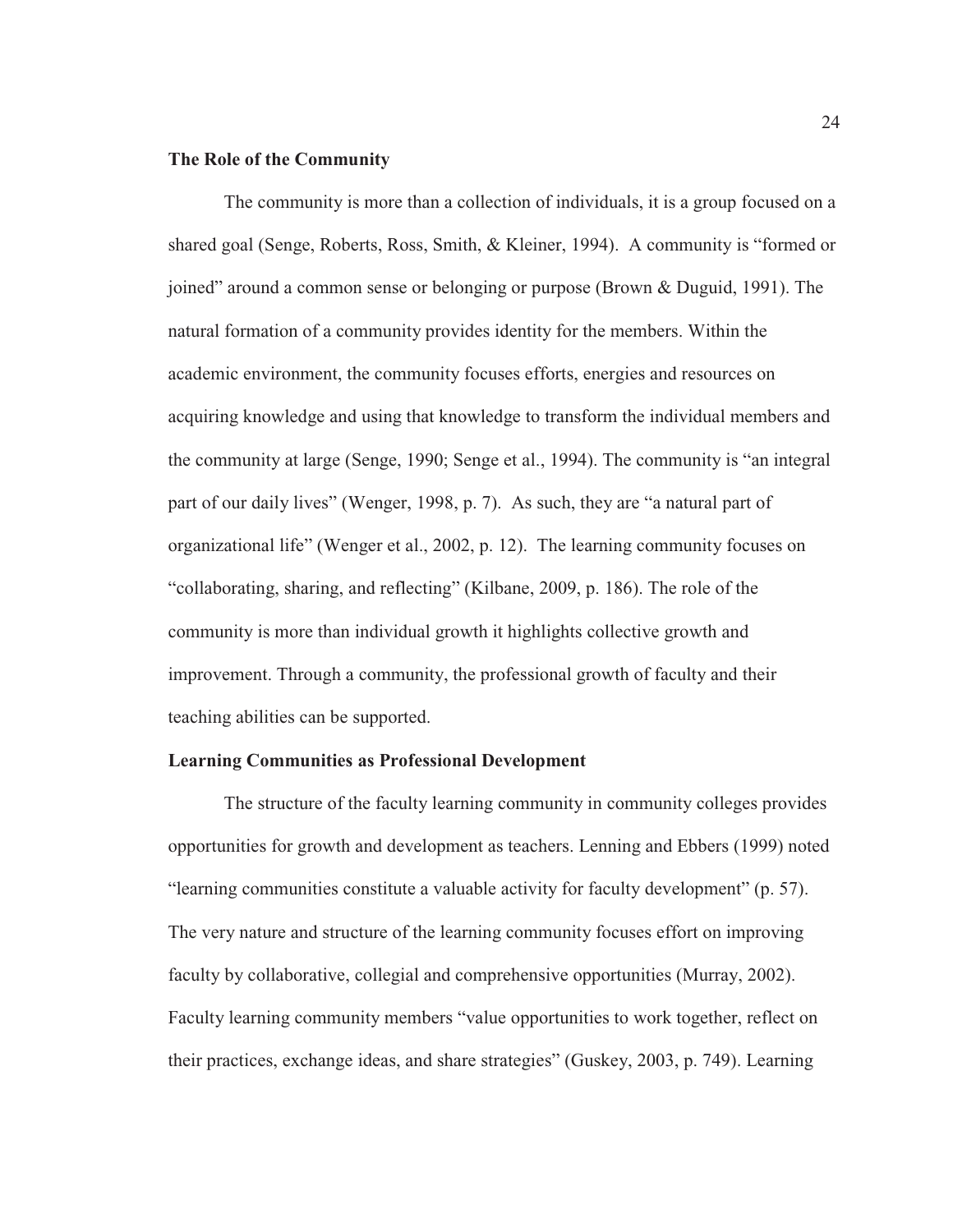communities are "key agents in shaping teachers' norms and knowledge and in sustaining change" (Darling-Hammond & McLaughlin, 1999, p. 381). The faculty learning community is a change agent.

Learning communities provide faculty members opportunities to connect with others "regardless of discipline and academic rank" (Glowacki-Dudka & Brown, 2007, p. 30). The connection in the faculty learning community was valuable for members "fostering collegial relationships, developing personal friendships, and seeking peer input" (Glowacki-Dudka & Brown, 2007, p. 38). Faculty learning communities (FLCs) frequently become venues for talking with peers about teaching, sharing concerns and successes and seeking insight from others. The sharing and collaboration within the FLC encourages faculty to improve and learn from each other (Darling-Hammond, 1998). The community becomes a place of continued learning where the members learn from and with each other. Through the level of engagement and involvement as members of the FLC, faculty members are exposed to other perspectives of teaching, diverse methods of integrating technology and are able to grow personally and professionally (Caffarella & Zinn, 1999).

To grow and become a more effective faculty member, one must seek out professional development opportunities that compliment existing teaching strengths. The key factors that create effective professional development, from the public school perspective, focuses on inter and intra personal relationships, institutional mandates, confidence and competence as an instructor (Caffarella & Zinn, 1999). The impact of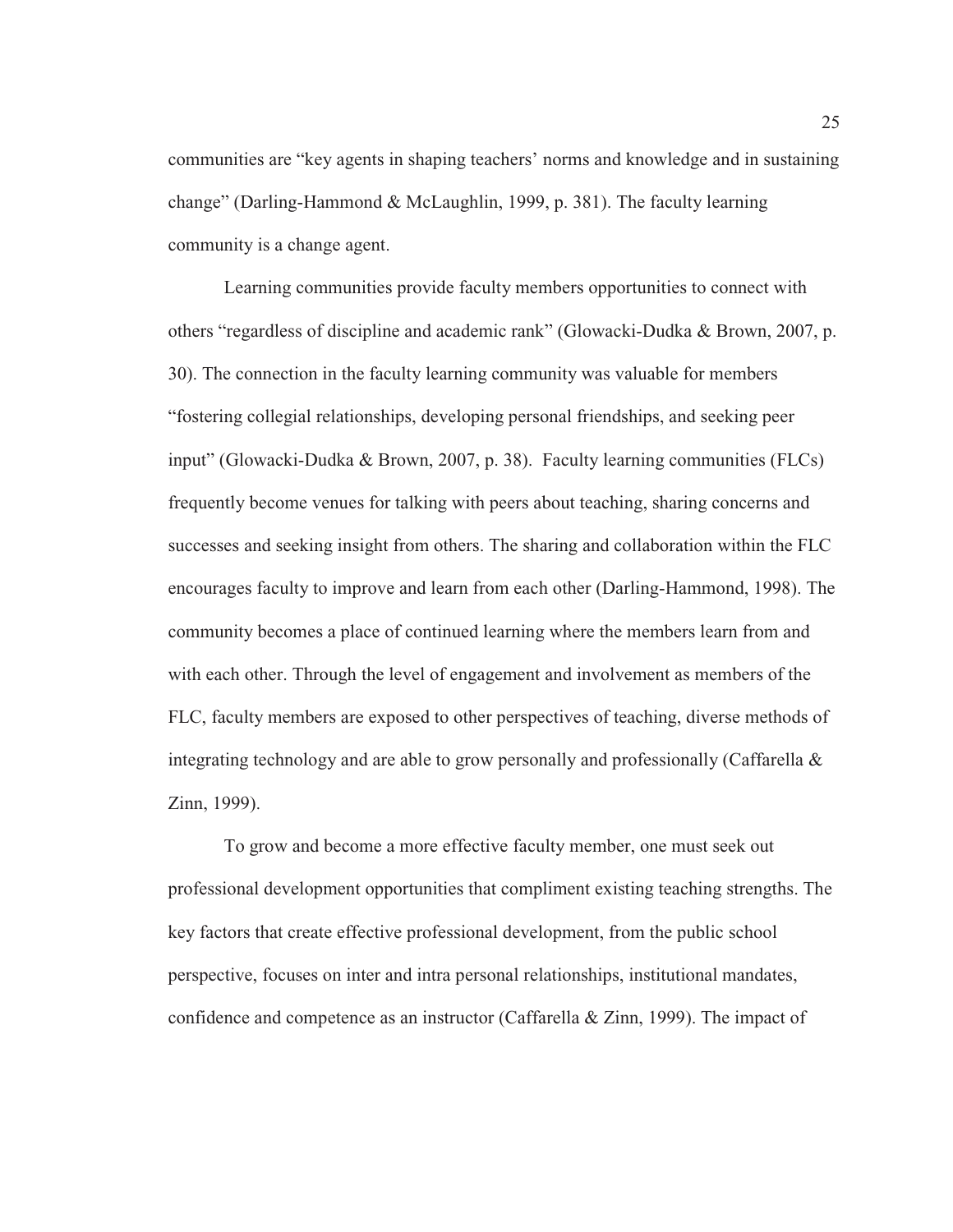these factors on community college faculty professional development has not been fully explored in the literature.

#### **Characteristics of Researched Learning Communities**

Allan and Lewis (2006) identified learning communities that were created to improve teaching skills and learning skills. These communities focused on a virtual community, where the development of the community was facilitated through technology. Members of a learning community will continually grow as their participation in the community continues (Allan & Lewis, 2006). The community members grew both personally and professionally interacting with other members.

The virtual or online community differs slightly from the physical community according to Hara, Shachaf and Stoerger (2009). The online community has a greater reliance on technology to address geographic dispersion of the members. While the reliance on technology may improve communication between members there was no provision for the potential wide range of technological skills or competencies.

Scaffolded or supported communities provided additional support to members when they need or require additional support (Engle, 2006). The structured activities are created by noncommunity members who are familiar with the content, but not with the community structure or the community members. The activities promoted "building trust, encouraging collaboration" (Stevenson, Duran, Barrett, & Colarulli, 2005, p. 32).

The learning organization, similar to the learning community, focused on "creating, acquiring, sharing, and applying knowledge, and embracing change and innovation" (Chinowsky & Carrillo, 2007, p. 124). While this process focused on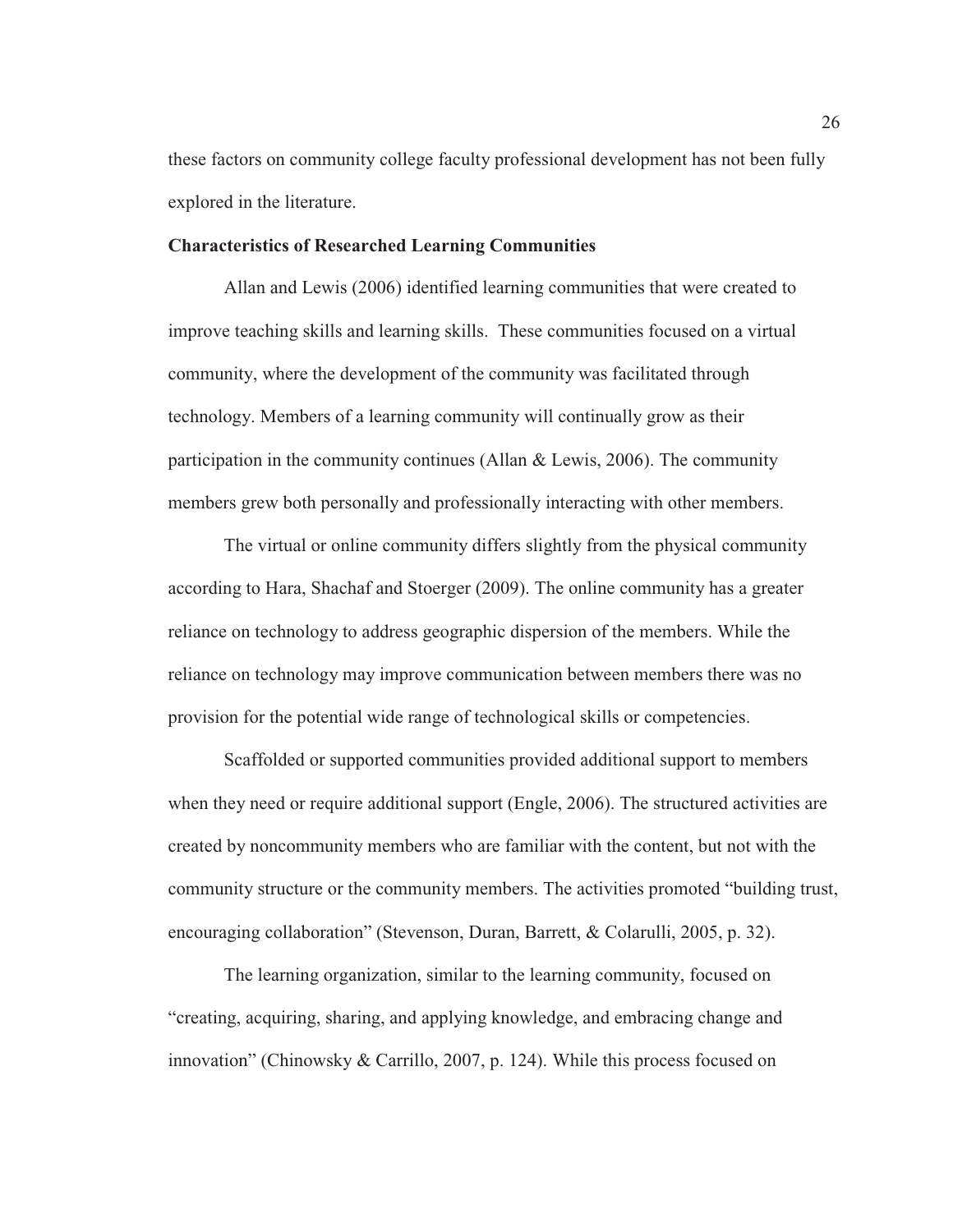transformation, the learning organization is structurally more formal than a learning community. This structure provided a greater sense of focus for the acquisition and sharing of knowledge. Structure, whether formal or informal, promoted a greater sense of collaboration between members and between communities (Erklenz-Watts, Westbay & Lynd-Balta, 2006).

A community of practice, like the learning organization, is composed of people "who have a common interest and are engaged in a shared enterprise" (Johnson, 2007, p. 277). The shared purpose provided structure for the immediate task at hand but was not focused on prolonged connection to the community. Wubbels (2007) noted that communities of practice cannot be designed, but are created to fulfill a purpose or address a concern.

The learning network is an extension of the learning community, with some of the structure of the learning organization in place (O'Brien, Burton, Campbell, Qualter, & Varga-Atkins, 2006). The network extends connections between communities and members of the community. The learning network becomes a model for continuous learning (DuFour, DuFour, Eaker & Many, 2006).

The community can focus on improvement of attitudes towards teaching and learning through engagement of the members (Ash, Brown, Kluger-Bell, & Hunter, 2009). These communities create an environment where "multiple levels of expertise" (Ash et al., 2009, p. 68) engage the members. The structure of the community in this sense is focused less on the network but more on the growth, development and maturation of the members. Focused on changing attitudes towards teaching and learning,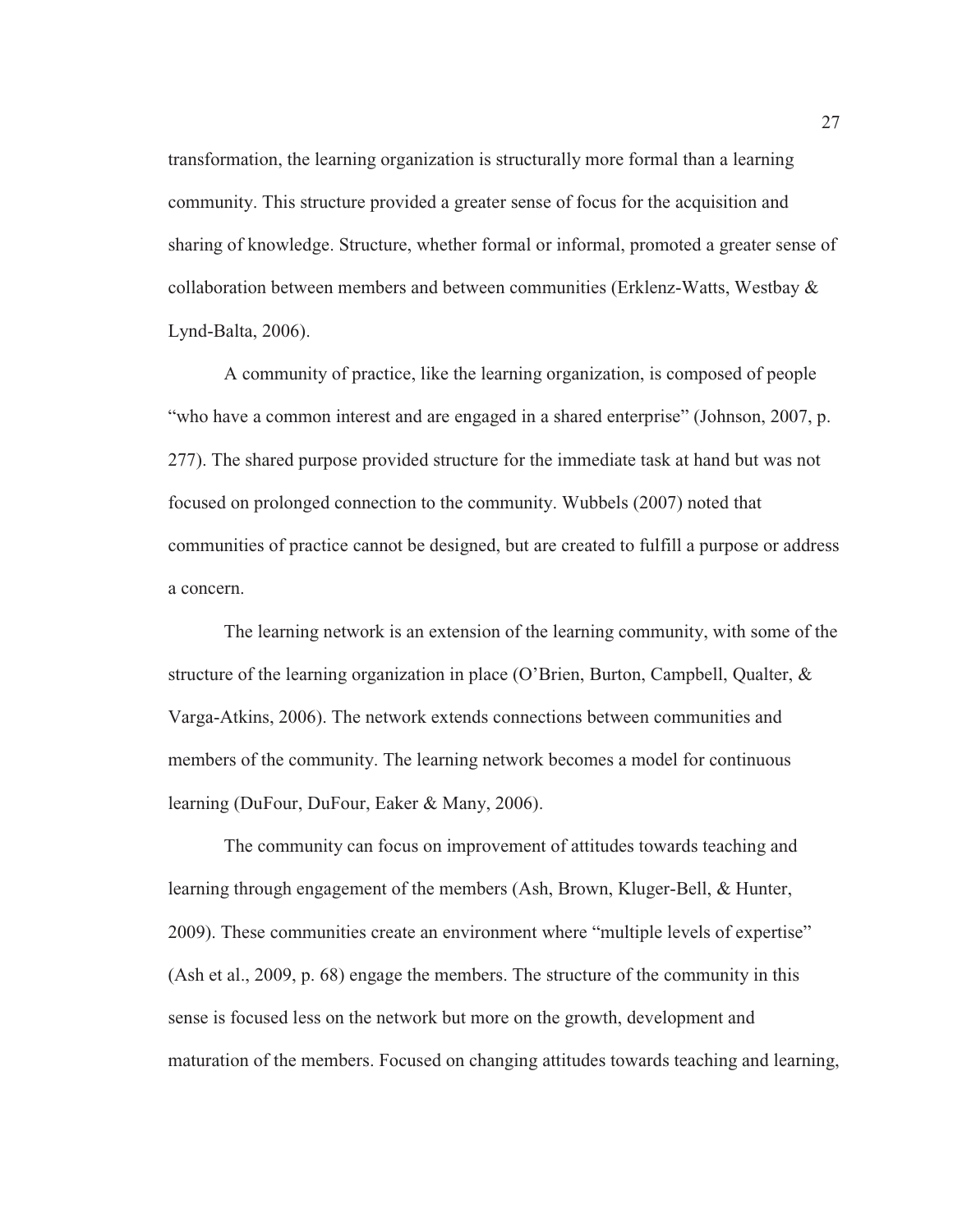this community relied on the interactions between mentors and mentees in the community. This focus provided a personalized and focused community development, where both mentor and mentee improved their attitudes towards teaching and learning. Community members take the collaborative interactions from their community and use them to sustain their own professional development (Kilbane, 2009).

### **Role of Professional Development**

Professional development activities have long been viewed as either integrated into the institution, or external to the institution (Wayne, Yoon, Zhu, Cronen, & Garet, 2008). Professional development activities that are both conducted by the institution and physically located in the institution "have a positive impact on student achievement" (Wayne et al., 2008, p. 469). Promoting and participating in professional development is dependent upon institutions providing "ways for instructors to work with colleagues across disciplines" (Goto & Davis, 2009, p. 258). Whatever the structure or nature of professional development in the past, Darling-Hammond and Richardson (2009) noted that current professional development must be more effective and targeted to improving teaching.

The primary goal of all forms of professional development is to make "improvements in student learning" (Guskey, 2003, p. 750). Regardless of the specific focus of professional development the impact of professional development is a positive impact on learning, on measurable achievement, on enriching and empowering learning. Targeted professional development must enhance teaching rather than provide "a forum for teachers to talk" (Darling-Hammond & Richardson, 2009, p. 47).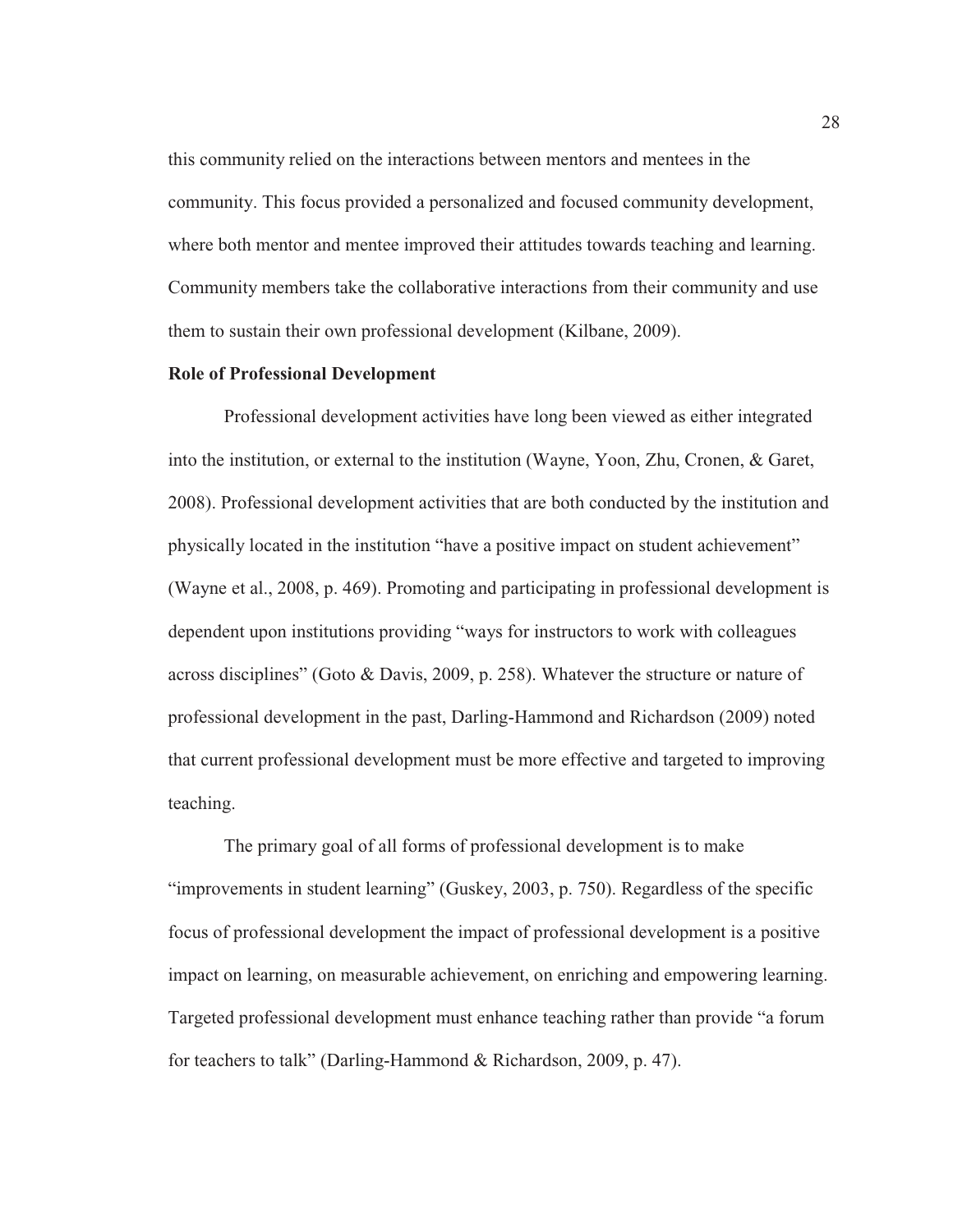Cafarella and Zinn (1999) noted that professional development may be unpredictable and erratic at times, but multiple forms of professional development may impact teaching effectiveness and ultimately student learning. Whether self directed or formal in nature, the effect and impact of professional development is ultimately changing teaching to improve learning. The structure of professional development activities should "complement the subject matter they are teaching" (Nugent, Reardon, Smith, Rhodes, Zander, & Carter, 2008, p. 52). Professional development focused on improved teaching strategies, technology used in teaching, and improving basic study skills can have the widest impact among faculty regardless of subject-matter expertise (Burnstad & Hoss, 2010). Any organized faculty development must reflect both the diversity of students and the diversity of the faculty (Burnstad & Hoss, 2010). A learning community can provide the diversity of perspectives and activities that will improve teaching.

One focus of contemporary professional development is the learning community. The learning community "can change practice and transform student learning" (Darling-Hammond & Richardson, 2009, p. 52). Through collaborative experiences, faculty are able to explore new pedagogical approaches, share best practices with peers and do so in an environment that promotes and encourages improvements in teaching and learning (Darling-Hammond & Richardson, 2009). Lenning and Ebbers (1999) found that learning communities allow "faculty to work together more closely and effectively" (p. 56) promoting collaboration. By participation in a learning community faculty see the impact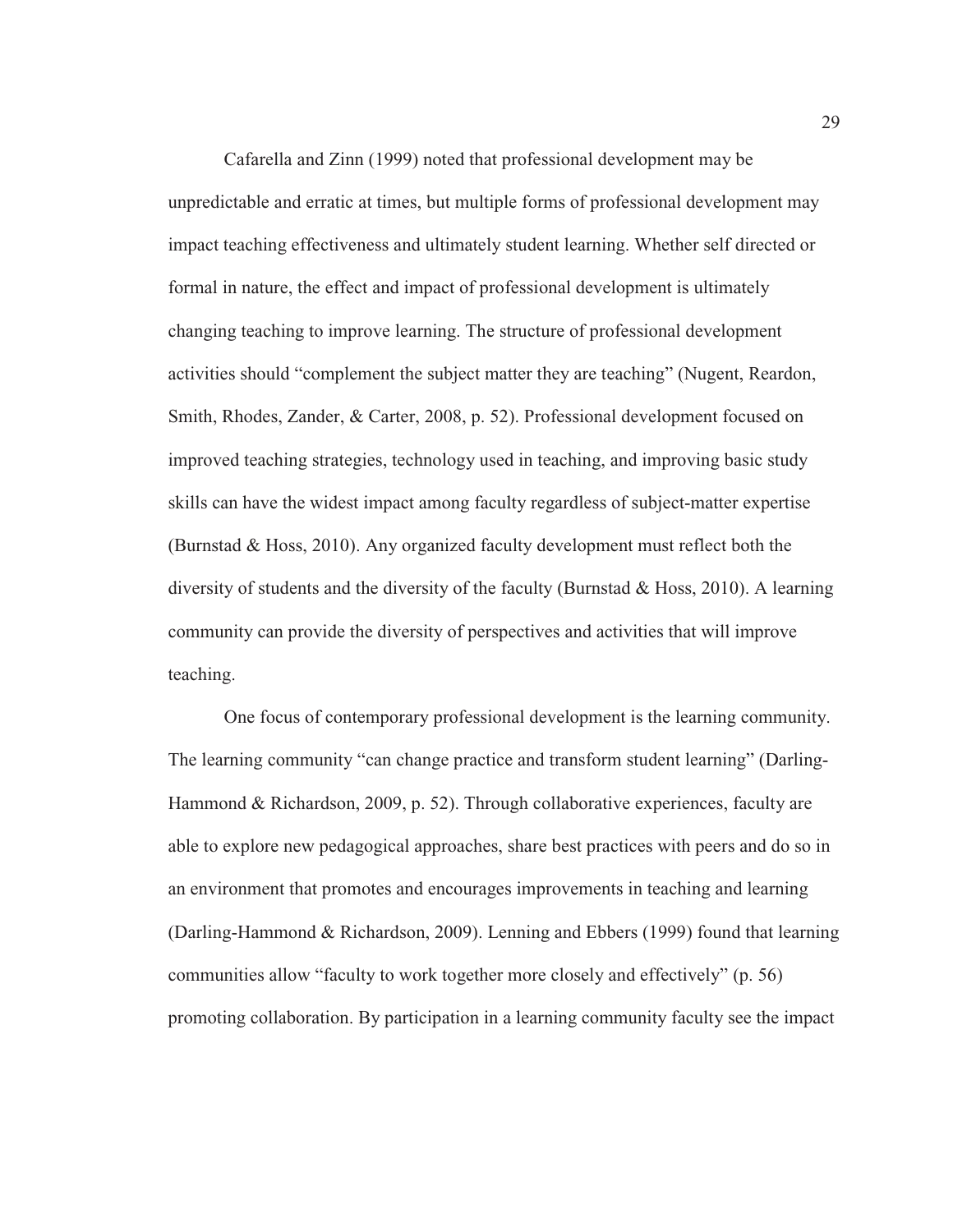on "the amount and quality of students' learning [and] students' enjoyment of learning" (Lenning & Ebbers, 1999, p. 57).

Effective professional development, whether the learning community model or another model, is "intensive, ongoing, and connected to practice" (Darling-Hammond, Wei, Andree, Richardson & Orphanos, 2009, p. 5). The connection from professional development to the classroom must be developed to improve teaching (American Educational Research Association, 2005). There must be a direct link between the professional development activities and teaching. Professional development must focus on improving teaching directly, and learning indirectly. The learning community provides the duration, connections with faculty and practice, and embedded in best practices for improving teaching and ultimately student learning.

## **Role of Technology in Researched Community Activities**

The degree of access to technology has an impact on community activities and community development. Akroyd et al., (2004) in a national study, concluded "not having access to the internet may be one factor that accounts for less utilization" (Akroyd et al., 2004, p. 47). While this conclusion may appear to be somewhat trivial, it underscored the lack of access and availability to technology, and the effect on student learning and teaching. Removing the digital barrier for faculty is important. Faculty and part-time faculty are not integrated into decisions about institutional and instructional technology. These faculty need to have access to technology in order to improve teaching and learning.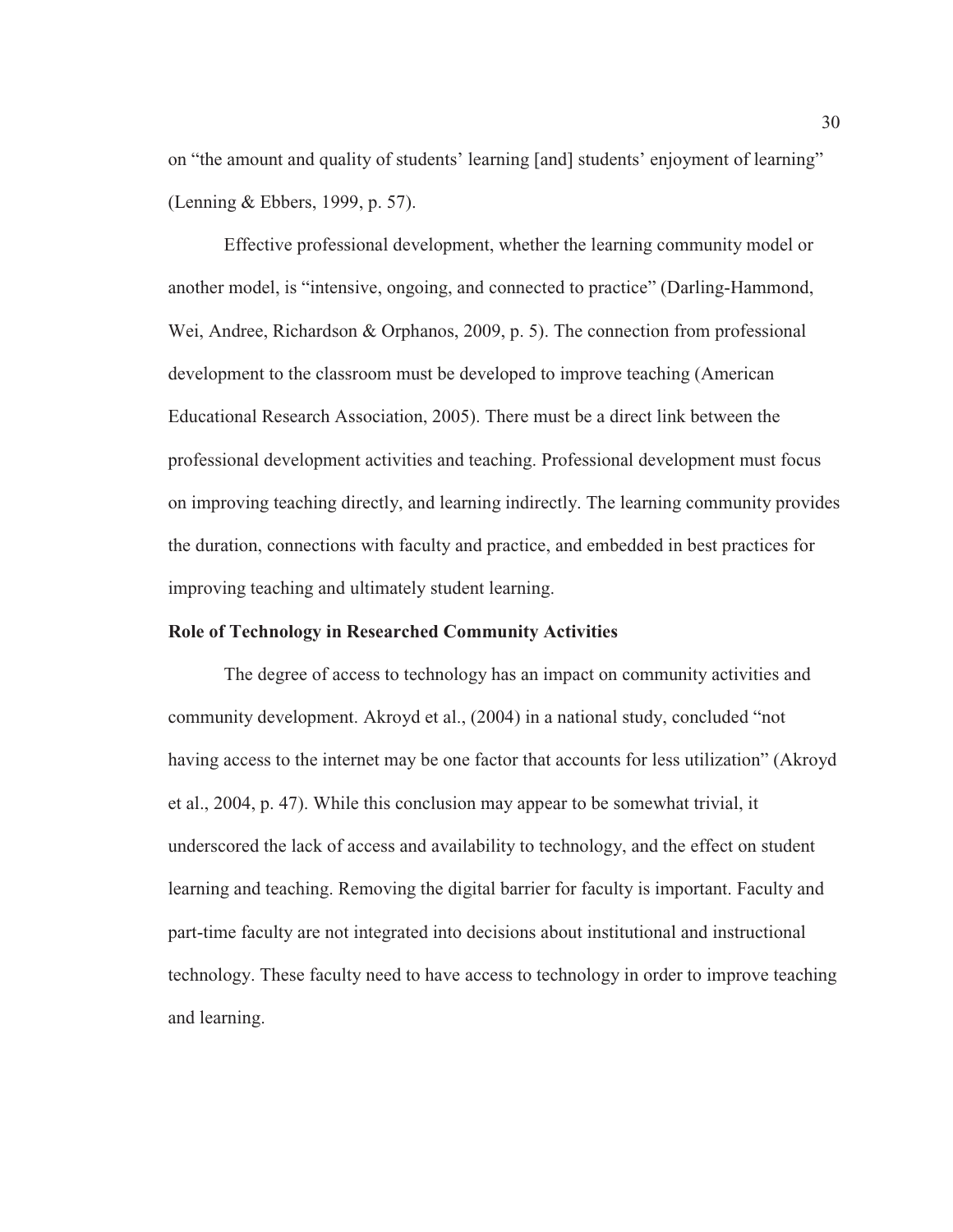Technology used to connect community members was ideally suited to promoting career improvement and teaching improvement (Allan and Lewis, 2006). This technology was used for synchronous and asynchronous communication between community members. Faculty at all levels need to find ways to use technology to connect with their students.

Educational technology provided connectivity between communities, and between community members. This use of technology allowed a greater sense of intercommunity communication (O'Brien et al., 2006). Knowledge transfer between communities and community members is fostered by the use of technology. This use of technology focused on the exploration of knowledge and sharing of found knowledge (Engle, 2006).

The role or importance of technology to the community is, in part, determined by the nature of development. Wallin and Smith (2005) identified technology used to communicate with students critical to improving teaching and learning: "Faculty recognize the importance of using technology to organize and manipulate student information" (Wallin & Smith, 2005, p. 98). The role of technology may be limited, but is capable of expanding to improve teaching and learning.

Kanaya, Light and Culp (2005) found that technology skills were increased through a mentorship program. Technology in a community setting encouraged other community members to develop personalized technological skills and abilities (Stevenson et al., 2005). One community member encouraged other members to use and integrate technology. Community members learned technology in an informal setting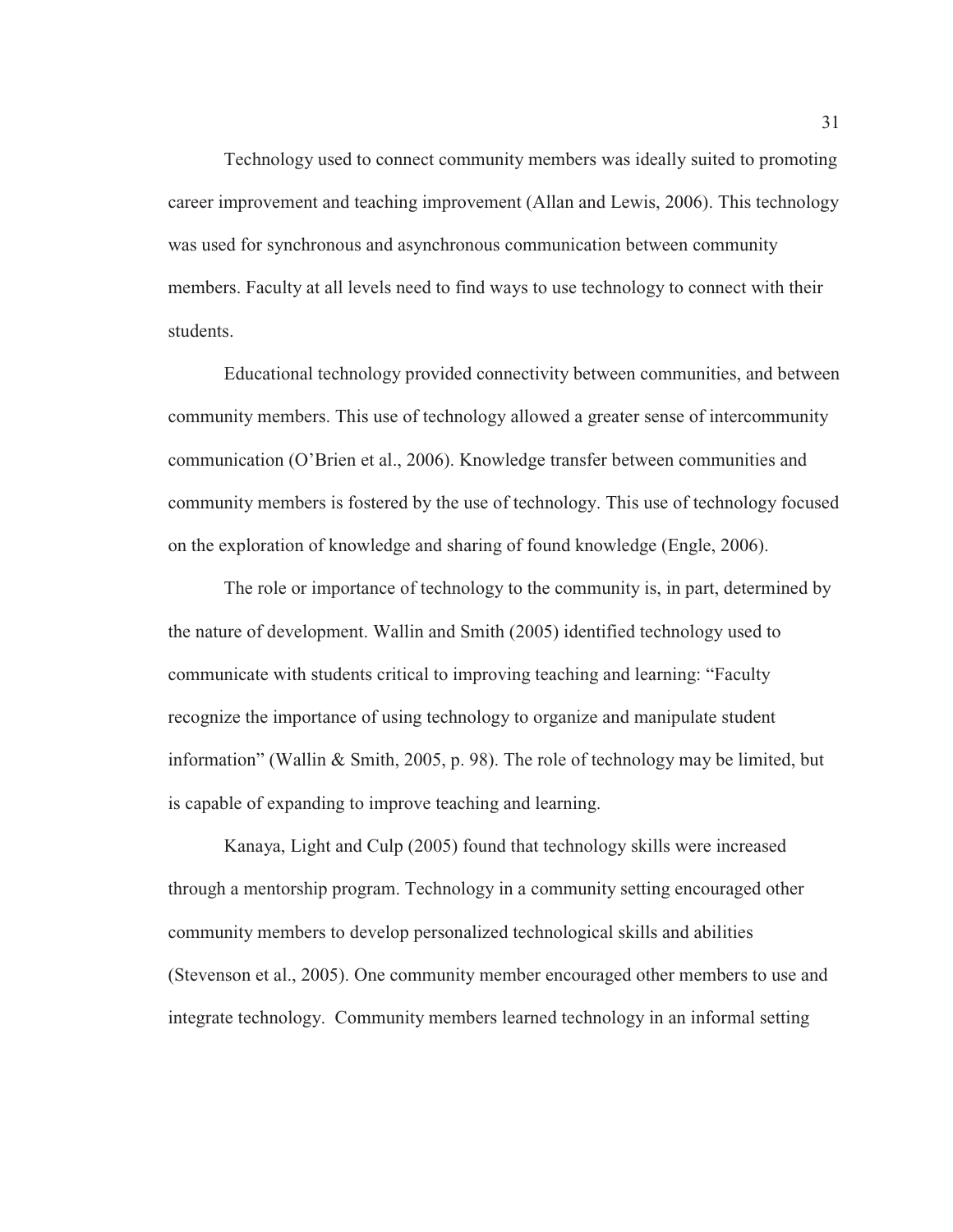from another community member. Brinkerhoff (2006) found that individual technological skills increased more in group settings.

Zhu and Baylen (2005) explored the role of technology in learning communities. Technology was an asset to learners and promoted a seamless connection to other community members. Concluding that technology "is insufficient to promote meaningful and quality interaction" (Zhu & Baylen, 2005, p. 266) the researchers provided no clear method to improve or address their concerns.

# **The Relationship of Technology and Professional Development**

The presence of technology as identified by Mars and Ginter (2007) was closely linked to structured professional development. As faculty participated in professional development, their competency and confidence with more technology increased. Darling-Hammond and McLaughlin (1999) found "along with skills developed through expert guidance in clinical settings, are all important elements of teaching effectiveness" (p. 377). Professional development contributes to effective teaching, and ultimately student learning. Faculty will turn to faculty first for professional development on new or unfamiliar technology. Introducing a centralized professional development program allowed faculty to efficiently explore new technology and implement the new technology in their classroom (Mars & Ginter, 2007).

The use of technology, within a community, focused equally on communication and knowledge building. Thomson (2007) indicated "ultimately someone needs to be the person who leads the group" (Thomson, 2007, p. 35). There are limitations of and for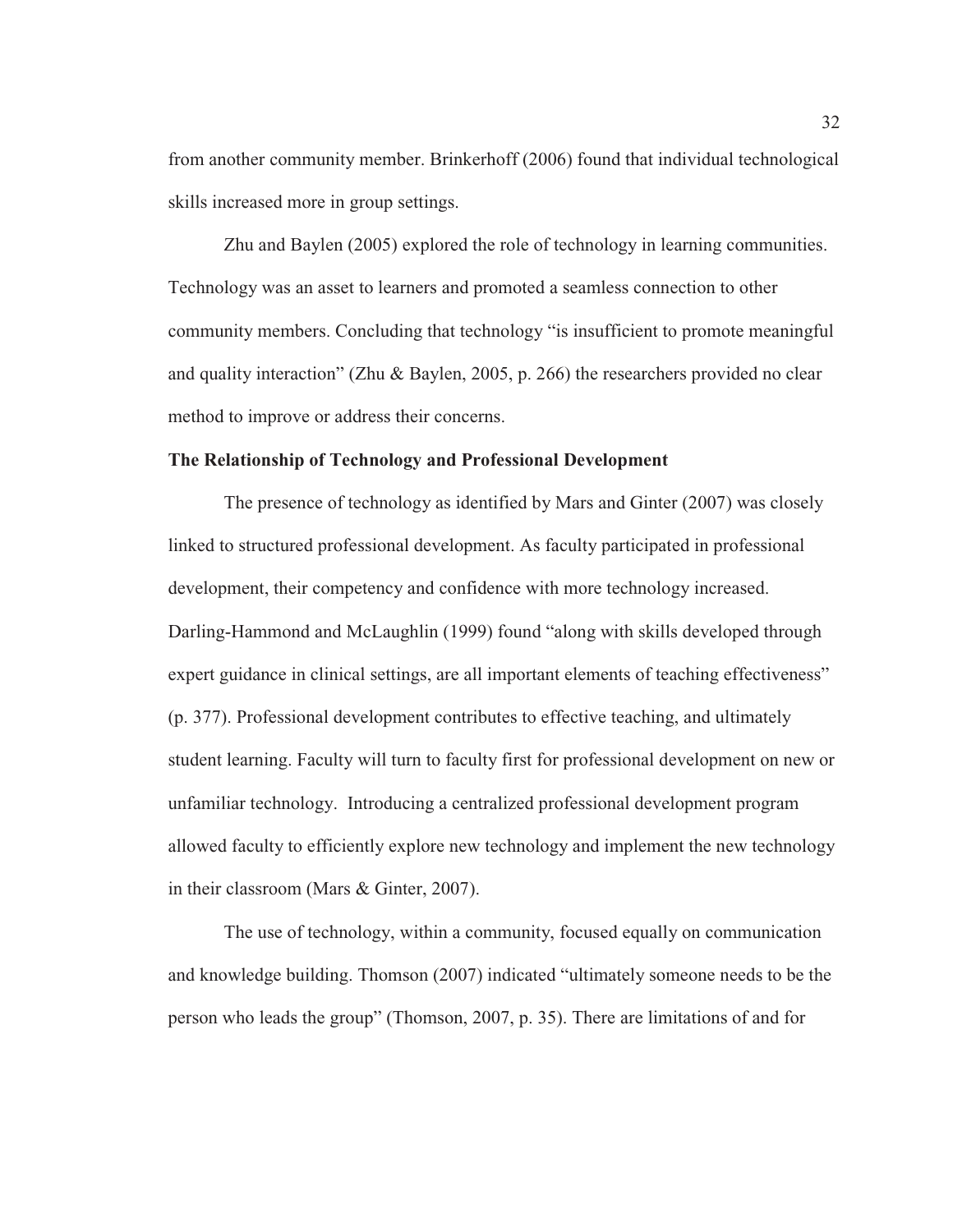technology in the community. Eventually, technology must be supplemented or controlled to help accomplish the community goals.

Improved technological skills were linked both to formal and informal professional development. Technology skills developed as part of a professional development activity contributed to improved teaching (Brinkerhoff, 2006). Matzen and Edmunds (2007) found that technology skills that improved teaching and learning were developed and maintained as a part of a professional development activity.

## **The University and Professional Development**

The faculty at the university were identified as "dedicated, innovative, and flexible" (1986, p. 50). Professional development activities at this university have been closely tied to the university mission of "leadership in innovation and delivery of successful educational experiences" (2006b, p. 1). The range of professional development activities has provided instructional strategies, classroom technology strategies, and classroom assessment techniques. The leadership is part of a "community fully dedicated to the enhancement of student learning" (2006b, p. 2).

Leadership and innovation in professional development were included as part of the strategic plan "to support additional faculty professional development" (2006a, p. 12). Determining innovative practices in professional development has been episodic and is not integrated into all classrooms in the university. The importance of professional development was noted as a "continuing priority of the university" (1986, p. 65). Professional development helped faculty "maintain their status as vigorous teachers" (1995, pp. 20-21). The absence of a systematic approach to faculty development was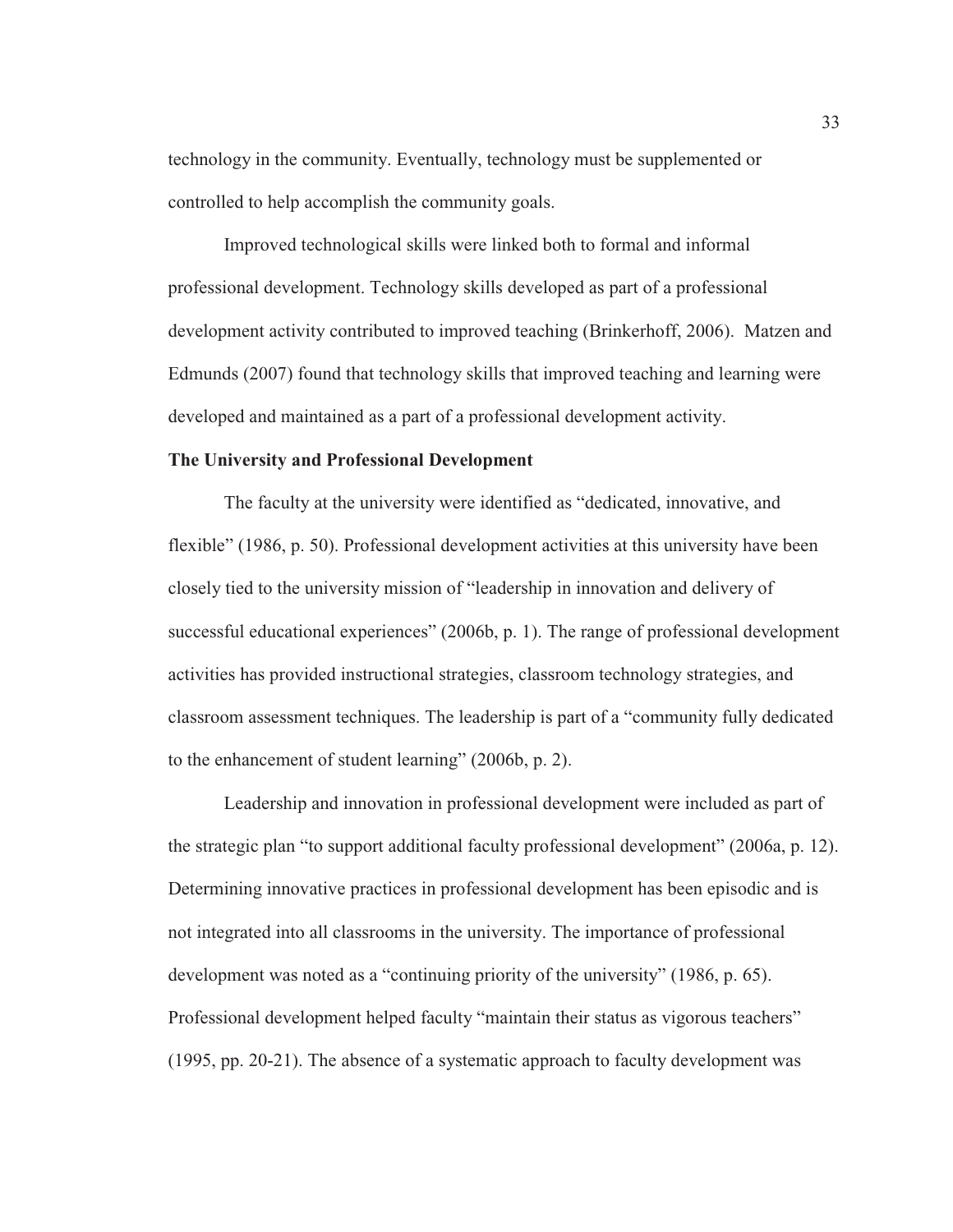noted when "faculty members are insufficiently prepared" to use technology (1998, p. 122).

#### **Literature Gaps**

The gaps in the literature focus on several components: first, the literature highlighted skill development, but not skill integration in the classroom; second, the literature addressed the role of the individual, and not the community. Additionally, the literature did not address the role of technology in improving student learning.

Caffarella and Zinn (1999) identified a conceptual framework for professional development. While their framework provides a context for delivering professional development, it does not fully address the impact of community-based professional development on improvements in teaching and learning.

Birman, Desimone, Porter and Garet (2000) identified characteristics of effective professional development. Their research addressed pedagogical approaches to improving learning, but did not focus on building communities of practice or using technology to improve learning.

Akroyd, Jaeger, Jackowski and Jones (2004) included both faculty and adjunct faculty in their research but focused on access to technology, the roles of technology, and institutional support systems. Their research did not address the process of skill development and collaborative learning and the role of technology in improving teaching and learning.

Allan and Lewis (2006) address the roles of membership in a virtual learning community but do not address membership in physical learning communities. The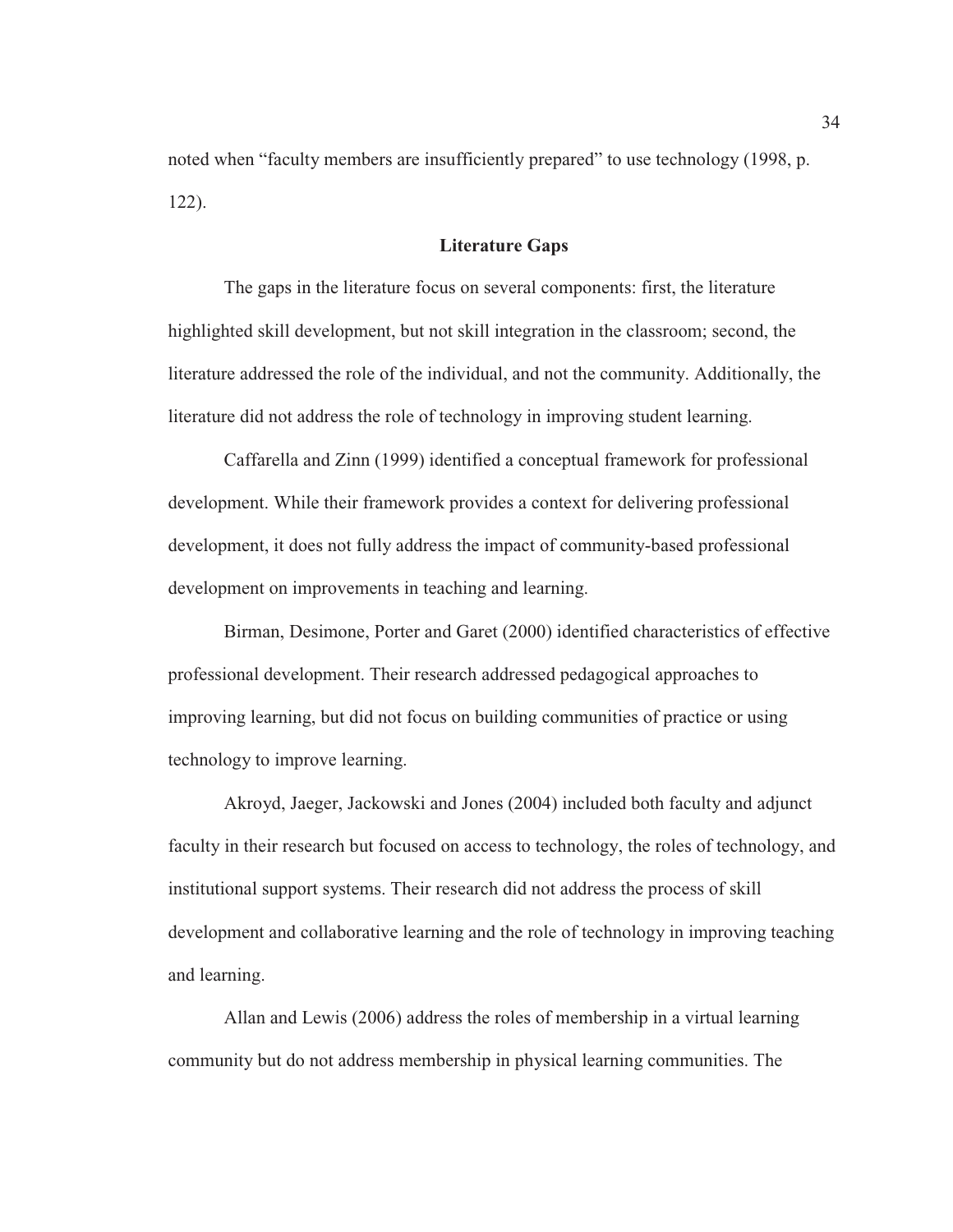identity of community members, in the virtual environment, does not focus on developing skills, but merely attributes in the virtual community.

Brinkerhoff (2006) noted that participation in a structured professional development activity could improve individual technology skills and beliefs. This research focused the impact of a professional development activity over time, and did not address the impact of technology on learning, but merely on teaching.

The uses of technology for the virtual community acknowledges the potential for a wide range of technological skills and the variety of technology available (Dubé, Bourhis and Jacob, 2006). The research did not address methods to provide technical support in formal or even informal structures.

Glowacki-Dudka and Brown (2007) identified the roles of both university supported and independent learning communities. Their research focused on faculty reasons for participating in the learning communities.

Nugent, Reardon, Smith, Rhodes, Zander and Carter (2008) identified the role of faculty learning communities in improving teaching and learning. Their research focused on the learning community at a large urban research university with an initial institutional launch of faculty learning communities. The initial impact was perceived as positive.

Ash, Brown, Kluger-Bell and Hunter (2009) focused on the role of inquiry to develop learning communities. While their research identified the process of learning community development, this research focused on improving teaching without using technology. The process of community development was based in part on the mentor member and growth for the apprentice member of the community.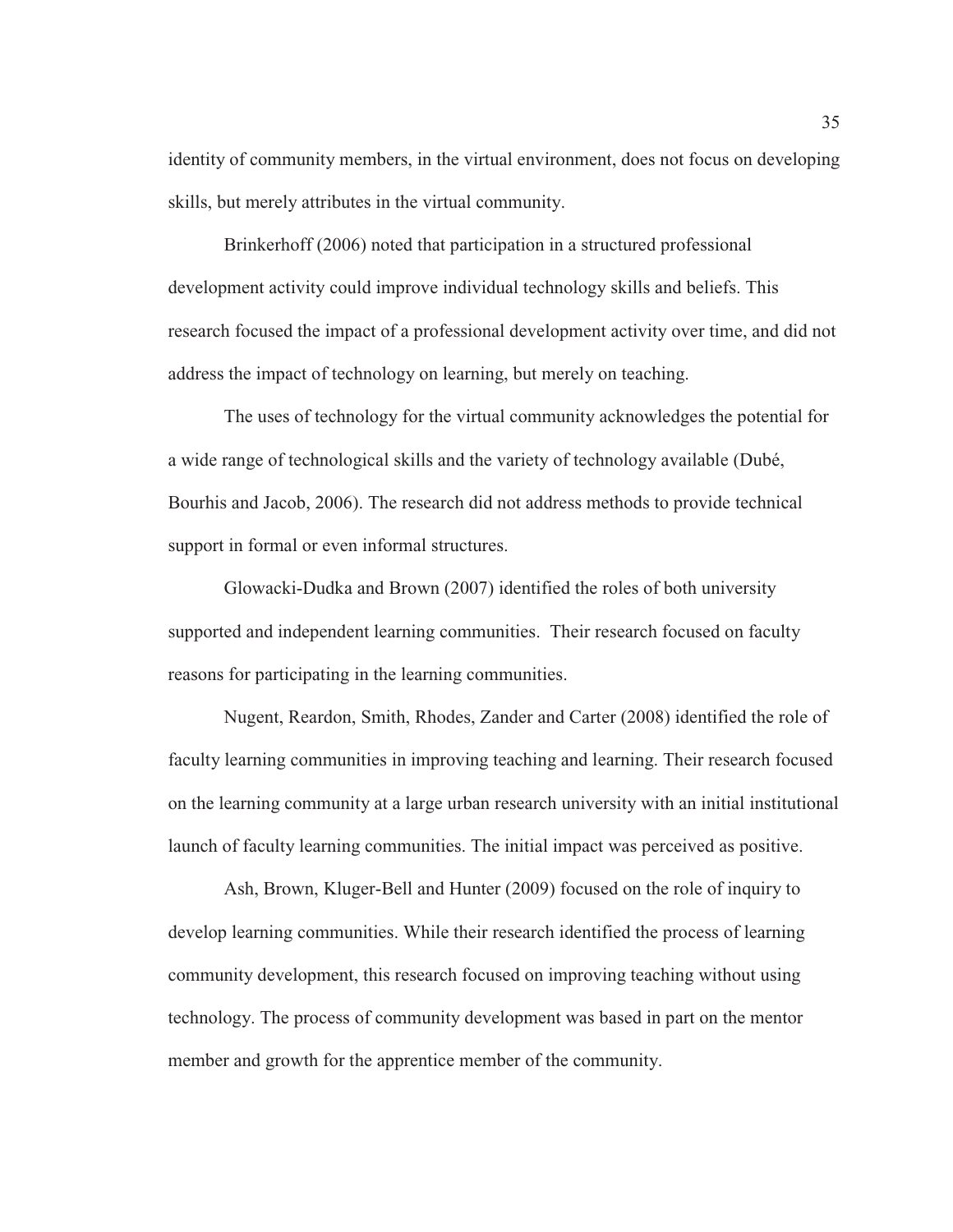Darling-Hammond (2009) identified a process to measure teaching effectiveness. Linking teacher effectiveness to professional development strengthens the role of professional development, however, the form and structure of professional development was not defined to include learning community activities.

To create effective learning communities, Herbers, Antelo, Ettling and Buck (2011) noted that creating time and opportunities for connecting between members should be a focus for all communities. Providing opportunities for activities that promote connections is a part of identifying strengths and weaknesses both for the community and the community members.

This study extends the current research to identify the impact of technology on improving student learning. The role of a faculty learning community on integrating technology in the classroom is also a focus of the proposed research. Additionally, the integration of technology skills will focus on group or community growth rather than individual growth.

### **Summary and Conclusions**

The research focused on the impact of professional development activities for faculty. Much of the existing research focused on personal skill development, but did not focus on the use or integration of these skills in teaching. Personal skill development may improve personal performance and efficiency, but the link to improved teaching has not been addressed in depth in the literature reviewed. Professional development activities must "enable good practice on the part of teachers" (Darling-Hammond, 2009, p. 3). The professional development activities were integrated into the learning communities of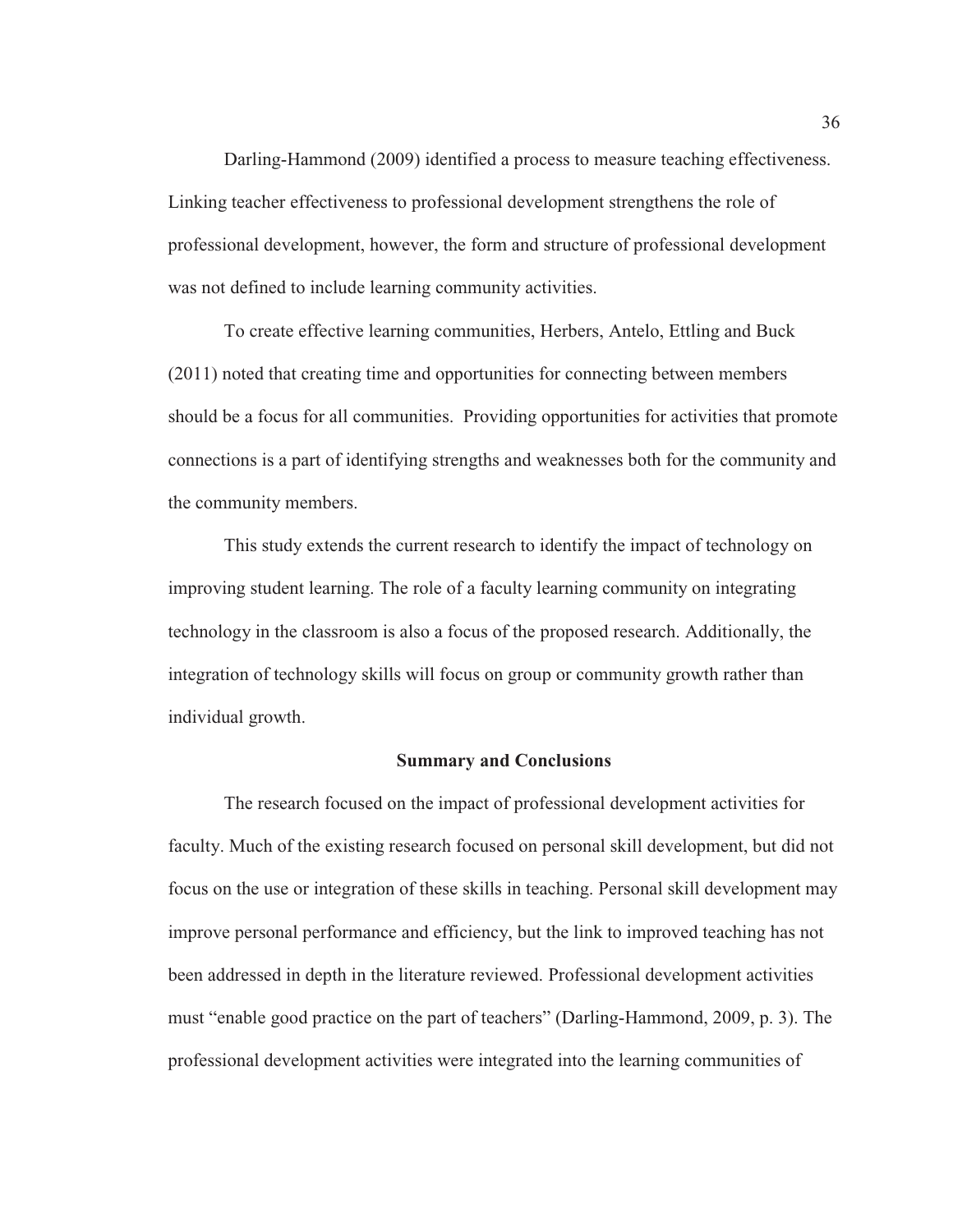Senge (1990), Lave and Wenger (1991), Wenger (1998), and Wenger, McDermott and Snyder (2002). Through participating in learning communities faculty learned new skills and found examples of participatory professional development (Fayne & Ortquist-Ahrens, 2006).

Learning communities, or in this case faculty learning communities, provided opportunities for collaboration across academic disciplines (Murray, 2002). The opportunities for collaboration, reflection and growth are more likely to be present in faculty learning communities (Guskey, 2003) than unstructured groupings. Guskey (2003) noted the importance of sharing best practices in creating an effective professional development program. Minkler (2002) noted that learning communities can improve student learning, retention and academic success. As participation in community activities increased and became more relevant to teaching and learning, faculty participating found greater opportunities for growth as professionals.

The learning community provides a sense of belonging to it's members and promotes professional development through shared growth (Wenger, 1998). Through the activities of the learning community and the promotion of learning the members of the community increased their worth both individually and collectively as members of the community. The professional development is a part of the community activities (Senge, 1990).

Technology becomes the means to professionally develop the faculty learning community members. Using common educational technology, faculty learning community members connect with other community members (Allan & Lewis, 2006). A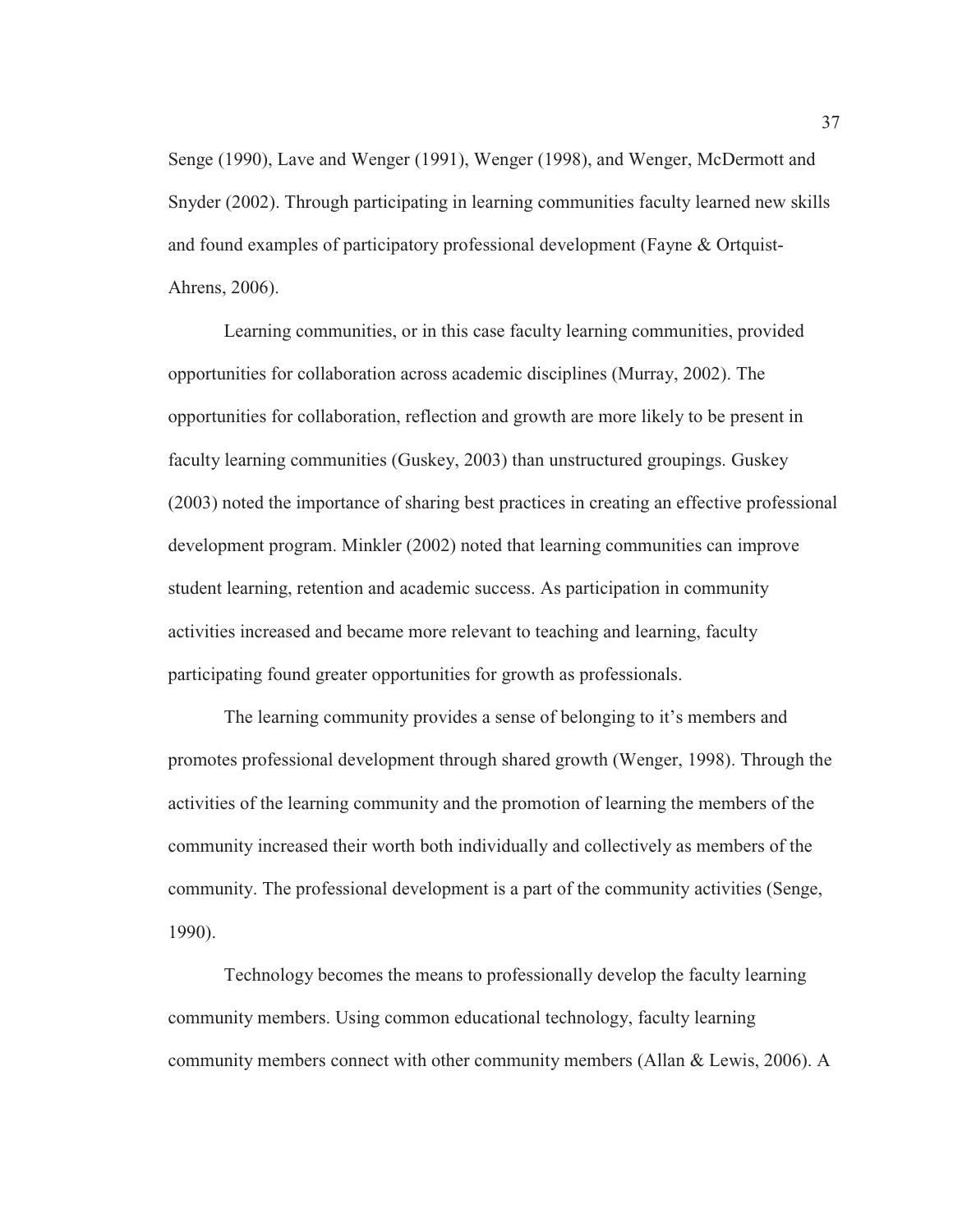learning community can help members "develop confidence and expertise" (Allan & Lewis, 2006, p. 851). Participating in the learning community creates a shared body of knowledge and a community of experts. Technology also becomes the means for community development. Through the use of technology and integration of technology, faculty members quickly gained proficiency with the technology, but lacked the ability to share best practices with others (Mars & Ginter, 2007). Through technology, faculty learned skills that were shared with others through community and quickly became noticed as professional development.

The literature reviewed indicates several gaps that this research would address. First, the literature did not address the role of the community on improving the integration of technology in the classroom. Second, the literature did not explore the role of technological skills in improving teaching. Finally, the literature did not identify the role of technology in improving student learning. This research provided faculty members the opportunity to learn, as members of a faculty learning community, and become better prepared to integrate technology in the classroom and improve student learning.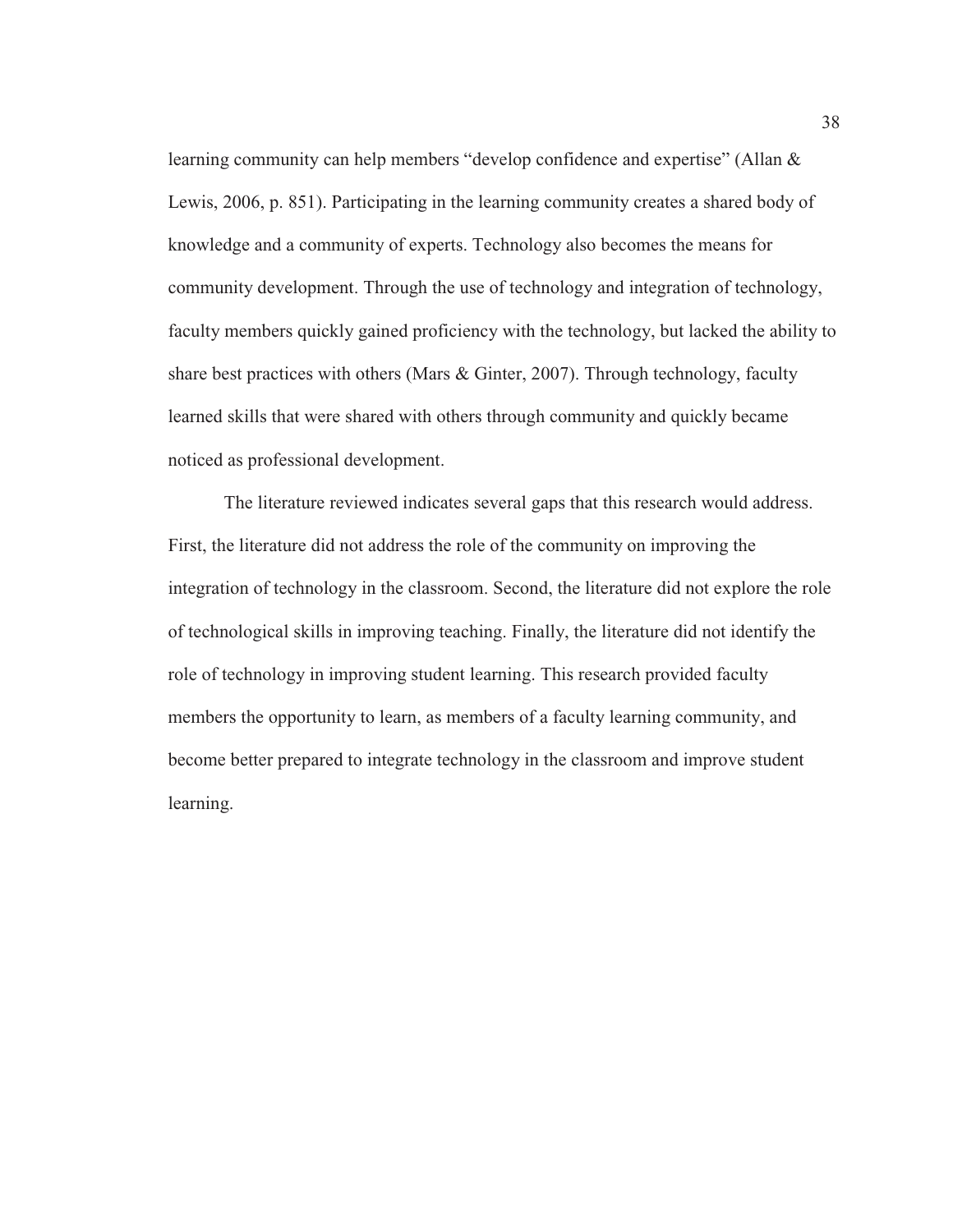## Chapter 3: Research Method

#### **Introduction**

The purpose of this research was to describe and identify the impact and effect of technology-based faculty learning communities on student engagement and learning. The research identified best practices of faculty learning communities through interviews and observations of a faculty learning community formed as part of this study. The research focused on the faculty learning communities and activities that contribute to increased student learning.

## **Research Design and Rationale**

The main questions guiding the research were:

- How do community college faculty communities of practice impact technology integration?
- How do community college faculty communities of practice impact technology adoption?

The study sub-questions were more topical, and provided a framework for the case analysis.

- How would the technology-based faculty learning communities be described?
- What impact do communities of practice have on student engagement? How do the communities of practice help in student retention?
- What impact do communities of practice have on improving student learning?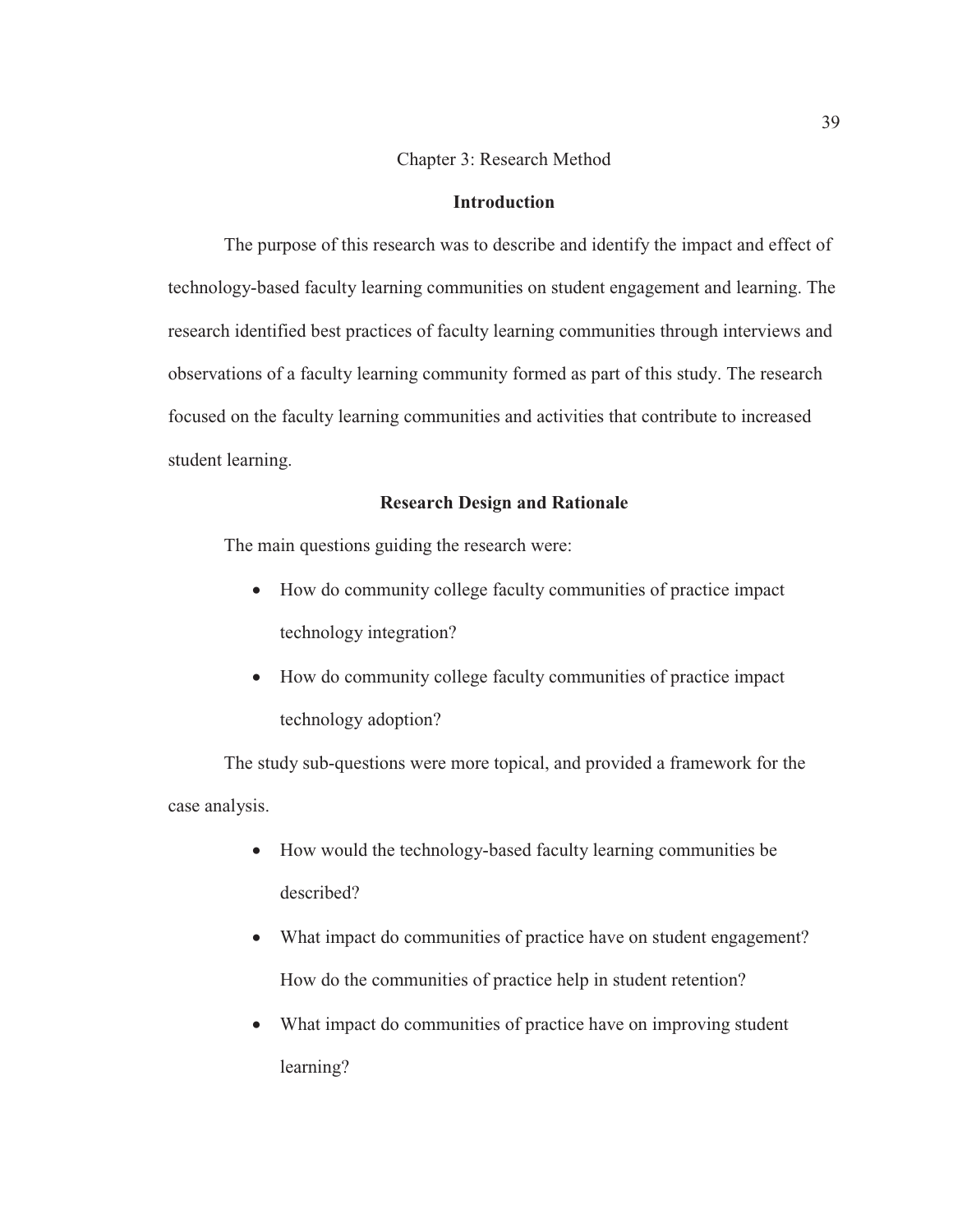The research described the impact and effect of technology based faculty learning communities on student engagement and learning. The research questions looked for factors that indicate or explain a cause-effect relationship (Stake, 1995) between participation as a member of the learning community and student engagement and learning. The research lead to an evaluative question (Stake, 1995) that determined the impact of the learning community on student engagement and learning.

The research site used for the case study was a university located in the Midwest region of the United States. The research subjects consisted of first- and second-year faculty tenure-track members. This faculty subpopulation was chosen because its members were beginning to prepare for their promotion and tenure reviews, and as such were more motivated to develop teaching skills and integrate new technologies into their teaching. There were seventeen second-year faculty and nineteen first-year faculty that were invited to participate in the research. Out of the total of thirty-six, fourteen selfreported their unavailability to participate and eighteen did not respond to email solicitations.

## **Research Tradition**

The case is "an institution, a program, a responsibility, a collection or a population" (Stake, 1978, p. 7). This research was bounded by a specific place (Merriam, 1998) at the campus for the public university, more specifically a community college, ideally new faculty with less than five years of teaching experience from multiple departments and colleges. In this situation, the case was more than a particular individual; this case study method focused on the faculty learning community. The group provided a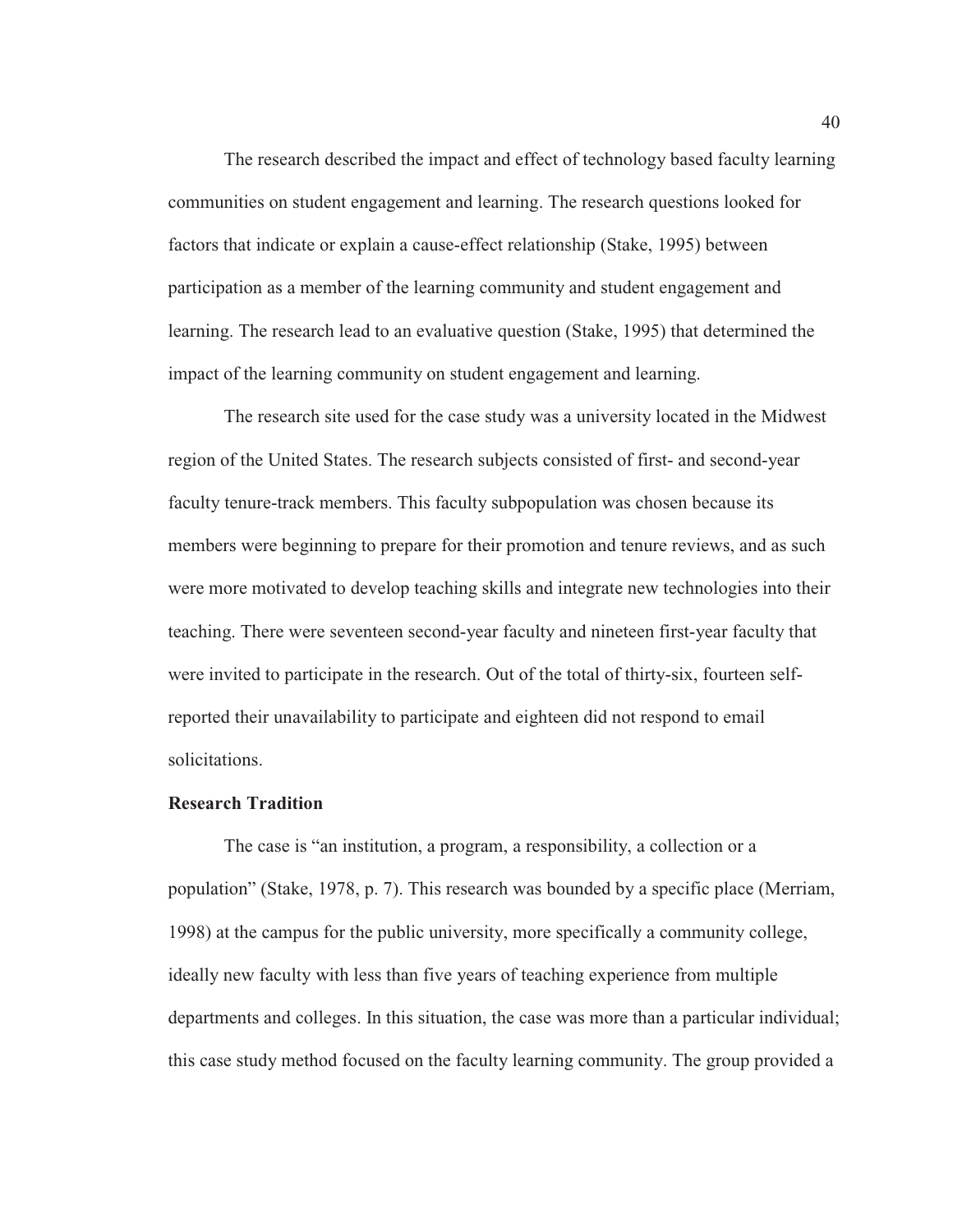unique opportunity to examine identity and group dynamics. The identity of the group, in this case a faculty learning community, provided opportunities to observe group processes and group dynamics.

The research population was composed of three second-year faculty members and one first-year faculty member. The faculty members represented four different academic areas. They also represented recent teaching experience as well as business experience with limited teaching experience.

Case study methods provided opportunities to describe and interpret events and "develop a typology, a continuum, or categories that conceptualize" differences (Merriam, 1998, p. 38). Fetterman (1988) noted that the qualitative approach may provide "a wealth of useful, practical alternatives" (p. 17). These theories can be used to evaluate other cases. Theories can be derived from observation of group processes, individual actions and responses within the group and individual interactions to the group. The case study became an "exploration for those who search for explanatory laws" (Stake, 1978, p. 7).

# **Research Description**

Community college faculty involved in professional development activities were observed and interviewed. The study focused on "understanding the dynamics present" (Eisenhardt, 1989, p. 534). These dynamics ranged from traditional lecture teaching to more contemporary teaching strategies and methods to learning strategies and methods to group processes. Observation and interview data were collated into a case from which hypotheses and theories were built that pointed to more generalizable knowledge.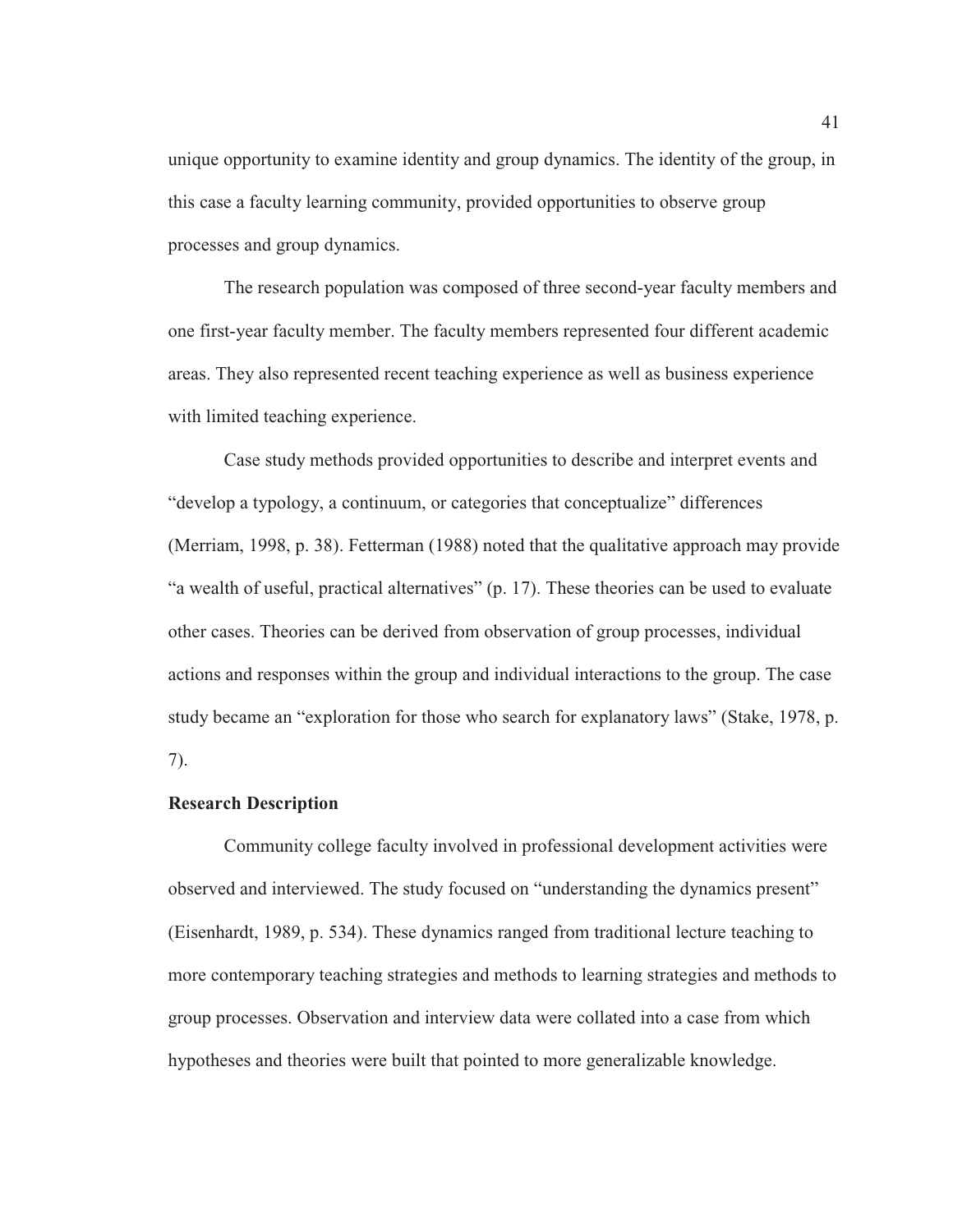Community members were interviewed to share their feelings and reactions to the community activities. The interviews provided personal insight into the community. Personal insights helped clarify the "spontaneous, rich, descriptions" (Kvale, 1996, p. 133). It was important to identify community members' personal insights into the community activities because the insights provided a rationale and explanation for their actions. The rich descriptions they provided help identify trends and deepen the interview responses. It was important that the interview provide an accurate description or narrative from the community members' perspectives. Personal interviews provided an opportunity to identify personal concerns and issues. Community members personal concerns and issues were important to help understand their technological abilities, for instance, as well as their teaching values and how technology changed or altered these values. The personal concerns provided depth to the case study narrative. The interviews focused on the role of technology in activities to improve student learning. Observing community members as they interact with one another and technology provided context for the interview results. Observing the physical space as well as the nonverbal interactions between members provided a rich description for analysis.

#### **Role of the Researcher**

With previous experience as a faculty development specialist at other institutions, I was familiar with the range of learning community issues. I assumed the role as faculty learning community facilitator. As facilitator, I observed the interactions of the faculty (Cox, 2004). Observations included recording and describing non-verbal communications between faculty learning community members. These observations provide one form of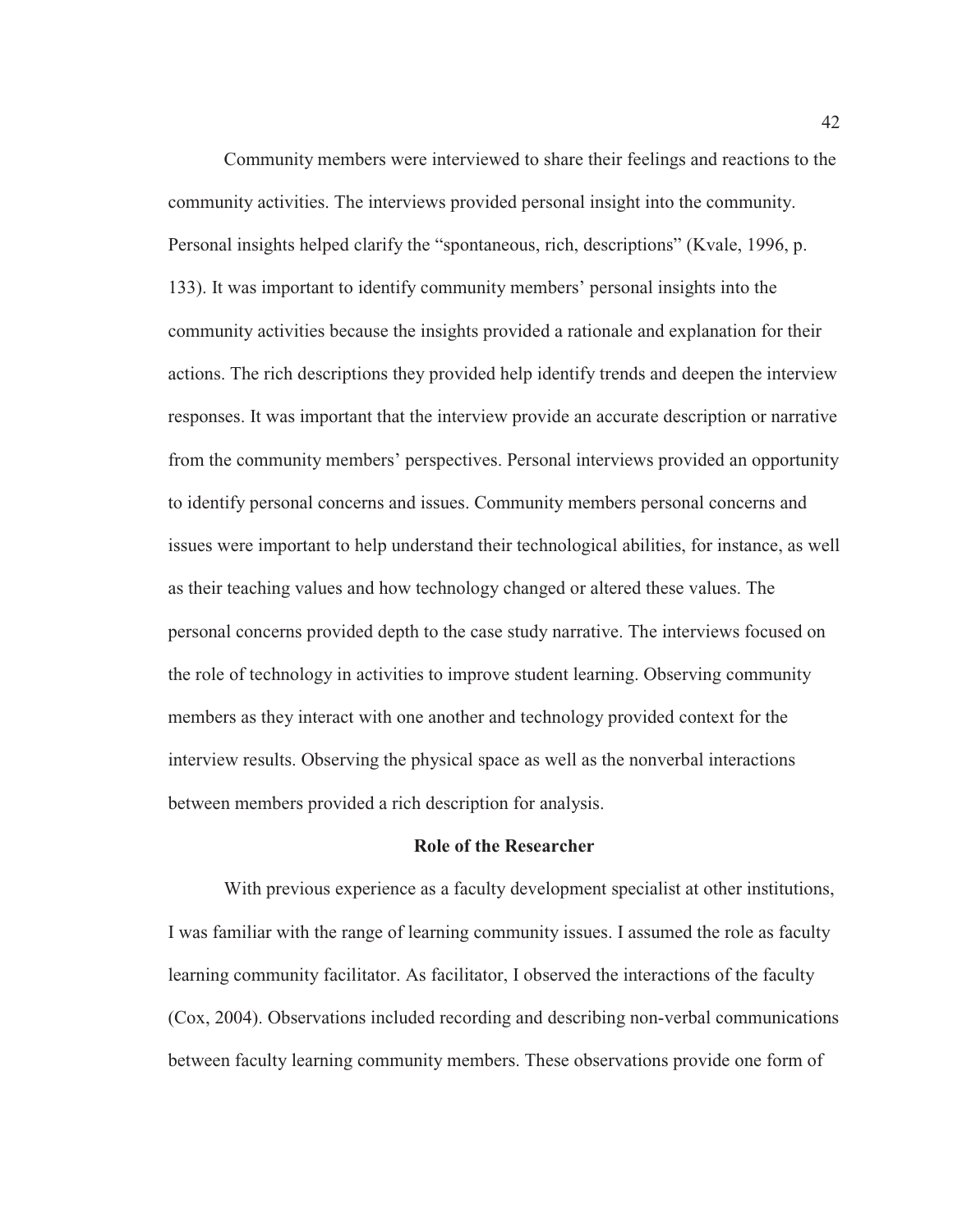data triangulation (Onwuegbuzie, Leech, & Collins, 2010). Within a faculty learning community, the facilitator or researcher serves multiple roles from the recorder of actions and activities to resource. I observed and interviewed the faculty learning communities. The interviews were conducted within the faculty learning community structure. I assumed multiple roles (Stake, 1995). The faculty learning community met to discuss the role and focus of the community. Additional meetings were determined by me to conduct interviews as needed.

I was a participant observer. I would "guide the process, organize resources [and promote] reflection/critiquing" (Rock & Wilson, 2005, p. 89). In this capacity, I probed community members' perceptions with open-ended questions. Participating as facilitator of the learning community would allow me to observe and record the interactions of the faculty members. I became "the primary instrument for data collection and analysis" (Merriam, 1998, p. 7). As the facilitator of the FLC, I would "provide training and resources" for the FLC members (Nugent et al., 2008, p. 53) on topics as needed or determined by the members of the faculty learning community.

As a participant in the research, I questioned participants, observed their interactions and facilitated discussions, workshops, seminars and gatherings of the activities of the learning community (Johnson & Brescia, 2006). The community members and I, all share in the activities and grow professionally from each other (Wenger et al., 2002).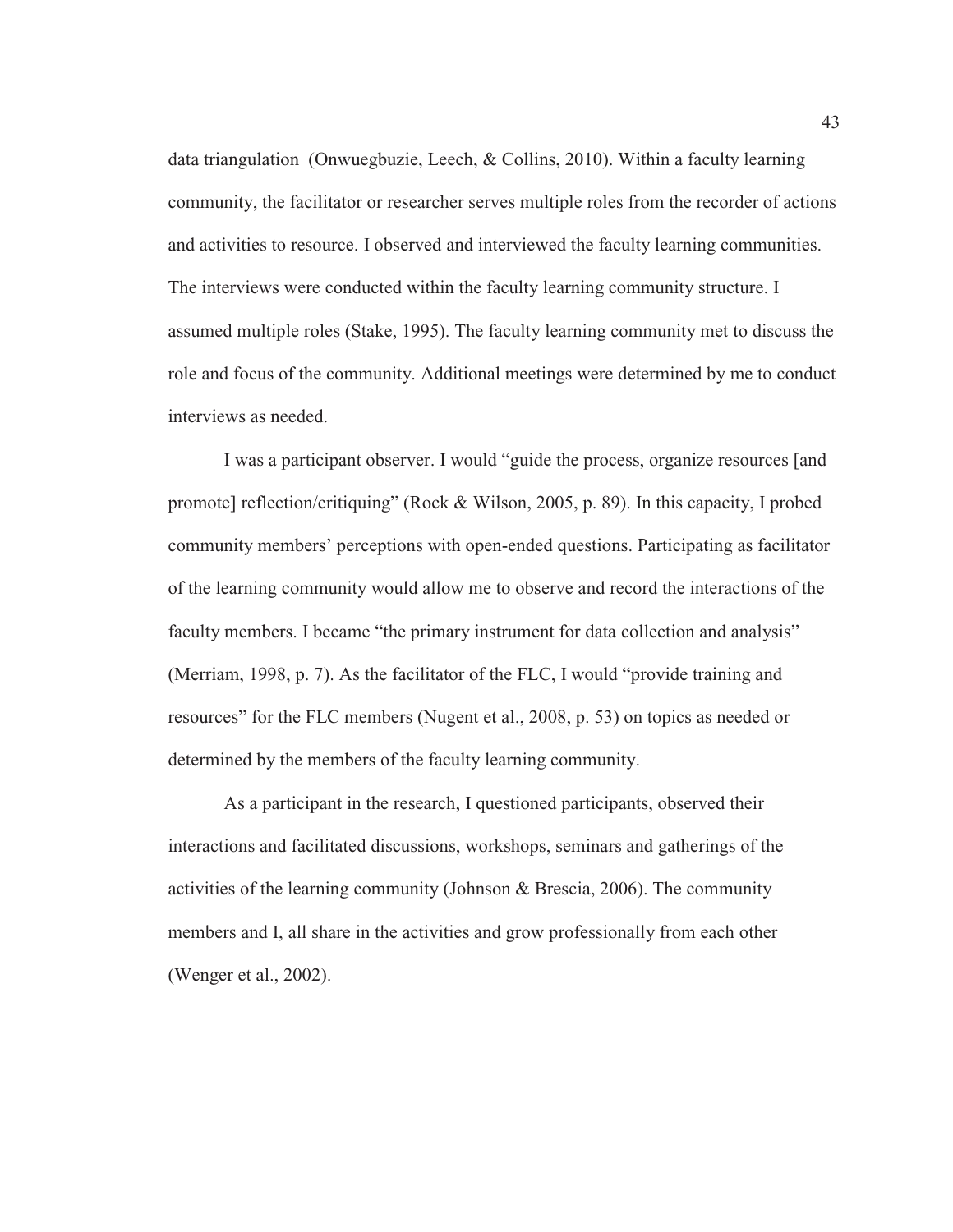#### **Methodology**

## **Participant Selection**

The general research population included classroom teaching faculty and adjunct faculty at all physical University community college campus locations. As a researcher, I do not supervise or evaluate any of the participants directly or indirectly. The teaching load and administrative oversight are determined by a faculty member's respective academic department chair. Using available faculty and adjunct faculty listings, a sample was drawn to ensure proportional representation from all academic disciplines, campus locations, and faculty types. The sample was composed of first and second-year faculty. Ideally the faculty learning community will be a "cross-disciplinary faculty group of 8 to 14 members" (Cox, 2001, p. 71). Faculty learning communities are designed "for professional development, for personal connections with peers, and for opportunities to interact" with others engaged in teaching (Glowacki-Dudka & Brown, 2007, p. 29).

Participants for the faculty learning community were invited to participate, through an email message sent to the faculty and adjunct faculty employee groups. Emails were sent to 36 individuals that were either first- or second-year faculty members. There were responses from nineteen for a response rate of 52.7%. Of the nineteen respondents, fourteen withdrew themselves from participation, due to scheduling issues. The email invitation described the focus of the research and a tentative meeting schedule for the faculty learning community. Informed consent was obtained prior to participation.

From the email solicitation, participants were be selected to create a single crossdisciplinary learning community of 10 participants, with representation across the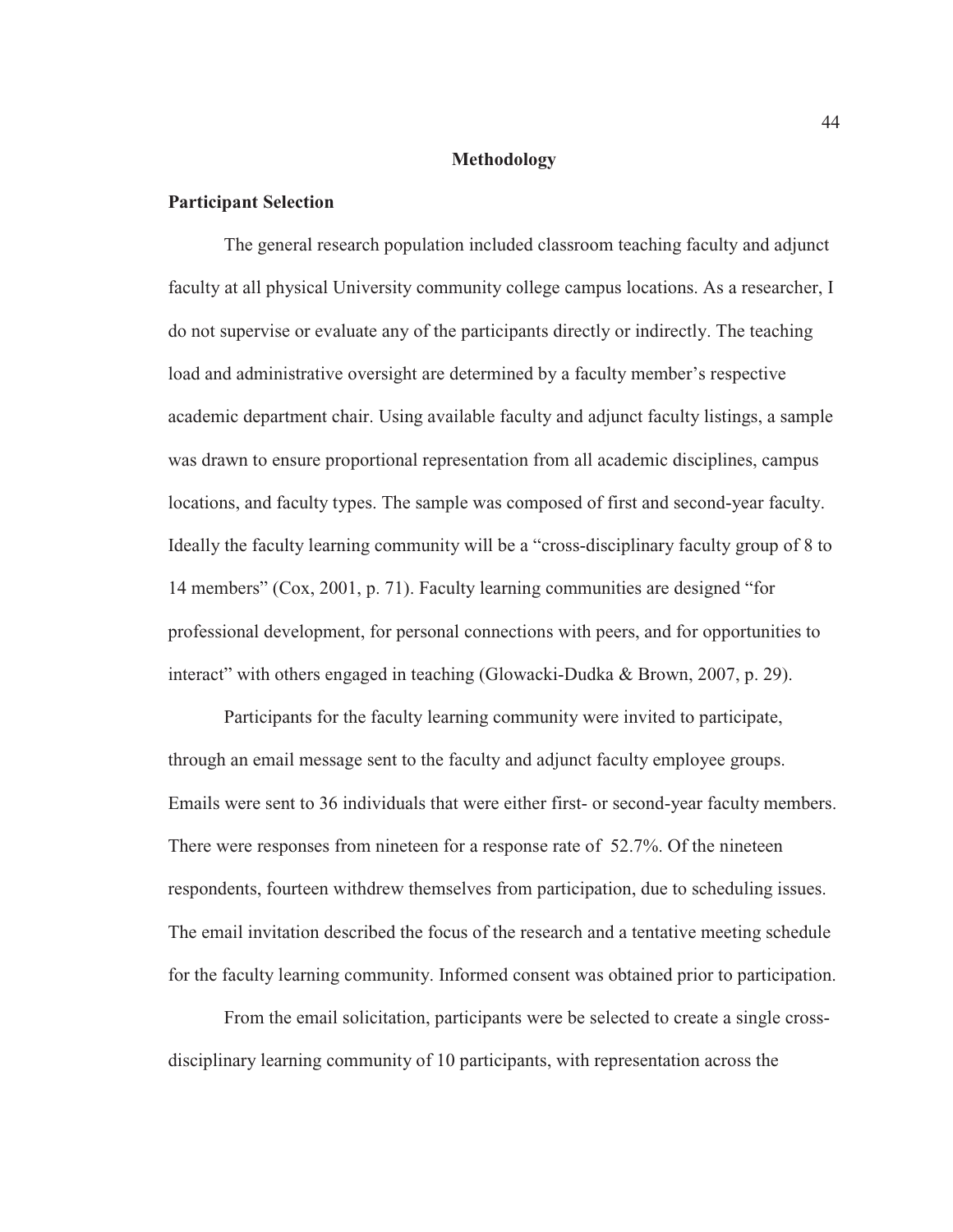instructional divisions (1) humanities, (2) health occupations and human performance, (3) mathematics and science, (4) technology, (5) business and public service, and (6) social sciences and performing arts.

Participants were also selected based on a self-reported level of technological competence (infrequent use, periodic use and frequent use). The participants who selfreport a periodic and frequent level of technological competence possessed a certain level of skills that have been associated with greater success as members of the learning community.

Using an email solicitation and invitation for participation, faculty and adjunct faculty at this university were invited to apply. The solicitation must be responded to within two weeks. Those who indicated their desire and availability to participate were notified. This group was further narrowed to ensure a cross-disciplinary mix from the instructional divisions. Ideally, a final group of no less than 8 and no more than 14 would have been selected and notified of their selection. After the initial solicitation and invitation was submitted and follow-up solicitations and invitations sent, there were five informed consent forms signed and returned. These five represented five different academic units across the institution. Since the number of participants was smaller than originally anticipated, I consulted with the dissertation committee members, who agreed that a group of five faculty members representing the various disciplines was considered an acceptable learning community for this study.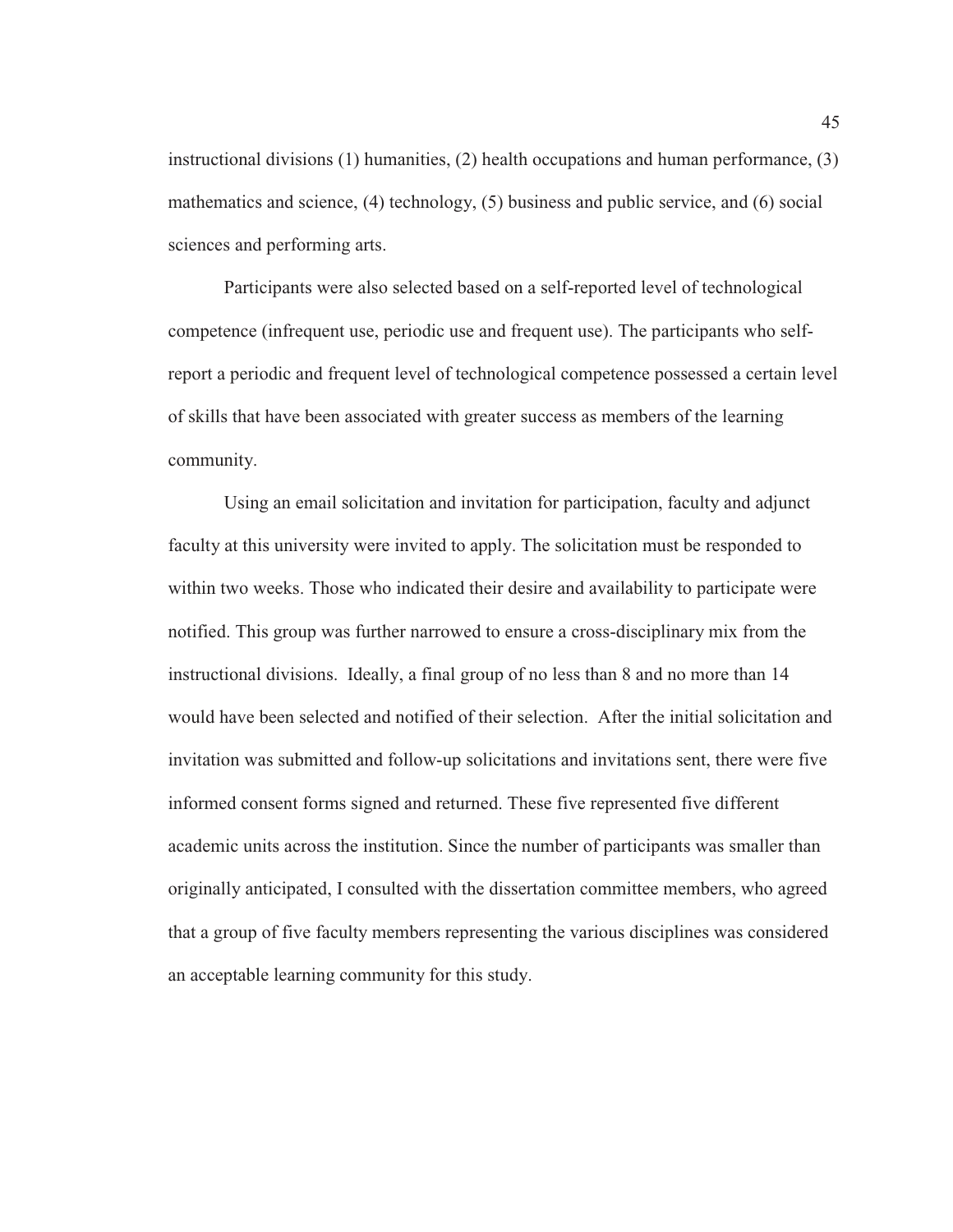#### **Observation Protocol**

Faculty learning community activities provided opportunities for observing individual as well as group interactions. Observations were conducted at each learning community activity. The observation protocol was both descriptive and reflective, as suggested by Bogdan & Biklen (2007). The purpose and intent of the descriptive observation was to accurately describe the "pieces of evidence" (Bogdan & Biklen, 2007, p. 122). The descriptive field notes strove to:

- Provide a description of the dialogue between and among community members. This description included key ideas and concepts from the observation (Bogdan & Biklen, 2007).
- $\bullet$  Describe the physical setting and configuration of the setting. This description may provide insight into the effect or impact of the physical setting on group dynamics and interactions. The physical setting may influence group interactions. Introducing technology into the physical setting may also promote or encourage community members to use the technology.
- Describe the activities of the group including one-to-one activities between members of the learning community.
- Describe the role of the researcher during the observation.

The reflective field notes were used to:

• Reflect on the method used and evaluate the impact of the method on the data or description (Bogdan & Biklen, 2007).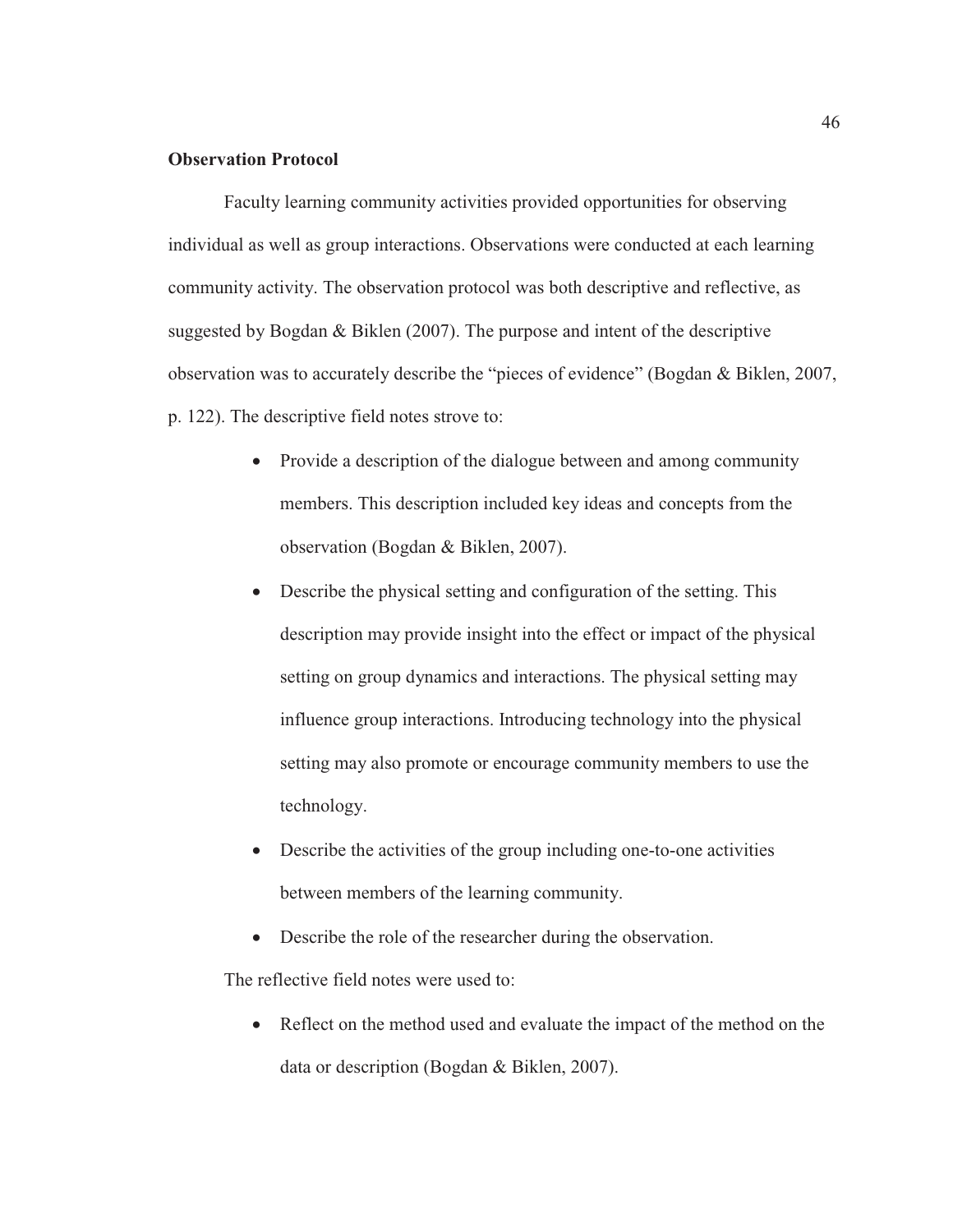- Provide indications of the data analysis, themes emerging, and initial conclusions from the observation (Bogdan & Biklen, 2007).
- Provide clarification for descriptive observations.

The observation protocol, with both descriptive and reflective notes, were used for both data interpretation and data analysis. Data interpretation included "developing ideas" from the observation (Bogdan and Biklen, 2007, p. 159). Data analysis included organizing data around trends and themes and synthesizing the trends and themes (Bogdan & Biklen, 2007). This analysis informed the implications and conclusions of the research.

# **Interview Protocol**

The interview protocol included both structured questions and unstructured questions (Lincoln and Guba, 1985). Structured questions will seek to answer the research questions; unstructured questions will clarify and explain perceptions and actions of the participants. Both structured and unstructured questions may provide insight for me (LeCompte & Goetz 1982). The unstructured interview questions probed for responses and perceptions about the roles of technology in teaching. The personal feelings and insights of the participants was important to help identify the role and use of technology in teaching and improving student learning.

The interview protocol provided a semistructured format. The semistructured format allowed me to follow "the leads of informants and proving into areas that arise during interview interactions" (Hatch, 2002, p. 94). Structured interviews included specific questions that were asked of all members. The answers provided a baseline for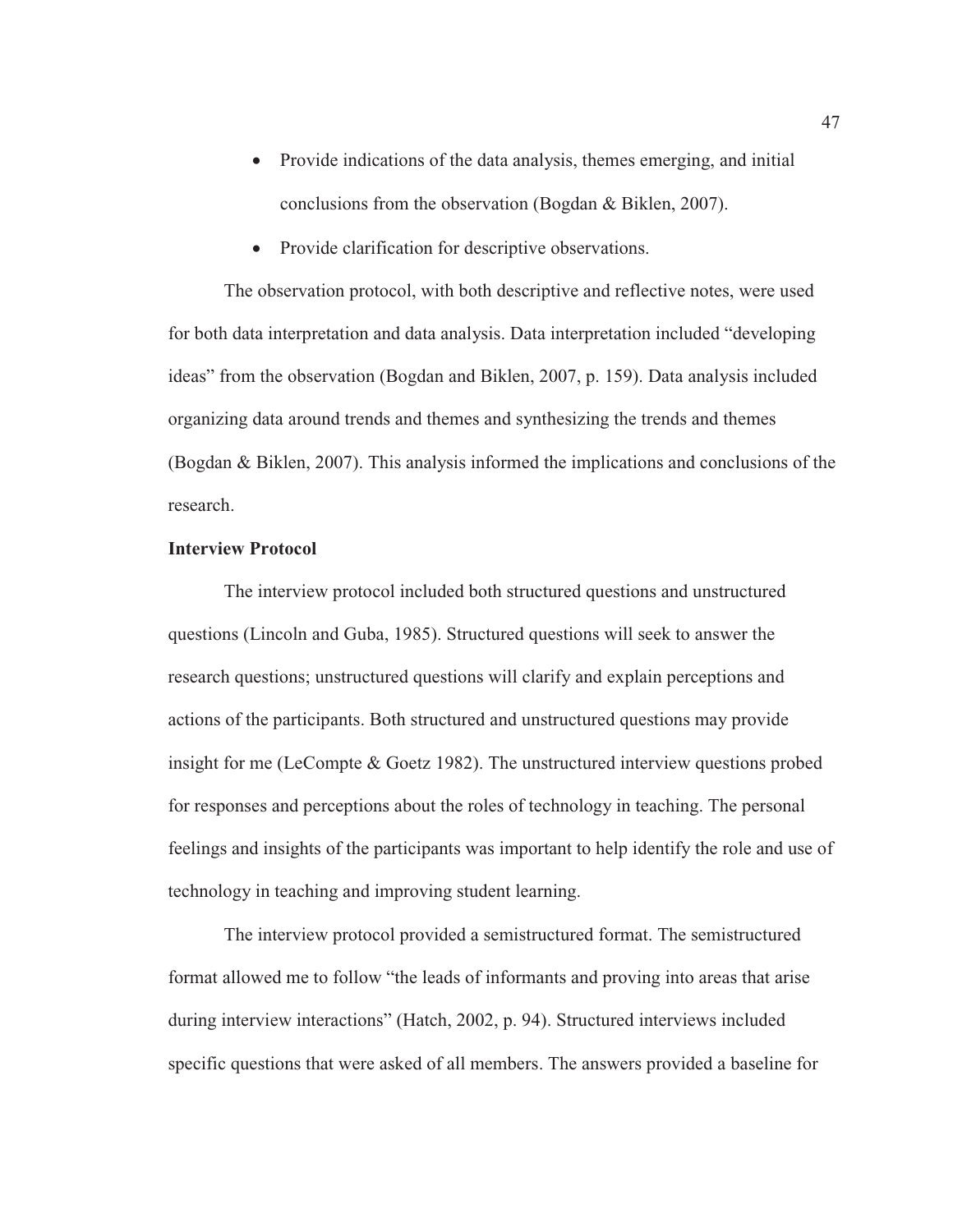identifying trends, key concepts and terms. Some questions focused on a "highly structured section" (Merriam, 1998, p. 74). The structured section focused on demographic information that provided insight into technological skills and teaching preferences. Specific questions were used to structure the interview. Open ended, and exploratory questions were used to provide opportunities for personal expression. Main interview questions attempted to answer the research questions (Rubin and Rubin, 2005). The specific structured questions provided others topics to be explored in the interview. Main interview questions included:

- How does your participation in the faculty learning community change your teaching? (Caffarella & Zinn, 1999).
- How does your participation in the faculty learning community change your perceptions about technology? (Kopcha, 2010).
- How does your participation in the faculty learning community change your perception of student learning? (Grant, 2005).
- What instructional technology do you regularly use? (Brinkerhoff, 2006).
- How is the use of instructional technology supported by the institution? (Mars & Ginter, 2007).

Follow up questions refined and sought clarification (Rubin & Rubin, 2005). The follow up questions were meant to allow "the researcher to respond to the situation at hand ... and to new ideas on the topic" (Merriam, 1998, p. 74). Follow up questions include:

 $\bullet$  How do you improve your teaching?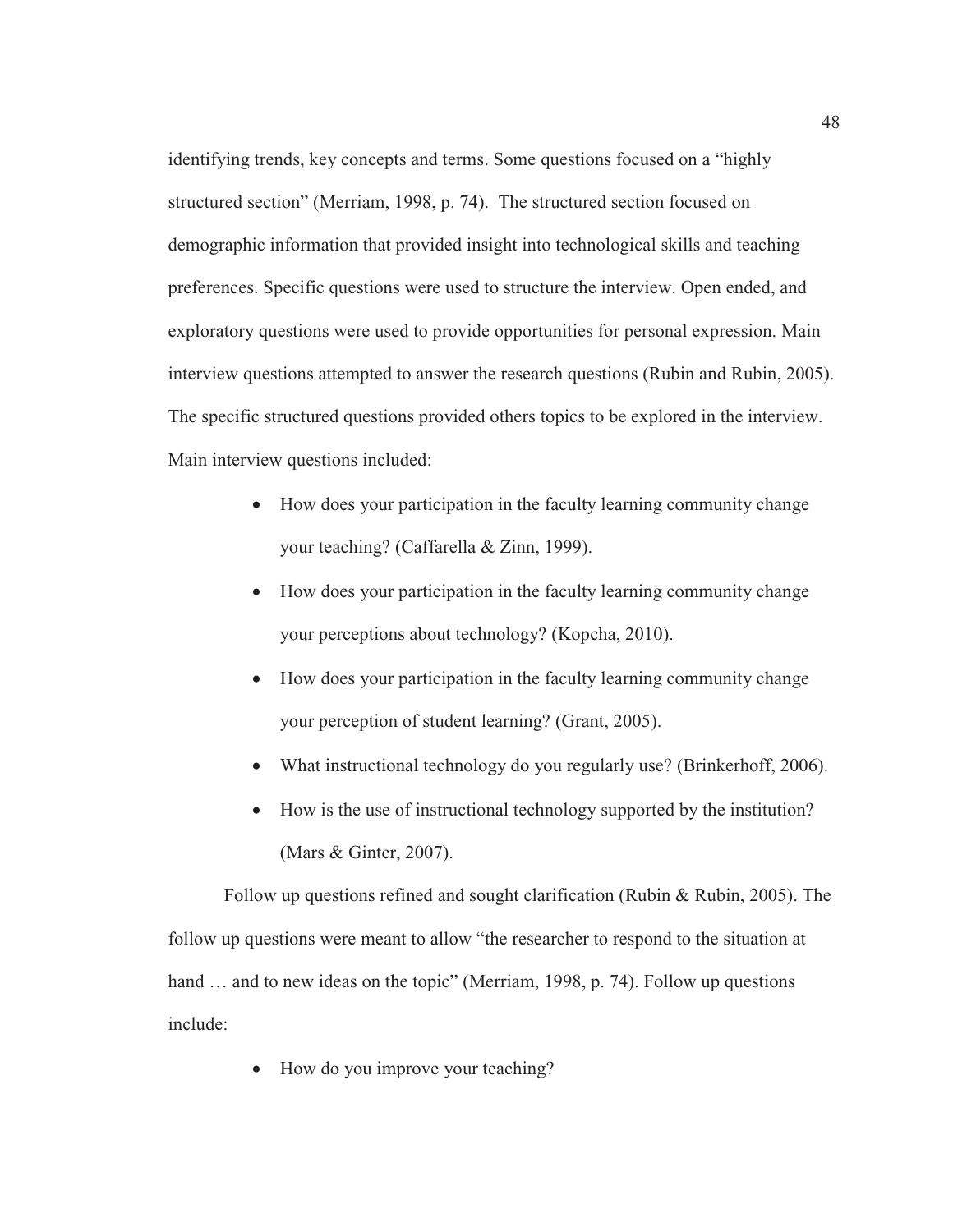• How does technology improve teaching and learning?

# **Data Collection Procedures**

- Data collection included both observation and interviews. Faculty learning community activities were observed using the observation protocol. The observations of activities provided a rich description of the group, group members, and the interactions of the group while participating in activities. The observations provided a real-time view of activities as well as context, and "insight into interpersonal behavior and motives" (Yin, 2009, pg. 102).
- Interview protocols were used to enrich the descriptions from observations. The interviews provided additional insight for further interview questions. The initial interview may lead to probing questions. Personal interviews with faculty learning community members were conducted. The observations and interviews were summarized to identify themes (Miles, 1979). The faculty learning community met for eight sessions over a twelve week period. The interviews and observations were scheduled during weeks eight through twelve. This provided me with multiple opportunities to observe the community. Individual interview sessions were scheduled at different times before or after the learning community sessions. Multiple forms of data, including interviews and observations, provided increased reliability for the research.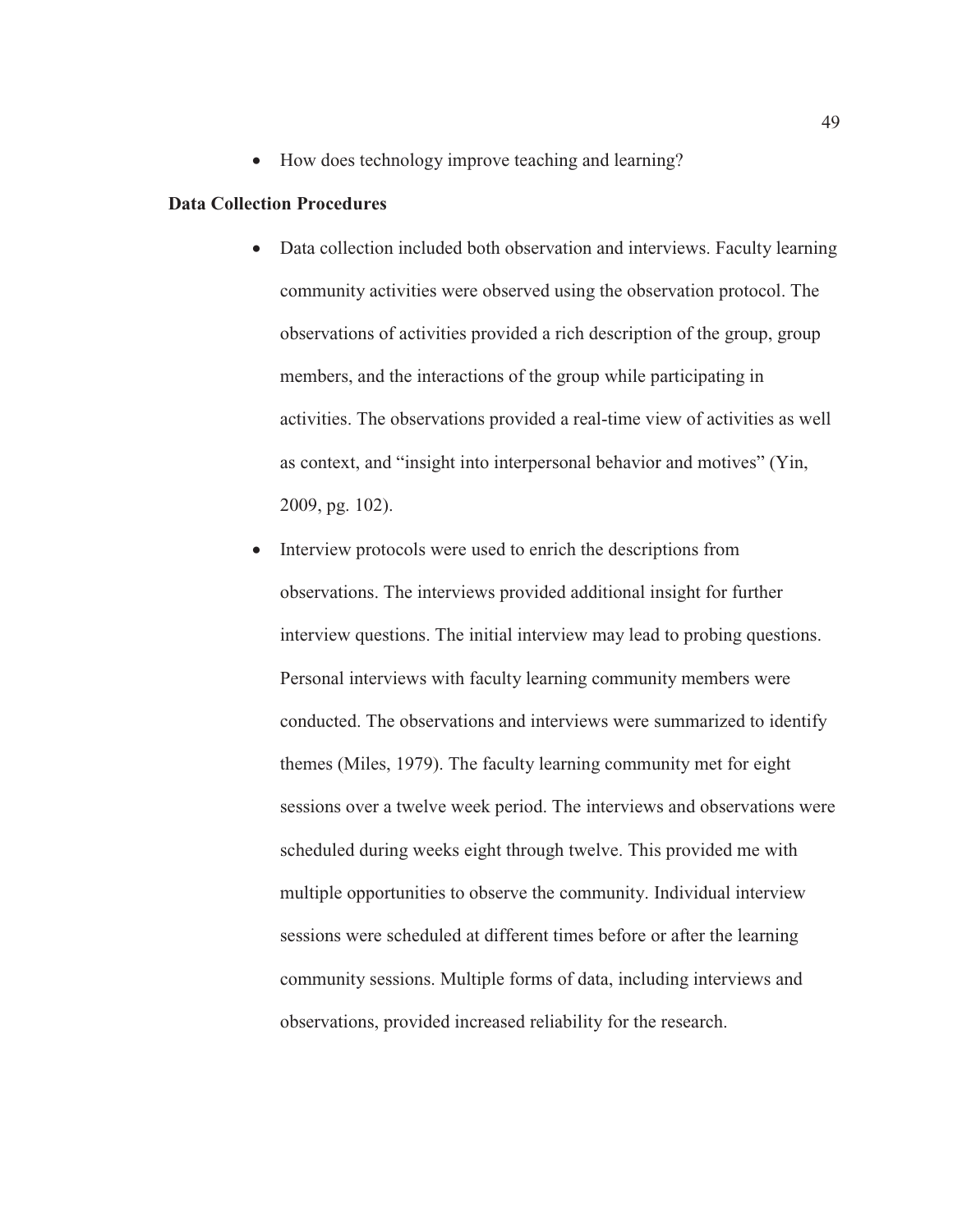- Faculty discussions and one-to-one interactions with other learning community members are events and activities that should be observed to determine subtle nuances, for example, of technological uses by faculty members. The observations were conducted to provide descriptions of the activities and interactions of the learning community (Stake, 1995). The observation notes included both "descriptive and reflective notes" (Creswell, 1998, p. 125). The observation protocol included both descriptive and reflective field notes (Merriam, 1998). Descriptive notes included dialogue notes, activities, and participant demographic information (Bogdan & Biklen, 2007). Reflective notes included inferences made by me, perceptions, comments and personal interpretation of events observed (Bogdan & Biklen, 2007).
- Interview questions represented the continuum of "highly structured, questionnaire-driven interviews [to] unstructured, open-ended, conversational" (p. 74) included open-ended questions used to identify trends and topics from responses (Merriam, 1998). The interview questions focused on the perceived role of technology in teaching. Faculty members' perceptions of the value and role of technology in improving student learning may be shared during the interviews. Observing faculty members when using and learning technology provided additional insight into the skills that are developed. Interview questions were linked to the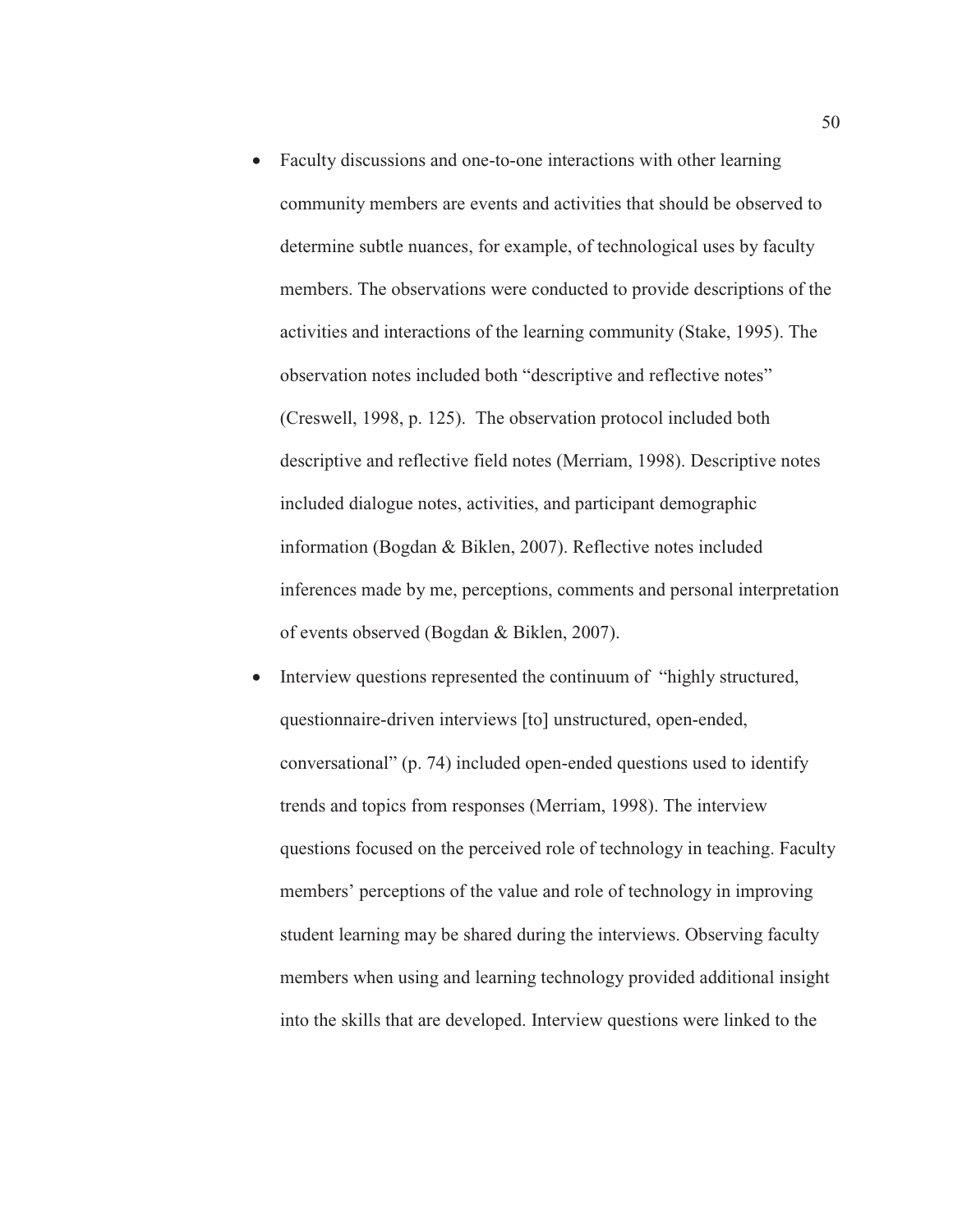descriptive and reflective notes. Reflective notes were added to the interview questions and answers.

Follow-up sessions for the interviews were scheduled to encourage member-checking of the interviews (Merriam, 1998). These sessions were conducted with individuals or with the larger group or subset of the group to determine the validity of the interview data.

## **Data Analysis and Interpretation Plan**

Interview data and notes were analyzed to identify key words and phrases. Observation notes were analyzed to describe patterns from interacting one-on-one or with the group at large. The data analysis resulted in a narrative describing the impact and effect of educational technology used with a faculty learning community to improve student learning and engagement. The narrative included "quotation, illustration, and even allusion and metaphor" (Stake, 1978, p. 7).

Data was analyzed "to understand behavior, issues, and contexts with regard to our particular case" (Stake, 1995, p. 78). Emergent patterns characterized the data, and provided an explanation to the research question. Data analysis began with simple categorization of topics and themes identified through the interviews. The emergent patterns were identified through both a typological analysis and enumeration (Goetz & LeCompte, 1984). The data patterns were identified through a process of inductive coding, where the interview transcripts and notes were closely read to identify categories and themes. The categories and themes were used to identify patterns (Thomas, 2006).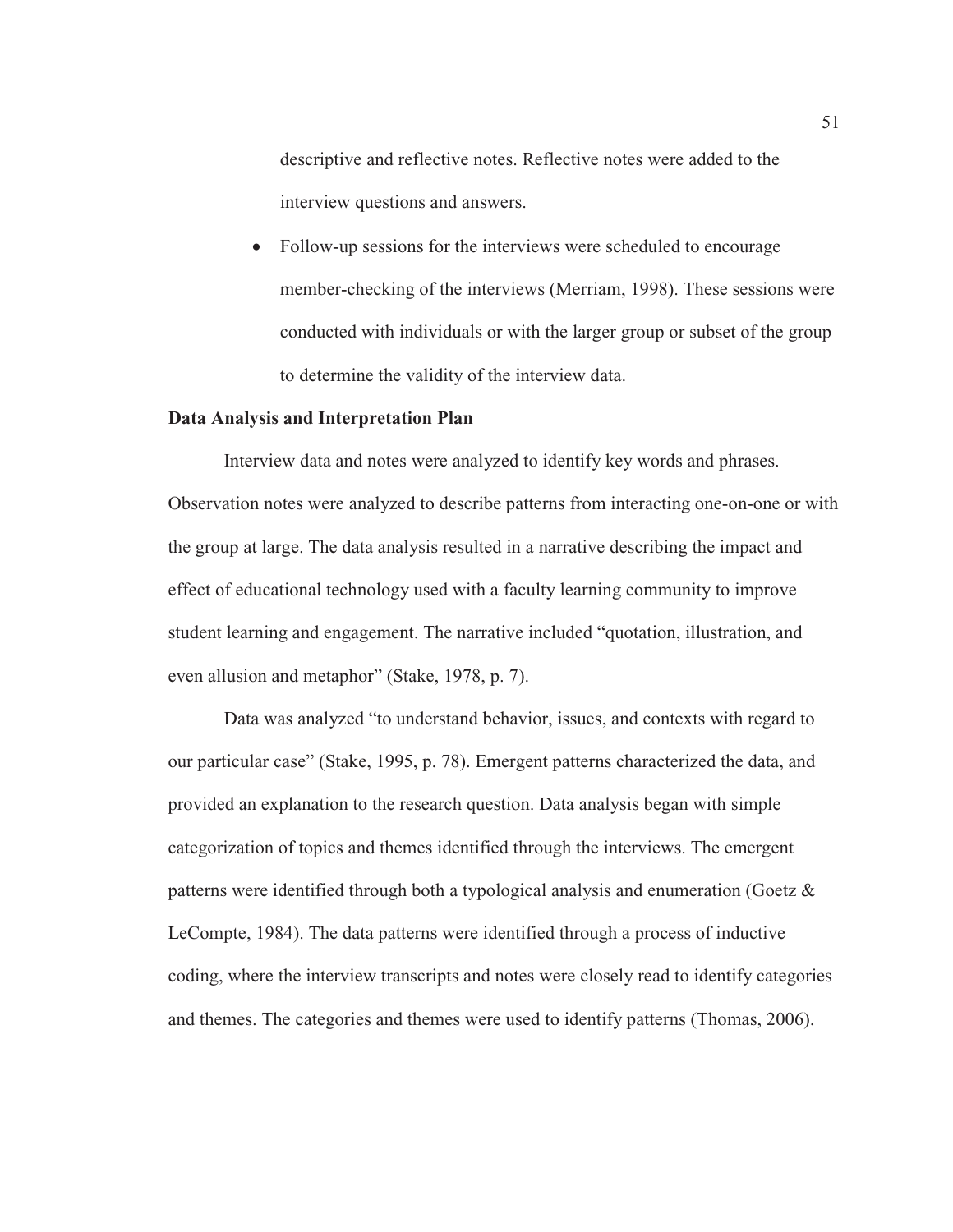These patterns provided a structure for the descriptive report and analysis and description of the activities of the learning community.

Discrepant cases were reviewed carefully to determine if they will be included, or excluded, from the overall analysis (Miles & Huberman, 1984). The discrepant or negative case may help determine the outer limits of interview questions and answers. The identification of the discrepant cases, as "additional data" (Stake, 1970, p. 202) helped determine the breadth and depth of the interview narrative. These cases were used to determine the scope of the learning community.

#### **Issues of Trustworthiness**

Internal validity will be established through triangulation, member checks and long term observation (Merriam, 1998). Research data will be triangulated with multiple data sources from at least two individual interviews and one group interview and at least two observations. Member checking during interviews will determine the plausibility of the data. Debriefing individual participants will provide additional data to improve and address validity issues (Oliver-Hoyo & Allen, 2006).

## **Ethical Considerations**

Privacy and confidentiality of the research participants is critical (Christians, 2005). My observation notes were not identified by name of participant, but by pseudonym. The observation notes were taken digitally and password protected. These notes are additionally stored off-site, in a secure location, on a flash-drive. Interview transcripts are also be identified by a pseudonym. Interviews were recorded digitally and password protected and stored off-site, in a secure location.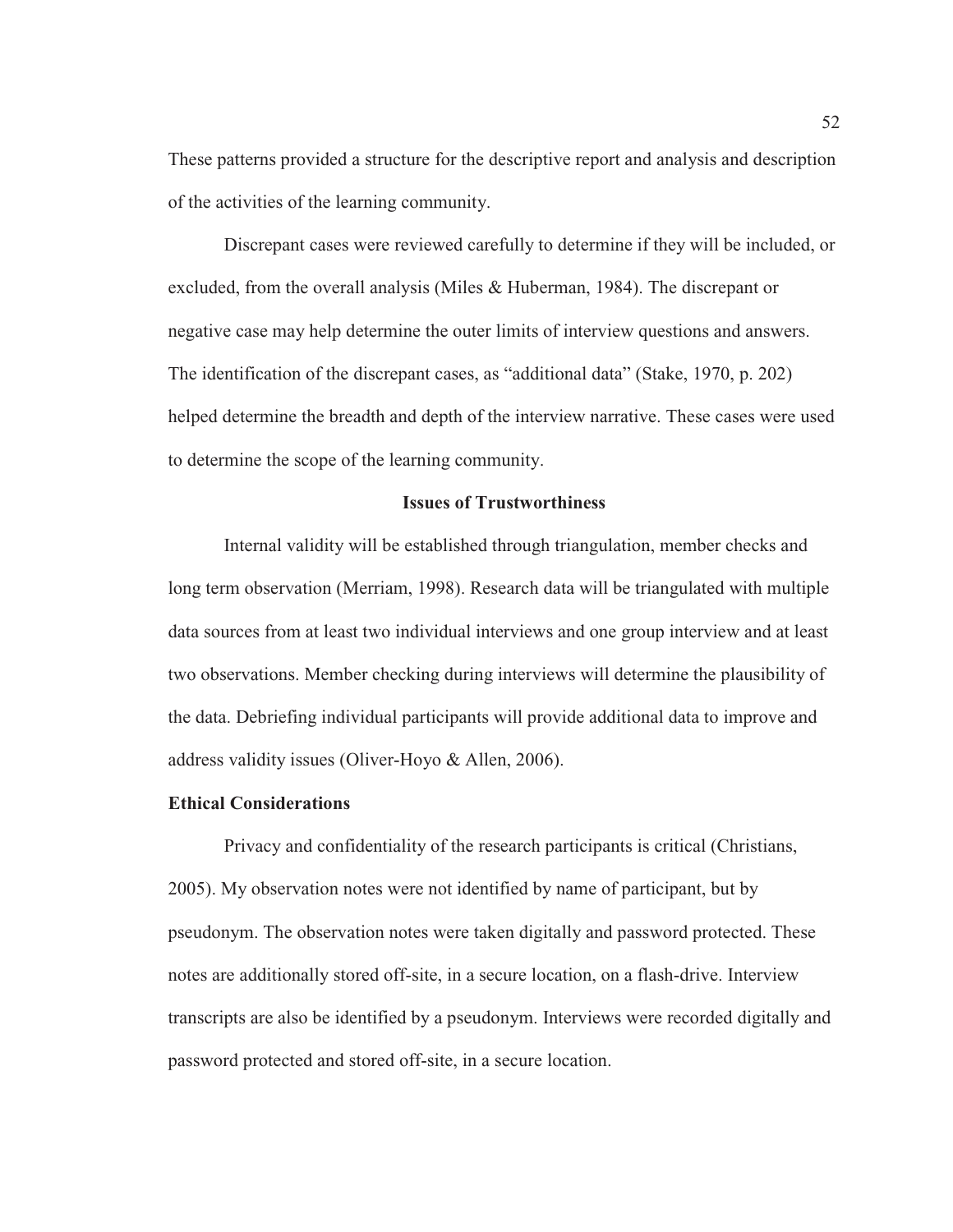## **Research Site**

The research site of the bounded case was a Midwestern university. The university is a public, state-supported institution. The university is a residential campus, offering associate degrees, certificates and selected bachelor's degrees. The faculty focus primarily on teaching. The faculty teach typically fifteen credit hours each semester. The nature of community college faculty focuses on teaching and not research or publication.

The Center for Teaching and Learning was established to provide faculty and adjunct faculty members of this university professional development opportunities through workshops and individual consultations. Many of the faculty members have used the services provided and continue to seek additional professional development.

## **Participant Protection and Informed Consent**

Participants must complete and return an informed consent form prior to participation. The study will comply with ethical standards and guidelines from the Institutional Review Board (IRB) of Walden University. IRB approval 04-16-13- 0106756 was granted on April 16, 2013 and expired on April 15, 2014. Transcripts from observations and interviews are secured and locked off site, and identifying names were replaced to ensure confidentiality of the research participants.

# **Research Participants**

The research participants formed the faculty learning community of ten participants. They represented a cross-disciplinary group of faculty from business and public service, social sciences and performing arts, technology, health sciences and health occupations and the humanities, who have been teaching at this institution. The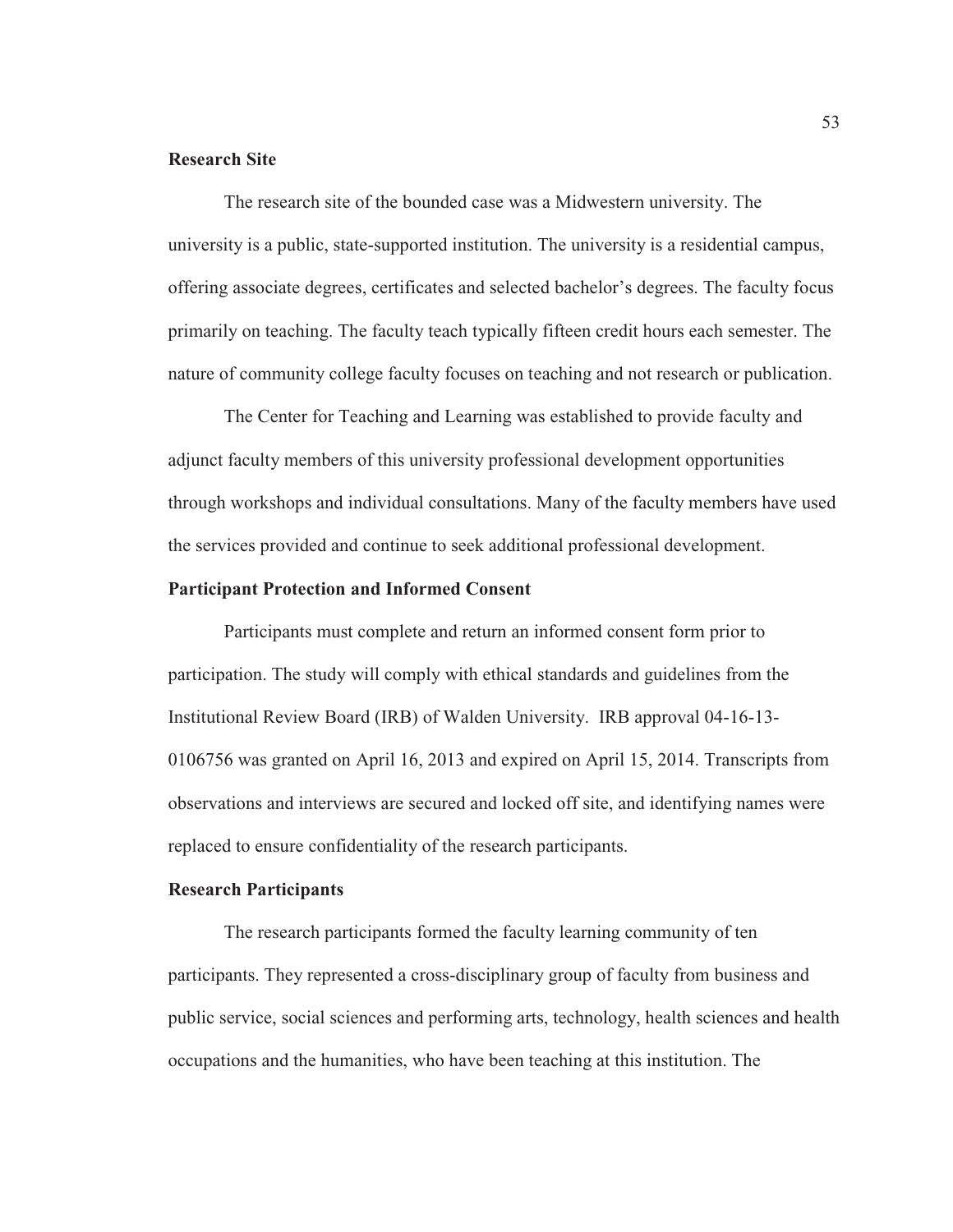participants represented a wide range of experience teaching, ranging from the first-year to second-year instructor. This group of participants were diverse not only in discipline, but experience as well.

The faculty learning community uses technology to improve teaching directly and improve learning indirectly. Bringing faculty members from a variety of disciplines together promoted an interdisciplinary and collegial approach that some faculty members may not have experienced in the past. This faculty learning community focused on identifying best practices for technology, sharing these practices among the members, determining the impact of technology on their specific discipline and evaluating the role of technology in their specific classrooms. The learning community was led, or facilitated, by a member of the community. The facilitator worked to "establish a climate conductive to genuine inquiry, risk-taking, learning, and productivity" (Ortquist-Aherns & Torosyan, 2008, p. 4). The facilitator is not the topic expert, but one that understands the topic and can work with other members to improve or increase their understanding. The faculty learning community facilitator will be selected from the community members (Sandell, Wigley, & Kovalchick, 2004).

Members of the faculty learning community participated in activities that improve student learning through improved teaching (Burnstad & Hoss, 2010). The faculty learning community is one form of professional development (Caffarella & Zinn, 1999). A faculty learning community "promote[s] collaborative teaching, break[s] down … isolation" and serves to inspire faculty members to teach better (Minkler, 2002, p. 56). The learning community activities will be a part of a long-term professional development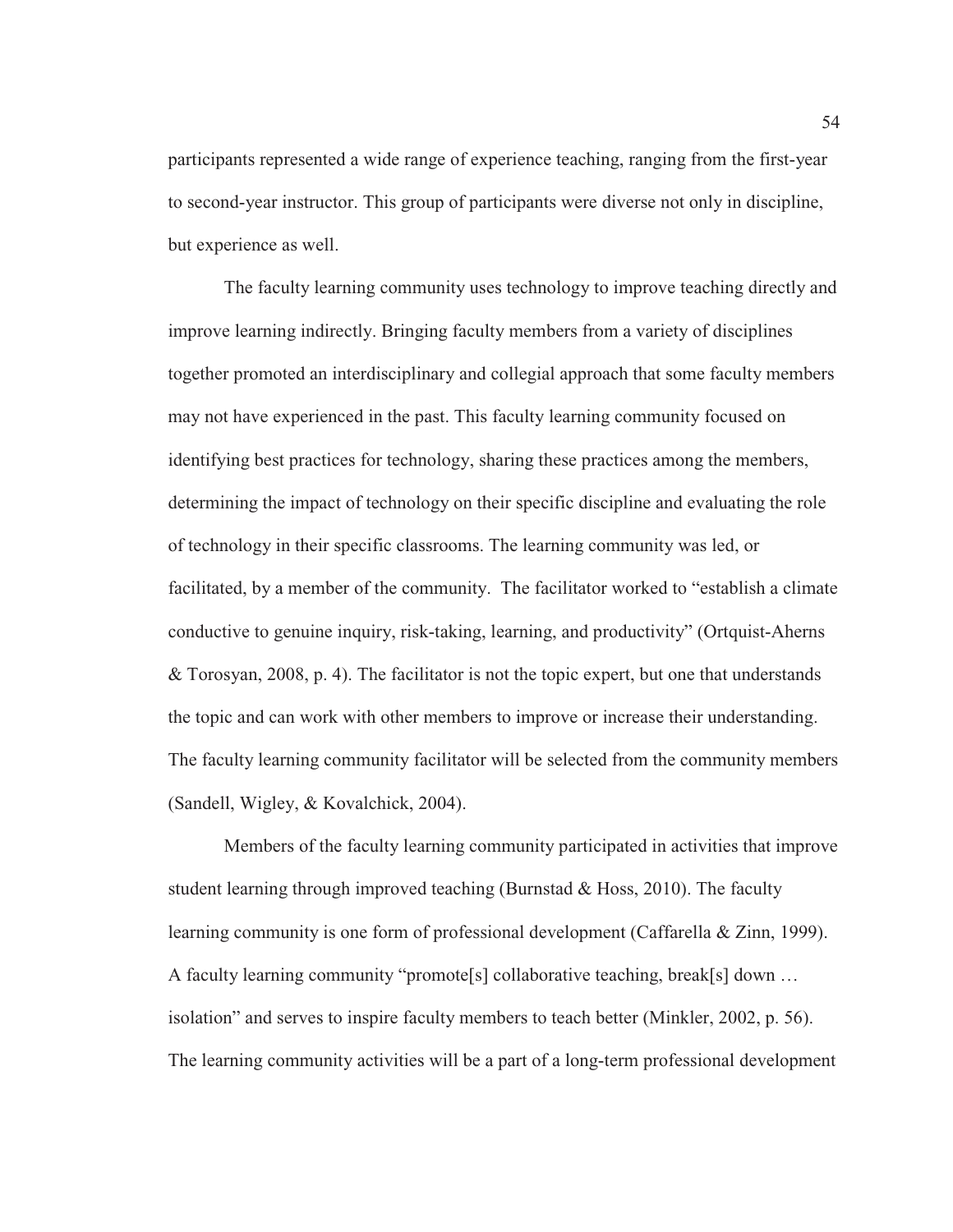plan. Specific learning community activities included (a) investigate, implement and evaluate technology that improves teaching and learning, (b) identify and determine effective uses of technology for improving teaching and learning and (c) assess the effectiveness of technology used in teaching on improving student learning.

## **Learning Community Activities**

The learning community met to improve teaching and learning as well as become a community of learners. The activities were scheduled to accommodate maximum participation.

Faculty learning community activities for this research focused on:

- $\bullet$  Seminars and discussions on teaching and learning (Cox, 2001). These seminars and discussions will provide opportunities for idea exchange and sharing of best practices.
- Teaching projects ( $Cox$ , 2001). The focus of the learning community is to improve teaching. Community members will integrate ideas and topics from the community into the classroom.
- Technology integration (Cox, 2003a). Learning community members will be exposed to educational technology, learn how to use the technology and explore methods to integrate technology into teaching and learning.
- Personal reflection (Cox, 2003b). Community members will reflect on their growth and evaluate their personal growth as teachers.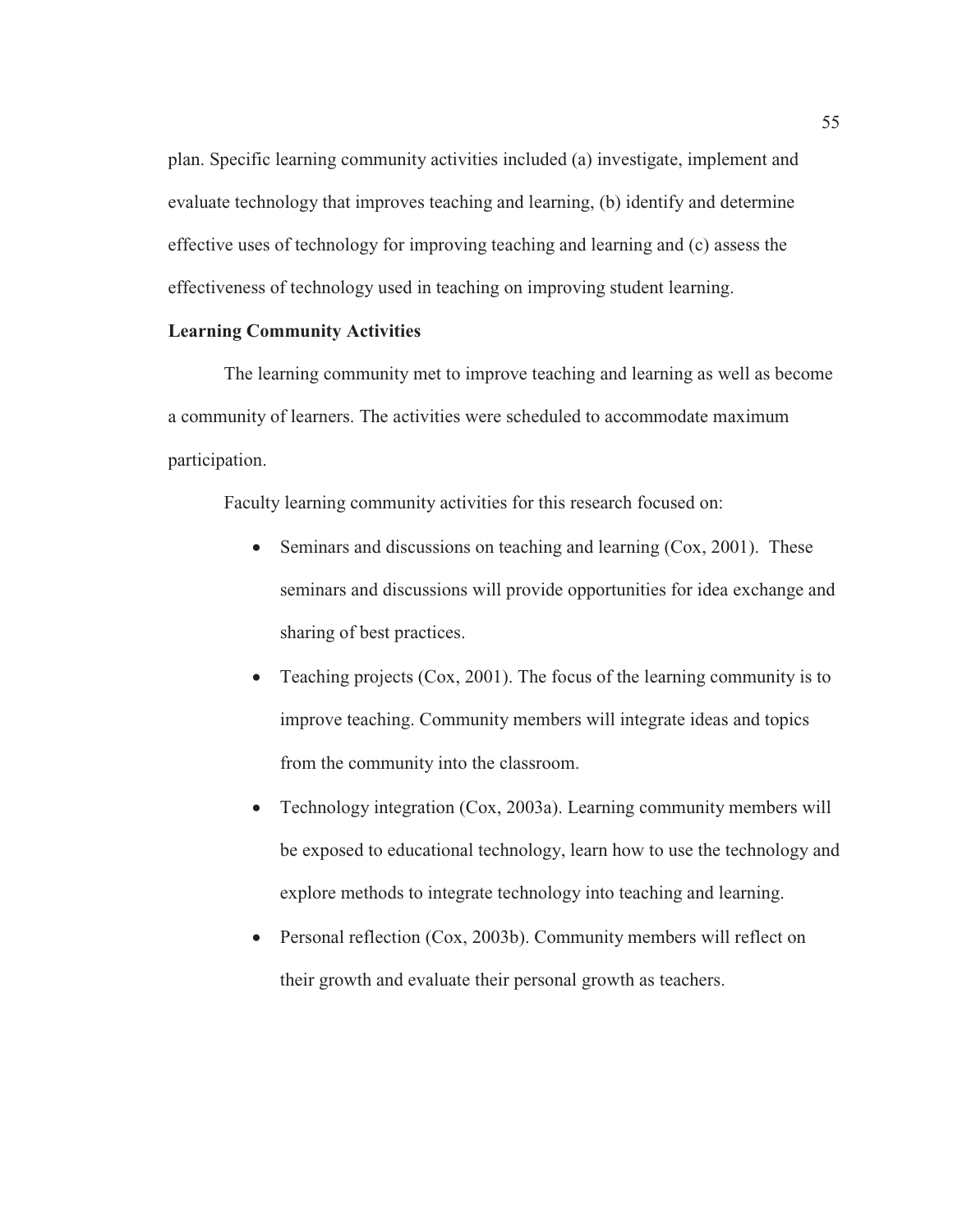• Collaboration (Cox, 2004). Through the shared experiences of the learning community, members will develop a greater appreciation for collaboration and shared practices.

The faculty learning community activities were shaped to include technology applications and methods to integrate technology into teaching and learning. Activities included skill building as well as discussion.

# **Research Plan**

- First, solicit participation in the faculty learning community. Using email, contact all faculty members, inviting their participation. Provide faculty members with an overview of the research and expectations for participation.
- Using positive responses for participation, select members for the faculty learning community. Maintain academic division balance with representative members from each academic division.
- Using email, notify faculty learning community members of their selection.
- Provide faculty learning community members with tentative meeting schedule and locations.
- Schedule the first meeting for the faculty learning community after 4 weeks of meeting informally.
- At the first meeting identify roles of learning community members.
- Provide timeline for interview schedules.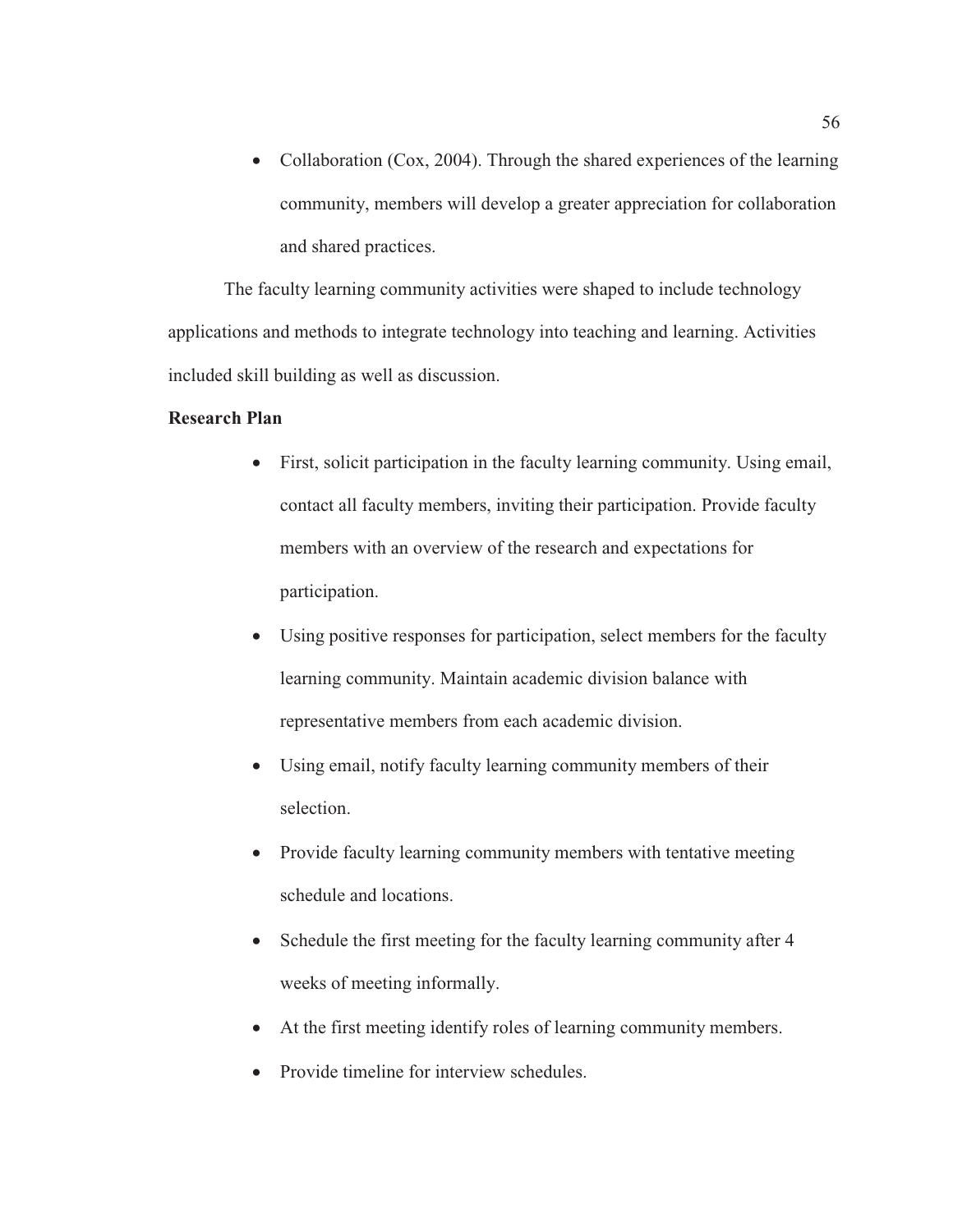- Conduct individual interviews with learning community members.
- Transcribe and analyze interviews.
- Create learning community topic listing for discussion at subsequent meetings.
- Conduct subsequent interviews with remaining learning community members.
- Transcribe and analyze interviews.

# **Report Format**

The report was structured to describe the impact of the faculty learning community on student learning. Using the results from the typological analysis, trends to describe best practices were identified. The interview questions provided a rich description from the individual participants. The responses from the interview questions were used to further describe the role of the faculty learning community on teacher improvement and technology integration in the classroom. Data was organized around recurring themes. The interview categories identified from the inductive data analysis of the transcripts were used as headings for the report (Thomas, 2006). The report also identified and developed a list of best practices on the role of technology in developing community college faculty learning communities to improving student learning.

#### **Summary**

The research is a case study. A case study approach focused on the processes used within the group. This singular, faculty learning community, deliberately formed for observation purposes, provided a unique case for study as identified by Yin (2009).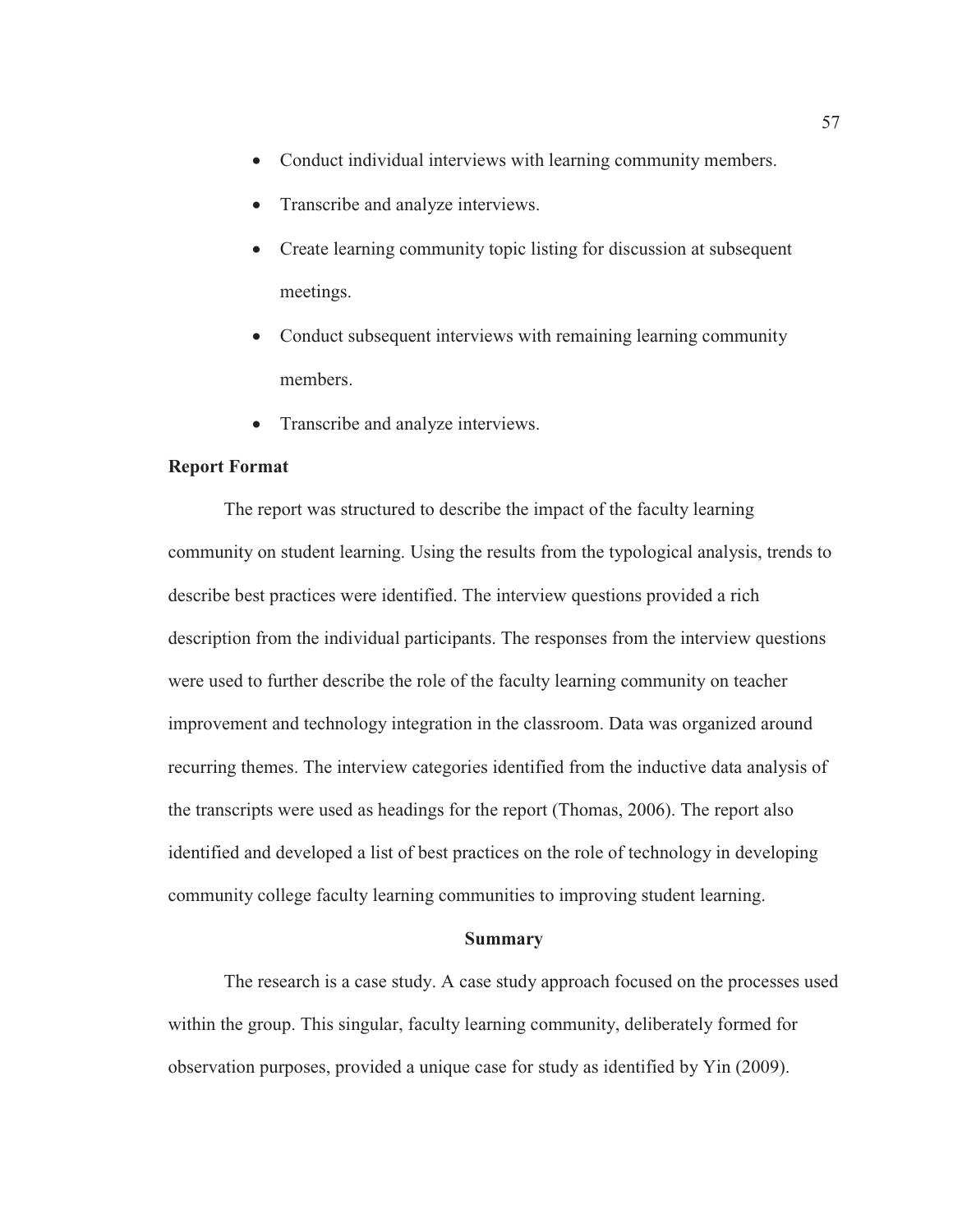The research population was drawn from faculty members and adjunct faculty members at a Midwestern university. From the population, a sample was selected to make up the faculty learning community. The sample was "a cross-disciplinary faculty group of 8 to 14 members" (Cox, 2001, p. 71). The faculty learning community explored the impact of the community as a professional development activity. The professional development activity explored the role of technology to promote both community development and professional development.

I facilitated the faculty learning community activities (Cox, 2004). This participatory role provided the ability to observe group activities and document group processes. As a participant observer in the faculty learning community, I was able to "elicit from subjects their definitions of reality" (LeCompte & Goetz, 1982, p. 390). As facilitator I was immersed into the process of group decisions and has insight into the learning community. As a member of the university I sought to identify and richly describe the role of the faculty learning community and the members (Guba & Lincoln, 1981). Becoming aware of my relationship to the learning community increased the need for richer data. My role was to observe the interactions, "to understand, to explain, and to describe" (Guba & Lincoln, 1981, p. 133) and create an environment that fostered deeper and richer interactions. Stake (2005) noted "researchers are guests in the private spaces" (p. 459) and the role of the facilitator should respect the invitation into the private space. The case study approach required a descriptive narrative, and to provide the narrative it was important that I "observe what we can, ask others for their observations, and gather artifacts" (Stake, 2005, p. 452). Lincoln and Guba (1985) noted four criteria to establish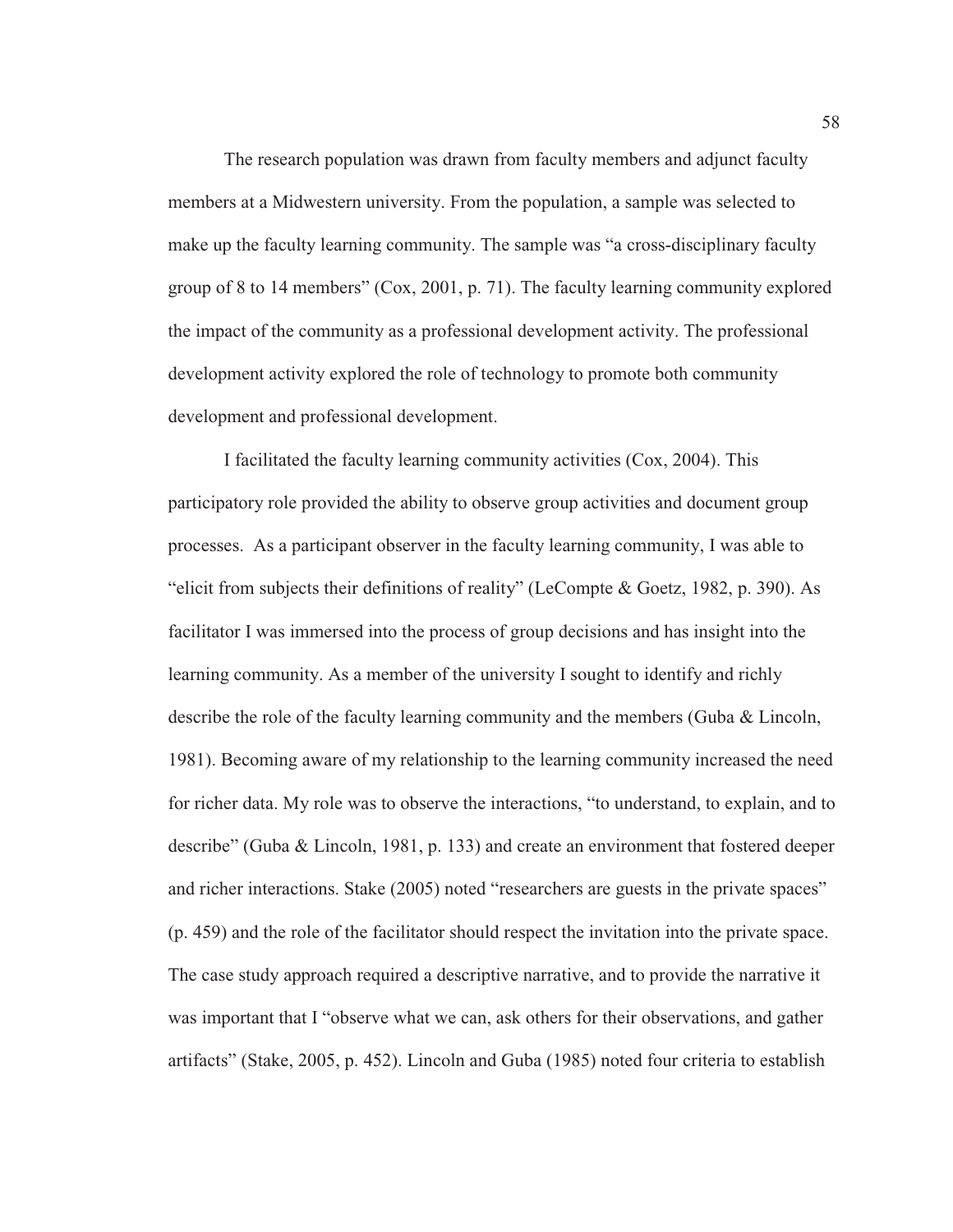trustworthiness: credibility, transferability, dependability, and confirmability, and each criterion will be addressed. Interviews, notes, and field journals provided a rich narrative documenting the evolving professional development found in the learning communities.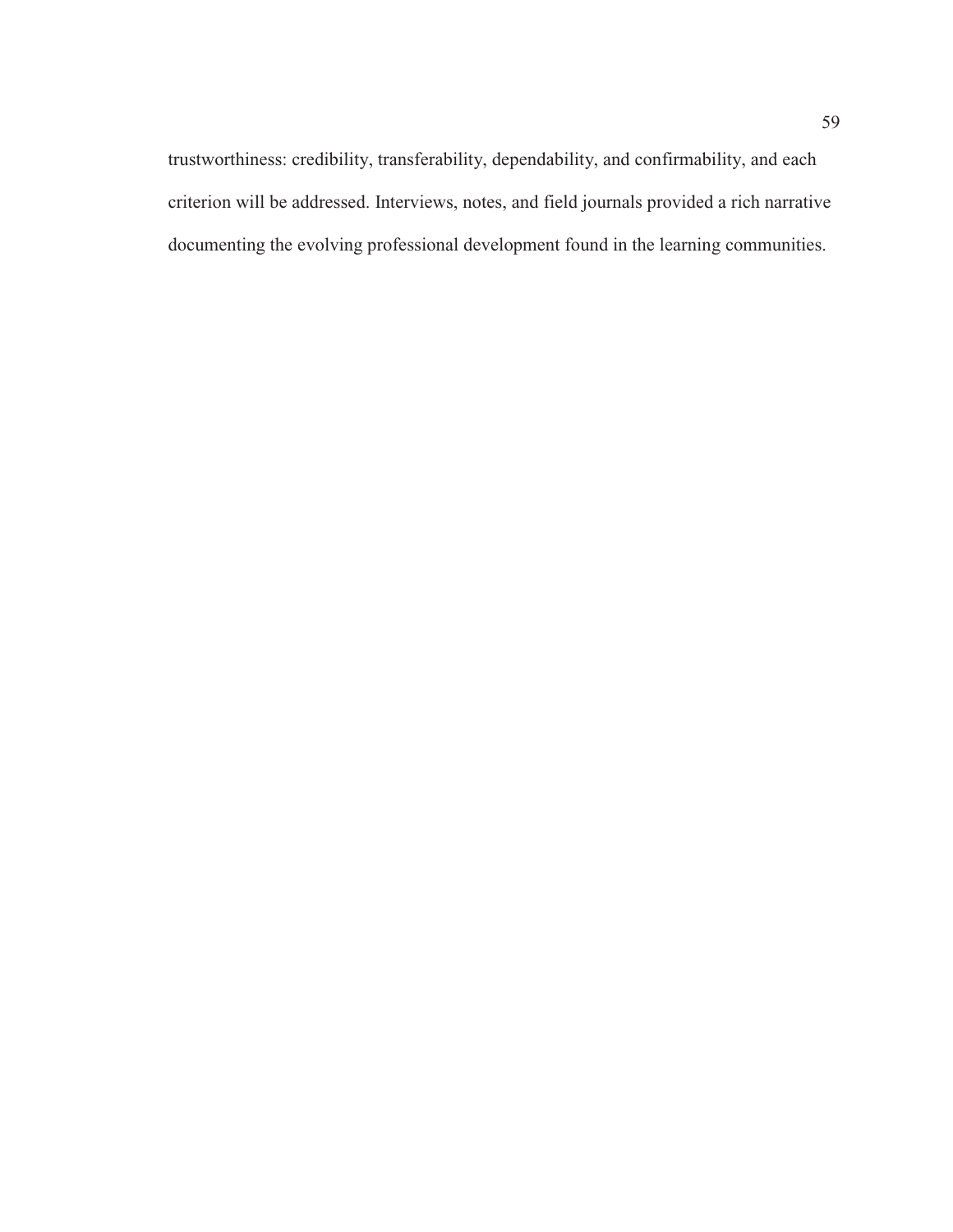#### Chapter 4: Results

#### **Introduction**

The purpose of this research was to describe and identify the impact and effect of technology-based faculty learning communities on student engagement and learning. This research focused on the faculty learning communities and activities that contributed to increase student learning. The research questions addressed in this study were: how do community college faculty communities of practice impact technology integration, and how do community college faculty communities of practice impact technology adoption.

The research found that within the faculty learning community individual faculty members found value through collaborative activities. These activities provided opportunities for discussion and sharing of best practices that could be used in individual classrooms. Through these activities the active technology users were more likely to adopt new or different technology into their classrooms.

The chapter presents a discussion of the research setting and participant demographic information. Data collection and analysis are discussed, and the evidence for trustworthiness and summarize the results. The chapter concludes with a summary focused on the initial research questions.

### **Research Setting**

The research site for the case study is a Midwestern university. The university, hereafter referred to as ABC College, is a residential campus that offers selected bachelors' degrees, associate degrees, and certificates of study. With around 10,000 parttime students and 6,000 full-time students the university continues to provide graduates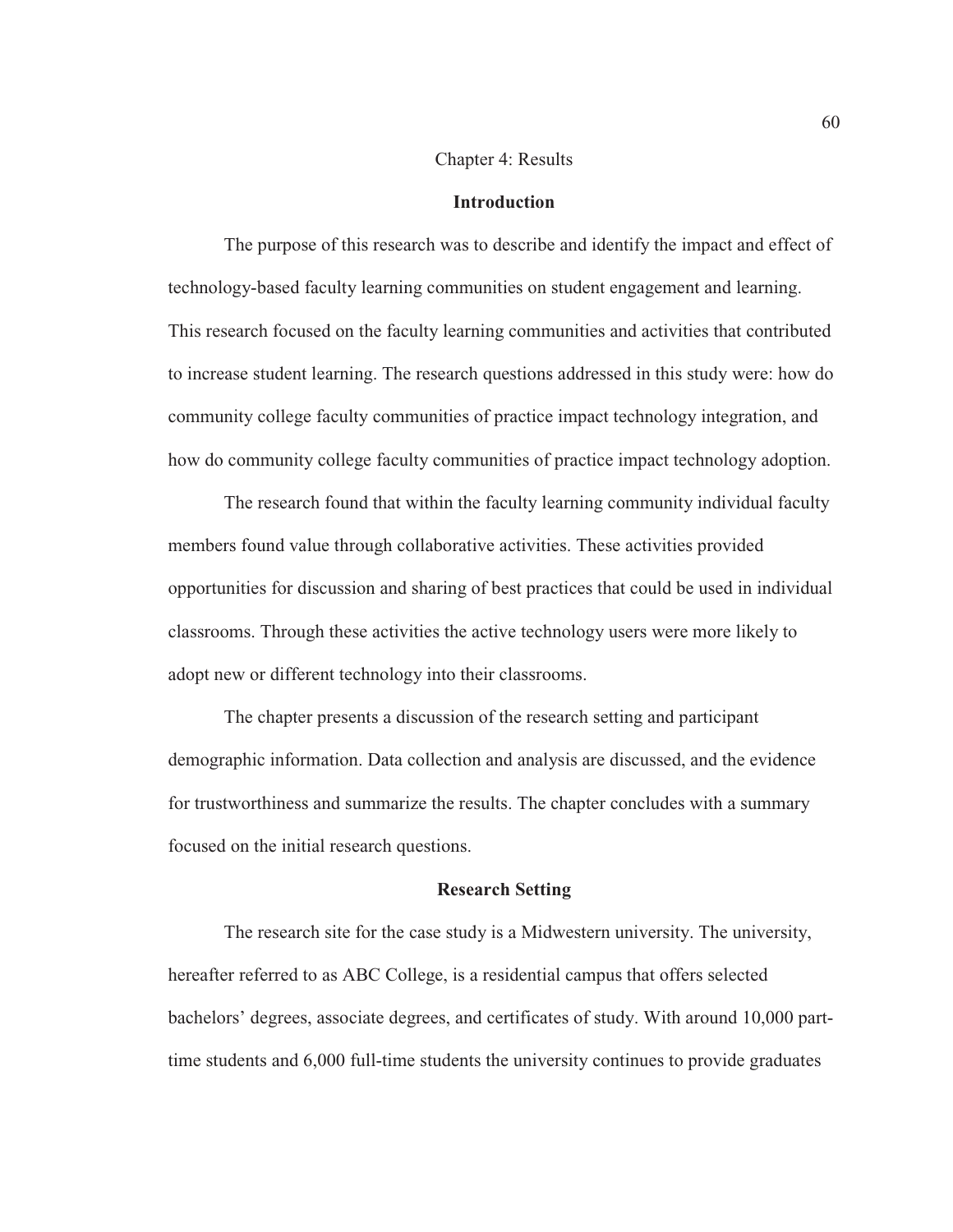in response to the changing economic and business needs of the state and region. As the educational landscape continues to change in terms of assessment, accountability and accreditation, the 250 full-time faculty members are also undergoing a change and shift in their roles and primary functions. Greater accountability and a focused emphasis on assessment of student learning both in the classroom and outside of the classroom are now placing faculty in a much broader role than that of classroom instruction only. Committee work, institutional requirements, accreditation requirements, degree advisory committees and marketing academic programs to potential students are all requiring more and more time.

The research site is currently in the midst of major curricular revisions to meet the requirements from the State Commission of Higher Education limiting credit hours for certificates, associate degrees and bachelor's degrees. As such, faculty members are facing degree restructuring, curricular reorganization and credit hour reductions for the degrees. Not only is the requirement causing a re-examination of the degree structure, it is also requiring a re-examination of the course structure. The focus on curriculum and restructuring degree programs has required time and effort to determine the relevance of each credit hour and in some cases the relevance of entire courses to the degree program. Faculty are revising course curriculum and program curricula to meet these new requirements. These environmental forces have been the source of many discussions throughout the research site.

Additionally, faculty members are also working through issues connected to the teaching loads of full-time faculty and adjunct faculty as well. As the curriculum changes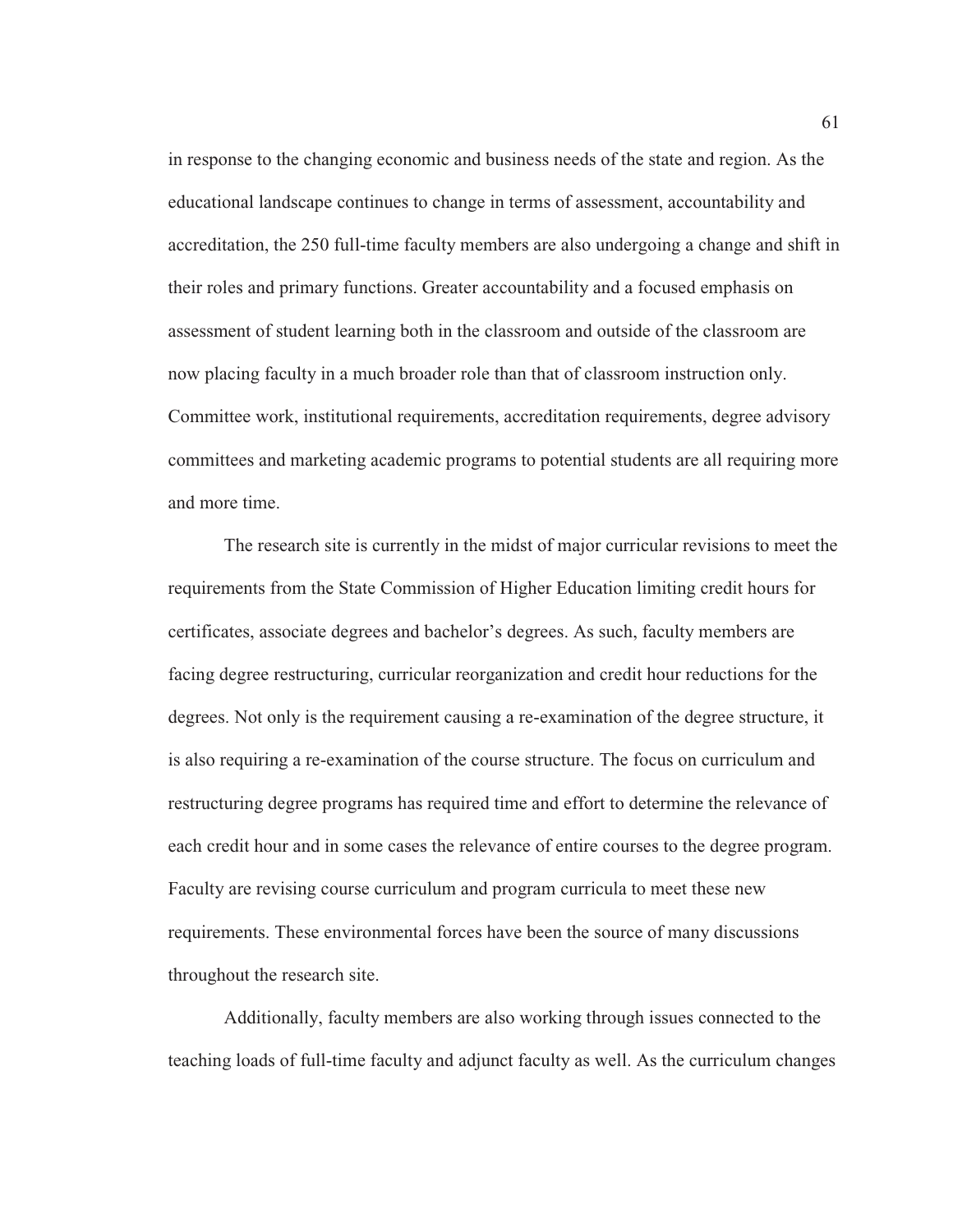numbers of required hours for a degree, the teaching loads of faculty are adjusted to accommodate decreased degree hours. These unexpected shifts in the normal teaching activities have, for some faculty members, required more time and attention to address these issues. Participation in other activities that may make a significant impact in teaching and student learning has lessened in response to other activities and requirements. Faculty members who may have had the time to participate in this research are now involved in curriculum committees, articulation visits, accreditation visits, program assessment as well as marketing their academic programs to prospective students. As the number of adjunct and part-time faculty is reduced, the other duties of committee participation and marketing have remained with full-time faculty, who now have a greater teaching load each semester, and less time available for professional development activities.

#### **Demographics**

Thirty-seven faculty members met the research eligibility criteria: 17 second-year faculty members and 19 first-year faculty members. Using a list of first and second-year faculty members, 17 who were in their second year of teaching and 19 who were in their first year of teaching, I sent out the IRB approved "Invitation to Participate" along with the approved consent form to 36 individuals on September 3, 2013. I received two signed consent forms. Three days later, I had learned that one individual was no longer employed by the university, three declined to participate, four were simply unavailable due to classroom scheduling, and two had no instructional duties. This reduced my potential participant list down to 26.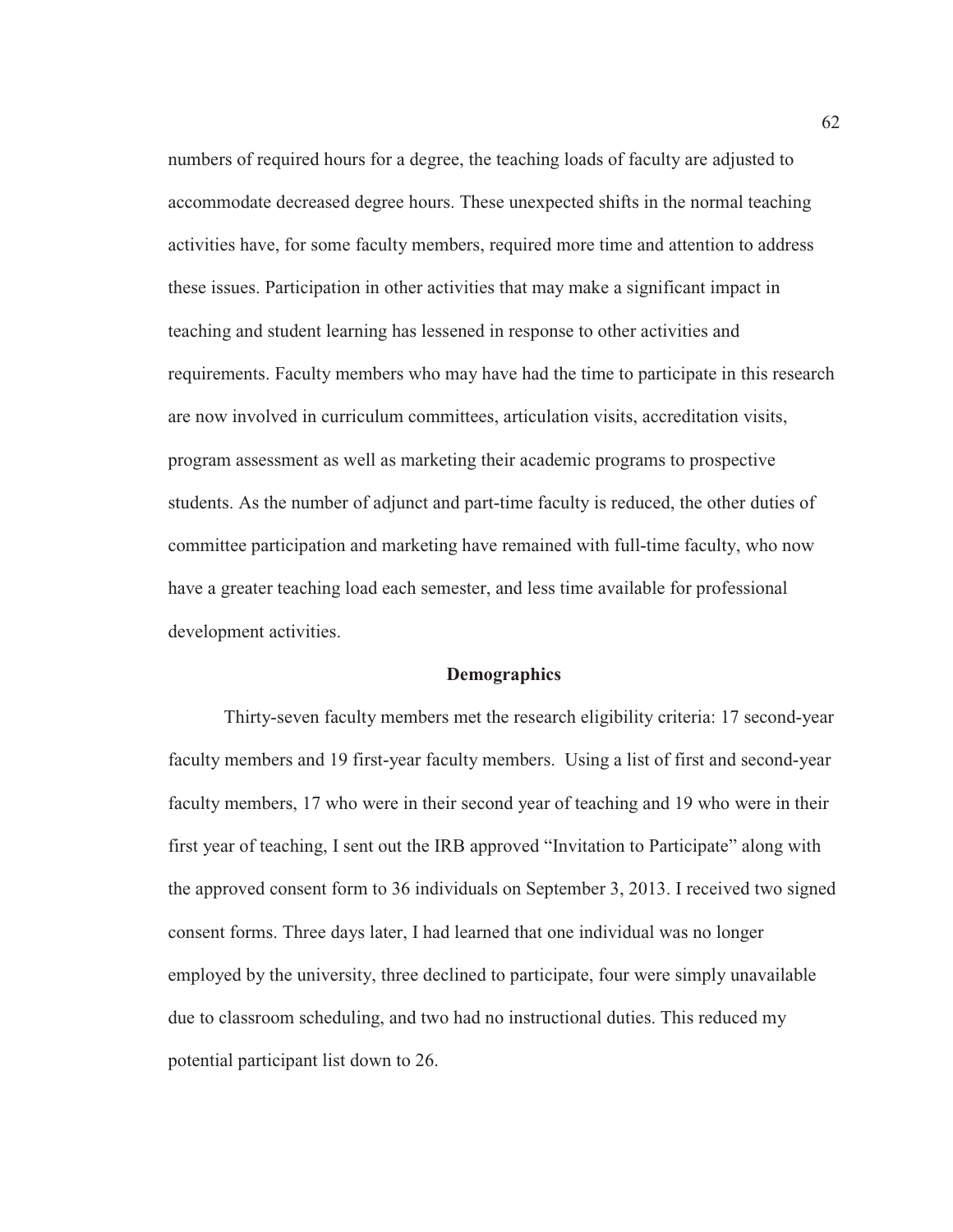On September 9, 2013, I sent out a reminder email with the invitation to participate and the consent form to 26 potential participants. I received notice that one more was unable to participate due to scheduling conflicts and available time. On September 18, 2013, I sent out a third reminder email, invitation to participate and consent form to the 25 potential participants. With this email, I learned that one more participant was no longer employed by the university, and two more had declined to participate. My potential participant pool was now at 22. On September 26, 2013 I sent out another reminder, and received three signed consent forms.

On October 2, 2013, I had five consent forms signed and returned. These forms corresponded to four participants in their second year (33% of the second-year faculty), and only one participant in their first year (10% of the first-year faculty). The research group of four participants represents 10% of the first-year and second-year faculty members. While the number was less than the desired size for a faculty learning community, the participants were actively engaged in the activities and in consultation with the dissertation committee it was agreed that the smaller size would not significantly impact the research results.

The research participants' ranks, years of experience, and affiliations are listed in Table 1. One participant, who returned the signed consent form, did not participate in any of the observations, and was excluded as a result. The four participants provided a wide range of technological expertise. Attempts were made to contact the non-participants, but were unanswered.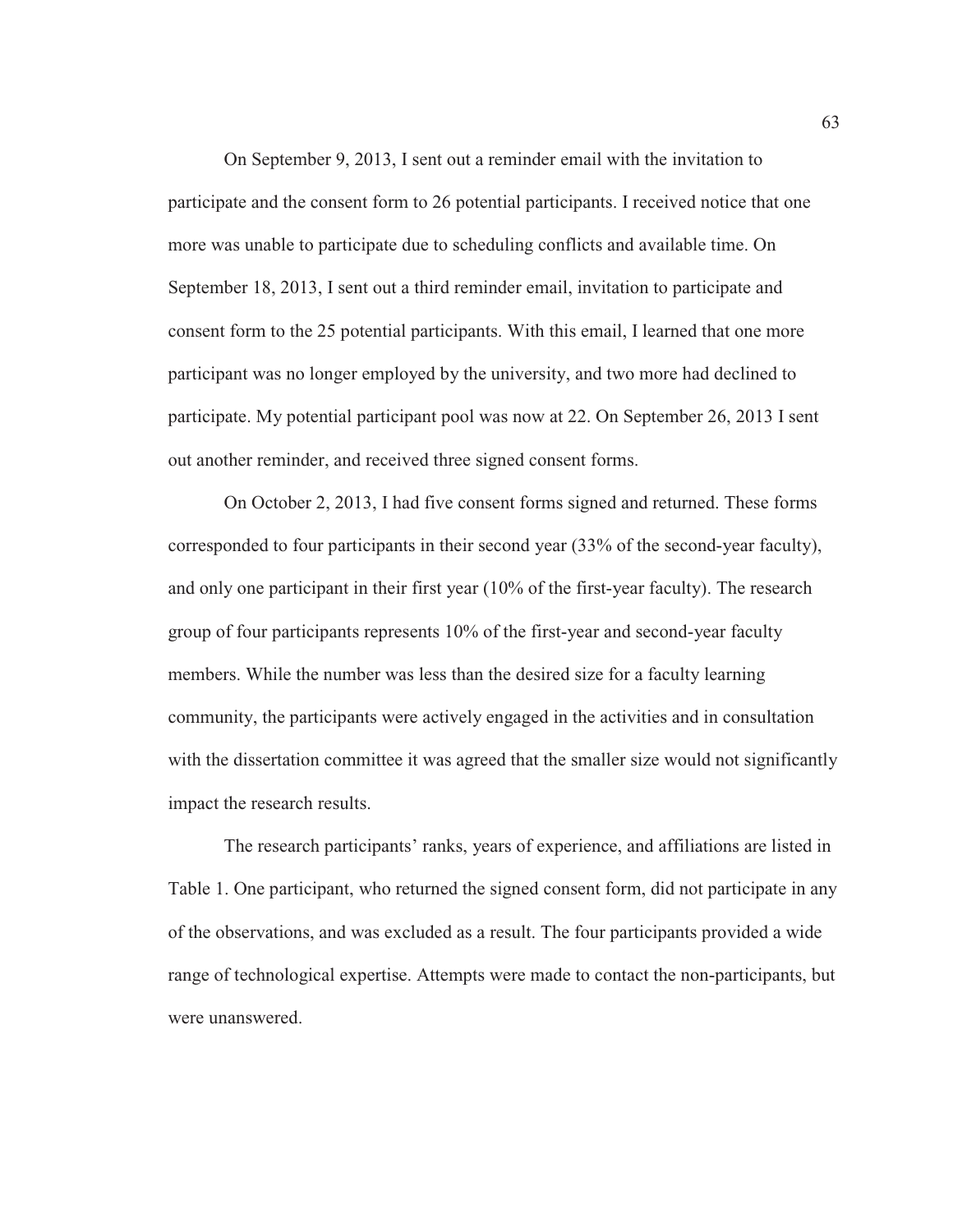### Table 1

*Research Participants* 

| Academic Department  | Rank                       | <b>Years Teaching Full-Time</b> |
|----------------------|----------------------------|---------------------------------|
|                      |                            |                                 |
| Paralegal            | Instructor                 | 1.5                             |
|                      |                            |                                 |
| <b>Culinary Arts</b> | Instructor                 | 1.5                             |
|                      |                            |                                 |
| Accounting           | <b>Assistant Professor</b> | 1.5                             |
|                      |                            |                                 |
| Mathematics          | <b>Assistant Professor</b> | 0.5                             |
|                      |                            |                                 |

I scheduled discussion sessions, technology exploration sessions, collaborative sessions, and interviews with each of the participants. The room used for the sessions is a typical smart classroom. Responding to increasing use of classroom technology, the university has deployed the smart classroom technology in over 150 classrooms across campus. This provides a common technology for classroom instruction. At the front of the room is the instructor's podium with high-end computer, graphics tablet, and digital presenter. The projector is ceiling-mounted to project on a screen in the front and center of the room. Ceiling mounted speakers complete the media rich classroom experience. There are three oversized tables with seating for six comfortably at each table. The lights are dimmable to accommodate visibility.

The sessions were scheduled at the university's common hour (11:00 am to 12:00 pm) or later in the afternoon (between 2:00 pm and 4:00 pm) to allow maximum participation from the research participants. These sessions lasted approximately one and did not interfere with teaching or other requirements either before or after the scheduled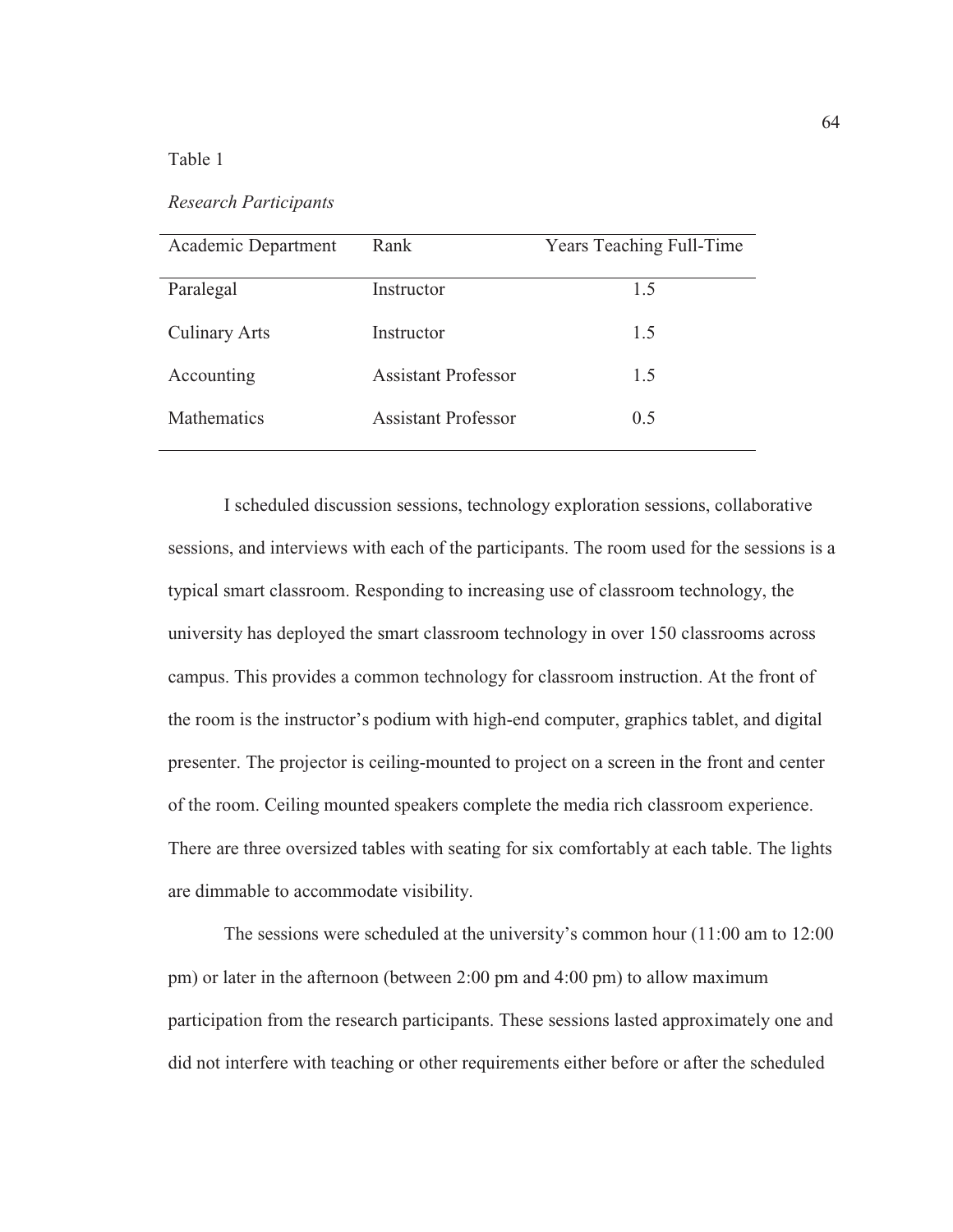sessions. I was sensitive and aware of the participants' needs to quickly return to their duties and worked to ensure the sessions did not last longer than the agreed upon hour in length. As the participants arrived to the sessions, I greeted and welcomed them. The participants were cheerful and pleasant. I believe that they viewed their participation as an opportunity to learn and grow professionally, and they were always engaged in the activities. At this Midwestern university, class sizes are typically small and opportunities for faculty to know faculty and staff is common. The participants had started their employment within one or two academic years of each other and had developed a collegial relationship with each other.

The discussion sessions, technology exploration sessions, collaborative sessions and interviews were each conducted with four participants. I observed the four during the observation sessions noting their discussions, technology explorations and collaborations as well as conducting the interview sessions. The discussions focused on exploring and sharing best practices between participants: what worked in their respective classroom, what didn't work as well, and exploring reasons for their successes. The collaboration, or sharing of best practices, occurred during discussion sessions. Even though technology was available and operational for participants to explore, they chose to participate in discussions rather than explore technology. I observed that their interests were more focused on finding ways to use technology more efficiently that learning how to use technology.

The interviews used the structured questions to learn the participants perceptions about the role, relevance and importance of collaboration on teaching, student learning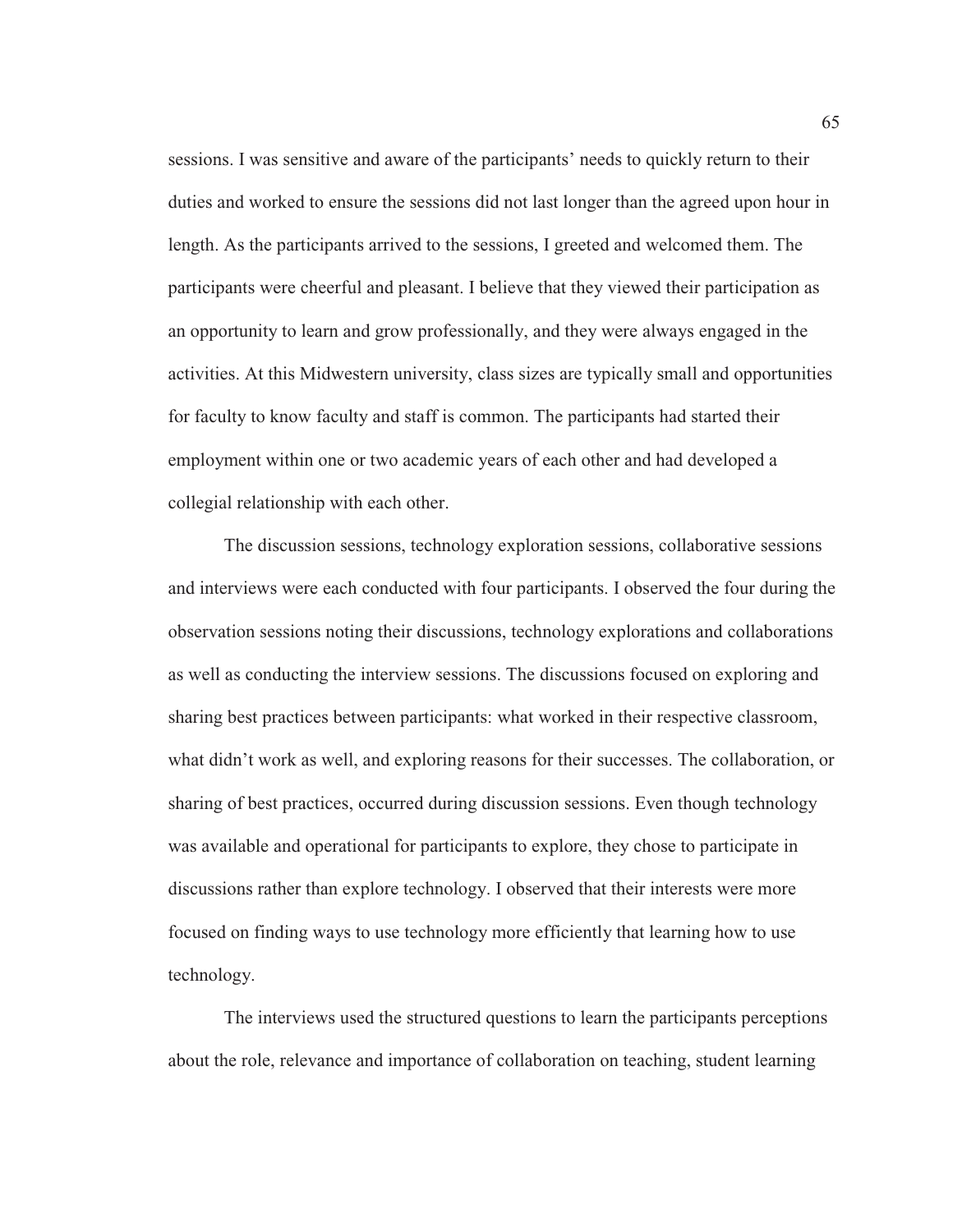and technology. The structured questions, and their answers often provided areas for follow-up questions. The interview protocol in Appendix B was used to record my notes on responses as well as follow-up questions. The four participants have been active in the discussion sessions and the interview sessions have been extremely insightful and reflective for both the myself and the participants. Participant 11 indicated that "if we never step back and take a look at what we are dong … I don't think we can improve, and I think we become antiquated." The participants became more aware of their practices in the classroom and sought opportunities to share with others and learn from others.

Summarizing the sessions is necessary to provide a point of comparison between the sessions. While there were no predetermined goals or measurable outcomes the descriptive and reflective notes from the Observation Protocol helped frame the session overview and identify the self-determined goals for each session as well as the outcomes. Table 2 provides a descriptive overview of the sessions by type, date, number of participants, overview, goals and outcomes. After analyzing the observation protocols and notes, the overview for each session become evident and the goals were identified. Near the end of each session as the discussion was concluding, the participants identified their personal outcomes. While the outcomes were general, they reflect the personal and professional improvement for the participants.

The outcome identified as discuss visuals used to improve individual learning (see Table 2) reflected the participant's experience in the classroom. Aware that students are media-centric, the participant wanted to find visuals that would engage students and provide a way to connect with and, in some way, entertain the student.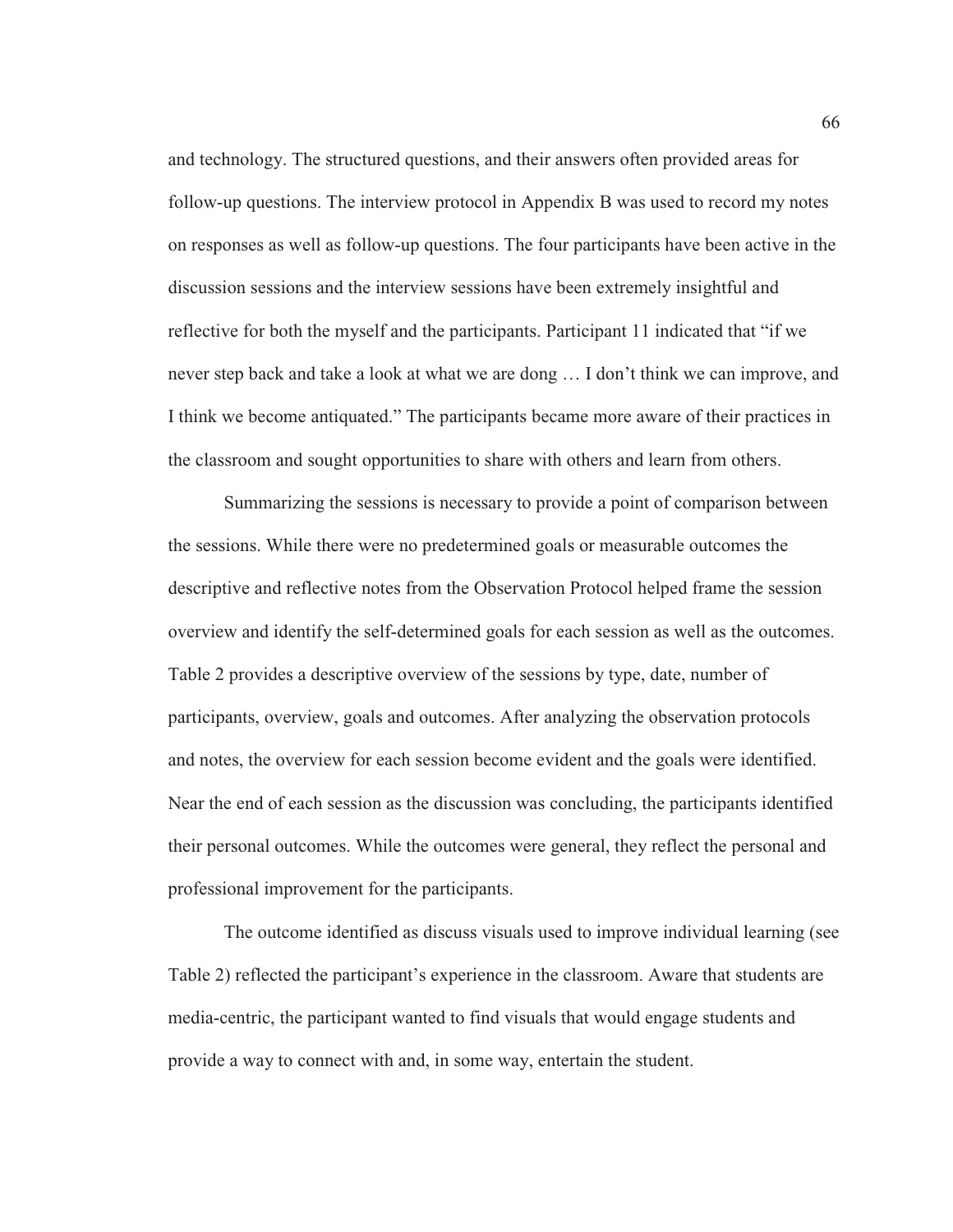The outcome identified as discuss role of digital citizenship and the impact on teaching and learning both within departments and across departments (see Table 2) focused on the participant's approach to a democratic and ethical classroom. The participant is keenly aware of the potential for plagiarism and wonders how digital citizenship is taught. Also, the participant wondered how digital citizenship within their academic department as well as \across academic departments.

The outcome identified as discuss shifting teaching to accommodate technology and integrate technology into the classroom (see Table 2) reflected the participant's expectations to use the most appropriate technology, rather than merely use technology just because it is available. The participant wondered how teaching was and should change based on the available technology for the teacher as well as the student.

The outcome identified as discuss the role of change in adapting or adopting instruction to available technology (see Table 2) reflected the participant's desire to ensure that all instruction with and without technology is producing learning. Differing slightly but significantly from the previous outcome, this participant wanted to identify the roles of technology and specifically how technology can be used in different teaching roles and settings.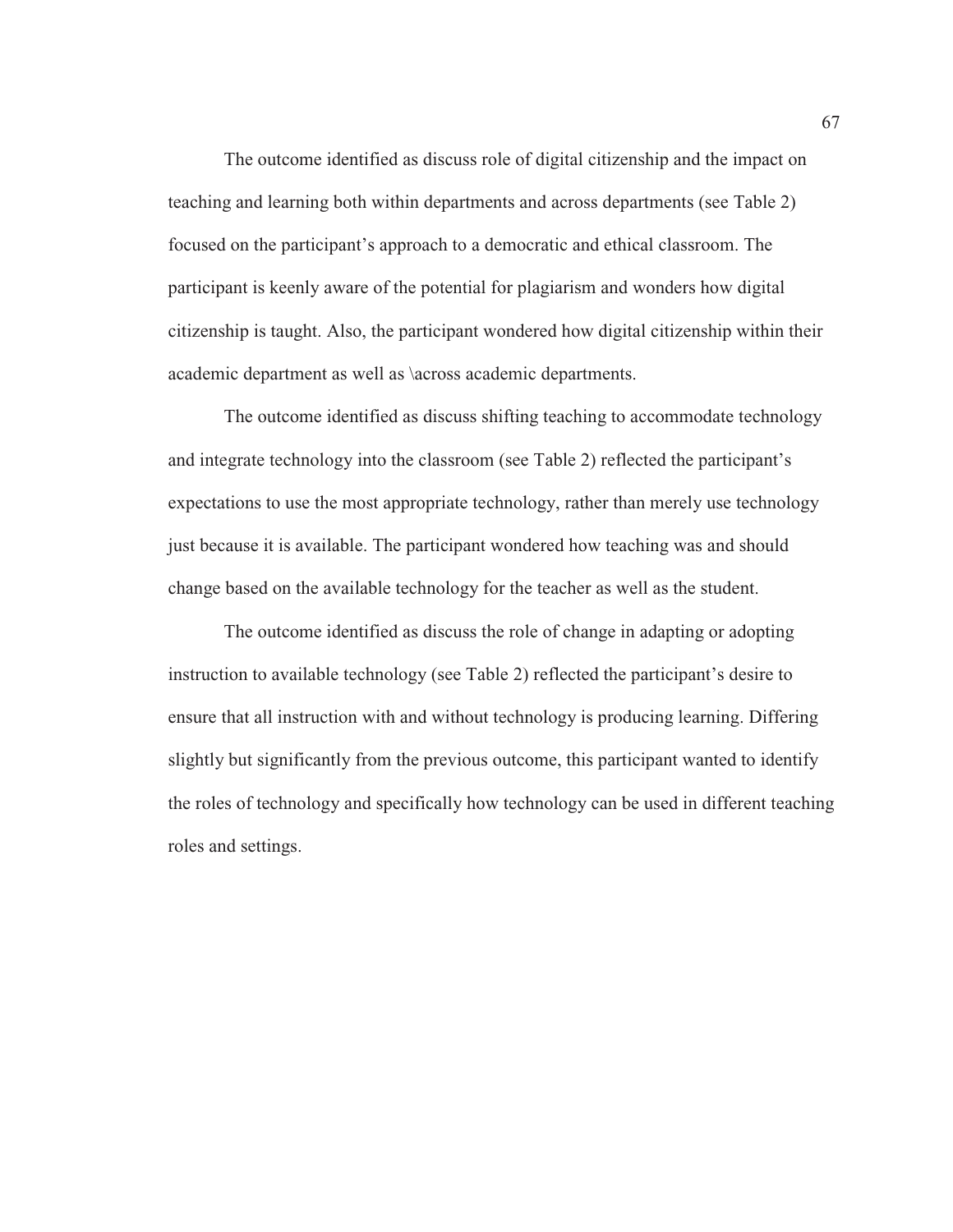# Table 2

# *Descriptive Session Overview*

| Primary      | Secondary                 | Session    | Number of    | Overview                                                                                                     | Goals                                                                                                                  | Outcome                                                                                                                               |
|--------------|---------------------------|------------|--------------|--------------------------------------------------------------------------------------------------------------|------------------------------------------------------------------------------------------------------------------------|---------------------------------------------------------------------------------------------------------------------------------------|
| Session type | Session type              | date       | participants |                                                                                                              |                                                                                                                        |                                                                                                                                       |
| Discussion   | Technology<br>exploration | 10/04/2013 |              | Discussion of student<br>technology skills,<br>inadequate soft skills<br>and little<br>organizational skills | Identify ways to<br>improve problem<br>solving with<br>technology, improve<br>soft skills and<br>organizational skills | Discussion of visuals<br>used to improve<br>individual learning                                                                       |
| Discussion   | Collaborative             | 10/08/2013 |              | Discussion of student<br>focused technology<br>uses in class, staying<br>on task with<br>technology          | Identify levels of<br>competency for<br>students and faculty<br>with technology                                        | Discussion of role of<br>digital citizenship and<br>impact on teaching and<br>learning within<br>department and across<br>departments |
| Discussion   | Technology<br>exploration | 10/11/2013 |              | Discussion of change<br>issues for faculty and<br>students when using<br>technology                          | Identify technological<br>literacy for students and<br>faculty                                                         | Discussion on shifting<br>teaching to<br>accommodate<br>technology, integrating<br>technology into<br>classroom                       |
| Discussion   | Technology<br>exploration | 10/25/2013 |              | Discussion of<br>technology uses in<br>classroom by faculty<br>and students                                  | Identify ways to<br>evaluate impact of<br>technology on teaching<br>and learning                                       | Discussion on role of<br>change in adopting or<br>adapting instruction to<br>available technology                                     |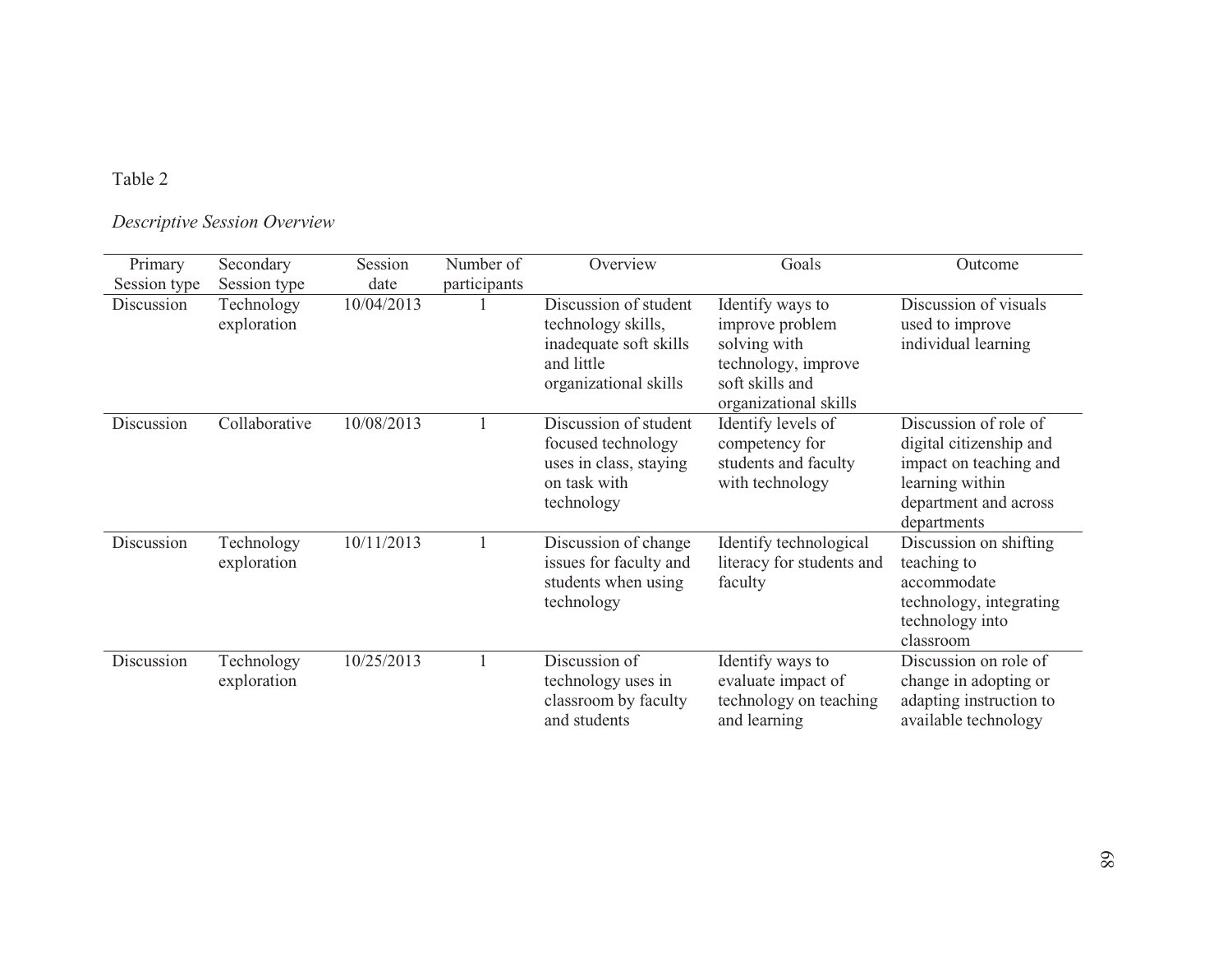### **Data Collection**

Scheduling activities, observations, and interviews was somewhat more controllable. Given the teaching schedules, required office hours and university holidays, times were agreed upon and scheduled. Teaching loads for the faculty participants range from 15-21 credit hours, a heavy load by any comparison. The weekly schedule of the university is fairly set, and thankfully there were not any early or mid-semester weather delays. Participants also requested that, understandably, the sessions occur during the normal hours of the university, between 8:00 am and 4:30 pm. With these considerations, I scheduled observations and interviews accordingly. Three of the four participants, as indicated in Table 3, participated in observations and interviews. Participant 10 was unable to schedule an interview.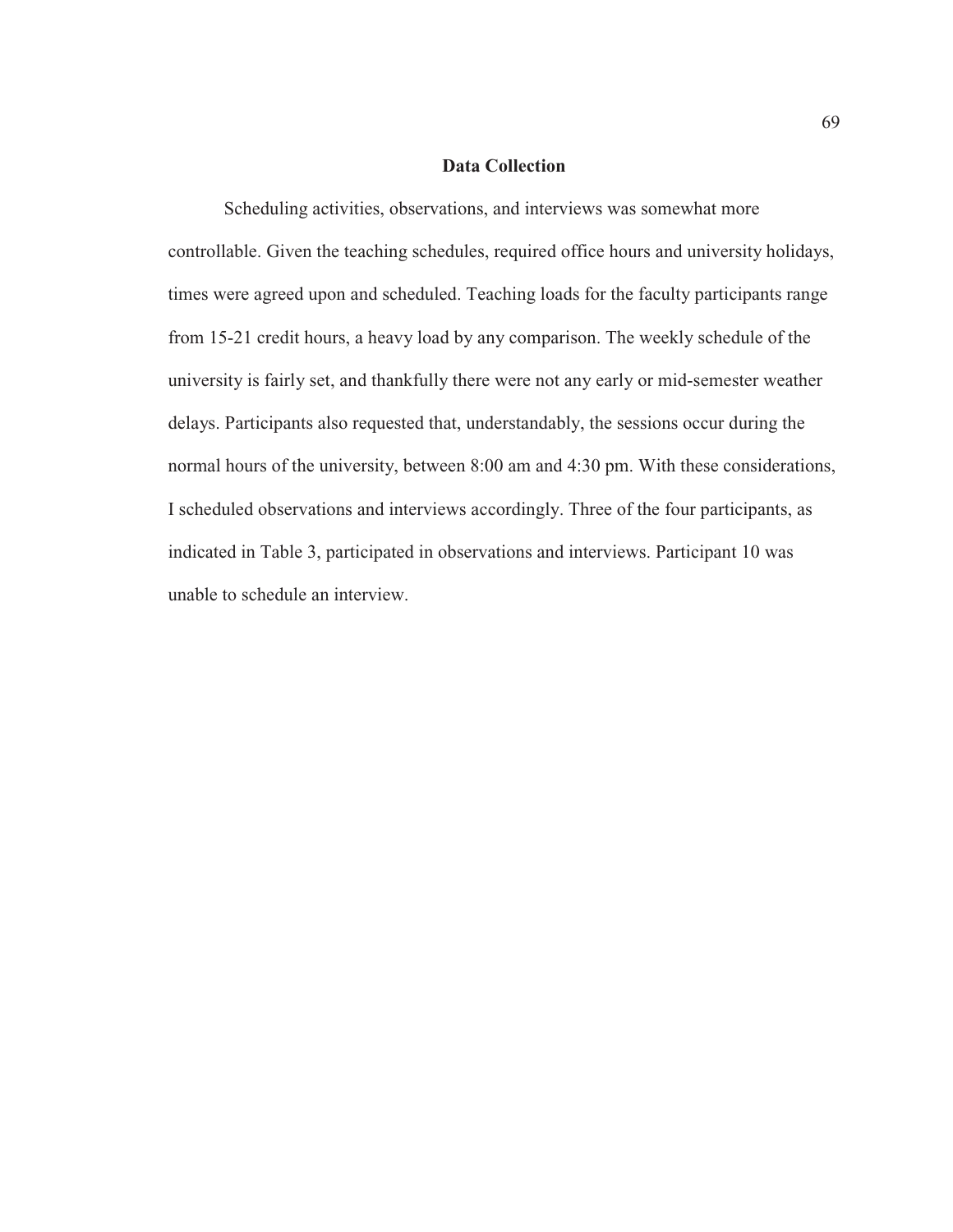## Table 3

| Participant | Observation | Interview |
|-------------|-------------|-----------|
| 10          | 10/25/13    |           |
| 11          | 10/08/13    | 12/05/13  |
|             | 12/05/13    |           |
| 15          | 10/04/13    | 11/12/13  |
|             | 11/12/13    |           |
| 34          | 10/11/13    | 11/12/13  |
|             | 11/12/13    |           |

*Interview and Observation per Participant*

I scheduled dates and times that were mutually agreed upon for the learning community activities: discussions, classroom teaching practice, opportunities to explore technology and collaborative activities. As each meeting started, the faculty participants entered the room, engaged in typical small talk, and then sat in a chair. They were interested more in discussing things than in using the technologies. I was able to observe body language, gestures, and nonverbal communications. These subtle, nuanced conversations were much richer than the actual discussions themselves. I was able to observe the nonverbal communications paired with the discussions, and was able to identify trends and themes much easier. I observed the discussion sessions.

The discussion sessions, or observations, were approximately an hour in length and were conducted on October 4, 2013, October 8, 2013, October 11, 2013 and October 25, 2013. The activities for the learning community were best described as discussions on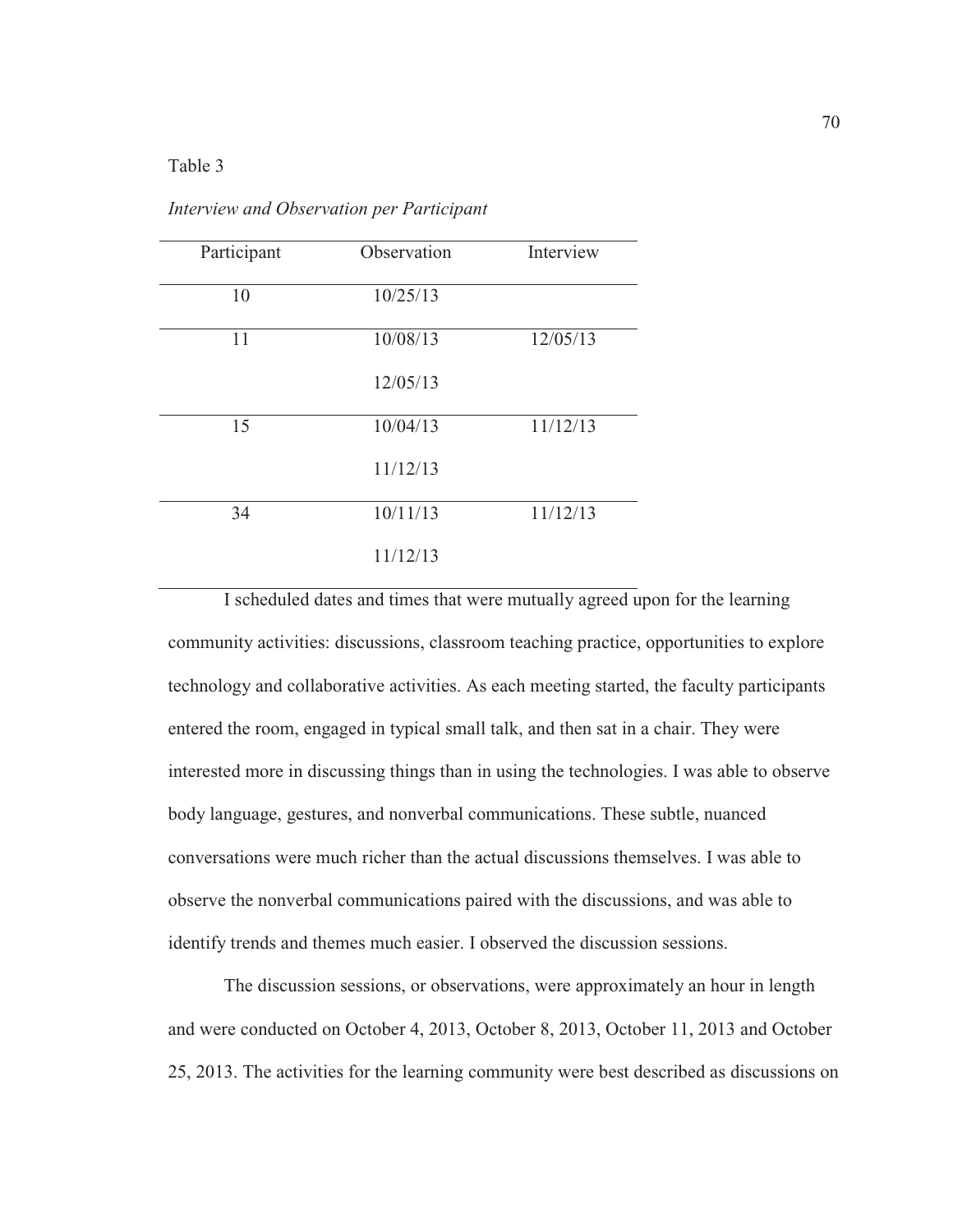teaching and learning where ideas were shared and evaluated, reflections on personal and professional growth, and discussions focused on the uses, the intentional uses, of technology that improve student learning or at least engage students in the learning process.

The technology of the SMART classroom was always available and turned on for each activity and observation, but the participants wanted to set and discuss, and have a meaningful conversation. The participants wanted to take advantage of the "time and opportunity for interaction and talk about ideas, one's work" (Rice, Sorcinelli, & Austin, 2000, p. 13). As the first observation session started, it became evident to me that the greatest thing the participant could contribute was conversation. The conversations were engaging, and deep, focused on the wide range of uses of technology to improve teaching and finding ways to engage students throughout the learning process. The most valuable thing I could do was pay close attention and ask questions to clarify the participant's ideas and promote a greater sense of reflection.

As the observations were conducted, I recorded descriptive data using the Appendix A Observation Protocol. Descriptive notes were added as the observation was occurring and after the observation had occurred. I spent time after each observation reading the descriptive notes and adding even more reflective notes, which gave me time to reflect on the descriptive notes.

Scheduling observations and interviews was accomplished using email. Four additional observations were scheduled, but were not attended due to last minute unscheduled and unavoidable participant schedule changes. The schedules were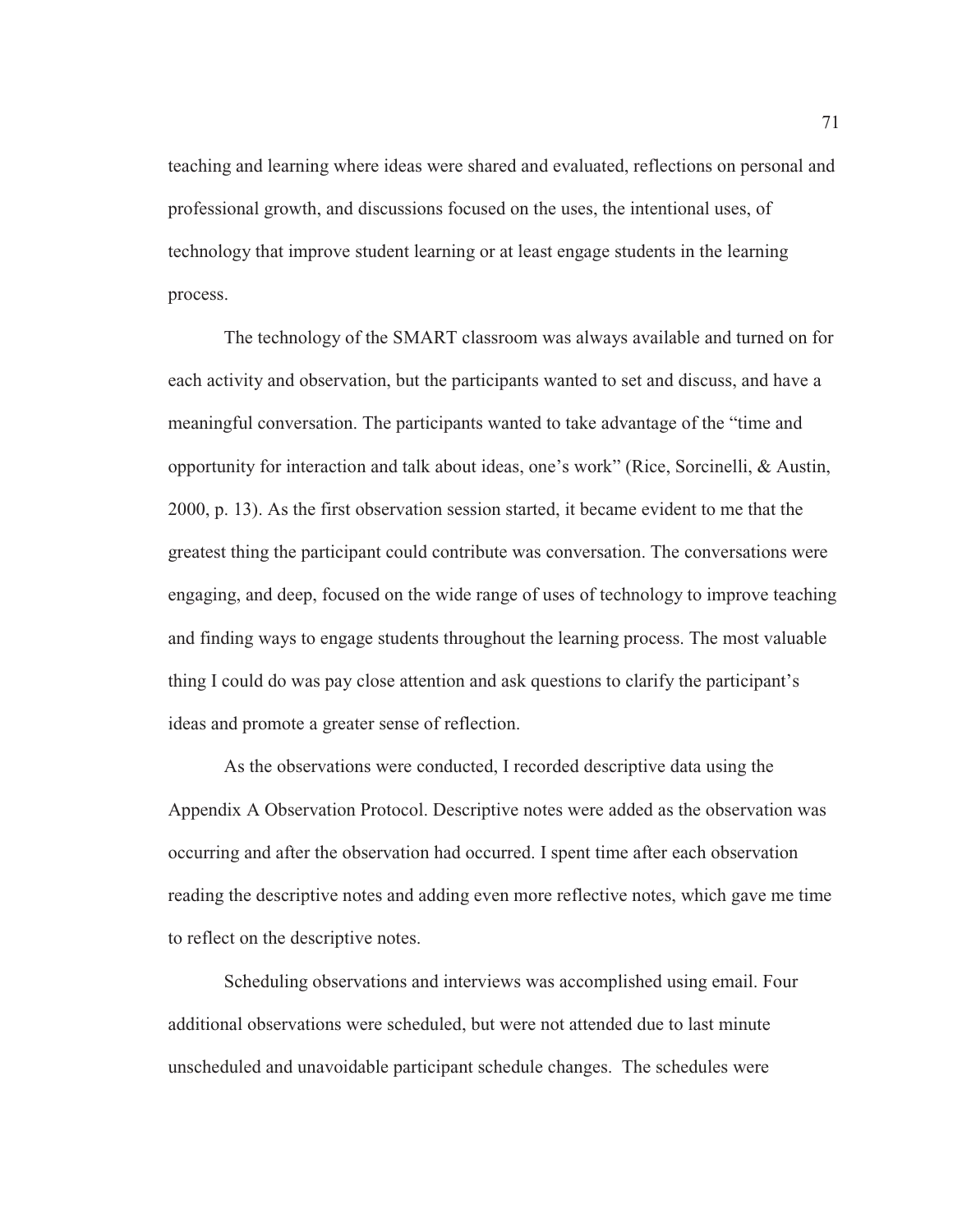mutually agreed upon by the participants, taking into account institutional schedules, college schedules, and department schedules.

I recorded the interviews using Dragon Recorder on an Apple iPhone 4 and 5s. The size of the iPhone made it somewhat unnoticed during the interview and allowed the participant to focus more on the question than the technology being used. InterviewScribe was used to transcribe the interview audio files. It is a computer application that resides on a computer's hard drive, and is not a web-based application. The interviews were exported to a computer, where InterviewScribe was used to play phrases of the interview. These phrases were literally transcribed by me and saved as a text file. The time required to transcribe the interviews was longer than initially imagined due to my desire to capture the words as accurately as possible. I would listen to the interview audio file, transcribe, then listen again to ensure my transcription was as accurate as possible.

#### **Data Analysis**

After reviewing the completed observation protocols, for all sessions, it was insightful to see the top 25 terms. NVivo 10 was used to quickly sort through the observation protocols and provided a table showing the top 25 terms and similar terms. The insight from this review demonstrated, to me, that there was a great deal of importance attached to technology even though it was not used during any of the sessions. The focus was on discussing the uses, or more specifically, the range of uses for technology. Table 4 summarizes the top 25 terms from all of the observation sessions.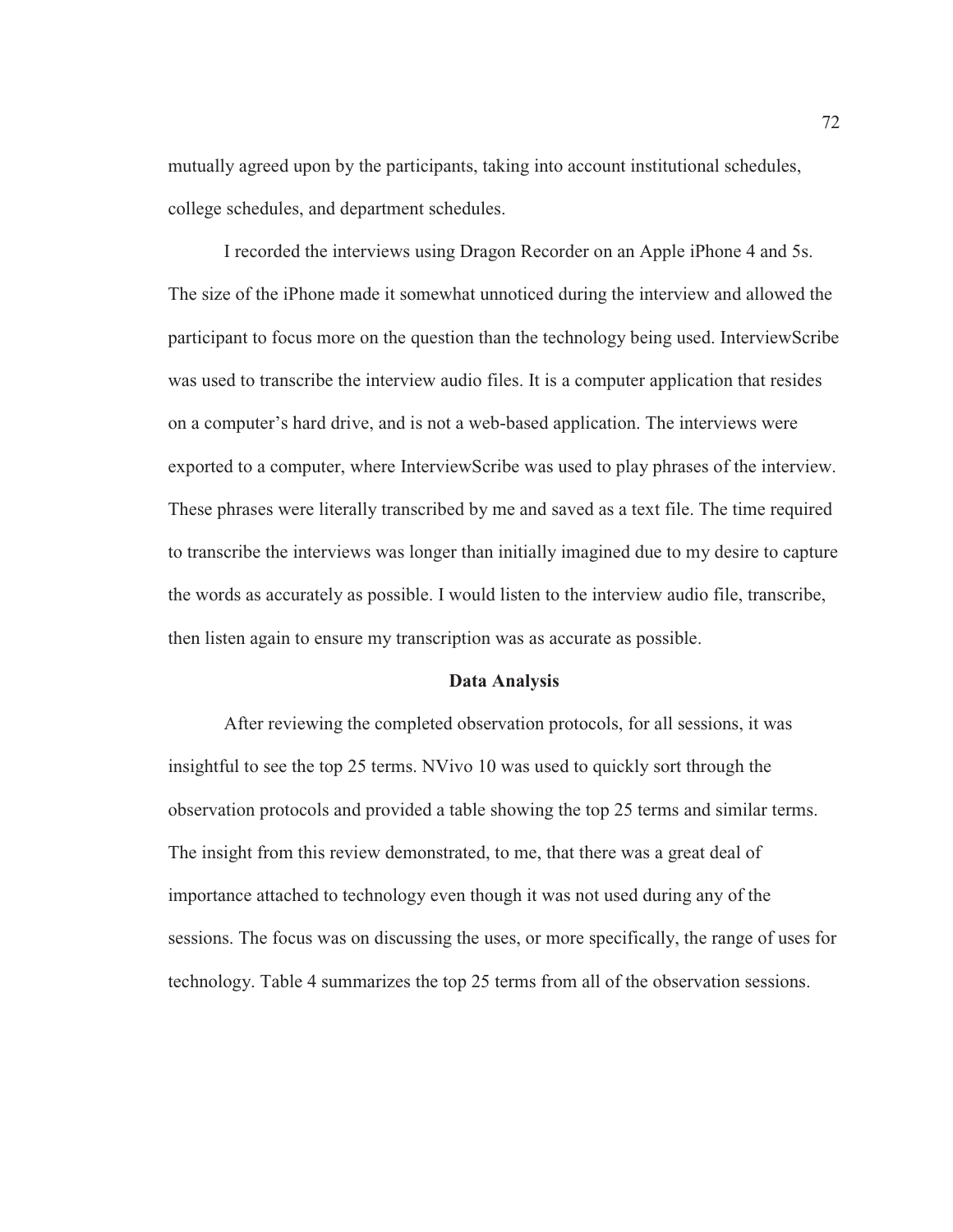## Table 4

# *Word Frequency From Observations, Top 25 Terms*

| Word         | Count                   | Weighted percentage $(\% )$ | Similar words             |
|--------------|-------------------------|-----------------------------|---------------------------|
| technology   | 17                      | 14.29                       | technological, technology |
| uses         | 13                      | 10.92                       | use, uses, using          |
| skills       | 8                       | 6.72                        | skill, skills             |
| identified   | 4                       | 3.36                        | identified, identify      |
| improve      | 3                       | 3.36                        | improve                   |
| included     | $\overline{\mathbf{3}}$ | 2.52                        | included                  |
| learning     | 3                       | 2.52                        | learning                  |
| observations | 3                       | 2.52                        | observations              |
| soft         | 3                       | 2.52                        | soft                      |
| terms        | $\overline{\mathbf{3}}$ | 2.52                        | terms                     |
| trends       | $\overline{\mathbf{3}}$ | 2.52                        | trends                    |
| development  | $\overline{2}$          | 1.68                        | development               |
| faculty      | $\overline{2}$          | 1.68                        | faculty                   |
| personal     | $\overline{2}$          | 1.68                        | personal, personalized    |
| professional | $\overline{2}$          | 1.68                        | professional              |
| students     | $\overline{2}$          | 1.68                        | students                  |
| task         | $\overline{2}$          | 1.68                        | task                      |
| teaching     | $\overline{2}$          | 1.68                        | teaching                  |
| time         | $\overline{2}$          | 1.68                        | time                      |
| acceptable   | 1                       | 0.84                        | acceptable                |
| adequate     | 1                       | 0.84                        | adequate                  |
| availability | 1                       | 0.84                        | availability              |
| balance      |                         | 0.84                        | balance                   |
| barrier      | 1                       | 0.84                        | barrier                   |
| benefits     | 1                       | 0.84                        | benefits                  |

The terms from the observations gave me some potential insight for trends and terms that should emerge through the interviews. These terms indicated that the focus is not on technology alone, but that the use of technology, the role technology plays in both teaching and learning is pivotal in the experiences of the participants.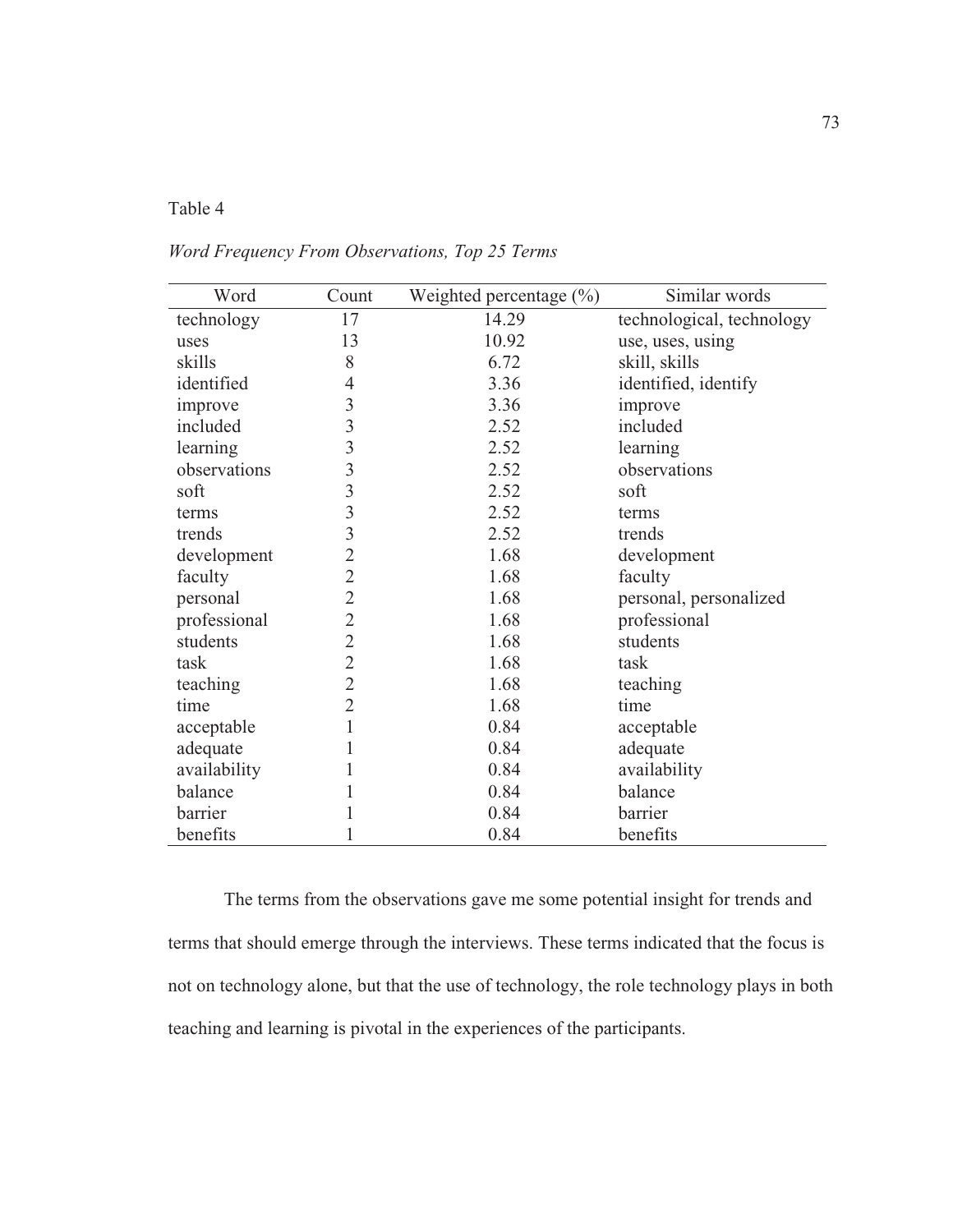Using the observation word frequency table, the interview transcripts, once analyzed also with NVivo, indicated a similar word vocabulary had emerged. Table 4 indicates the top 25 terms from the interview transcripts. The interviews showed the role of active learning and teaching as more frequent than technology alone. These participants were focused on improving and positively impacting student learning through careful, critical reflection (Fulton & Licklider, 1998).

To listen to the participants voice their frustrations with student's technology uses, reinforced the need to explore or at least discuss different ways to use technology. It was not the technology specifically that participants were struggling with, but the uses, or the variety of uses for technology that improve and engage students. There were stories of how students use or misuse technology partially because of their lack of experience and exposure to using technology to improve learning.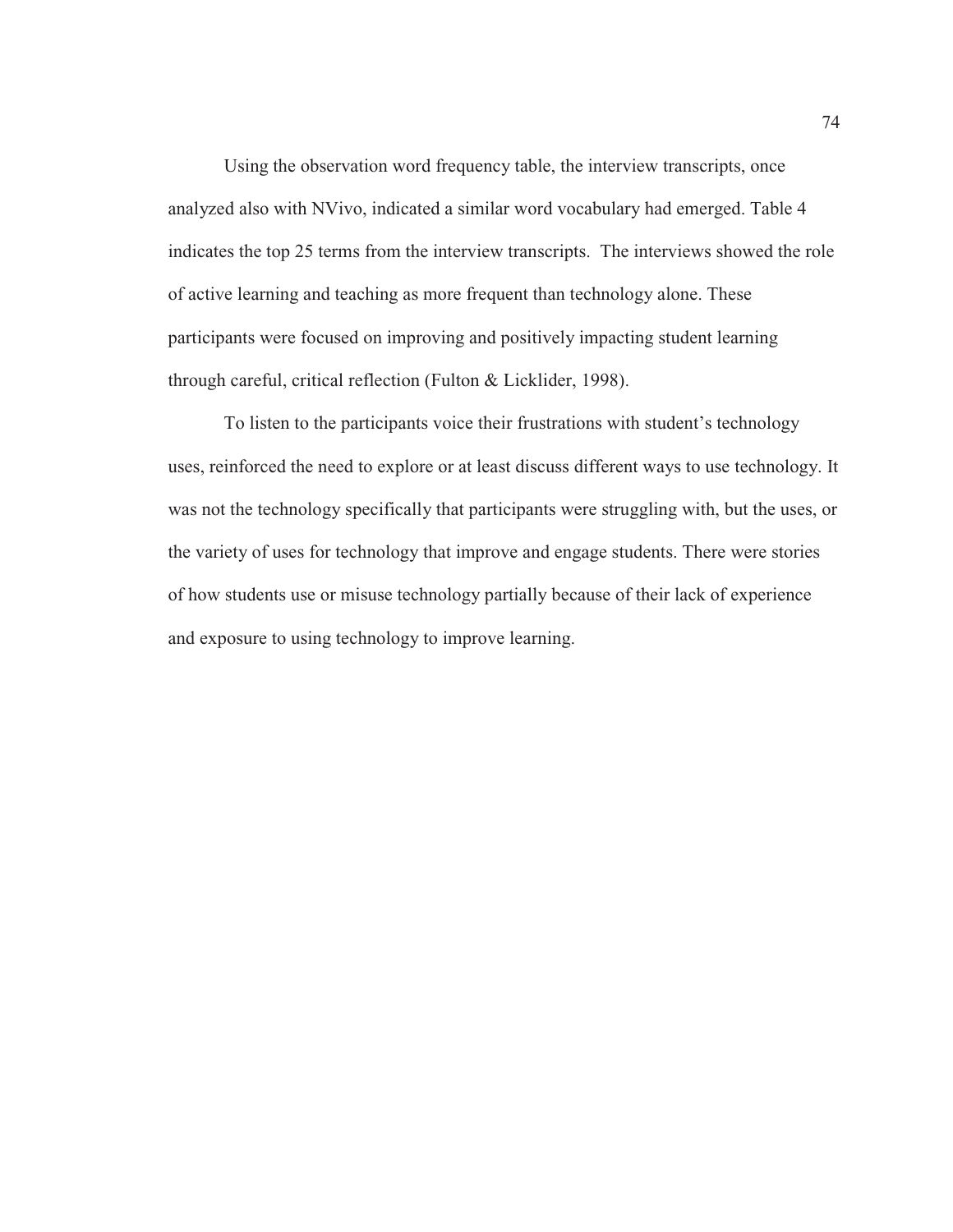## Table 5

| Word       | Length         | Count | Weighted Percentage (%) |
|------------|----------------|-------|-------------------------|
| get        | $\overline{3}$ | 159   | 2.28                    |
| just       | $\overline{4}$ | 76    | 1.49                    |
| think      | 5              | 64    | 1.36                    |
| use        | $\overline{3}$ | 60    | 1.34                    |
| need       | $\overline{4}$ | 76    | 1.29                    |
| know       | $\overline{4}$ | 52    | 1.12                    |
| going      | 5              | 89    | 0.96                    |
| look       | $\overline{4}$ | 63    | 0.93                    |
| technology | 10             | 35    | 0.91                    |
| class      | 5              | 46    | 0.87                    |
| students   | 8              | 32    | 0.83                    |
| way        | $\overline{3}$ | 39    | 0.78                    |
| still      | 5              | 35    | 0.75                    |
| understand | 10             | 38    | 0.72                    |
| like       | $\overline{4}$ | 35    | 0.71                    |
| make       | $\overline{4}$ | 72    | 0.71                    |
| put        | 3              | 30    | 0.63                    |
| time       | $\overline{4}$ | 24    | 0.62                    |
| skills     | 6              | 36    | 0.61                    |
| math       | $\overline{4}$ | 22    | 0.57                    |
| take       | $\overline{4}$ | 60    | 0.56                    |
| things     | 6              | 23    | 0.56                    |
| much       | $\overline{4}$ | 27    | 0.55                    |
| got        | $\mathfrak{Z}$ | 20    | 0.52                    |
| one        | $\overline{3}$ | 20    | 0.51                    |

*Word Frequency From Interviews, Top 25 Terms* 

Reflective notes from the observations provided insight into themes for further analysis. The reflective notes were further analyzed to determine trends or emerging themes. As I was observing the participants in the course of a discussion, I would make my descriptive notes capturing the scene, the concepts discussed and my personal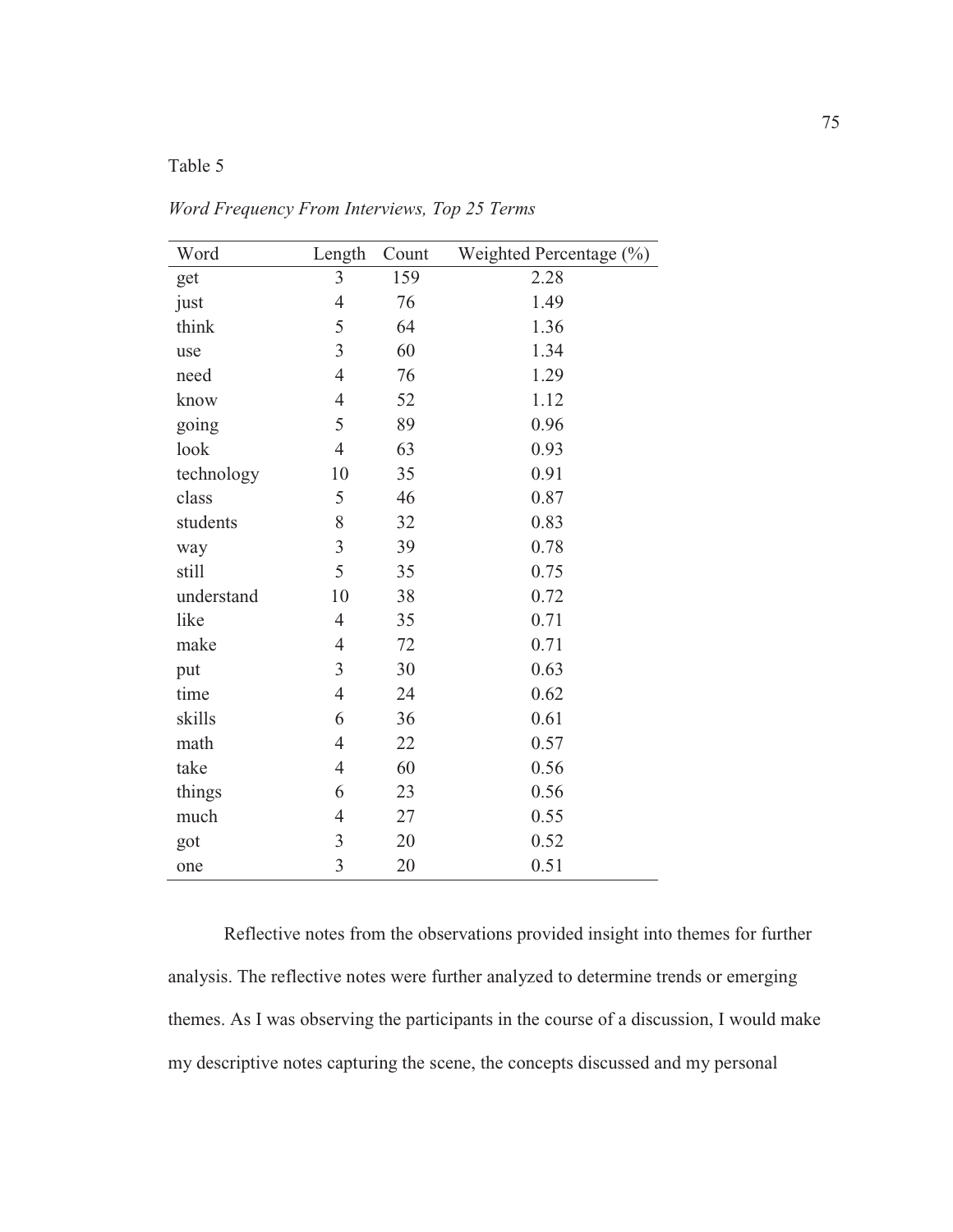observations as the discussion transpired. The observation protocols were completed in the process of the observation, adding descriptive notes. The descriptive notes were then transcribed to Appendix A Observation Protocol for each specific observation session. The descriptive notes were then reviewed to identify and create the reflective notes, which would be used to identify themes and trends. The reflective notes captured my feelings and perceptions, and were used to help me identify important and recurring themes from the observation sessions. These terms were identified and used to group the remaining terms.

Soft skill terms and trends identified from the observations included: problemsolving skills, critical thinking skills, time management skills, quality, inadequate soft skills, adequate soft skills, organizational skills, stay on task, self-reflection, task focused, improve interactivity, deliberate uses of technology, intentional uses of technology.

Uses of impact of technology terms and trends identified from the observations included: constant training, using technology to identify skills and strengths, continual professional development, just-in-time professional development, finding balance, teaching and learning with and without technology, technology as hindrance for students and faculty, technology as barrier for students and faculty, improve technological literacy, convenience of technology.

Pedagogical uses of technology terms and trends identified from the observations included: improve individual learning, efficient uses of technology, effective uses of technology, media centric teaching and learning, personal uses of technology,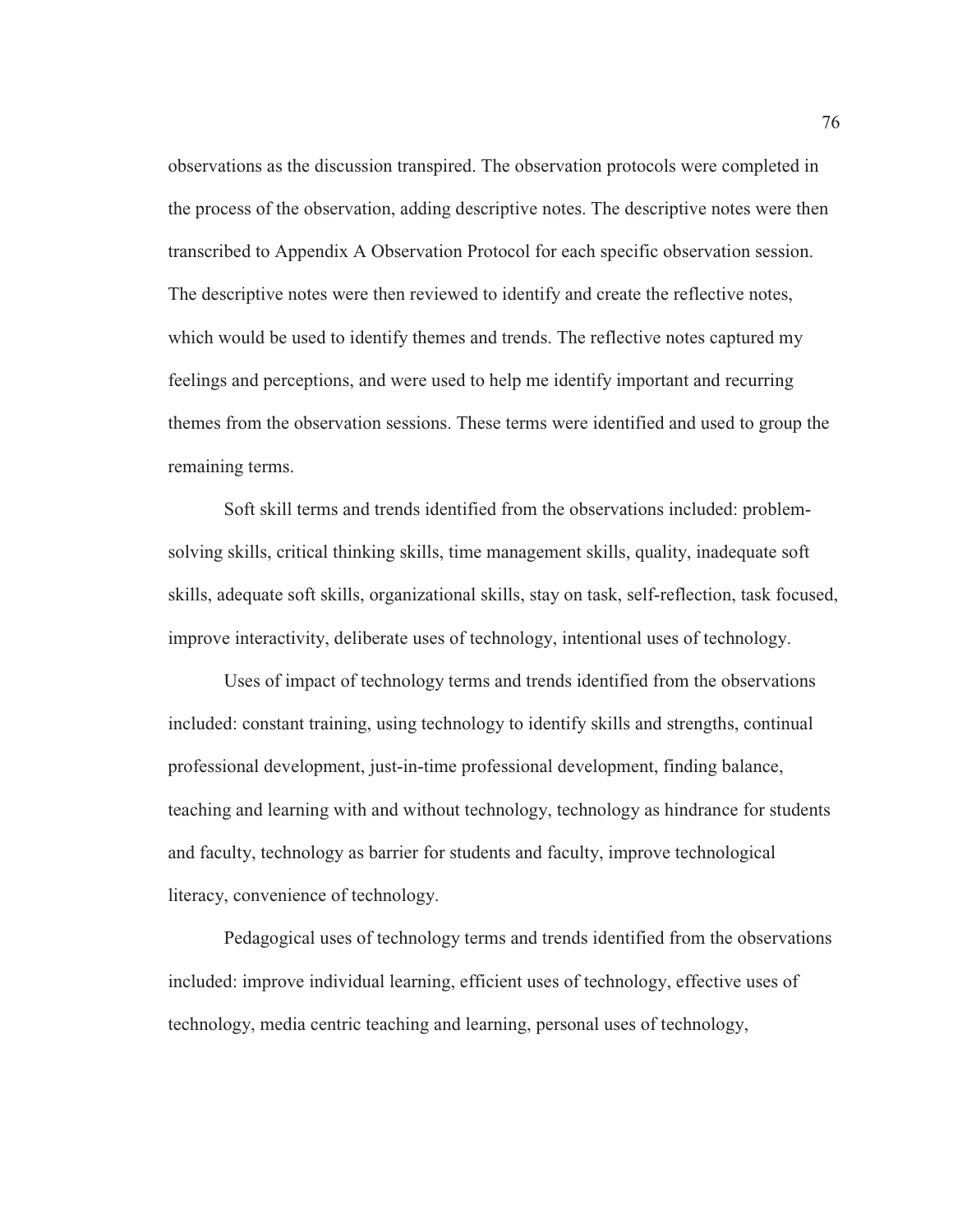personalized uses of technology, responsible use, acceptable use, reluctance to use technology, benefits of using technology, availability of technology.

Soft skills were a key element for each observation. Participants commented on the role of technology to develop and enhance problem solving skills, critical thinking skills, time management skills and organizational skills. These soft skills may have, as indicated by the reflective notes from the observations, the ability to be enhanced or developed through the use of technology.

There was some variety when reviewing reflective notes that focused on the uses or impact of technology. The focus for this theme addressed the need for professional development, balanced uses of technology, and technology as a hindrance or barrier. The observations indicated the perception that there should be standard technology, conveniently located and available, and the need for a process to select, use and evaluate classroom technology.

Because the discussion observations and interviews were so textually rich., I used NVivo 10 to conduct textual analysis. The query function within NVivo was used to identify key word frequency as recorded in the descriptive notes from the observations, reflective notes from the observations, and the interview transcripts. Word frequency, from both observations and interviews, indicated key terms used in both descriptive and reflective notes and transcribed interviews. Noting technology, uses and skills as the top three terms indicated the trends for subsequent interviews and observations.

The last key theme that emerged from the reflective notes focused more on the pedagogical uses of technology. This theme included discussions on acceptable uses of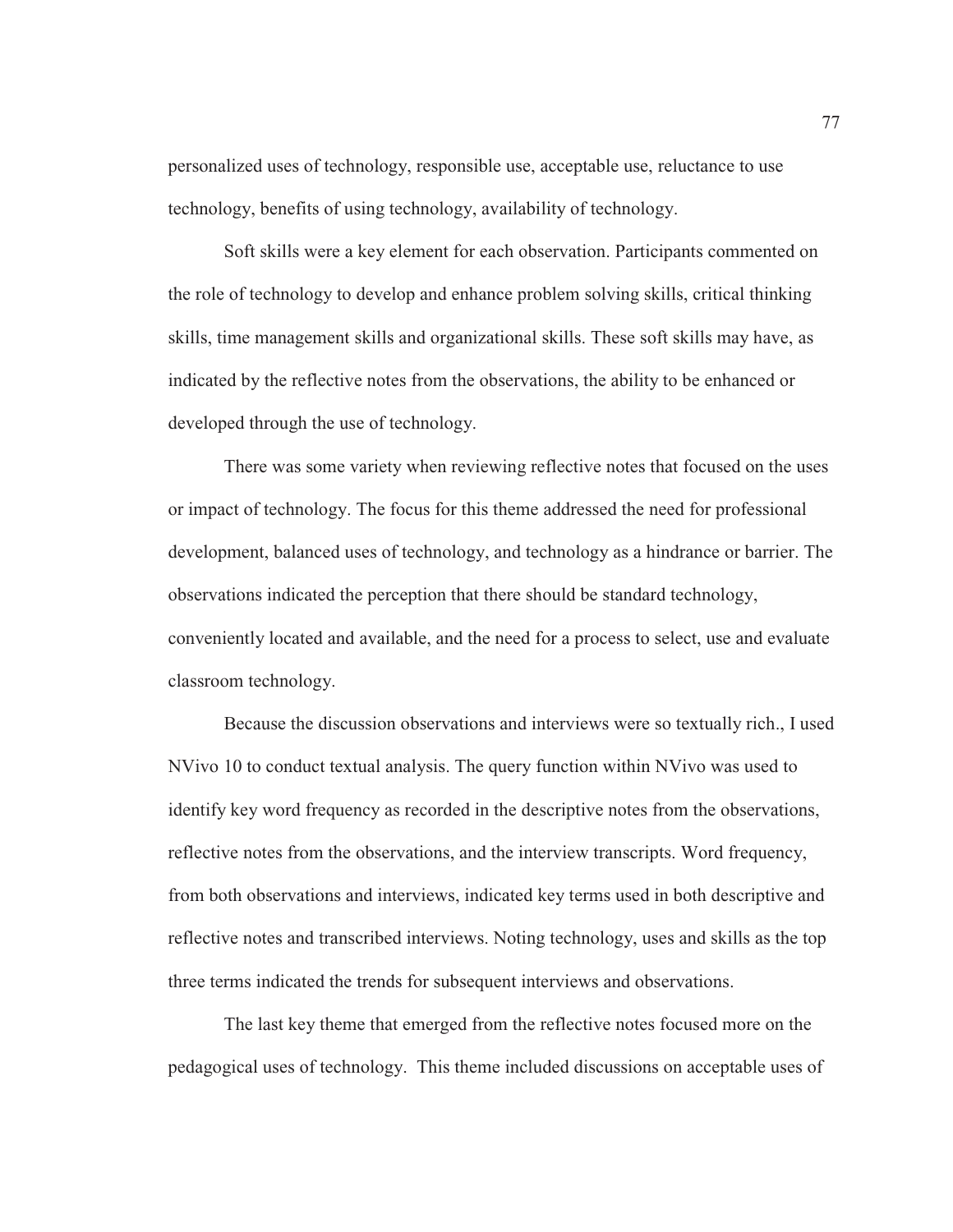technology, responsible uses of technology and digital citizenship. There was a sub theme that addressed the role of technology to improve learning, the need for a media-centric teaching and learning environment, and identifying the benefits of technology.

While the word frequency table presented a different listing, the terms technology, class, students, and skills were part of the top 25 word listing. These terms, compared with the descriptive and reflective notes from the observation, confirm the importance and relevance of key trends and themes.

Interviews conducted with participants would confirm that faculty are seeking improvement, whether individually, or with others. Participant 15: "Well, I'm always searching for a technique to improve. What's going to make it stick? Is it, again, is it digital format, is it mandatory note taking? I'm open to any suggestion from any colleague in this school to help me with that riddle." Participant 34: "Well, I think always sharing ideas with one another. What are you doing? Maybe apply that to our area, maybe you can't, but listening to the ideas of others is not going to hurt." These participants reinforce the idea that collaboration can be a key to improvement.

Opportunities for collaboration help individual faculty members improve their instruction, and help improve student learning. Participant 11: "Just to have some allotted time to reflect and make myself more aware of what I am doing with technology" is important as well. Working with others, and having time for personal reflection are both parts to improve and change teaching.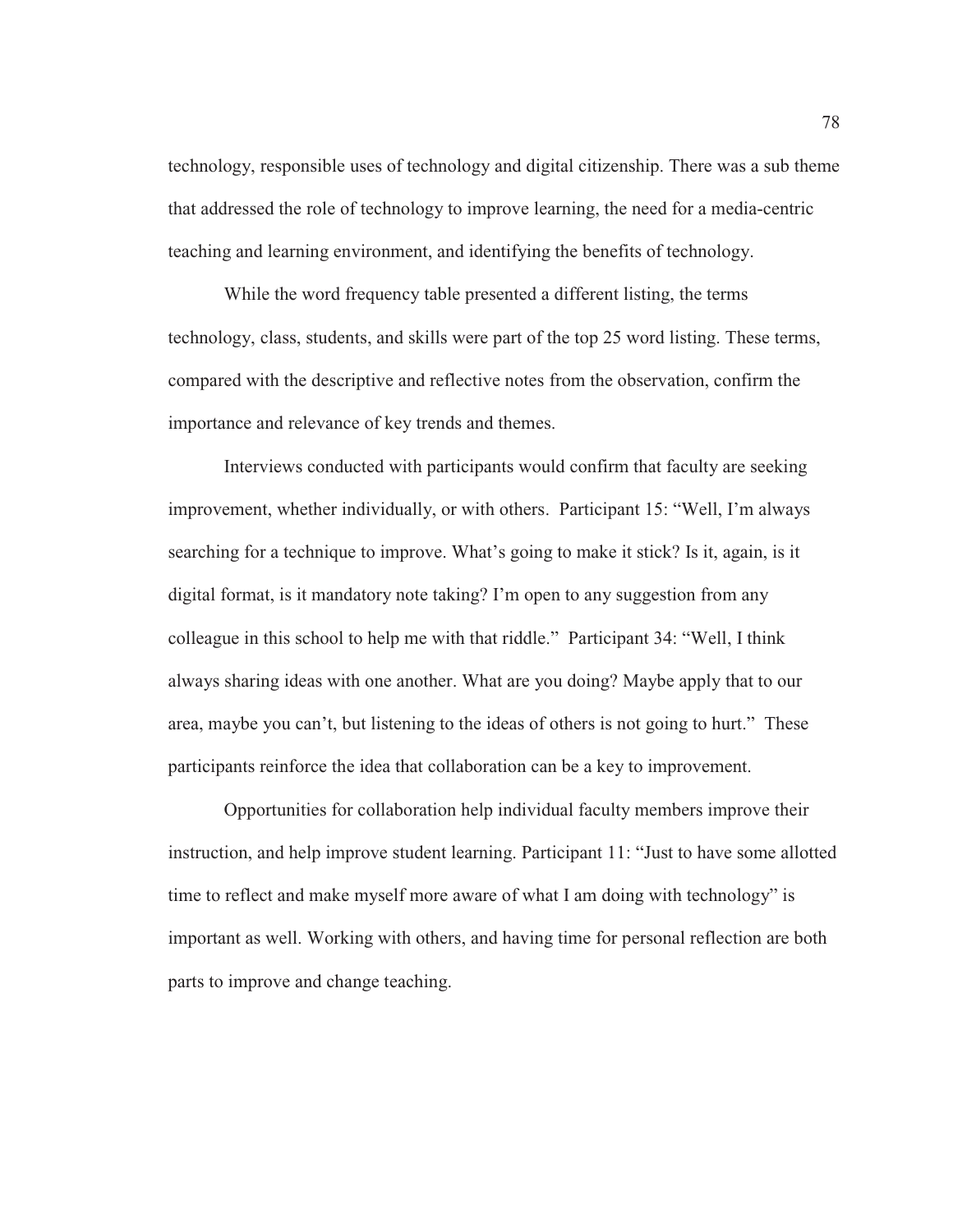#### **Evidence of Trustworthiness**

Internal validity was established through triangulation with individual interviews, observations, and debriefing participants. Overall trustworthiness was affirmed through reviewing descriptive and reflective observation notes, reviewing transcripts, and reviewing interview transcripts and notes. Participants reviewed the transcribed interviews for accuracy.

Trends and themes, identified through descriptive and reflective observation notes, were identified in interviews as well. These themes, as noted in word frequency tables, were evident as well in interviews.

#### **Research Results**

After conducting the observations reviewing the descriptive and reflective notes for all observations provided insight into trends and themes. While the individual observations provided and captured that moment in time, collectively it was more evident of the trends. Unintentional finds from the observations came from the my observing, recording and seeking clarification. While the observations were conducted in a smart classroom complete with multimedia computer, document camera, interactive graphics tablet, projector and multiple white erase boards, participants chose to discuss their perceptions of technology. Setting at a table, the discussions revealed the degree of interest in technology, the search for the right technology, methods to use technology, and discussions on learning styles, the lack of soft skills, and competing technologies in the classroom.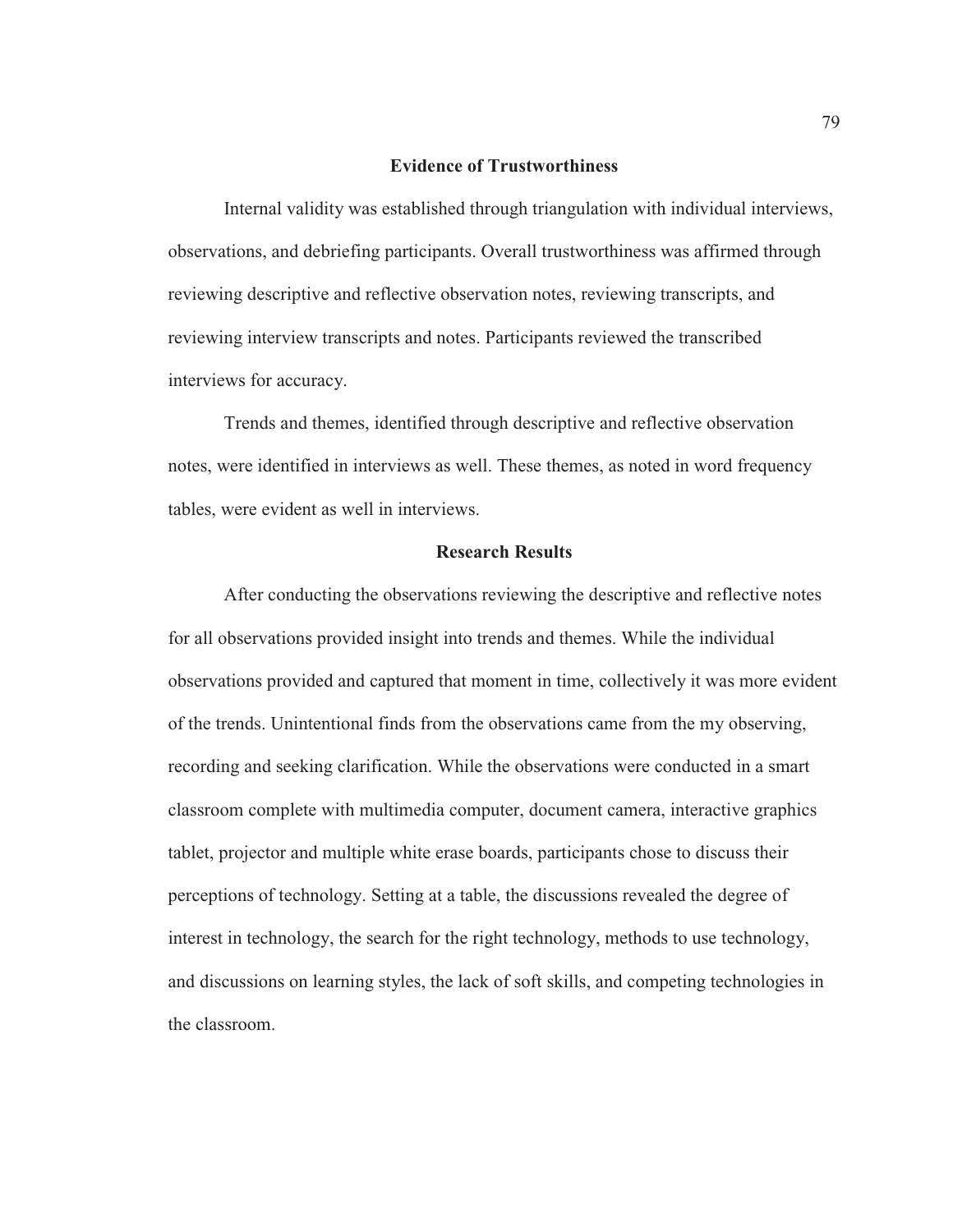### **Research Themes and Trends**

The observation protocols revealed three general themes: soft skills, the uses and impact of technology, and pedagogical focus for technology. Using soft skills mentioned in each of the observations, participants identified the need for problem solving skills, critical thinking skills, time management skills, and organizational skills. These terms from both the descriptive and reflective notes were used to identify and validate or confirm key words from the interview transcripts. Participant 15, commenting on the soft skills indicated that "They [students] don't go back and review that or put it [notes] in an organized format where they can find it again." Participant 15 later indicated that "While they [students] can record information quickly [via smart phones] they have no skill to organize it, categorize it, so that they can refer back to it."

The uses of technology included discussions focused on a balanced use of technology, concerns that technology could be a hindrance for some, and discussions on learning from each other. Participant 34: "Yeah, you can't use the technology as a crutch. It's got to be something that helps you get to the next level, not hold you up so you can do the basic stuff." The adoption and integration of technology must be carefully and intentionally planned to improve student learning and teaching. Participant 15: "Have I really discovered the best way to deliver the message? I'm still searching for the best way to deliver the message to get the most attention back from the student."

The role of technology based on Participant 15 and 34 would be to improve learning and engage students. Whatever technology does not improve learning should not be used to teach. Whatever technology does not engage students will be distracting and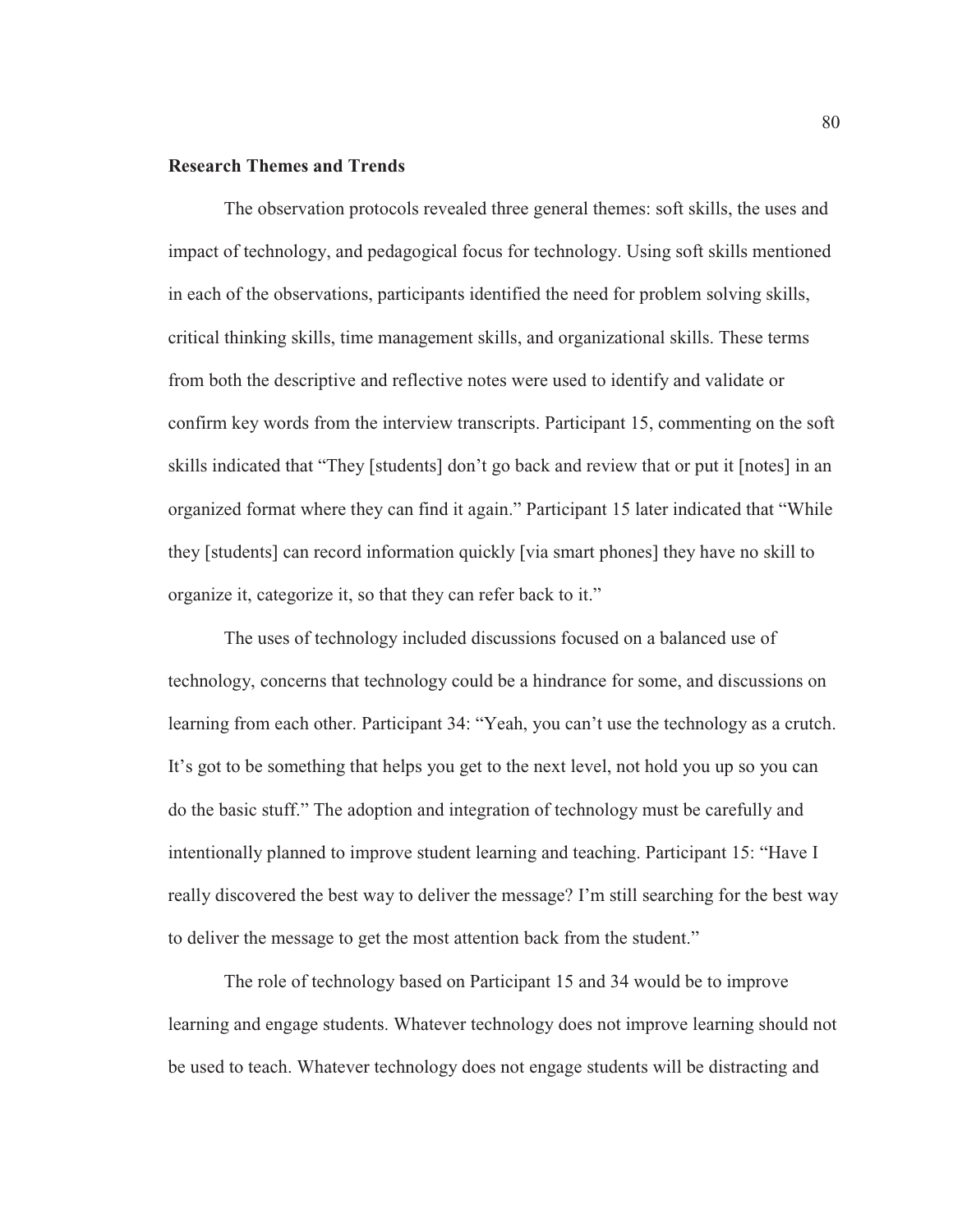may hinder learning. Technology should complement teaching, not be in conflict with teaching and learning. Participant 11 noted: "[I need to make] sure the student is able to focus on the task at hand, and not be distracted by all of the other things that could be going on with the technology simultaneously." Using technology, or more specifically choosing to use technology should be a choice that is made to positively impact teaching and learning. I believe that the participants would use technology, but the specific methods, length, and variety of use would be based non the curricular moment, and the instructional needs at that particular moment. Participant 10 echoed the sentiment "I think it's important to use technology from the very first class these students have here. I think they become accustomed to [technology]. They start to expect things." If technology is to be used, even within a limited context, it needs to be used to support the instructor and help the student learn. Technology should be used with some deliberate plan, and not just in a happenstance method.

Participant 11 took a more reflective stance and commented about the need to improve existing technology. Participant 11: "I went back to the classroom and started thinking about the different tools that may be out there that I can use for the students and how the existing tools that I have could be improved." Participant 15: "There's a certain point where it [technology] helps and there's a certain point where it's a hindrance." Contextual uses of technology are also important, whether it is the use or non-use, improvement or acceptance of existing technology.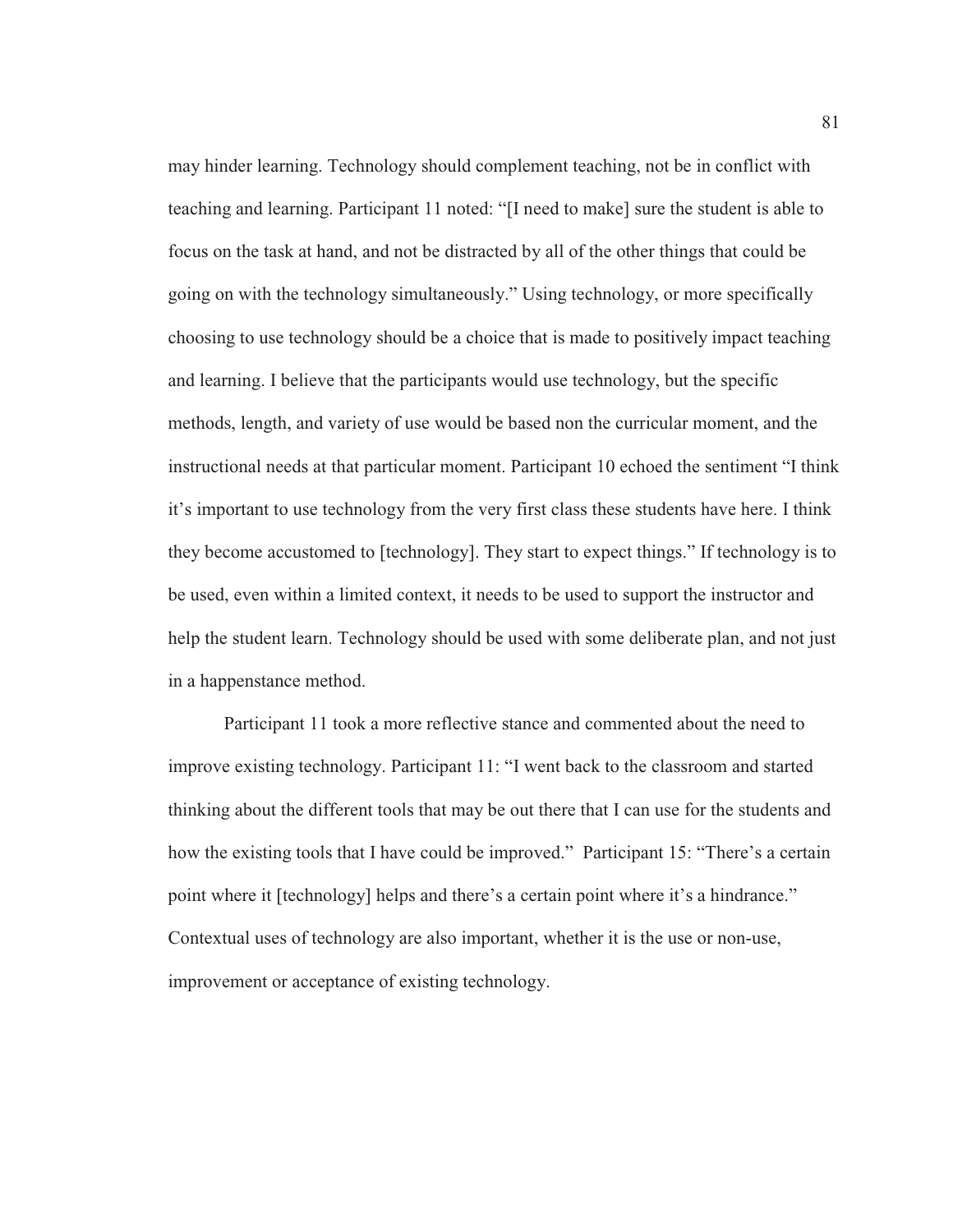### **Themes and Trends Refined**

The insight provided by the observations reflects the practices, problems and perceptions of the participants when faced with technology integration and technology adoption issues and concerns. After the observation notes were reviewed, broad themes emerged: namely soft skills, use and impact of technology, and a pedagogical focus for technology uses.

The interviews confirmed the themes and trends identified through the observations. As each interview was conducted and transcribed the themes and trends from the observations were presented through rich descriptive dialogue. The participants spoke of their aspirations, their frustrations and their realities when confronted with technology in the classroom.

The results indicated that faculty do value the use of technology in the classroom. Their personal uses of technology are based in part on the technological level and competency of their students. While their uses of technology are varied, they agree that there is a role for technology in the classroom. The role of collaboration and sharing between participants is important to learn from each other.

#### **Summary**

A learning community is, for some, a term that has little or no meaning. These individuals that participated in the research have not sought professional development in pedagogical aspects of teaching and learning. They have not sought professional development on improving teaching practices directly, they participate in discussions that can be used to improve teaching indirectly. Through sharing of best practices, discussing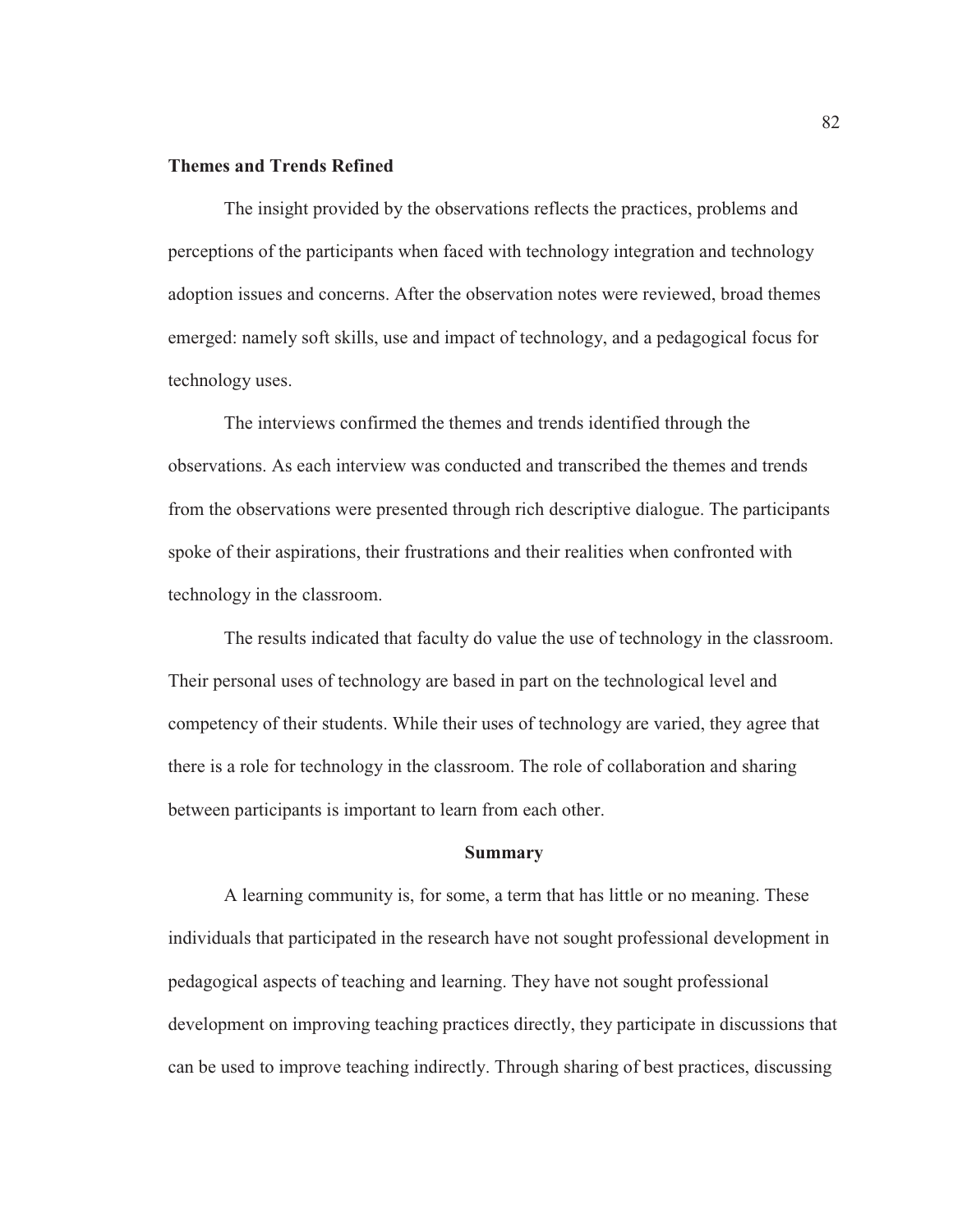what happens in their classroom, they become better teachers collectively and individually. They may have participated in discipline specific opportunities, but not many opportunities to broaden teaching abilities. They have experience in their discipline and can share that experience with students.

I felt that Participant 11 identified the real need for professional development. Participant 11 nicely stated the role of the learning community:

We are so busy day to day that often we don't step back and take a look at what we are doing in order to facilitate student success. This gives me the opportunity. It's very rare that I have a full hour to just sit, discuss, think and be creative and assess what I'm doing in the classroom. I think that's the greatest benefit. Having allotted time to reflect and make myself more aware of what I am doing with technology in the classroom.

The participants enjoyed the opportunity presented to them for personal and professional growth. Although the observation and interview sessions were schedule for an hour in length, the conversation and dialogue determined the true length. Finding time where they could discuss and learn from one another was, as I believe, priceless.

Reviewing the first research question, "How do community college faculty communities of practice impact technology integration?" participants provided a wide range of responses that address the question. The research participants agreed that working together, in a collaborative environment, provides a wider range of opportunities to learn from each other, identify best practices, and discuss pedagogical uses for technology in their respective discipline. Being able to simply share and discuss what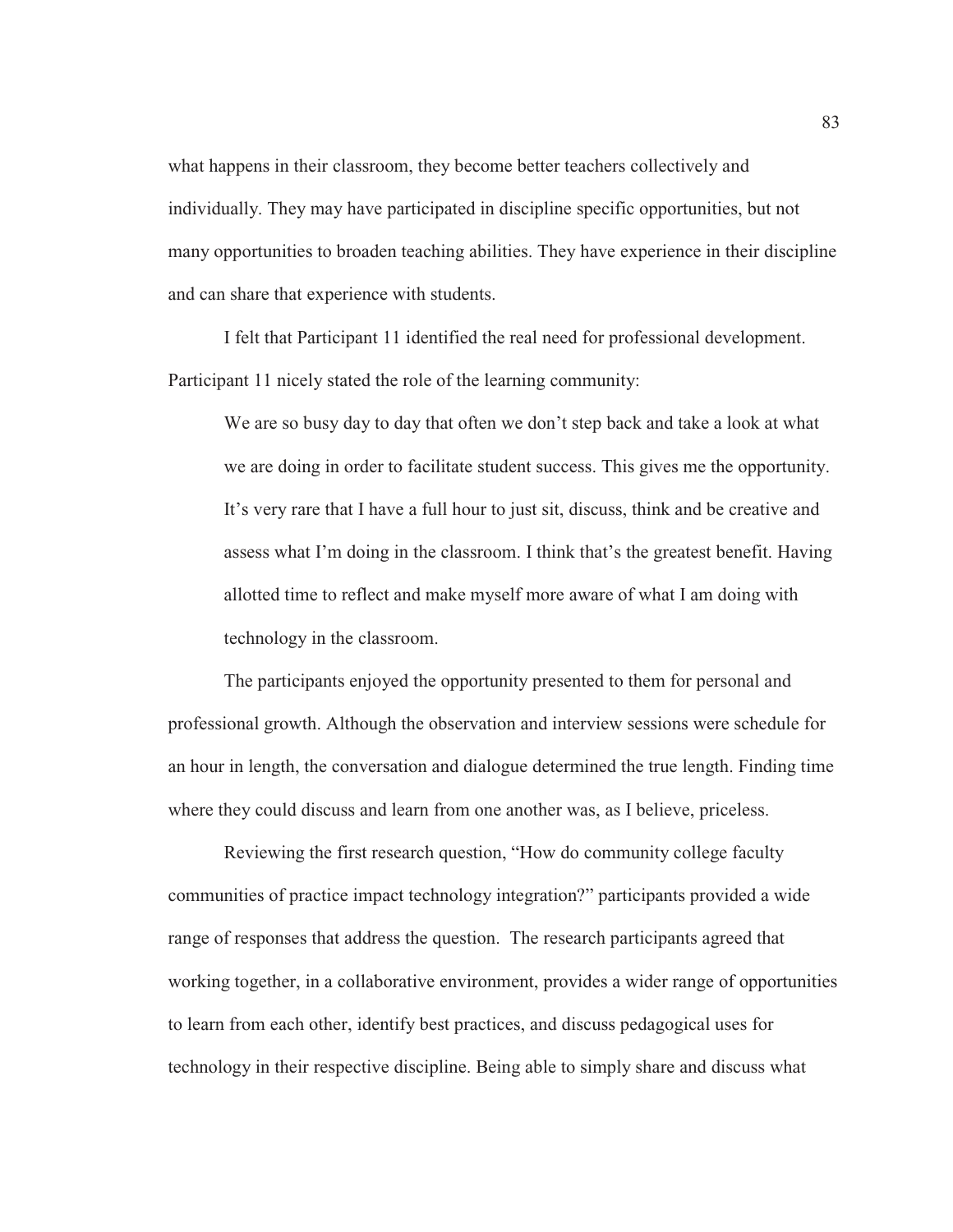works and what doesn't work was a theme focused on the role of the community of practice. The participants also indicated that there is a wide range of soft skills that are not, at present, adequately addressed by any form of classroom or instructional technology.

Participant responses to the second research question "How do community college faculty communities of practice impact technology adoption?" proved to be tied to the personal perceptions of the role of technology. Participants who were active technology users were more likely to adopt new or different technologies in their classrooms. One theme that was evident was the role of technology adoption to focus on soft skills, such as problem solving, critical thinking, and even time management.

The results indicate the need for successful technology integration that both improves soft skills and improves teaching and learning efficiencies. While the direct result of technology, as noted by the participants, focuses more on teaching efficiencies, it is only through direct and intentional uses of technology that learning can be improved.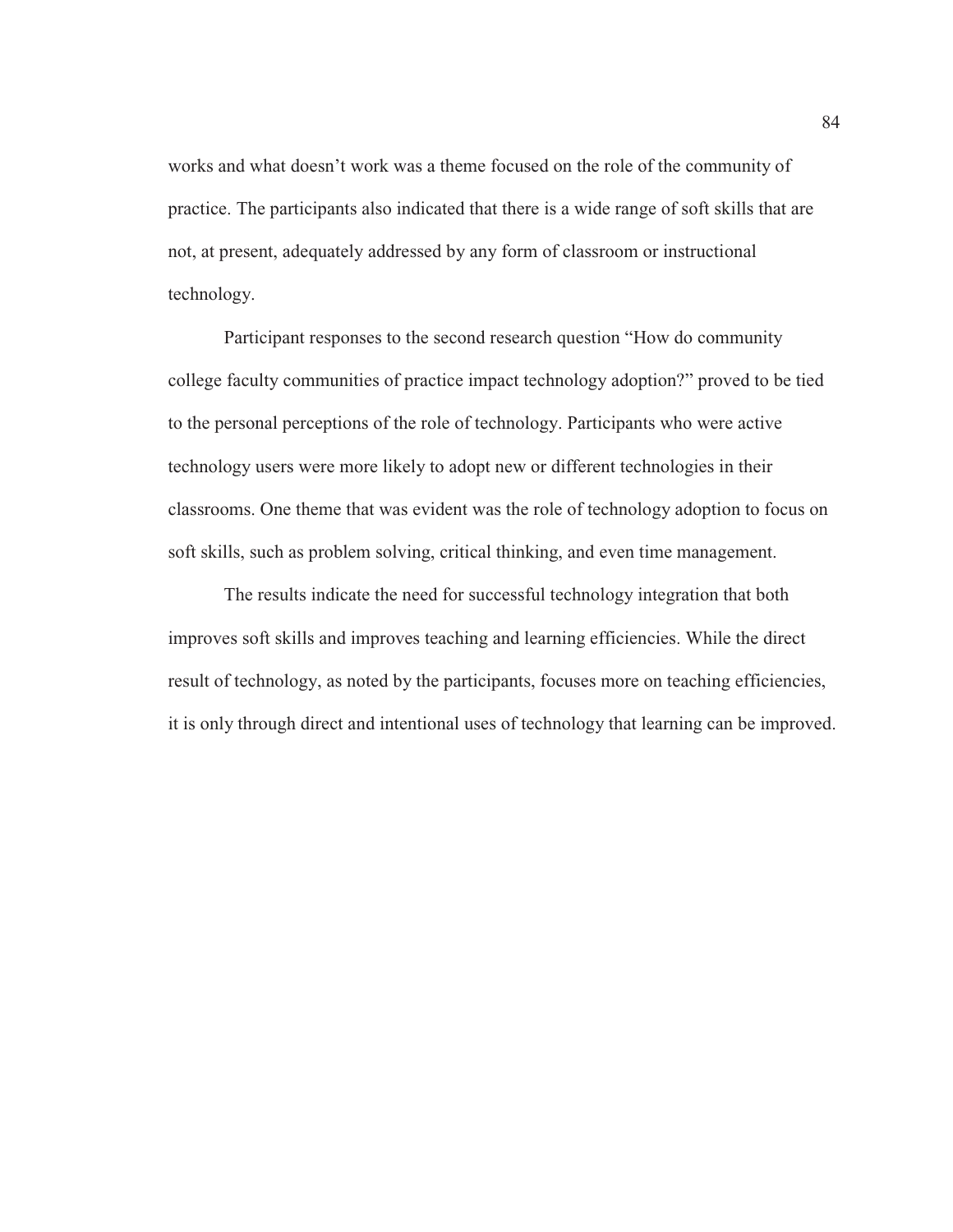Chapter 5: Discussion, Conclusions, and Recommendations

### **Introduction**

The purpose of this research was to describe and discover the impact and effect of technology-based faculty learning communities on student engagement and learning. This inquiry was crafted as a case study of a single faculty learning community composed of four faculty members representing a variety of academic disciplines. The faculty learning community was selected from first and second-year faculty members at the institution who responded to an email solicitation. The participants were selected to provide a cross-disciplinary community of 4 participants.

The critical questions that guided the study are:

# **Critical question 1: How do community college faculty communities of practice impact technology integration?**

In this case, the community college faculty communities of practice shared best practices. The community members were seeking different ways to integrate technology into their classroom. They focused more on describing classroom situations and identifying different technologies that would have a greater impact on student learning. Participant 34 stated that "Yeah, you can't use the technology as a crutch. It's got to be something that helps you get to the next level, not hold you up so you can do the basic stuff." Through the discussion sessions, community members noted that they were seeking how to use technology, specifically visuals, to improve teaching and learning. They were also seeking ways to increase technology literacy for their students. Participant 34 further stated that "I feel like there's an attitude that the technology that we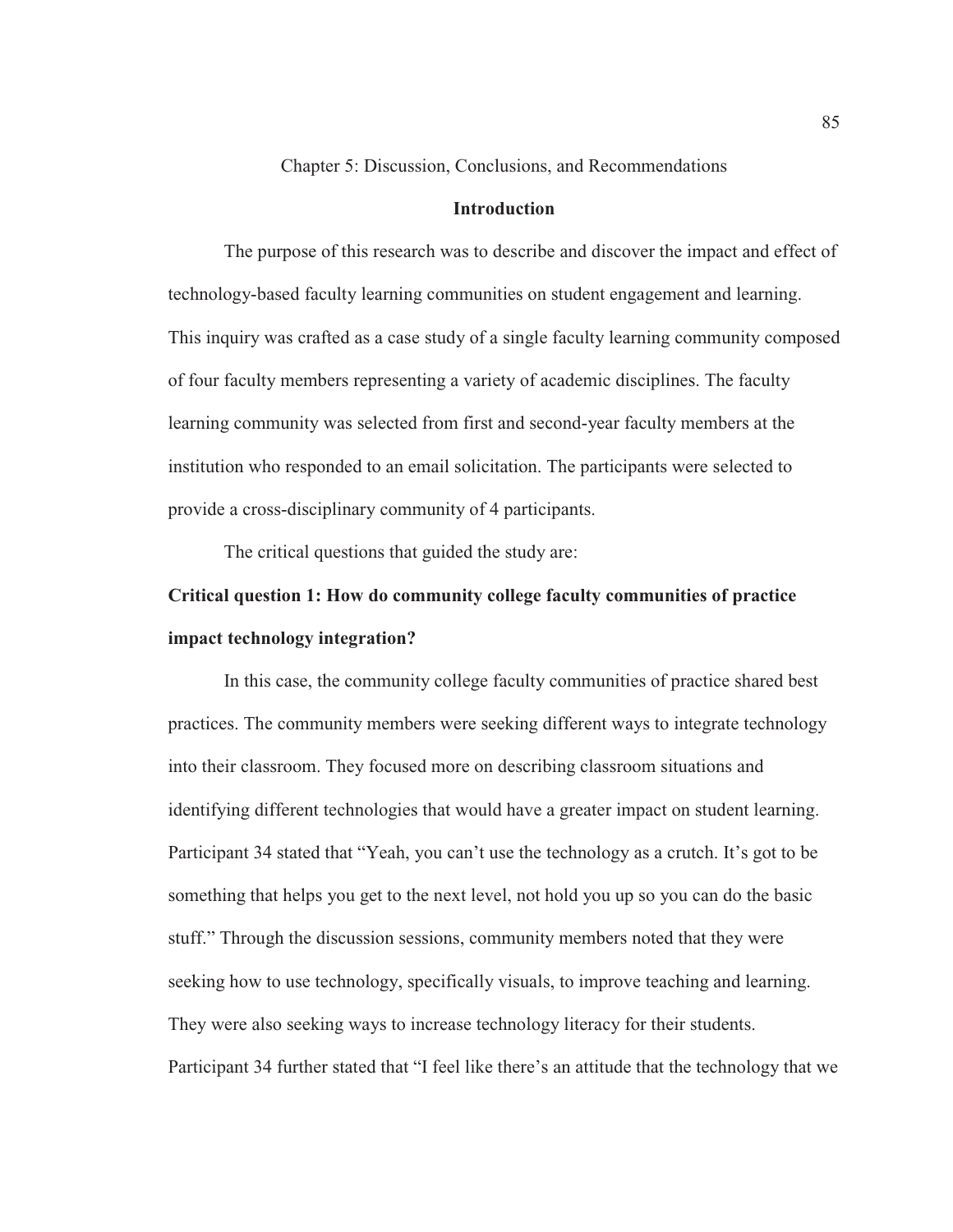are using so frequently is almost getting in the way." Community members should use technology to compliment both teaching and different learning styles.

Technology has to be integrated cautiously so that it compliments student learning, rather than competes with learning. Participant 10 stated that "I think it's important to use technology from the very first class these students have here." There is an expectation from both students and faculty that technology is a natural part of the classroom, and should be used in the classroom. As students bring more technology to the classroom, faculty are faced with the choice of integrating the technology into teaching or severely limiting technology use. Students expect to see technology used in the classroom and expect to see contemporary technology used. Faculty will seek ways to integrate technology that engages students and makes learning enjoyable for the student.

Participant 11 stated, "Educators need to quickly try to catch up because as most people understand, technology is constantly changing and if our educators don't make a concerted effort to try to keep up … soon the student will greatly surpass the educator in terms of technology." It becomes more important to stay abreast of current technologies for the faculty member. Students are much more comfortable with a wider range of technologies and it is the responsibility of the faculty member to be as technologically current as possible.

# **Critical question 2: How do community college faculty communities of practice impact technology adoption?**

Through the interviews, it became evident that there is a need for some standard classroom technology available for faculty members to use. Standard classroom

86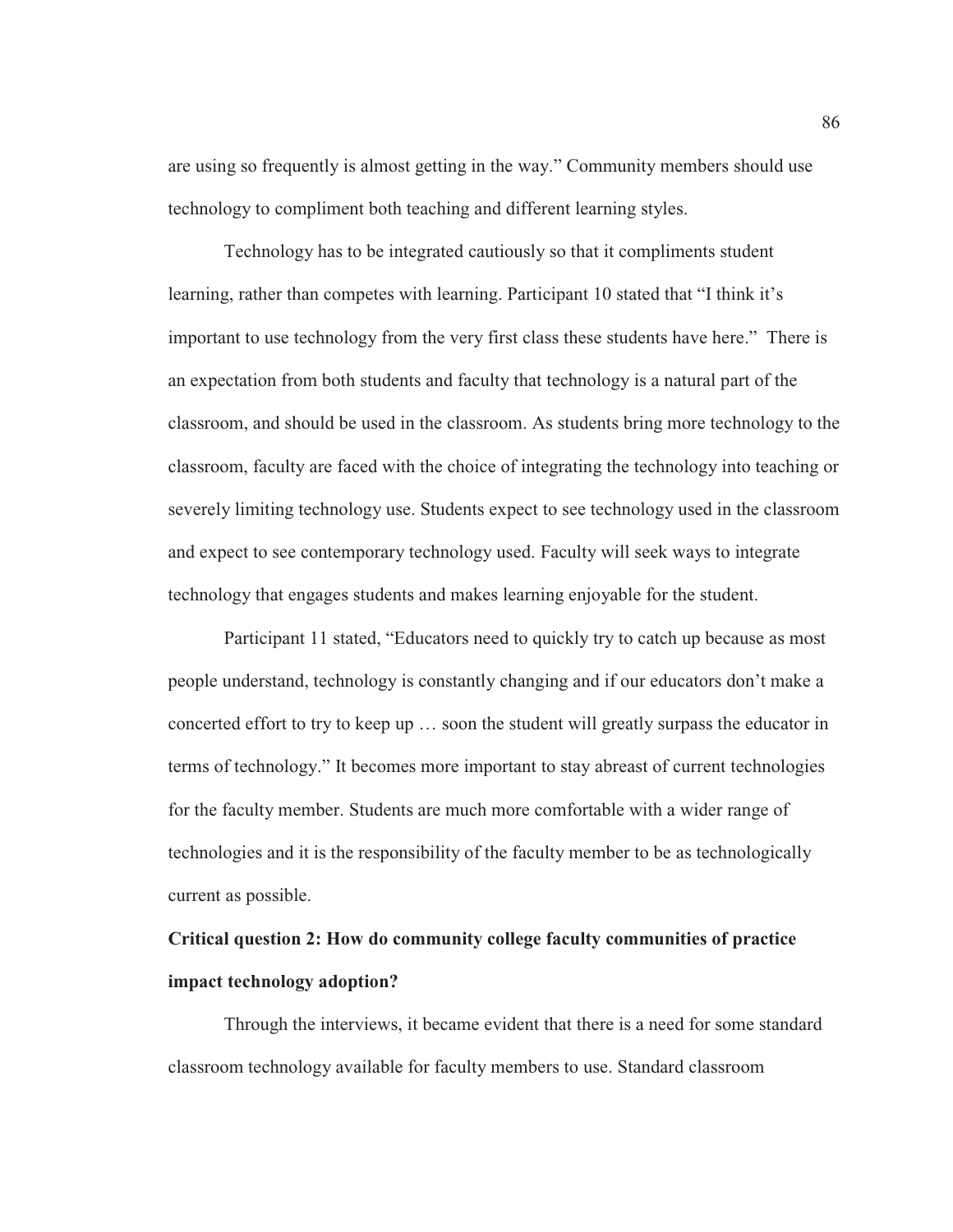technology would, according to the community members, be more likely to be used by more faculty than would a specialized classroom technology package. For many of the community members, there must be methods to adopt and adapt instruction to available technology. Participant 15 remarked "Have I really discovered the best way to deliver the message? I'm still searching for the best way to deliver the message to get the most attention back from the student." They identified the need for a standard technological package for instruction, and felt that it was essential to use technology to teach. Ideally each room should have similar technology available for instructional use.

Participant 15 stated that "I've just decided to go with the flow and get more tech savvy and see where that takes me. And so far the results have been better going with the technology as opposed to fighting it." Finding ways to adopt technology to the classroom can provide the greatest impact on learning.

The study sub-questions are more topical, and provided a framework for the case analysis.

# **Subquestion 1: How would the technology-based faculty learning communities be described?**

Generally speaking, a technology-based faculty learning community is a group of faculty, cross-disciplinary, who are familiar with and have some degree of competency and proficiency using classroom technology. The community members are all seeking best practices to use technology that (1) engages students, (2) retains students, and (3) enriches learning. In this research, the technology-based faculty learning community was first and second-year faculty members, representing four different academic programs or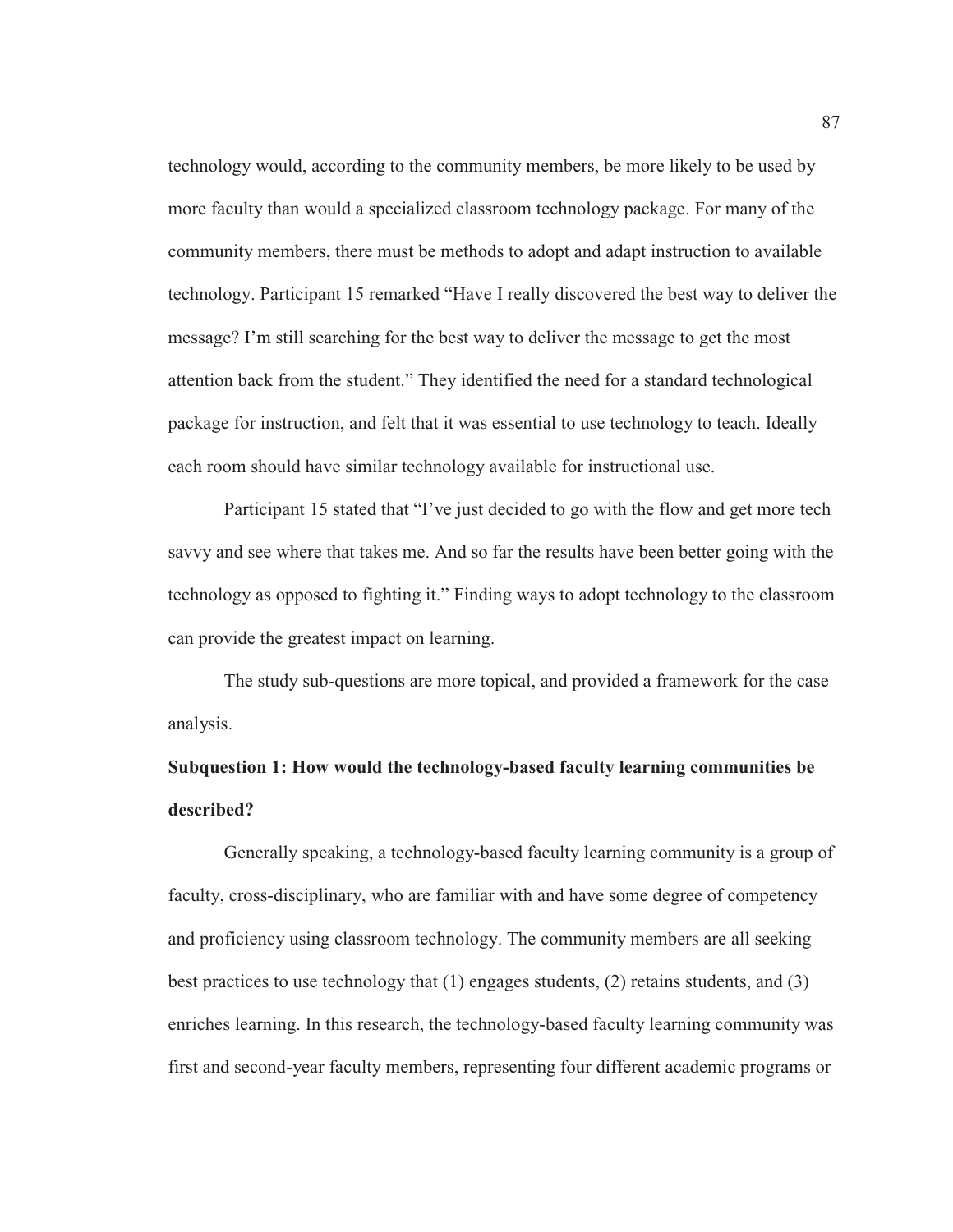departments. The members sought ways to identify and share best practices for using technology that (1) helped students learn, (2) engaged students in the classroom, and (3) improved teaching variety and efficiency.

# **Subquestion 2: What impact do communities of practice have on student engagement? How do the communities of practice help in student retention?**

As the community members shared best practices and had opportunities to discuss their practices their focus was engaging students. Learning from one another gave them opportunities to strengthen their teaching practices and engage students, and through successful experiences in the classroom retain students through to graduation.

# **Subquestion 3: What impact do communities of practice have on improving student learning?**

The perception of the community members indicated that their student's learning has increased, or at least improved due to the increased use and availability of technology for both student and faculty member. Without examining grades both in the course, and over the course of several semesters or courses, it is difficult to determine the significance of the impact of learning communities on student learning. Anecdotally, faculty members indicate that their teaching had improved and that improvement would improve student learning.

The results indicated that faculty do value the use of technology in the classroom. Their personal uses of technology are based in part on the technological level and competency of their students. While their uses of technology are varied, they agree that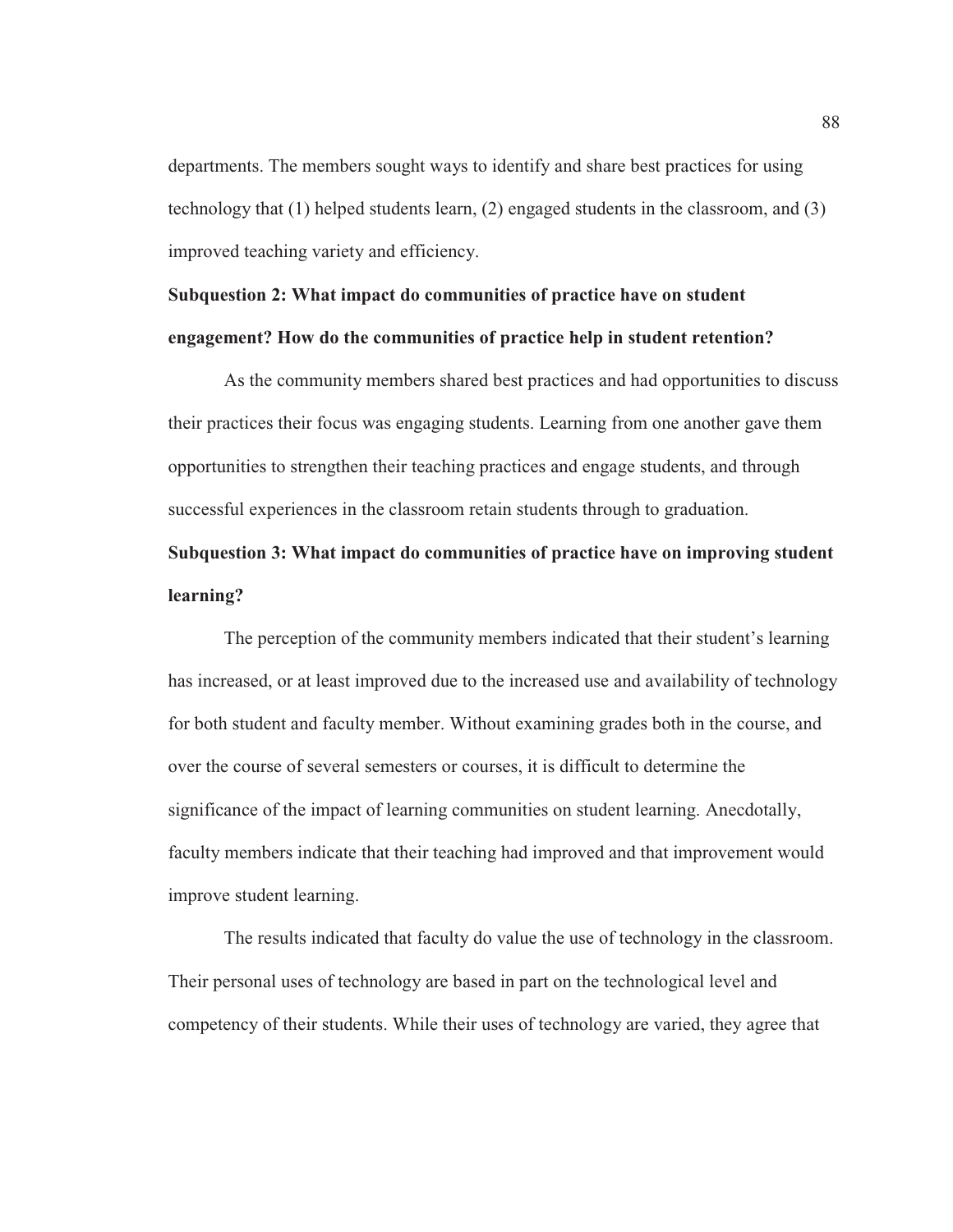there is a role for technology in the classroom. The role of collaboration and sharing between participants is important to learn from each other.

### **Interpretation of the Findings**

Findings indicate that the informal faculty learning community identified several key themes: first, that students' self perception about their soft skills may be influenced by their relative ease of using technology; second, that the uses of technology in a classroom are highly influenced by the past experience and present comfort with technology on the part of the faculty member; and third, as the focus to use more technology in the classroom increases, faculty must find ways to use technology with a pedagogical focus.

The first finding was that student's self-perception of their soft skills is influenced by their particular use of technology. Participant 15 noted "While they [students] can record information quickly [via smart phones] they have no skill to organize it, categorize it, so they can refer back to it." The perceived level of competency indicates that the students are able and capable of using technology. However, they are not able to use the technology in an efficient manner to improve their learning.

Secondly, that faculty will use technology if they have had a positive experience in using technology. Participant 10 stated that "I think it's important to use technology from the very first class … they [students] have become accustomed to [technology]." With the increased expectations to use technology more and more faculty are finding ways to integrate technology into their teaching and student learning.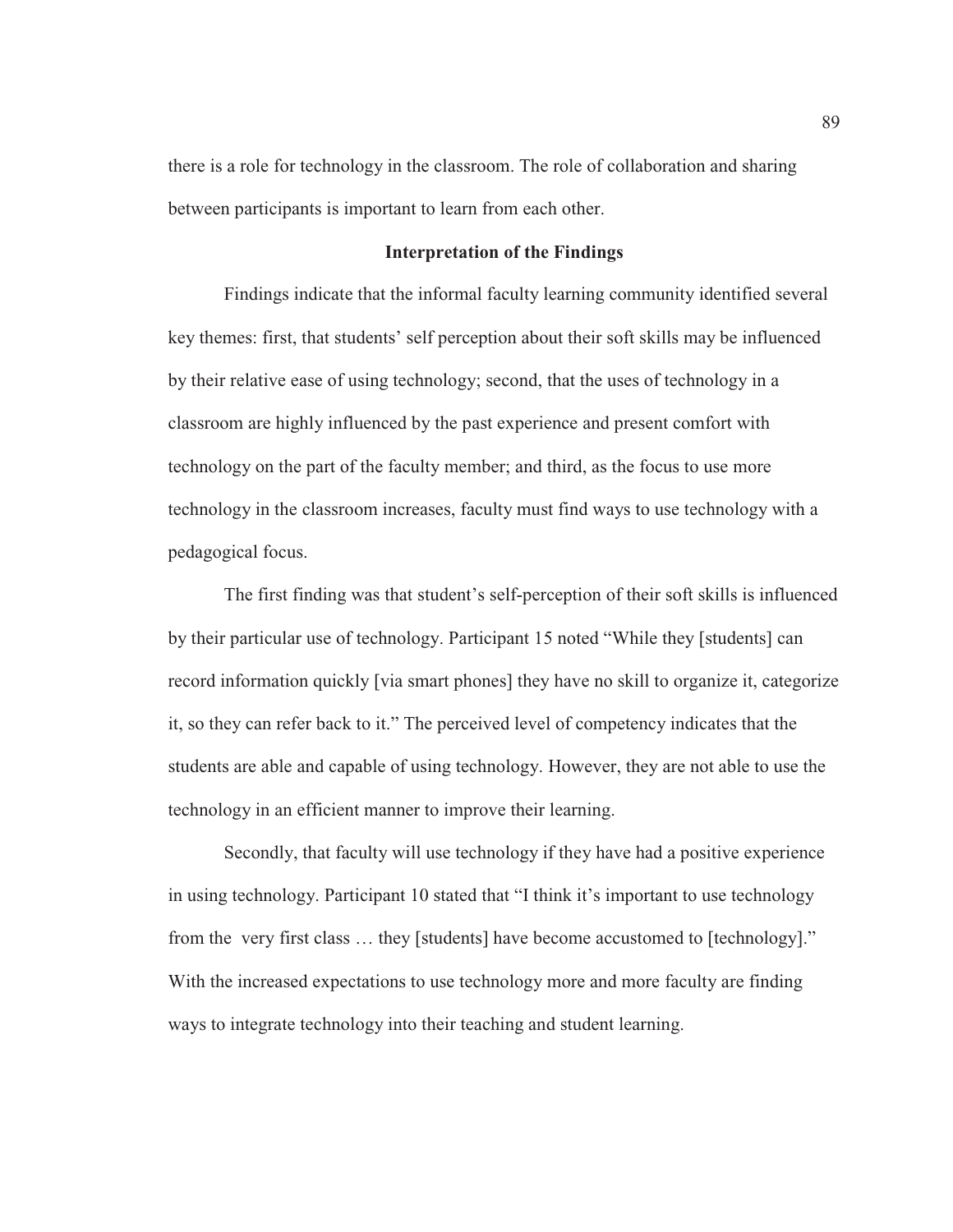Finally, it is even more important to use technology within the pedagogical structure of teaching. Participant 34 stated that "Yeah, you can't use the technology as a crutch. It's got to be something that helps you get to the next level, not hold you up." It is important to find ways to use technology that improve teaching and improve learning. If technology is used just for the sake of expediency, the impact on improved teaching and learning will not be positive.

These findings are consistent with Mars and Ginter's (2007) notion that individual proficiency can be improved, but the ability to share and collaborate does not exist outside of a learning community. Participant 15 noted that "Well, I'm always searching for a technique to improve …. I'm open to any suggestion from any colleague in this school to help me with that riddle." By participating as a member of a learning community as noted by Murray (2002), the research participants were provided opportunities for collaboration. Some opportunities were a part of the research. It is unknown whether or not the participants collaborated outside of the research. The research participants were able to, as noted by Allan and Lewis (2006), become more confident in their teaching. There was no data collected that would determine the level of confidence. Anecdotally, the participants self-reported their confidence in teaching abilities increased. Participant 11 shared that "I went back to the classroom and started thinking about the different tools that may be out there that I can use for the students."

The findings also support the conceptual framework of the community of practice as identified by Wenger, McDermott and Snyder (2002). The research participants shared a concern about student learning that spanned the academic disciplines. Students,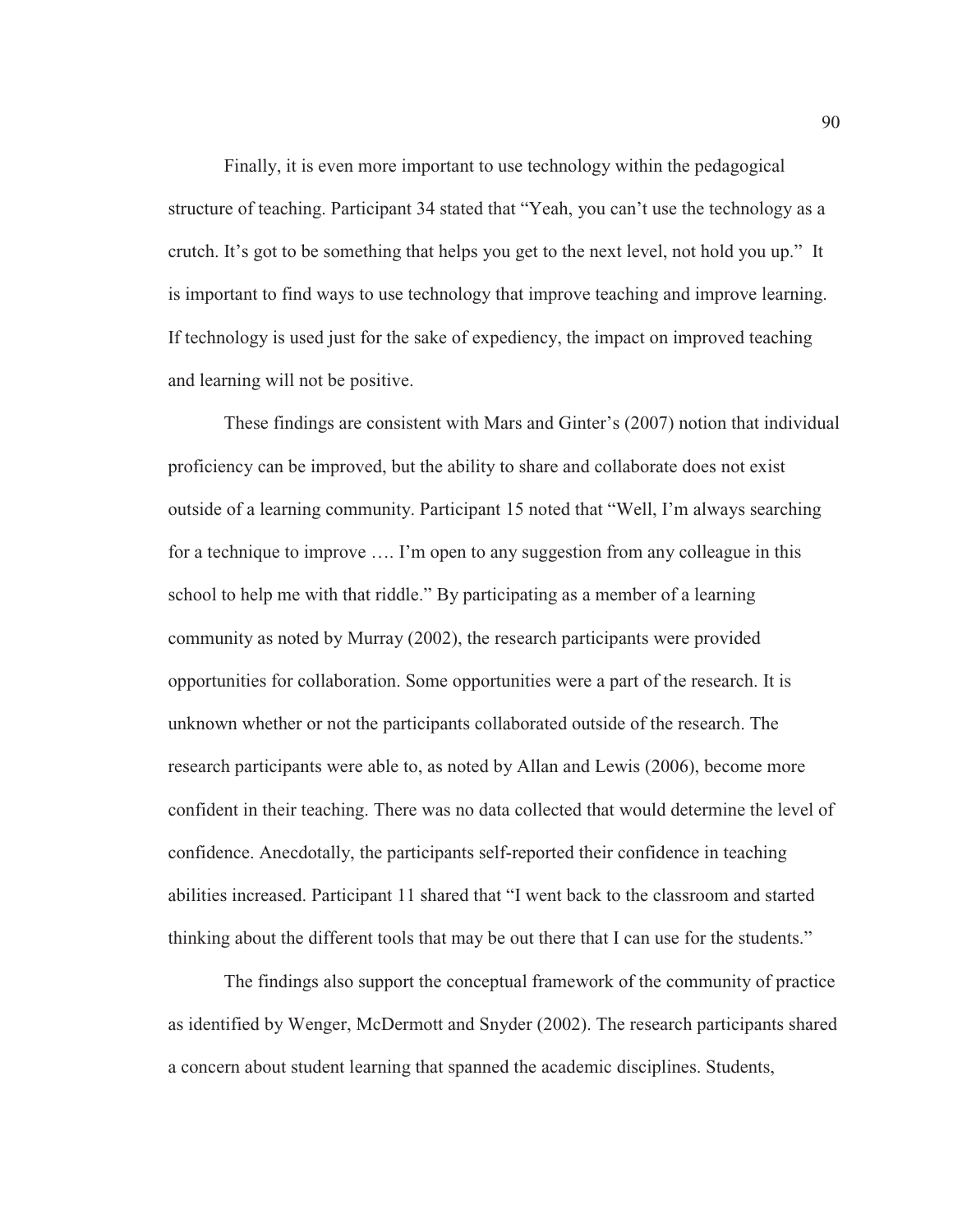regardless of their academic major of choice, exhibit shared perceptions about their technological proficiency. Faculty, in this instance, research participants, were able to find and identify shared concerns about students, technology and methods to use technology that positively improve student learning.

### **Limitations of the Study**

Limitations of the study (Creswell, 2003):

- Since this is a unique case, the findings of this study may not be generalized to other cases.
- The ideal size for the learning community was identified at 10 members. There were 4 participants. Similar to the limitation of a unique case, the small number of participants limits the potential for generalizing to a larger population.
- Curriculum revisions to meet state requirements may have limited participaton.

As the influence of outside factors continues, it is difficult to determine the impact that curriculum reforms had on faculty participants and their levels of participation in this research. As community colleges are aware, being able to find true peer institutions for benchmarking purposes poses yet another limitation.

## **Recommendations**

The findings from this study can be used to answer the research question: How do community college faculty communities of practice impact technology integration? Faculty members will identify pedagogical uses of technology that improve teaching and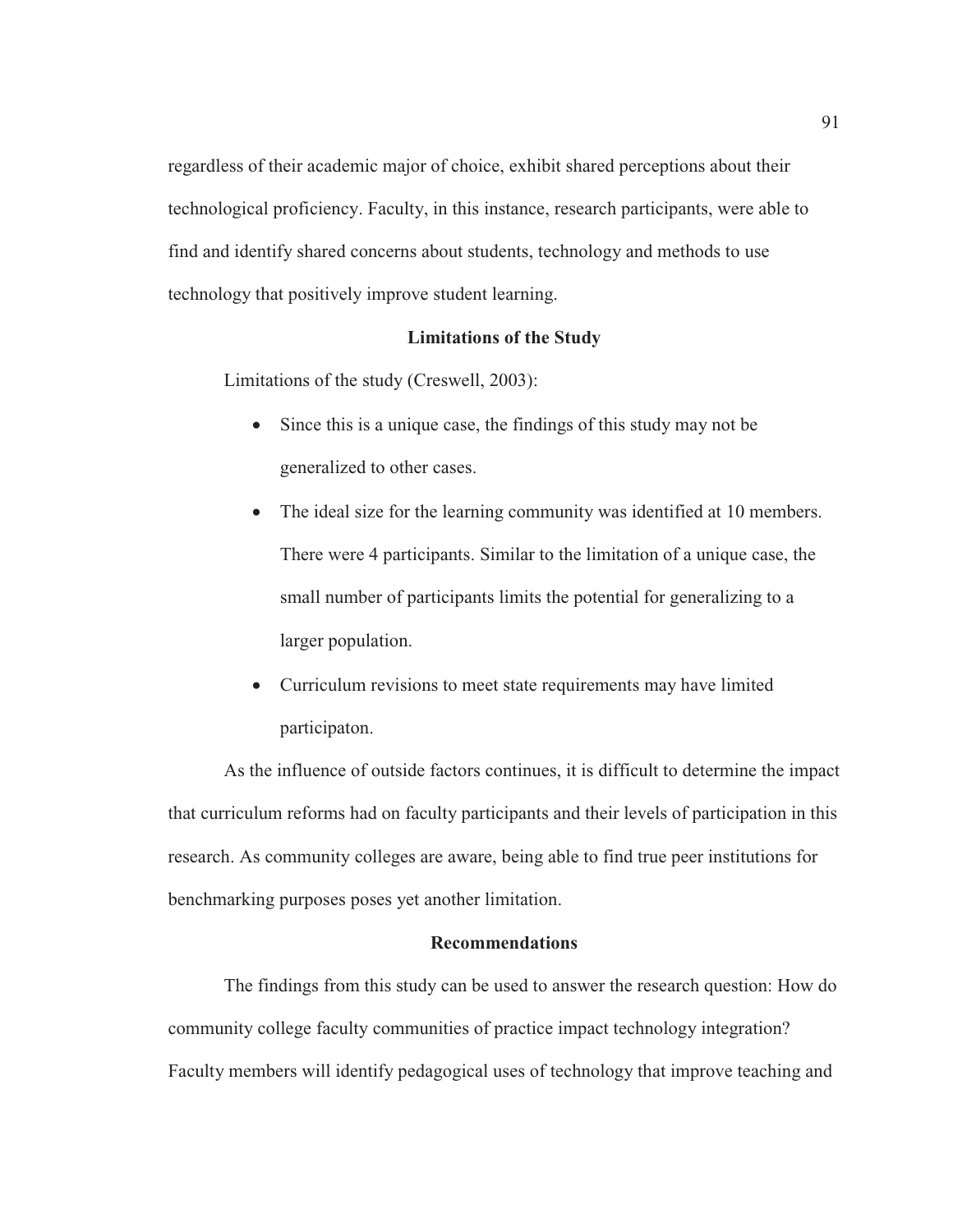learning. Through observation of students and collaborating with the community of practice faculty members will be presented with alternative ways to integrate technology. Faculty members should be provided opportunities to participate in learning communities. Collaborating with other faculty members provides each with different perspectives on teaching and learning. Through the collaboration, technology integration becomes focused on improving teaching and learning.

Conducting similar research at peer level institutions could provide insight into issues and concerns that extend far beyond the boundaries of one single institution. While the perspectives and findings from a single institution provide an initial snapshot of research, extending this geographically could help identify larger and regional or national trends. Replicating the research will provide a greater range of best practices for both technology integration and technology adoption.

Conducting this research for a longer period of time would reinforce the findings, or provide a new direction for future research. While this research provided a glimpse into faculty perceptions about technology, a longer period of time would strengthen these findings. The findings can and should be used to identify best practices and these practices should be incorporated into existing classroom practices.

The findings from this research also identify best practices for successful technology integration. First, the community of practice provides opportunities to discuss technology and student responses to the specific technology. Second, the community of practice provides opportunities for positive experiences with technology either through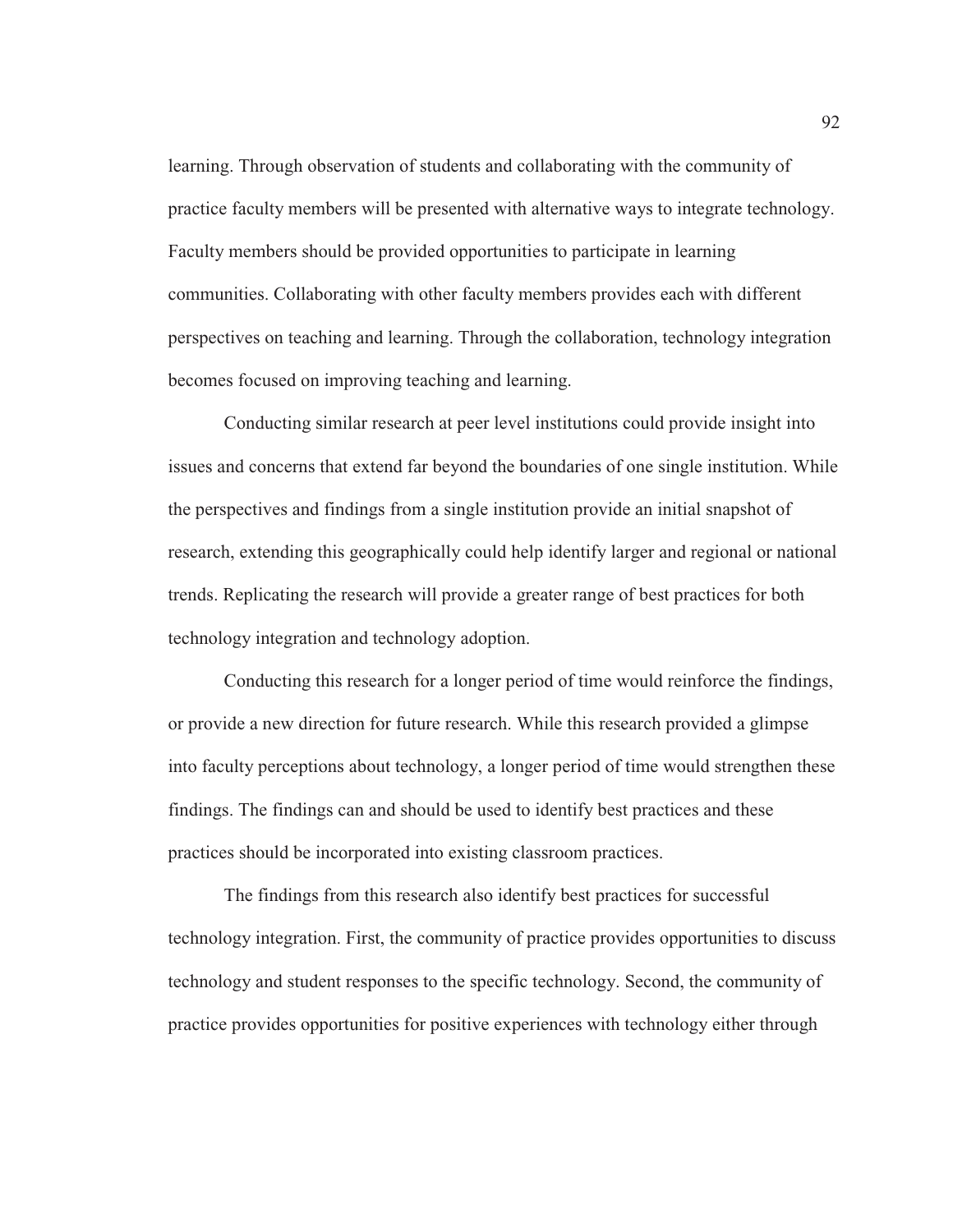direct use or indirect discussion. Finally, the structure of the community of practice can promote and encourage individual as well as collective professional development.

### **Implications**

The implications for this study are contributions to positive social change by providing a model of best practices to improve and enhance learning in community college settings. The best practices provide faculty guidelines for selecting, integrating and using technology in the classroom. Participant 11 stated that "Just to have some allotted time to reflect and make myself more aware of what I am doing with technology." It is the time and opportunity to take time that will help faculty identify best practices. Faculty members and academic departments could integrate these best practices into orientation sessions for new faculty members.

 Classroom practices can be improved through intentional and deliberate uses of technology. Identifying the most appropriate technology is best accomplished by the classroom faculty member and their peers. Participant 34 stated "Well, I think always sharing ideas with one another. What are you doing? Maybe apply that to our area, maybe you can't, but listening to the ideas of others is not going to hurt." Understanding and being aware of the wide range of both classroom technology, personal technology and social media may improve faculty technological competence directly, and student learning indirectly.

#### **Conclusion**

The strengths of the research are evident in the responses to the research questions. The participants were sincere in their perceived uses of technology and how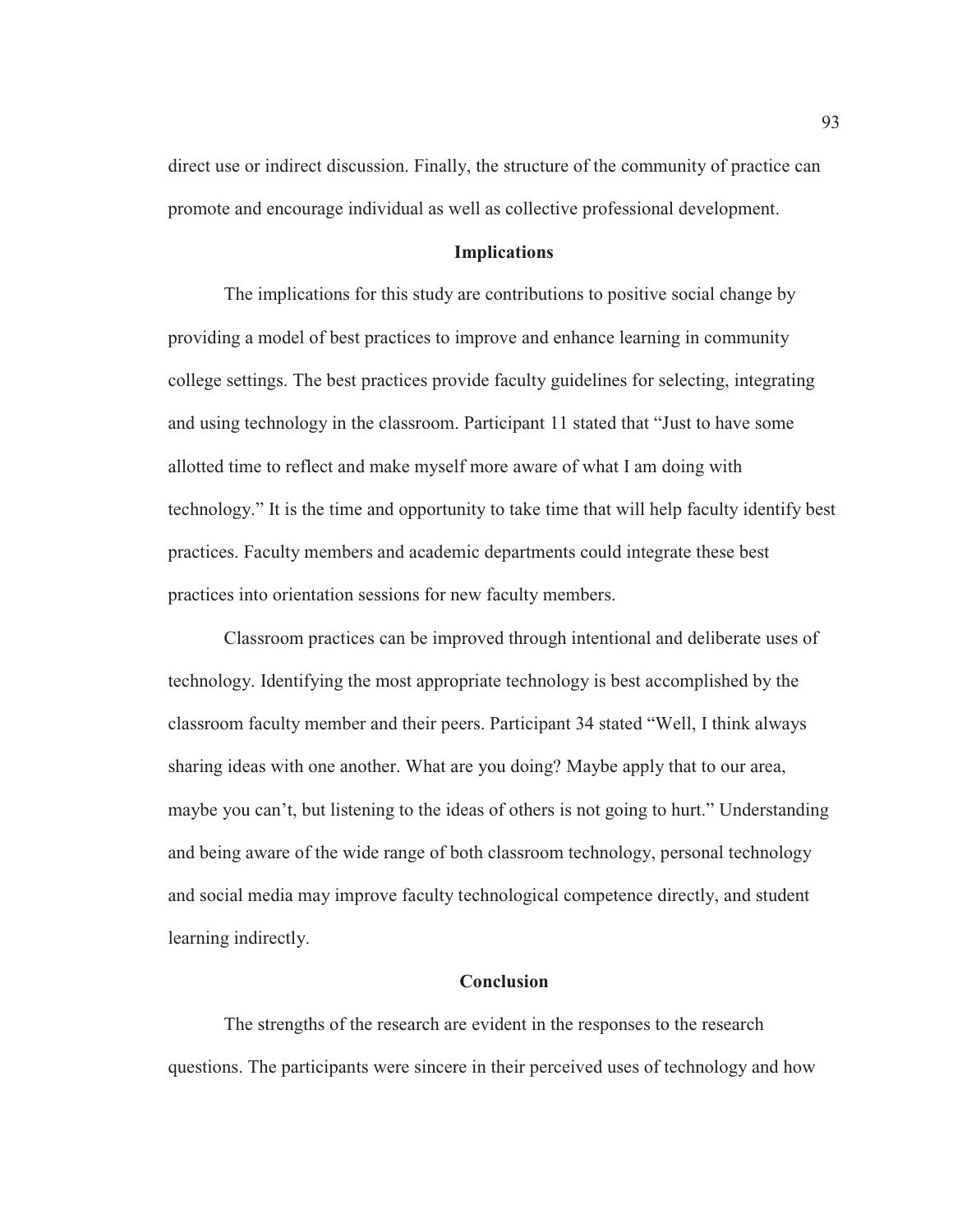the technology could impact student engagement and student learning. The responses indicate the need for further inquiry to determine how technology impacts and influences soft skills. The research demonstrated that faculty will often identify methods to improve some aspect of teaching. Professionally, the faculty members will seek out counsel from their peers within the department, colleagues from the institution, and individuals or mentors. I believe that a learning community can provide the greatest positive impact on improving student learning and teaching.

Learning from others and learning with others helps build a broad base of best practices. A faculty learning community provides the setting and the purpose for faculty to learn and share what works, and what doesn't work as well. Adding technology into faculty learning communities provides opportunities for improving student learning.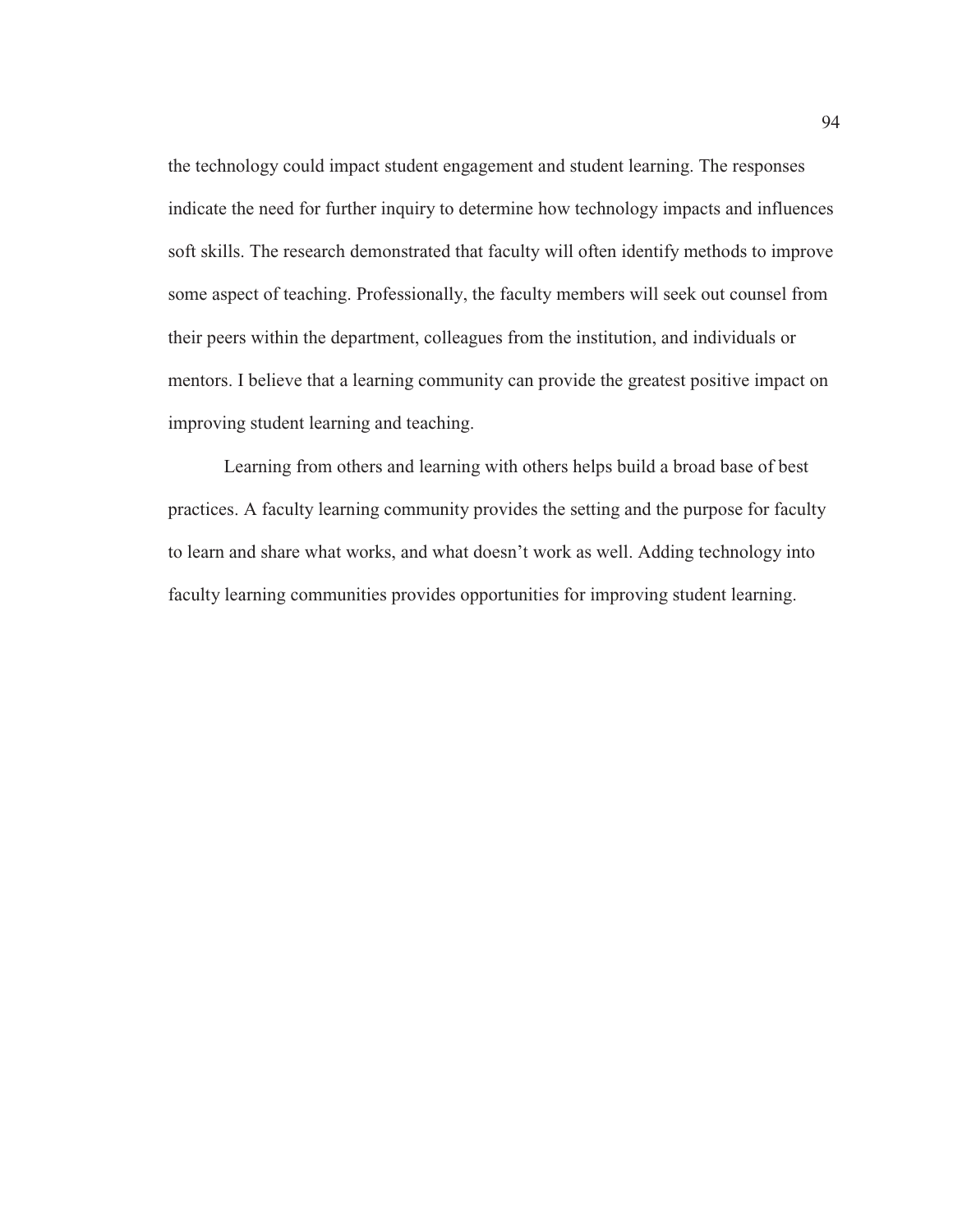#### References

- Akroyd, D., Jaeger, A., Jackowski, M., & Jones, L. (2004). Internet access and use of the web for instruction: A national study of full-time and part-time community college faculty. *Community College Review*, *32*(1), 40-51. doi:10.1177/009155210403200103
- Allan, B., & Lewis, D. (2006). The impact of membership of a virtual learning community on individual learning careers and professional identity. *British Journal of Educational Technology*, *37*(6), 841-852. doi:10.1111/j.1467- 8535.2006.00661.x
- American Educational Research Association. (2005). Teaching teachers: Professional development to improve student achievement. *Research Points: Essential Information for Education Policy*, *3*(1), 1-2, 4.
- Amey, M. J. (2005). Leadership as learning: Conceptualizing the process. *Community College Journal of Research and Practice*, *29*(9-10), 689-704. doi:10.1080/10668920591006539
- Ash, D., Brown, C., Kluger-Bell, B., & Hunter, L. (2009). Creating hybrid communities using inquiry as professional development for college science faculty. *Journal of College Science Teaching*, *38*(6), 68-76.
- Barab, S. A., & Duffy, T. M. (2000). From practice fields to communities of practice. In D. H. Jonassen and S. M. Land, (Eds.), *Theoretical foundations of learning environments* (pp. 25-55). Mahwah, NJ: Lawrence Erlbaum Associates.

Bates, A., & Poole, G. (2003). *Effective teaching with technology in higher education:*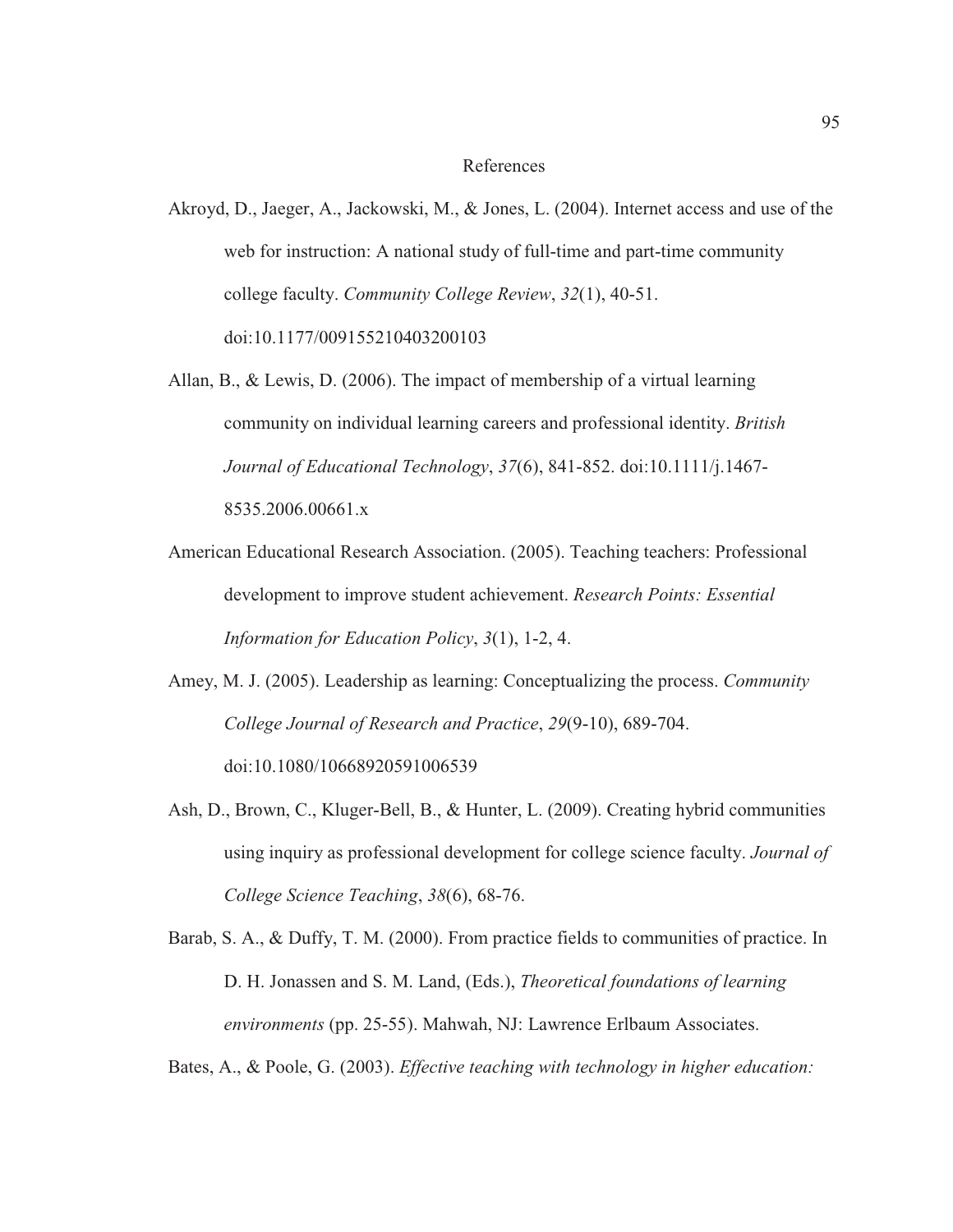*Foundations for success*. San Francisco, CA: Jossey-Bass.

- Birman, B. F., Desimone, L., Porter, A. C., & Garet, M. S. (2000). Designing professional development that works. *Educational Leadership*, *57*(8), 28-33.
- Bogdan, R. C., & Biklen, S. K. (2007). *Qualitative research for education: An introduction to theory and methods* (5th Ed.). Boston, MA: Pearson.
- Borko, H. (2004). Professional development and teacher learning: Mapping the terrain. *Educational Researcher*, *33*(8), 3-15. doi:10.3102/0013189X033008003
- Brinkerhoff, J. (2006). Effects of a long-duration, professional development academy on technology skills, computer self-efficacy, and technology integration beliefs and practices. *Journal of Research on Technology in Education*, *39*(1), 22-43.
- Brown, A. H., Benson, B., & Uhde, A. P. (2004). You're doing what with technology? *College Teaching*, *52*(3), 100-104.
- Brown, J. S., & Duguid, P. (1991). Organizational learning and communities-of-practice: Toward a unified view of working, learning, and innovation. *Organization Science 2*(1), 40-57. doi:10.1287/orsc.2.1.40
- Burnstad, H., & Hoss, C. (2010). Faculty development in the context of the community college. In *A guide to faculty development* (2nd Ed.) (pp. 309-326). San Francisco, CA: Jossey-Bass.
- Caffarella, R. S., & Zinn, L. F. (1999). Professional development for faculty: A conceptual framework of barriers and supports. *Innovative Higher Education*, *23*(4), 241-254.

Chinowsky, P., & Carrillo, P. (2007). Knowledge management to learning organization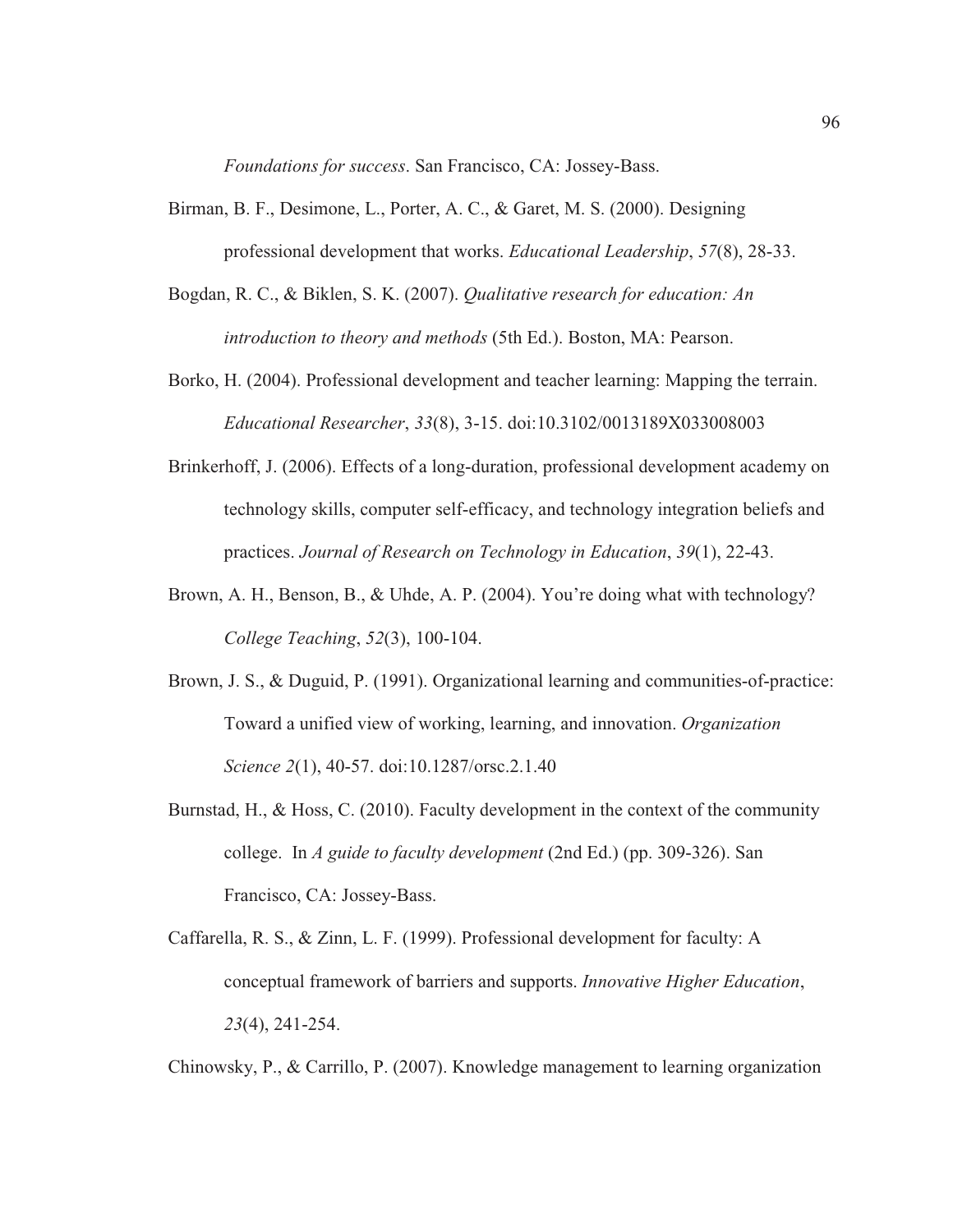connection. *Journal of Management in Engineering*, *23*(3), 122-130. doi:10.1061/(ASCE)0742-597X(2007)23:3(122)

- Christians, C. G. (2005). Ethics and politics in qualitative research. In N. K. Denzin & Y. S. Lincoln (Eds.), *The sage handbook of qualitative research* (3rd Ed.) (pp. 139- 164). Thousand Oaks, CA: Sage.
- Cohen, A., & Brawer, F. (2008). *The American community college* (5th Ed.). San Francisco, CA: Jossey-Bass.
- Cox, A. (2005). What are communities of practice? A comparative review of four seminal works. *Journal of Information Science 31*(6), 527-540. doi:10.1177/0165551505057016
- Cox, M. D. (2001). Faculty learning communities: Change agents for transforming institutions into learning organizations. *To Improve the Academy*, *19*, 69-93.
- Cox, M. D. (2003a). Fostering the scholarship of teaching through faculty learning communities. *Journal on Excellence in College Teaching 14*(2/3), 161-198.
- Cox, M. (2003b). Proven faculty development tools that foster the scholarship of teaching in faculty learning communities. *To Improve the Academy, 21*, 109-142.
- Cox, M. D. (2004). Introduction to faculty learning communities. In M. D. Cox and L. Richlin, (Eds.), *Building faculty learning communities: Number 97, New directions for teaching and learning* (pp. 5 – 23). San Francisco, CA: Jossey-Bass. doi:10.1002/tl.129
- Creswell, J. W. (1998). *Qualitative inquiry and research design: Choosing among five traditions*. Thousand Oaks, CA: Sage Publications.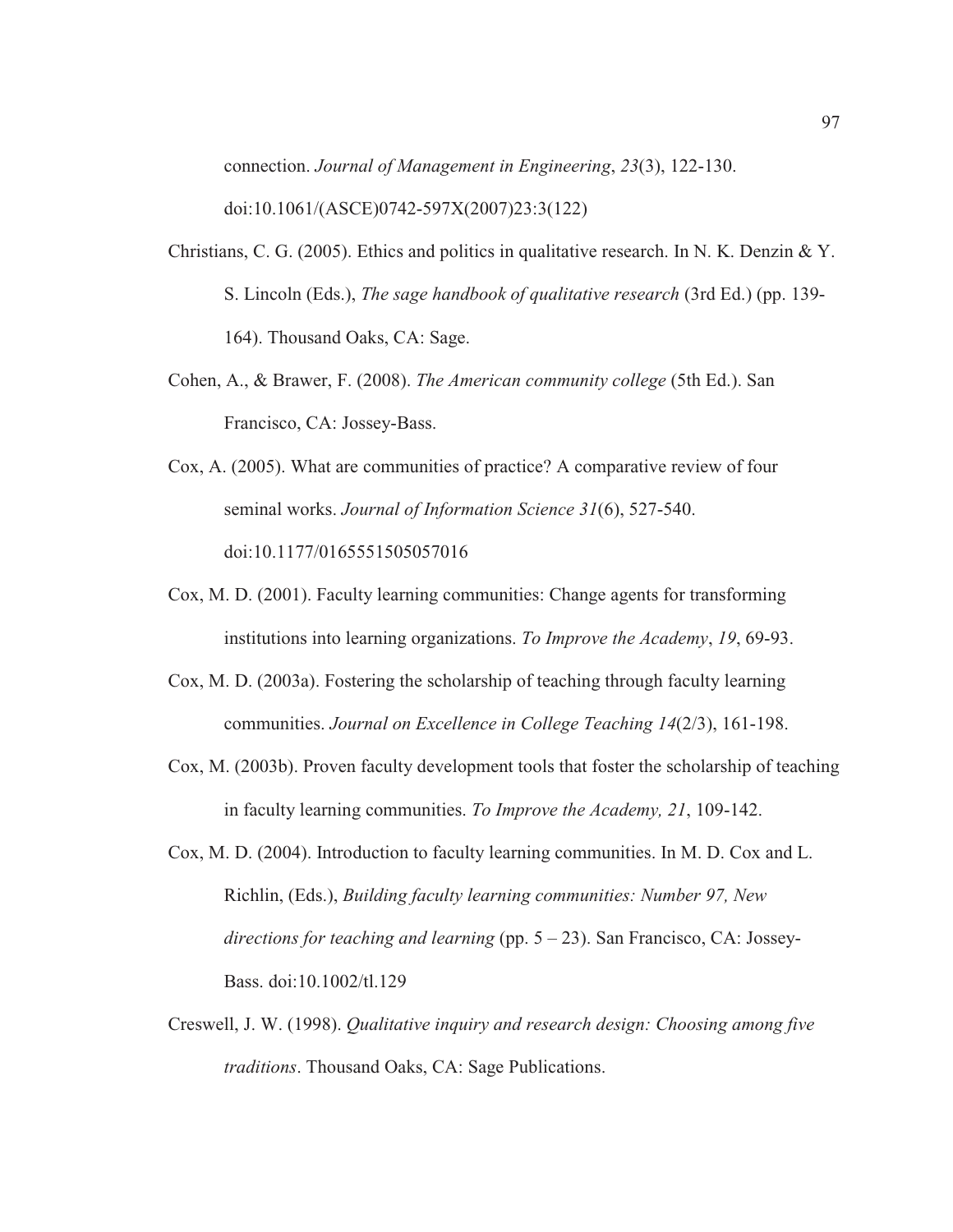- Creswell, J. W. (2003). *Research design: Qualitative, quantitative, and mixed method approaches* (2nd Ed.). Thousand Oaks, CA: Sage Publications.
- Darling-Hammond, L. (1998). Teacher learning that supports student learning. *Educational Leadership*, *55*(5), 6-11.
- Darling-Hammond, L., & McLaughlin, M. W. (1999). Investing in teaching as a learning profession: Policy problems and prospects. In L. Darling-Hammond & G. Sykes (Eds.), *Teaching as the learning profession: Handbook of policy and practice* (pp. 376-411). San Francisco, CA: Jossey-Bass.
- Darling-Hammond, L. (2005). Teaching as a profession: Lessons in teacher preparation and professional development. *Phi Delta Kappan, 87*(3), 237-240.
- Darling-Hammond, L. (2009). Recognizing and enhancing teacher effectiveness. *International Journal of Educational & Psychological Assessment*, *3*, 1-24.
- Darling-Hammond, L., & Richardson, N. (2009). Teacher learning: What matters? *Educational Leadership*, *66*(5), 46-53.
- Darling-Hammond, L., Wei, R. C., Andree, A., Richardson, N., & Orphanos, S. (2009). *Professional learning in the learning profession: A status report on teacher development in the United States and abroad*. Dallas, TX: National Staff Development Council.
- Dennen, V. P., & Burner, K. J. (2007). The cognitive apprenticeship model in educational practice. In J. M. Spector, M. D. Merrill, J. van Merrienboer & M. P. Driscoll (Eds.), *Handbook of research for educational communications and technology* (3rd ed.) (pp. 426-439). New York, NY: Routledge, Taylor & Francis Group.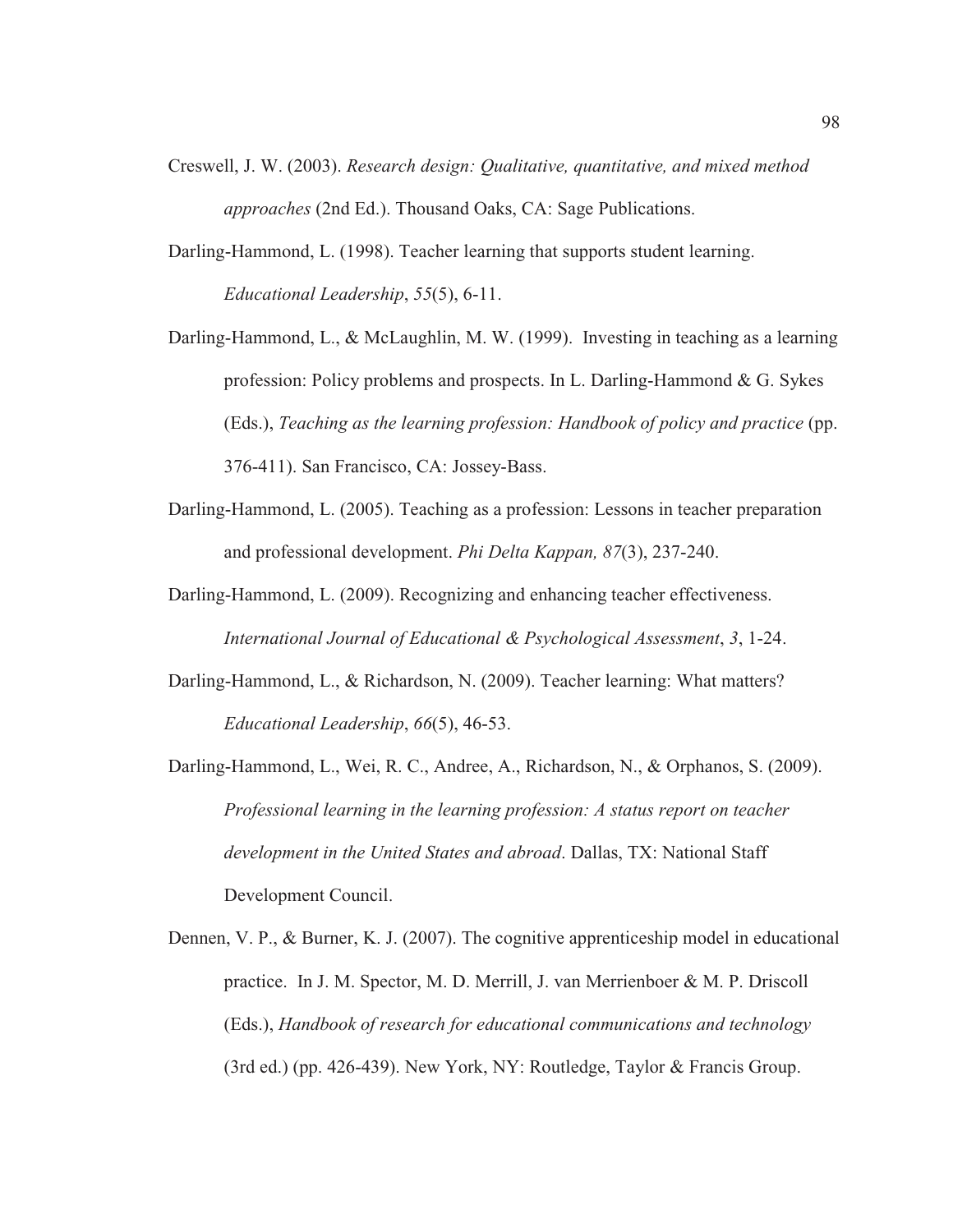Retrieved from

https://aectorg.yourwebhosting.com/edtech/edition3/ER5849x\_C034.fm.pdf.

- Dubé, L., Bourhis, A., & Jacob, R. (2006). Towards a typology of virtual communities of practice. *Interdisciplinary Journal of Information, Knowledge & Management, 1*, 69-93.
- DuFour, R., DuFour, R., Eaker, R., & Many, T. (2006). *Learning by doing: A handbook for professional learning communities at work*. Bloomington, IN: Solution Tree Press.
- Eddy, P. L. (2007). Faculty development in rural community colleges. In P. L. Eddy  $& J.$ P. Murray, (Eds.), *Rural community colleges: Teaching, learning, and leading in the heartland: New directions for community colleges, 137* (pp. 65-76). doi:10.1002/cc.271
- Eisenhardt, K. M. (1989). Building theories from case study research. *Academy of Management Review*, *14*(4), 532-550. doi:10.5465/AMR.1989.4308385
- Engle, R. A. (2006). Framing interactions to foster generative learning: A situative explanation of transfer in a community of learners classroom. *Journal of the Learning Sciences*, *15*(4), 451-498. doi:10.1207/s15327809jls1504\_2
- Engstrom, M. E., & Danielson, L. M. (2006). Teachers' perceptions of an on-site staff development model. *Clearing House*, *79*(4), 170-173. doi:10.3200/TCHS.79.4.170-173
- Erklenz-Watts, M., Westbay, T., & Lynd-Balta, E. (2006). An alternative professional development program. *College Teaching*, *54*(3), 275-279.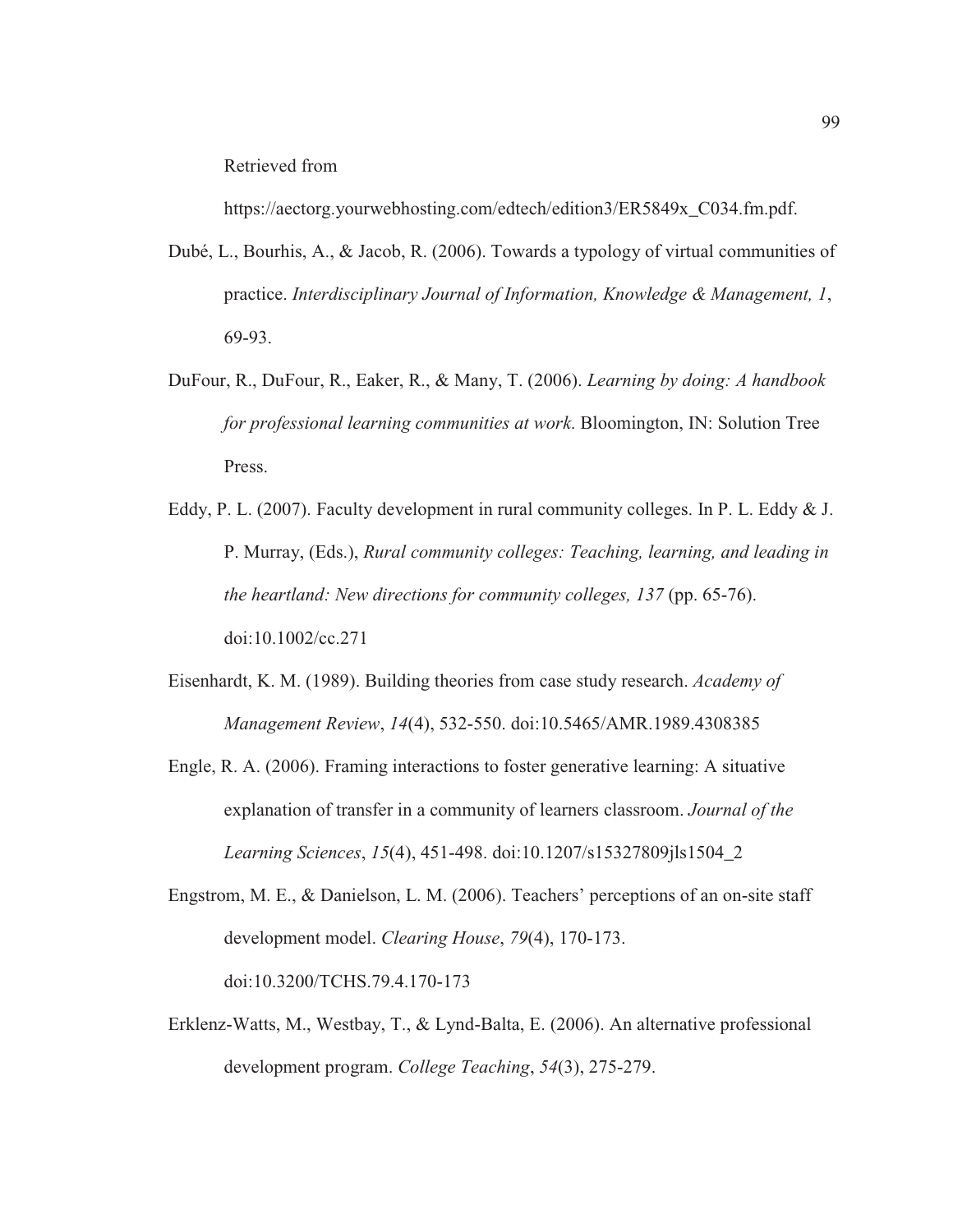doi:10.3200/CTCH.54.3.275-280

- Fayne, H., & Ortquist-Ahrens, L. (2006). Learning communities for first-year faculty: Transition, acculturation, and transformation. *To Improve the Academy*, *24*, 277- 290.
- Fetterman, D. M. (1988). Qualitative approaches to evaluating education. *Educational Researcher*, *17*(8), 17-23. doi:10.3102/0013189X017008017
- Fogerty, R., & Pete, B. (2009). Professional learning 101: A syllabus of seven protocols. *Phi Delta Kappan*, *91*(4), 32-34.
- Fulton, C., & Licklider, B. L. (1998). Supporting faculty development in an era of change. *To Improve the Academy, 17*, 51-66.
- Glowacki-Dudka, M., & Brown, M. P. (2007). Professional development through faculty learning communities. *New Horizons in Adult Education and Human Resource Development*, *21*(1/2), 29-39. doi:10.1002/nha3.10277
- Goetz, J., & LeCompte, M. (1984). *Ethnograpahy and qualitative design in educational research*. Orlando, FL: Academic Press.
- Goto, S. T., & Davis, A. C. (2009). Promoting the scholarship of teaching and learning at community colleges: Insights from two learning communities. *To Improve the Academy*, *27*, 249-266.
- Grant, M. R. (2005). Faculty development in community colleges: A model for part-time faculty. *To Improve the Academy*, *23*, 284-298.
- Guba, E., & Lincoln, Y. S. (1981). *Effective evaluation: Improving the usefulness of evaluation results through responsive and naturalistic approaches*. San Francisco,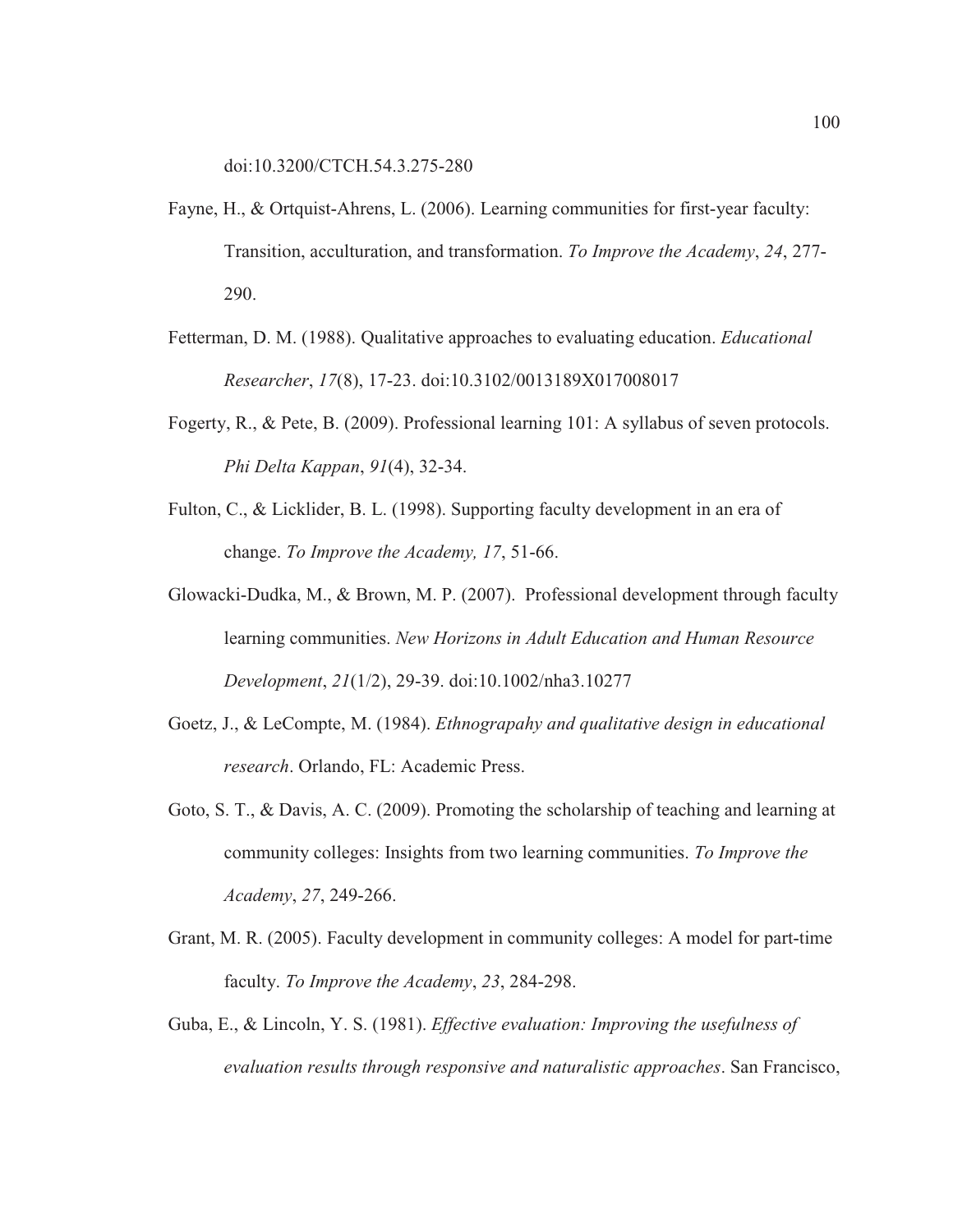CA: Jossey-Bass.

- Guskey. T. R. (1986). Staff development and the process of teacher change. *Educational Researcher 15*(5), 5-12. doi:10.3102/0013189X015005005
- Guskey, T. R. (2000). *Evaluating professional development*. Thousand Oaks, CA: Corwin Press.
- Guskey, T. R. (2003). What makes professional development effective? *Phi Delta Kappan*, *84*(10), 748-750.
- Guskey, T. R., & Yoon, K. S. (2009). What works in professional development? *Phi Delta Kappan*, *90*(7), 495-500.
- Hara, N., Shachaf, P., & Stoerger, S. (2009). Online communities of practice typology revisited. *Journal of Information Science 35*(6), 740-757. doi:10.1177/0165551509342361
- Hatch, J. A. (2002). *Doing qualitative research in education settings*. Albany, NY: State University of New York Press.
- Herbers, M. S., Antelo, A., Ettling, D., & Buck, M. A. (2011). Improving teaching through a community of practice. *Journal of Transformative Education 9*(2), 89- 108. doi 10.1177/1541344611430688

Hirsh, S. (2009). A new definition. *JSD*, *30*(4), 10-14, 16.

Johnson, C., & Brescia, W. (2006). Connecting, making meaning, and learning in the electronic classroom: Reflections on facilitating learning at a distance. *Journal on Scholarship of Teaching and Learning*, *6*(1), 56-74.

Johnson, H. (2007). Communities of practice and international development. *Progress in*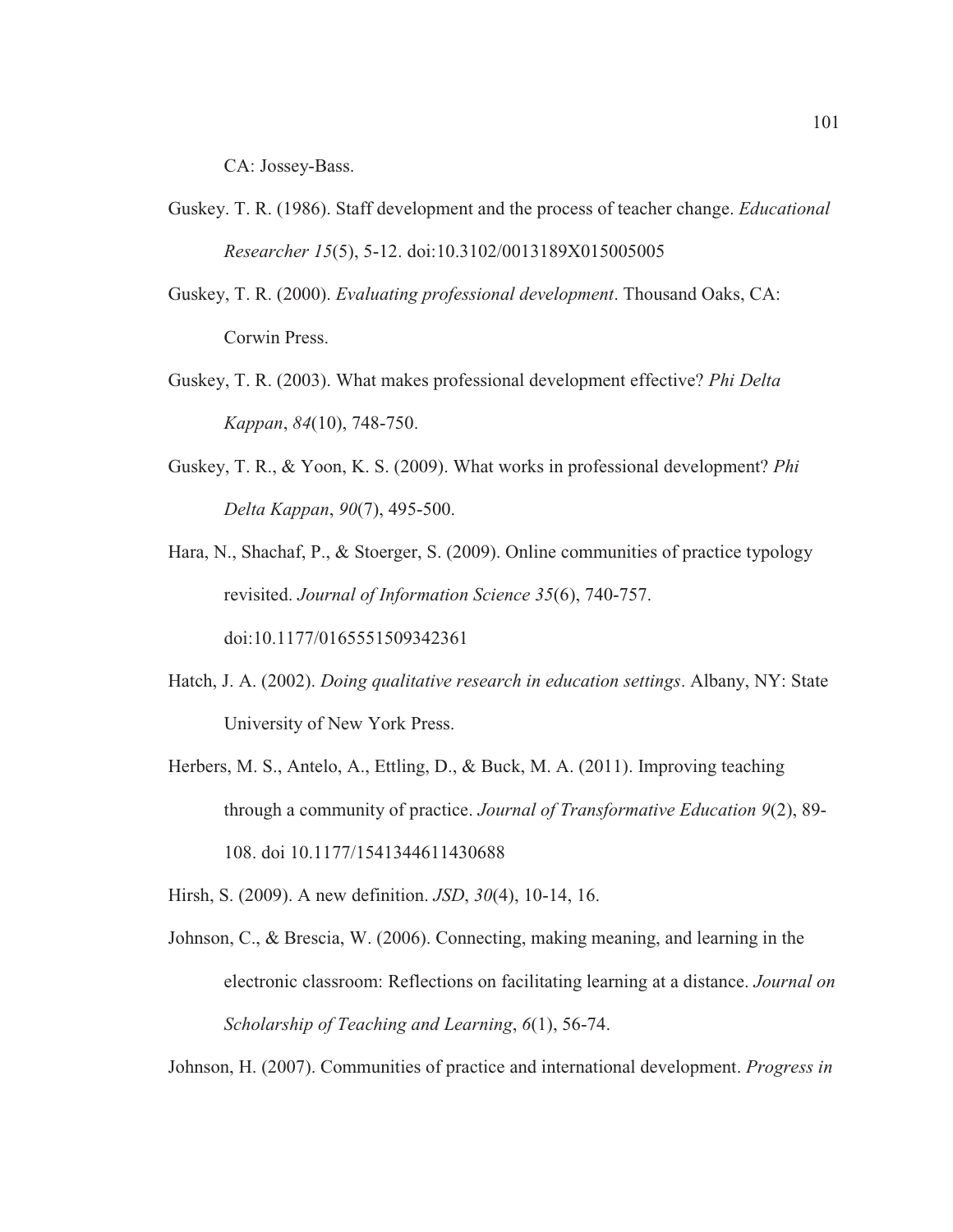*Development Studies*, *7*(4), 277-290. doi:10.1177/146499340700700401

- Kanaya, T., Light, D., & Culp, K. M. (2005). Factors influencing outcomes from a technology-focused professional development program. *Journal of Research on Technology in Education*, *37*(2), 313-329. doi:10.1080/15391523.2005.10782439
- Kelleher, J. (2003). A model for assessment-driven professional development. *Phi Delta Kappan*, *84*(10), 751-756.
- Kerno, S. J., & Mace, S. L. (2010). Communities of practice: Beyond teams. *Advances in Developing Human Resources 12*(1), 78-93. doi:10.1177/1523422310365341
- Kilbane, J. F. (2009). Factors in sustaining professional learning community. *NASSP Bulletin 93*(3), 184-205. doi:10.1177/0192636509358923
- Kim, C., Lee, J., Merrill, M. D., Spector, J. M., & van Merrienboer, J. J. G. (2007). Foundations for the future. In J. M. Spector, M. D. Merrill, J. van Merrienboer, & M. P. Driscoll (Eds.), *Handbook of research for educational communications and technology* (3rd Ed.), (pp. 807-815). Retrieved from http://www.aect.org/edtech/edition3/ER5849x\_C056.fm.pdf. New York, NY: Routledge, Taylor & Francis Group.
- Kopcha, T. J. (2010). A systems-based approach to technology integration using mentoring and communities of practice. *Educational Technology Research & Development 58*(2), 175-190. doi:10.1007/s11423-008-9095-4
- Kvale, S. (1996). *InterViews: An introduction to qualitative research interviewing*. Thousand Oaks, CA: Sage Publishing.

Lave, J., & Wenger, E. (1991). *Situated learning: Legitimate peripheral participation*.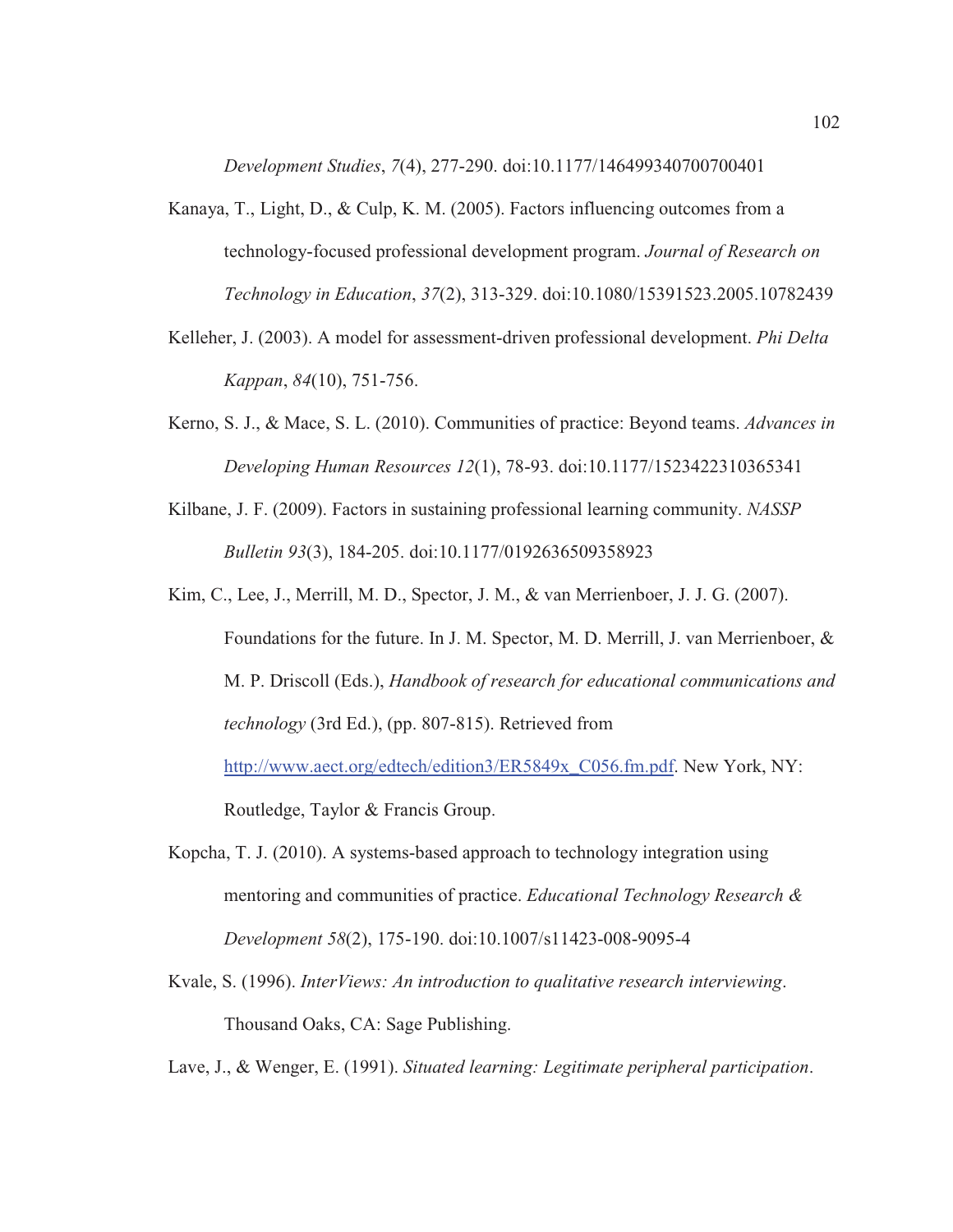New York, NY: Cambridge University Press.

- Lawless, K. A., & Pellegrino, J. W. (2007). Professional development in integrating technology into teaching and learning: Knowns, unknowns, and ways to pursue better questions and answers, *Review of Educational Research, 77*(4)*,* 575-614. doi:10.3102/0034654307309921
- LeCompte, M. D., & Goetz, J. P. (1982). Ethnographic data collection in evaluation research. *Educational Evaluation and Policy Analysis*, *4*(3), 387-400. doi:10.2307/1164068
- Lenning, O., & Ebbers, L. (1999). *The powerful potential of learning communities: Improving education for the future*. ASHE-ERIC Higher Education Report Volume 26, No. 6. Washington, DC: The George Washington University, Graduate School of Education and Human Development.
- Lincoln, Y. S., & Guba, E. G. (1985). *Naturalistic inquiry*. Newbury Park, CA: Sage Publications.
- Mars, M. M., & Ginter, M. B. (2007). Connecting organizational environments with the instructional technology practices of community college faculty. *Community College Review*, *34*(4), 324-343. doi:10.1177/0091552107300331
- Matzen, N. J., & Edmunds, J. A. (2007). Technology as a catalyst for change: The role of professional development. *Journal of Research on Technology in Education*, *39*(4), 417-430. doi:10.1080/15391523.2007.10782490
- McCarthy, E. H. (2006). When teachers take staff development personally. *Education Digest*, *71*(7), 45-49.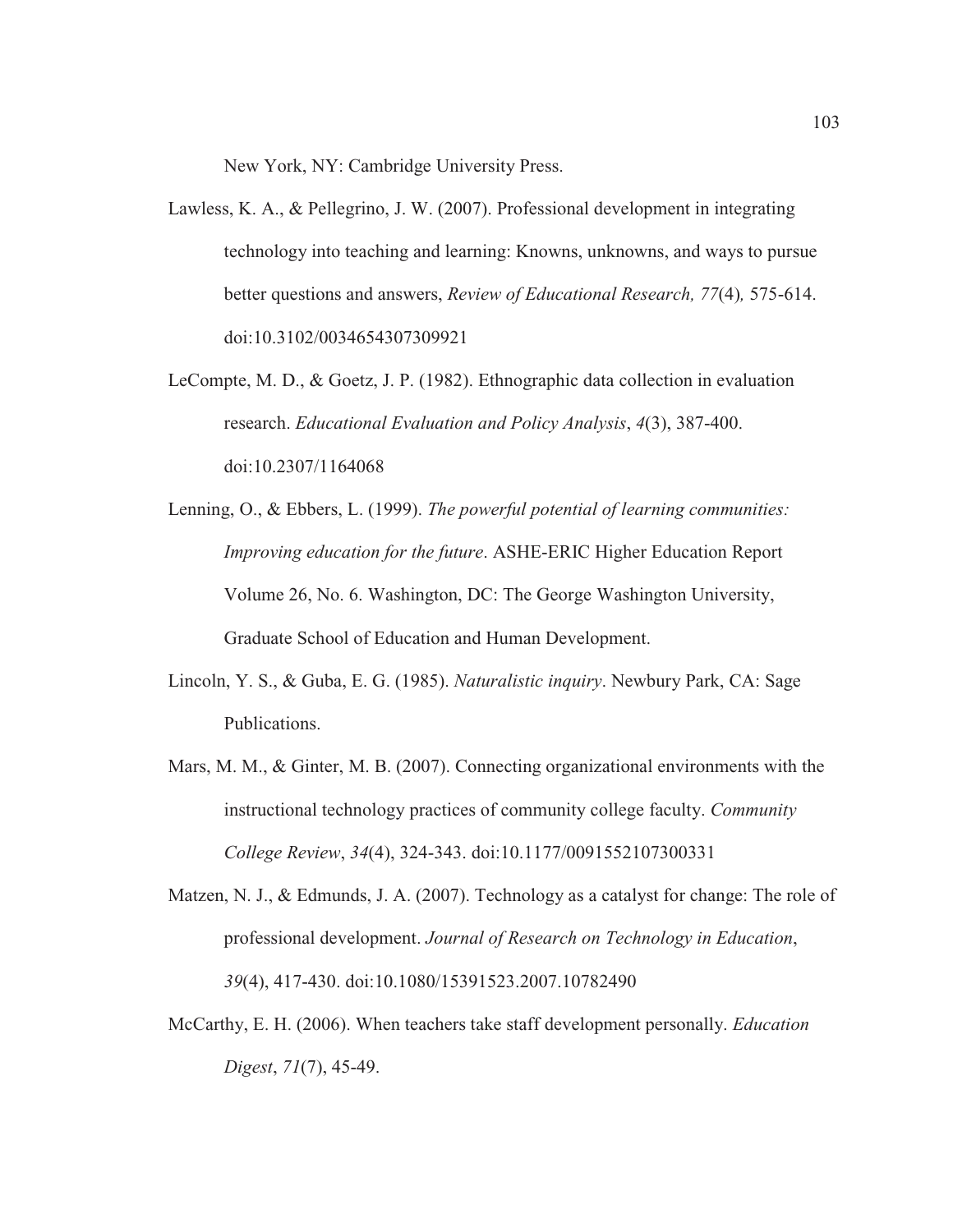- McPhail, I. P., McKusick, D., & Starr, A. (2006). Access with success: The master learning community model. *Community College Journal of Research and Practice, 30*, 145-156. doi:10.1080/10668920500433165
- Merriam, S. B. (1998). *Qualitative research and case study applications in education*. San Francisco, CA: Jossey-Bass.
- Miles, M. B. (1979). Qualitative data as an attractive nuisance: The problem of analysis, *Administrative Science Quarterly*, *24*(4), 590—601. doi:10.2307/2392365
- Miles, M. B., & Huberman, A. M. (1984). Drawing valid meaning from qualitative data: Toward a shared craft. *Educational Researcher 13*(5), 20-30. doi:10.3102/0013189X013005020
- Milliron, M. D., & Prentice, M. (2005). Technology in the learning college. In C. J. McPhail (Ed.), *Establishing and sustaining learning-centered community colleges* (pp. 111-125). Washington, DC: Community College Press.
- Minkler, J. E. (2002). ERIC review: Learning communities at the community college. *Community College Review 30*(3), 46-63. doi:10.1177/009155210203000304

Monaghan, C. H. (2011). Communities of practice: A learning strategy for management education. *Journal of Management Education 35*(3), 428-453. doi:10.1177/1052562910387536

Murray, J. P. (2002). The current state of faculty development in two-year colleges. In C. L. Outcalt (Ed.), *Community college faculty: Characteristics, practices, and challenges*, *New directions for community colleges, Number 118* (pp. 89-97). San Francisco, CA: Jossey-Bass. doi:10.1002/cc.67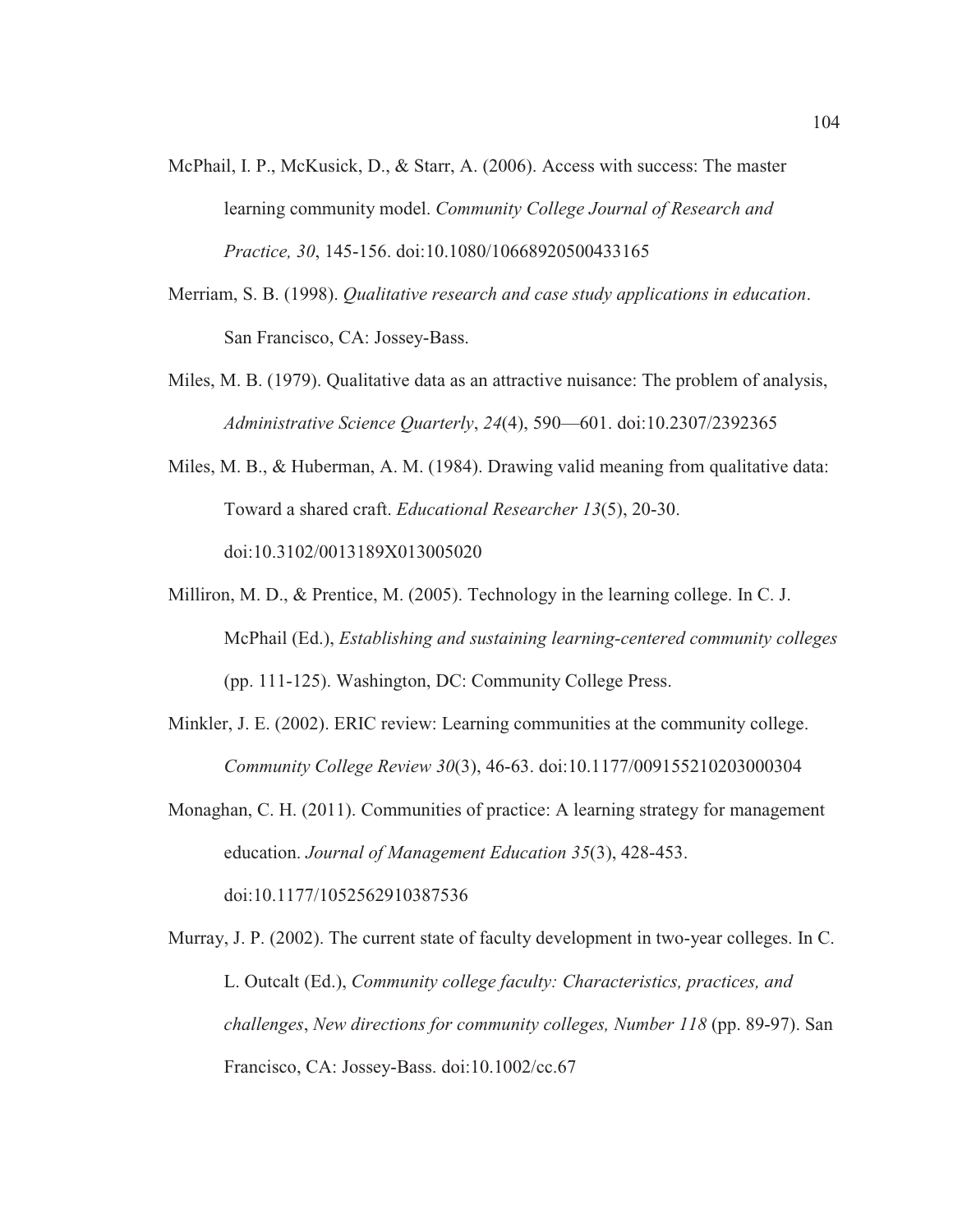- Murray, J. P. (2005). Meeting the needs of new faculty at rural community colleges. *Community college journal of research and practice*, *29*(3), 215-232. doi:10.1080/10668920590901167
- Nugent, J. S., Reardon, R. R., Smith, F. G., Rhodes, J. A., Zander, M. J., & Carter, T. J. (2008). Exploring faculty learning communities: Building connections among teaching, learning, and technology. *International Journal of Teaching & Learning in Higher Education*, *20*(1), 51-58.
- O'Brien, M., Burton, D., Campbell, A., Qualter, A., & Varga-Atkins, T. (2006). Learning networks for schools: Keeping up with the times or a leap into the unknown? *Curriculum Journal*, *17*(4), 397-411. doi:10.1080/09585170601081438
- Oliver-Hoyo, M., & Allen, D. (2006). The use of triangulation methods in qualitative educational research. *Journal of College Science Teaching 35*(4), 42-47.
- Onwuegbuzie, A. J., Leech, N. L., & Collins, K. M. T. (2010). Innovative data collection strategies in qualitative research. *The Qualitative Report 15*(3), 696-726.
- Ortquist-Ahrens, L., & Torosyan, R. (2008). The role of the facilitator in faculty learning communities: Paving the way for growth, productivity, and collegiality. *Learning Communities Journal, 1*(1), 1-34.

Rice, R. E., Sorcinelli, M. D., & Austin, A. E. (2000). *Heeding new voices: Academic careers for a new generation. Inquiry #7. Working paper series. New pathways: Faculty careers and employment for the 21st century.* Washington, DC: American Association for Higher Education. (ERIC Document Reproduction Service No. ED451740)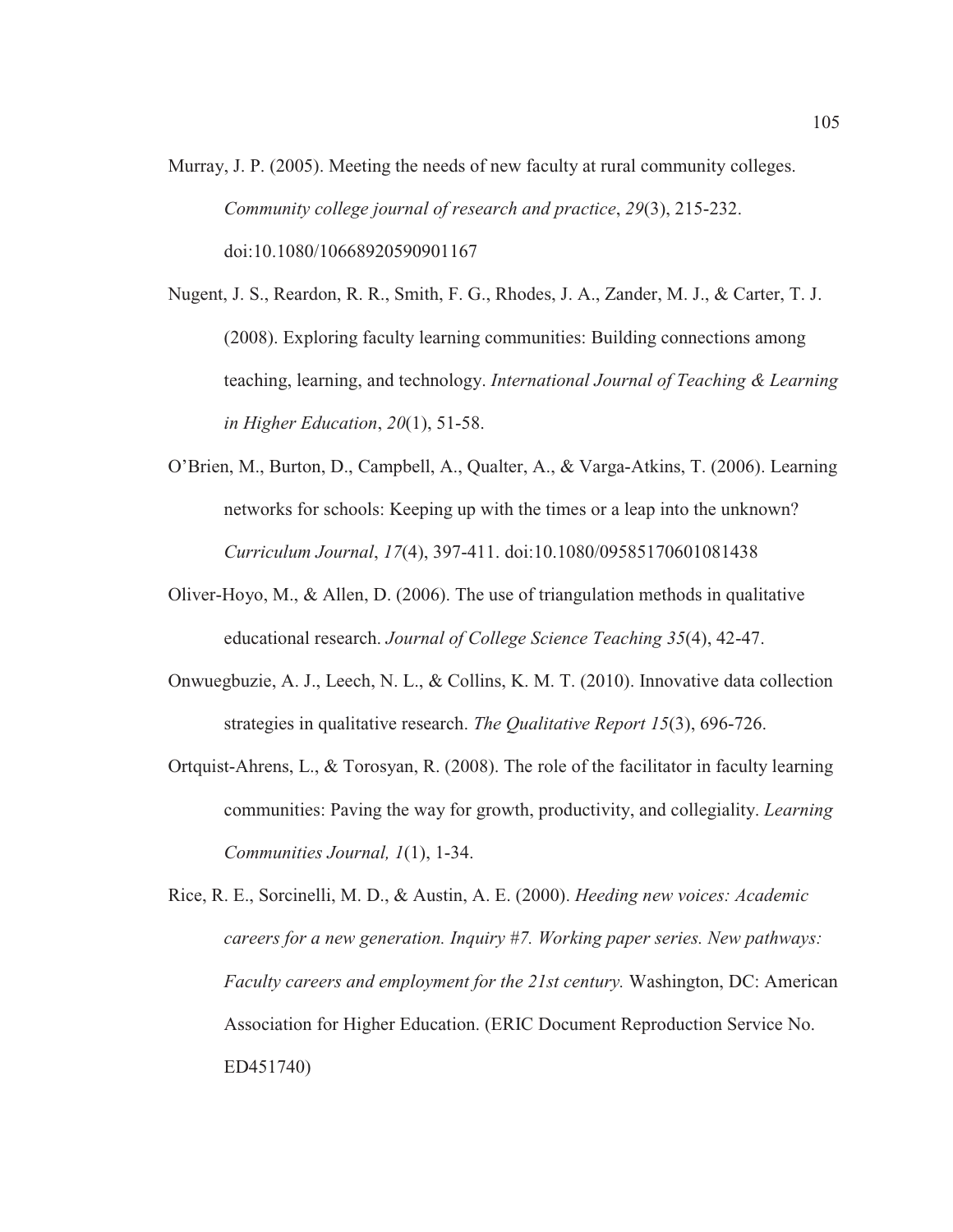- Rock, T. C., & Wilson, C. (2005). Improving teaching through lesson study. *Teacher Education Quarterly*, *32*(1), 77-92. (ERIC Document Reproduction Service No. EJ795305).
- Rubin, H. J., & Rubin, I. S. (2005). *Qualitative interviewing: The art of hearing data* (2nd Ed.). Thousand Oaks, CA: Sage Publications.
- Sandell, K. L., Wigley, K., & Kovalchick, A. (2004). Developing facilitators for faculty learning communities. In M. D. Cox and L. Richlin, (Eds.), *Building faculty learning communities: Number 97, New directions for teaching and learning (pp.* 51-62). San Francisco, CA: Jossey-Bass. doi:10.1002/tl.132
- Senge, P. M. (1990). *The fifth discipline: The art and practice of the learning organization*. New York, NY: Currency Doubleday.
- Senge, P. M., Roberts, C., Ross, R. B., Smith, B. J., & Kleiner, A. (1994). *The fifth discipline fieldbook: Strategies and tools for building a learning organization*. New York, NY: Currency Doubleday.
- Stake, R. E. (1970). Objectives, priorities, and other judgement data. *Review of Educational Research 40*(2), 181-212. doi:10.2307/1169533
- Stake, R. E. (1978). The case study method in social inquiry. *Educational Researcher*, *7*(2), 5-8. doi:10.3102/0013189X007002005
- Stake, R. E. (1995). *The art of case study research*. Thousand Oaks, CA: Sage Publications.
- Stake, R. E. (2005). Qualitative case studies. In N. K. Denzin & Y. S. Lincoln (Eds.), *The sage handbook of qualitative research* (3rd Ed.), (pp. 443-466). Thousand Oaks,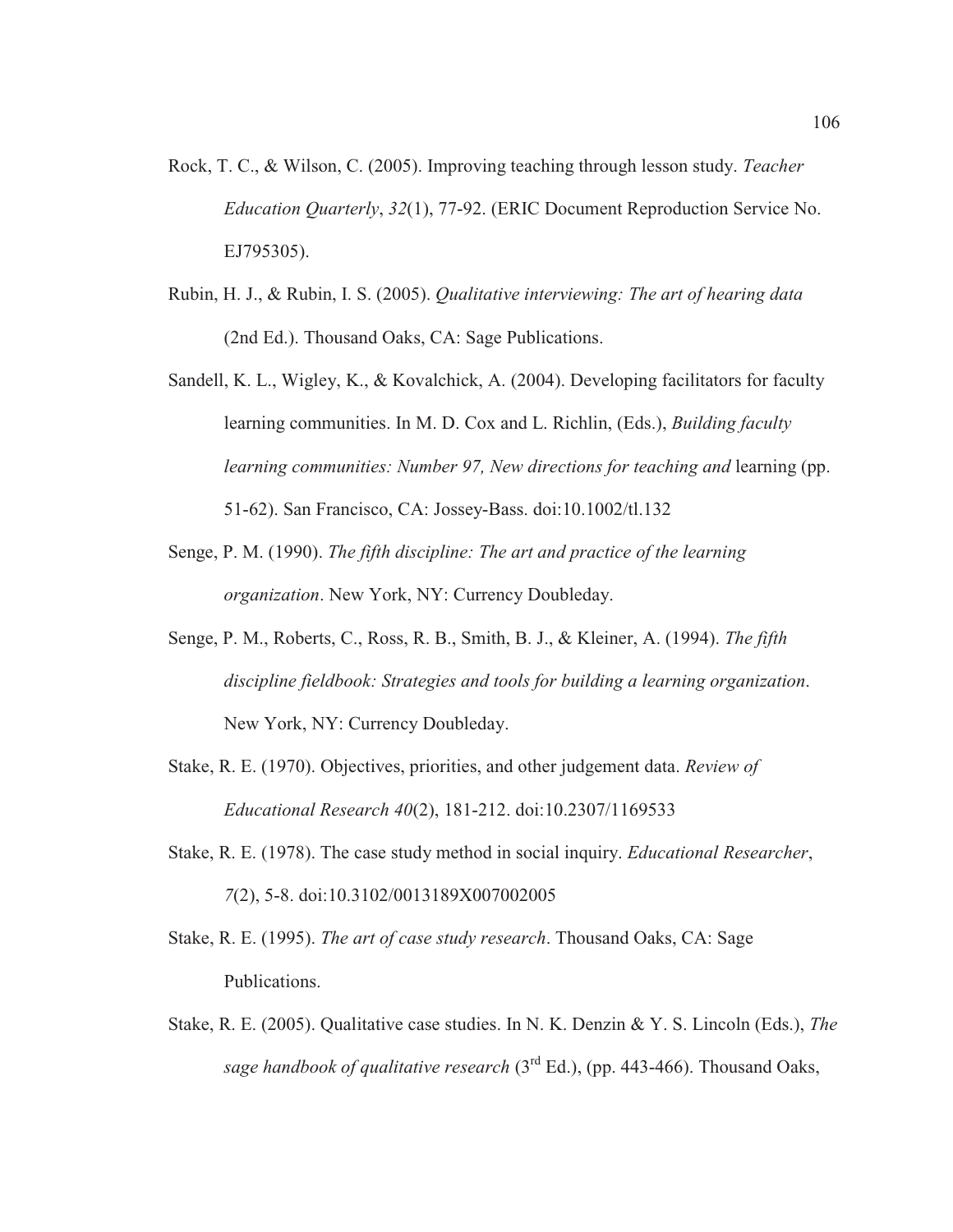CA: Sage.

Stevenson, C. B., Duran, R. L., Barrett, K. A., & Colarulli, G. C. (2005). Fostering faculty collaboration in learning communities: A developmental approach. *Innovative Higher Education*, *30*(1), 23-36. doi:10.1007/s10755-005-3293-3

Thomas, D. R. (2006). A general inductive approach for analyzing qualitative evaluation data. *American Journal of Evaluation 27*(2), 237-246.

doi:10.1177/1098214005283748

Thomson, A. (2007). Faculty collaboration: Creating multidisciplinary learning communities. *Community College Enterprise*, *13*(2), 27-38.

Twombly, S., & Townsend, B. K. (2008). Community college faculty what we know and need to know. *Community College Review*, *36*(1), 5-24. doi:10.1177/0091552108319538

- Vincennes University. (1986). *Vincennes university self-study report, 1986: Preliminary draft*. Vincennes, IN: Vincennes University.
- Vincennes University. (1995). *North central association: Self-study report*. Vincennes, IN: Vincennes University.

Vincennes University. (1997). *University manual*. Vincennes, IN: Vincennes University.

- Vincennes University. (1998). *Application for a development grant strengthening institutions programs: Title III, part a, higher education act of 1965 (hea), as amended*. Vincennes, IN: Vincennes University.
- Vincennes University. (2006a). *Vincennes university strategic plan*. Vincennes, IN: Vincennes University.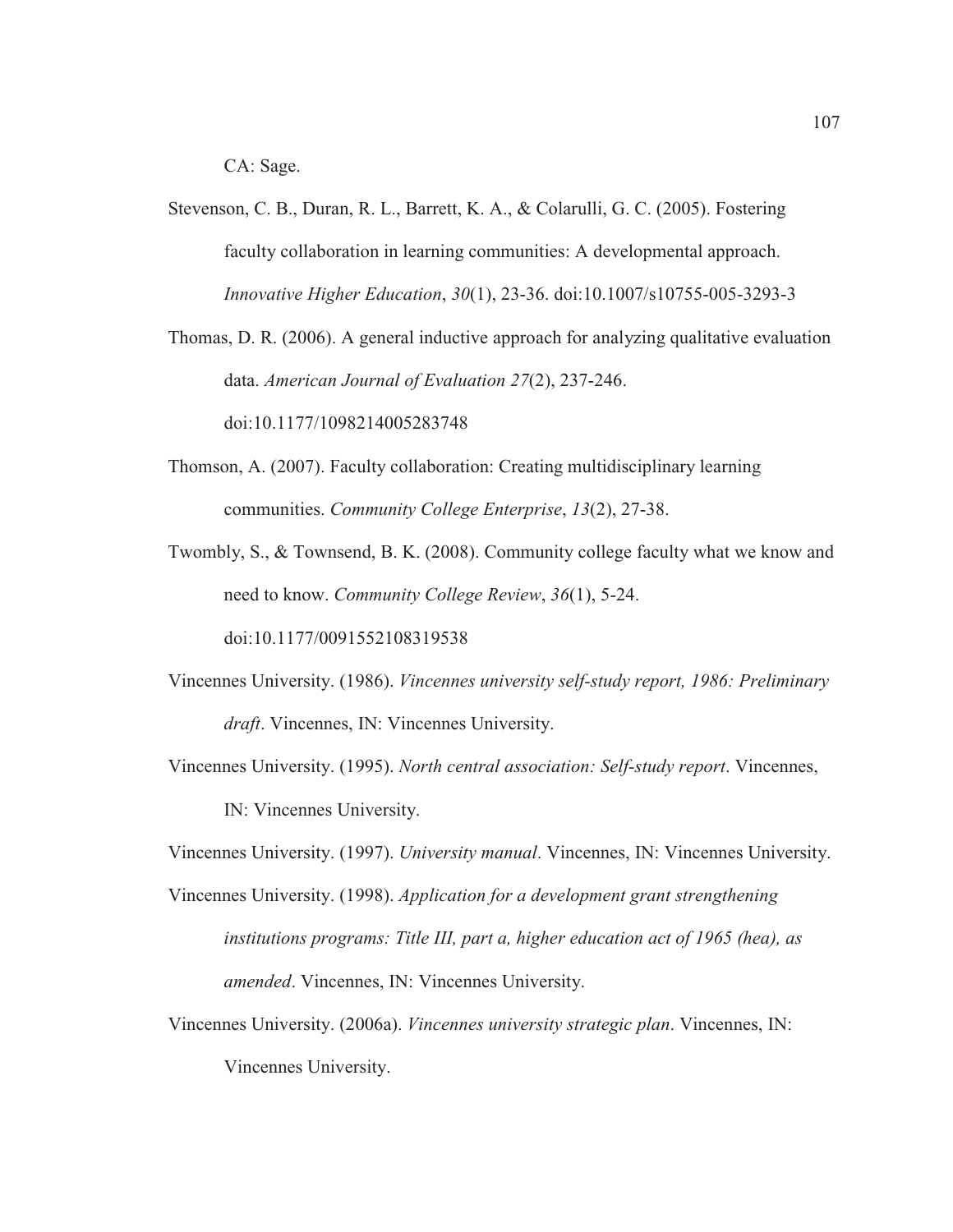- Vincennes University. (2006b). *Vincennes university 2006-2007 catalog.* Vincennes, IN: Vincennes University.
- Wallin, D. L., & Smith, C. L. (2005). Professional development needs of full-time faculty in technical colleges. *Community College Journal of Research and Practice*, *29*(2), 87-108. doi:10.1080/10668920590524238
- Wallin, D. L. (2007). Part-time faculty and professional development: Notes from the field. In R. L. Wagoner (Ed.), *The current landscape and changing perspectives of part-time faculty: New directions for community colleges 140* (pp. 67-73). doi:10.1002/cc.306
- Watts, G. E., & Hammons, J. O. (2002). Professional development: Setting the context. In G. E. Watts, (Ed.), *Enhancing community colleges through professional development: New directions for community colleges: Number 120* (pp. 5-10). San Francisco, CA: Jossey-Bass. doi:10.1002/cc.83
- Wayne, A. J., Yoon, K. S., Zhu, P., Cronen, S., & Garet, M. S. (2008). Experimenting with teacher professional development: Motives and methods. *Educational Researcher*, *37*(8), 469-479. doi:10.3102/0013189X08327154
- Webster-Wright, A. (2009). Reframing professional development through understanding authentic professional learning. *Review of Educational Research, 79*, 702-739. doi:10.3102/0034654308330970
- Wenger, E. (1998). *Communities of practice: Learning, meaning, and identity*. New York, NY: Cambridge University Press.

Wenger, E. C., & Snyder, W. M. (2000). Communities of practice: The organizational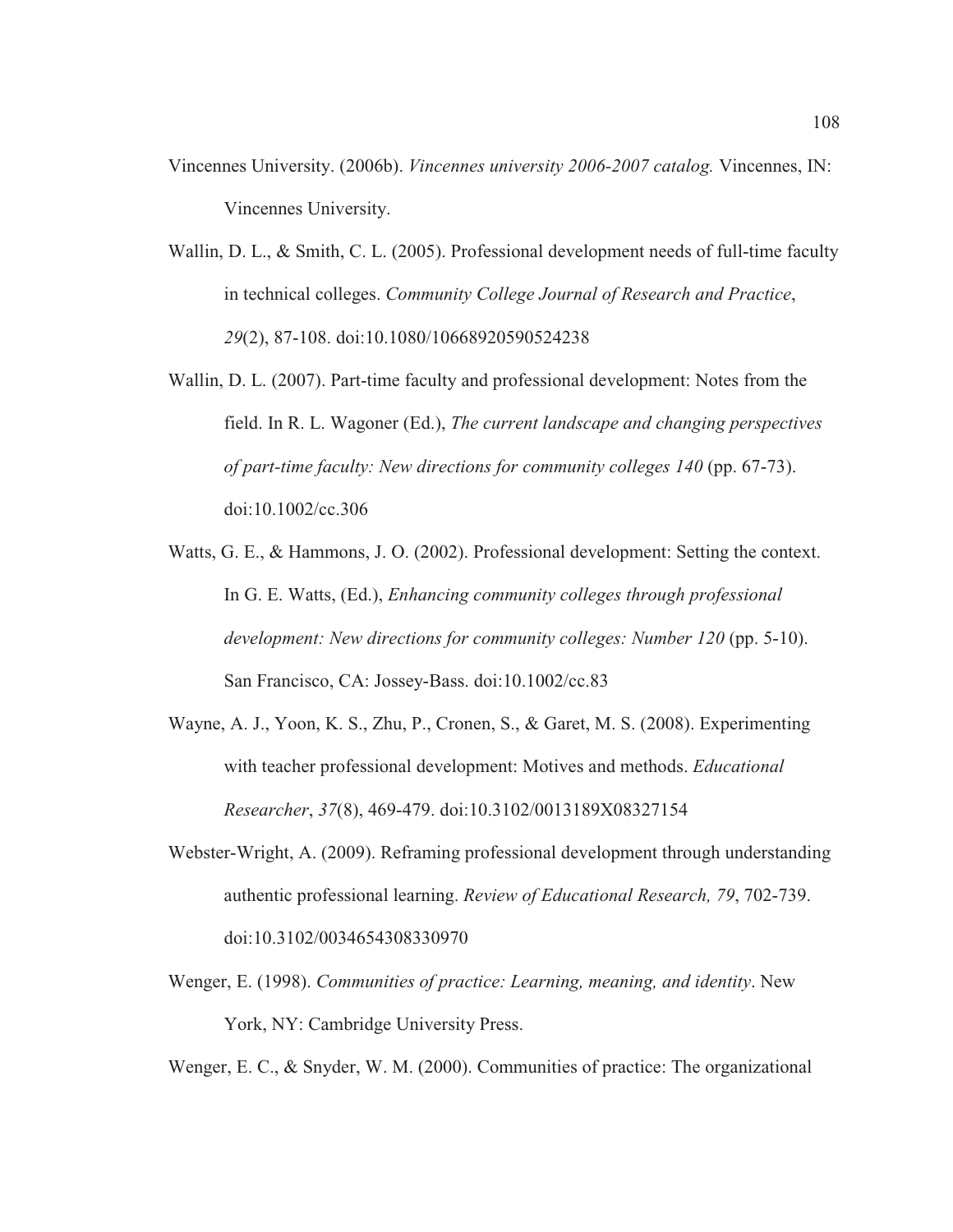frontier. *Harvard Business Review 78*(1), 139-145.

- Wenger, E. (2000). Communities of practice and social learning systems. *Organization 7*(2), 225-246. doi:10.1177/135050840072002
- Wenger, E., McDermott, R., & Snyder, W. M. (2002). *Cultivating communities of practice: A guide to managing knowledge*. Boston, MA: Harvard Business School Press.
- Wilson, S. M., & Berne, J. (1999). Teacher learning and the acquisition of professional knowledge: An examination of research on contemporary professional development. In A. Iran-Nejad & P. Pearson (Eds.), *Review of Research in Education, 24*, 173-209. Washington, DC: American Educational Research Association. doi:10.3102/0091732X024001173
- Wubbels, T. (2007). Do we know a community of practice when we see one? *Technology, Pedagogy & Education 16*(2), 225-233. doi:10.1080/14759390701406851
- Yin, R. K. (1981). The case study crisis: Some answers. *Administrative Science Quarterly*, *26*(1), 58-65. doi:10.2307/2392599
- Yin, R. K. (2009). *Case study research: Designs and methods* (4th Ed.). Thousand Oaks, CA: Sage.
- Zhu, E., & Baylen, D. M. (2005). From learning community to community learning: Pedagogy, technology and interactivity. *Educational Media International 42*(3), 251-268. doi:10.1080/09523980500161395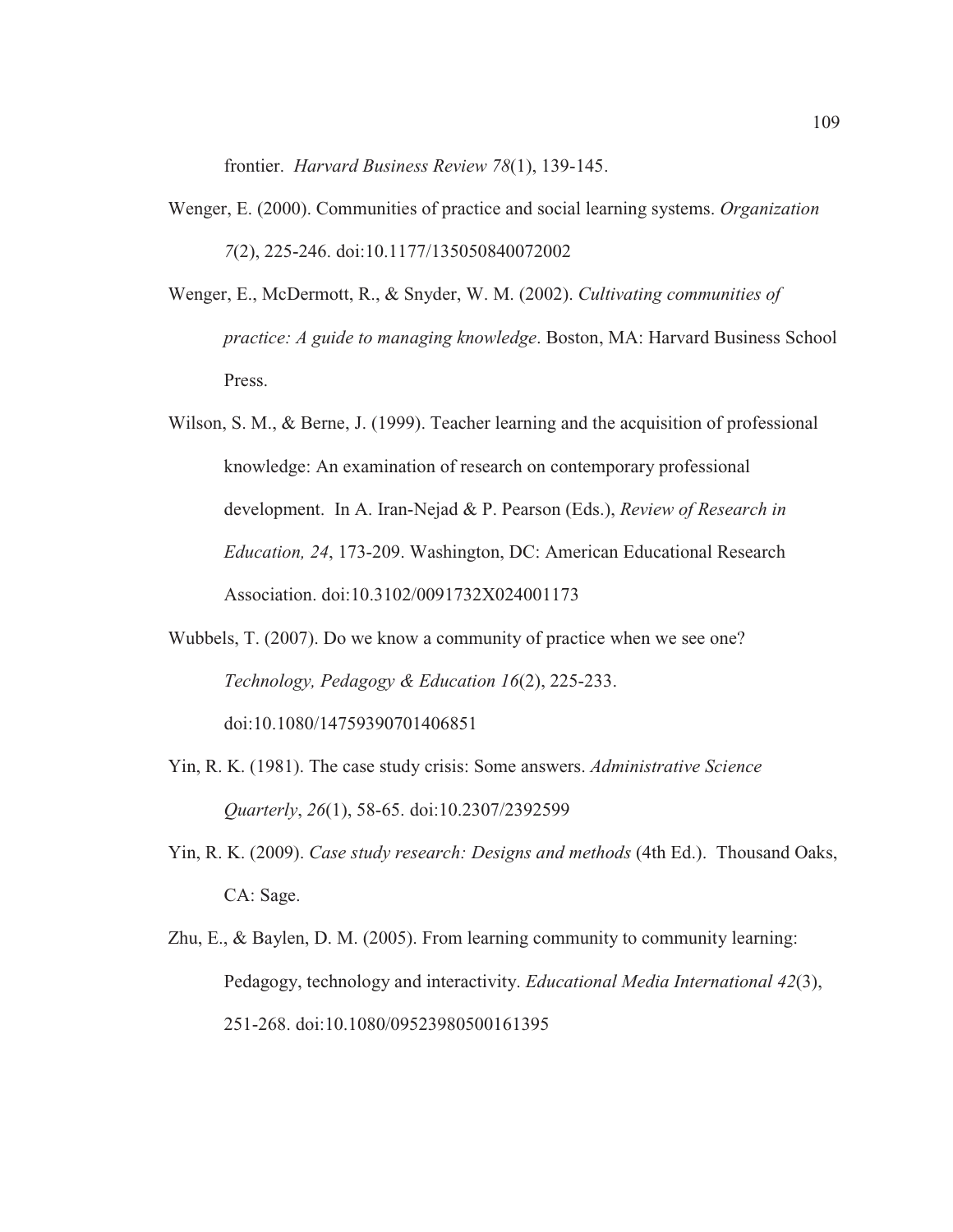|                              | <b>Descriptive Notes</b> | <b>Reflective Notes</b> |
|------------------------------|--------------------------|-------------------------|
| Describe the physical        |                          |                         |
| setting and configuration of |                          |                         |
| the setting.                 |                          |                         |
| Describe the activities of   |                          |                         |
| the group including one-to-  |                          |                         |
| one activities between       |                          |                         |
| members of the learning      |                          |                         |
| community                    |                          |                         |
| Describe the role of the     |                          |                         |
| researcher during the        |                          |                         |
| observation.                 |                          |                         |

Appendix A: Observation Protocol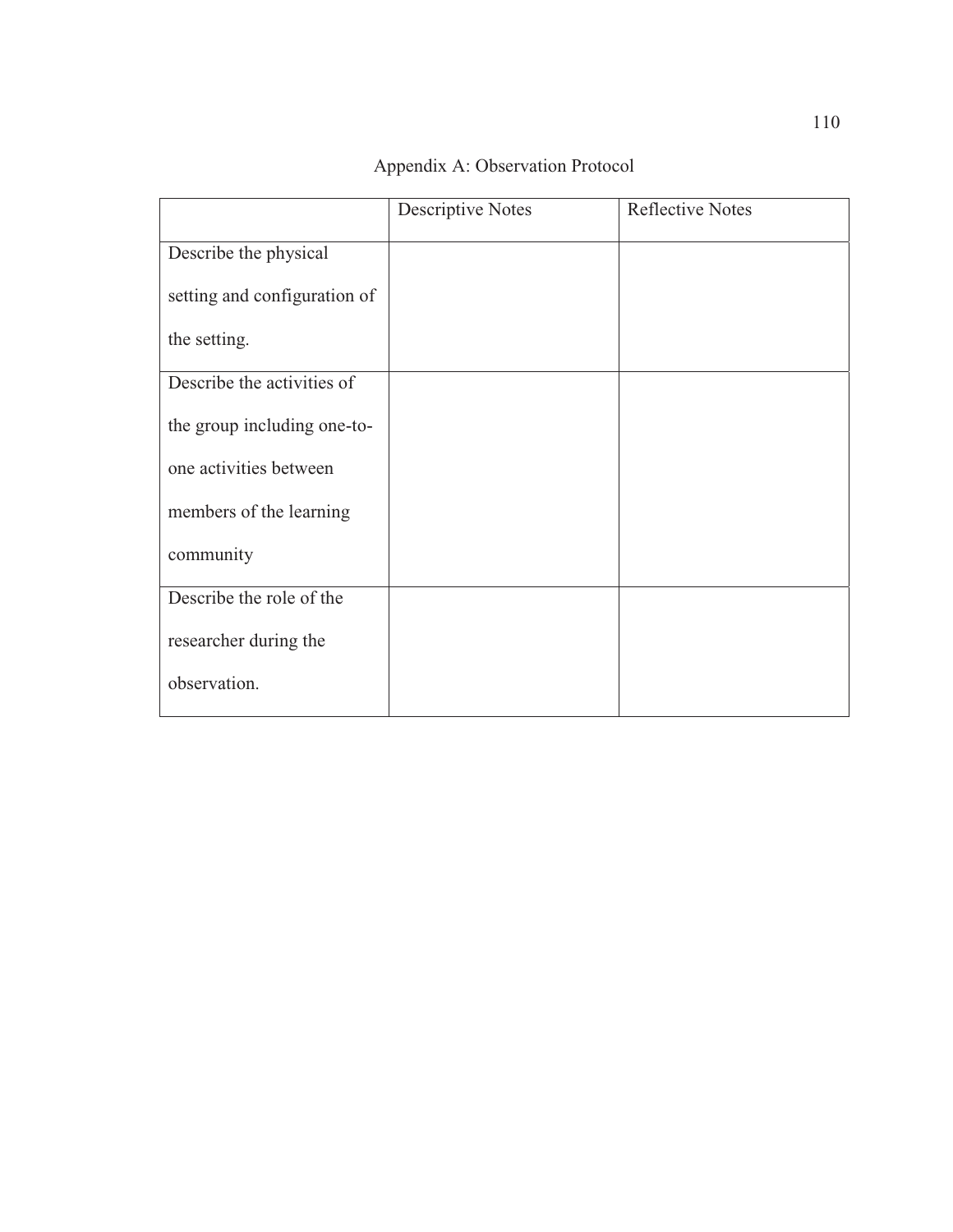|                              | Response | Follow up questions |
|------------------------------|----------|---------------------|
| How does your                |          |                     |
| participation in the faculty |          |                     |
| learning community           |          |                     |
| improve or change your       |          |                     |
| teaching? (Caffarella and    |          |                     |
| Zinn, 1999).                 |          |                     |
| How does your                |          |                     |
| participation in the faculty |          |                     |
| learning community change    |          |                     |
| your perceptions about       |          |                     |
| technology? (Kopcha,         |          |                     |
| 2010).                       |          |                     |
| How does your                |          |                     |
| participation in the faculty |          |                     |
| learning community change    |          |                     |
| your perception of student   |          |                     |
| learning? (Grant, 2005).     |          |                     |

Appendix B: Interview Protocol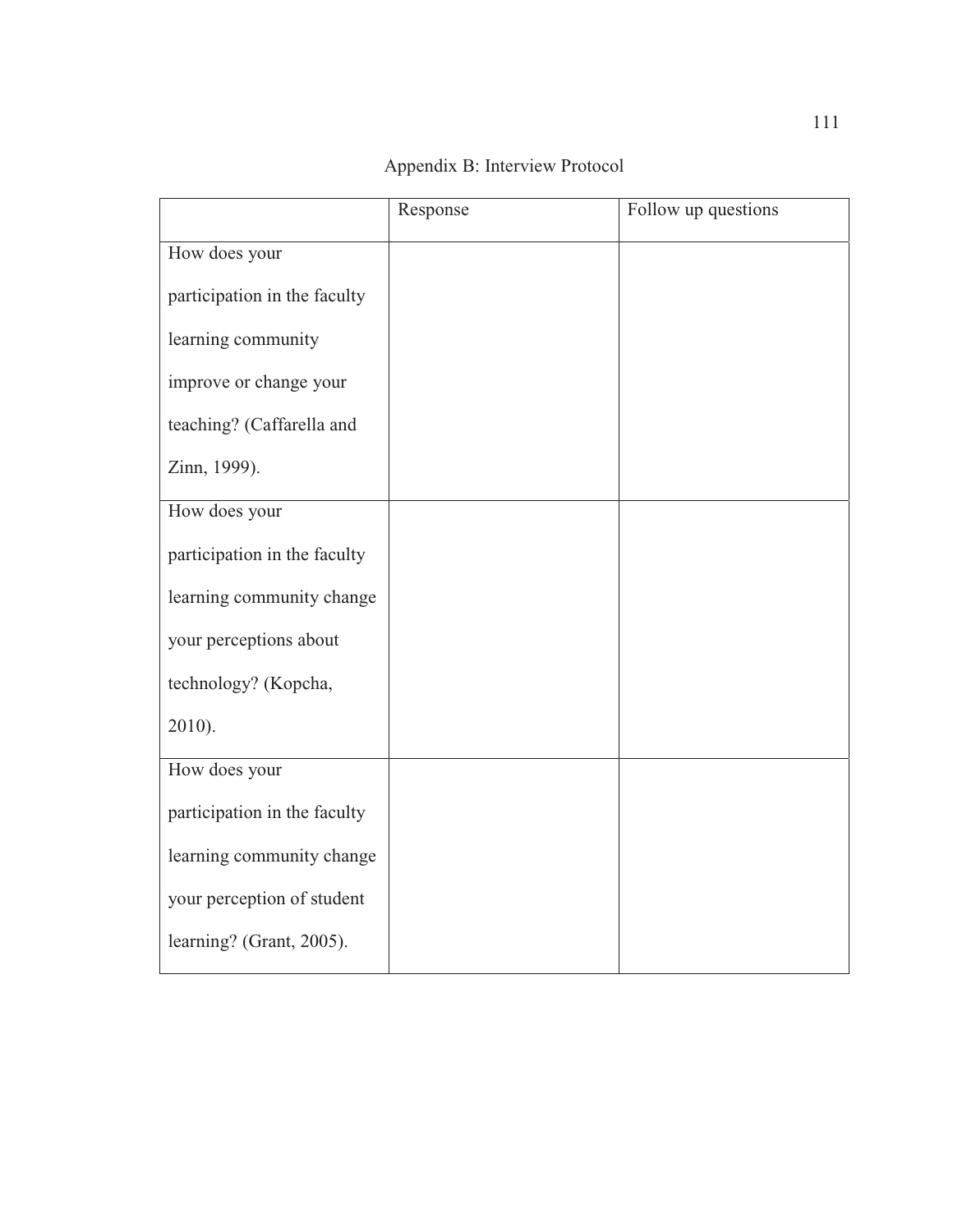| What instructional           |  |
|------------------------------|--|
| technology do you regularly  |  |
| use? (Brinkerhoff, 2006).    |  |
| How is the use of            |  |
| instructional technology     |  |
| supported by the             |  |
| institution? (Mars & Ginter, |  |
| $2007$ ).                    |  |
|                              |  |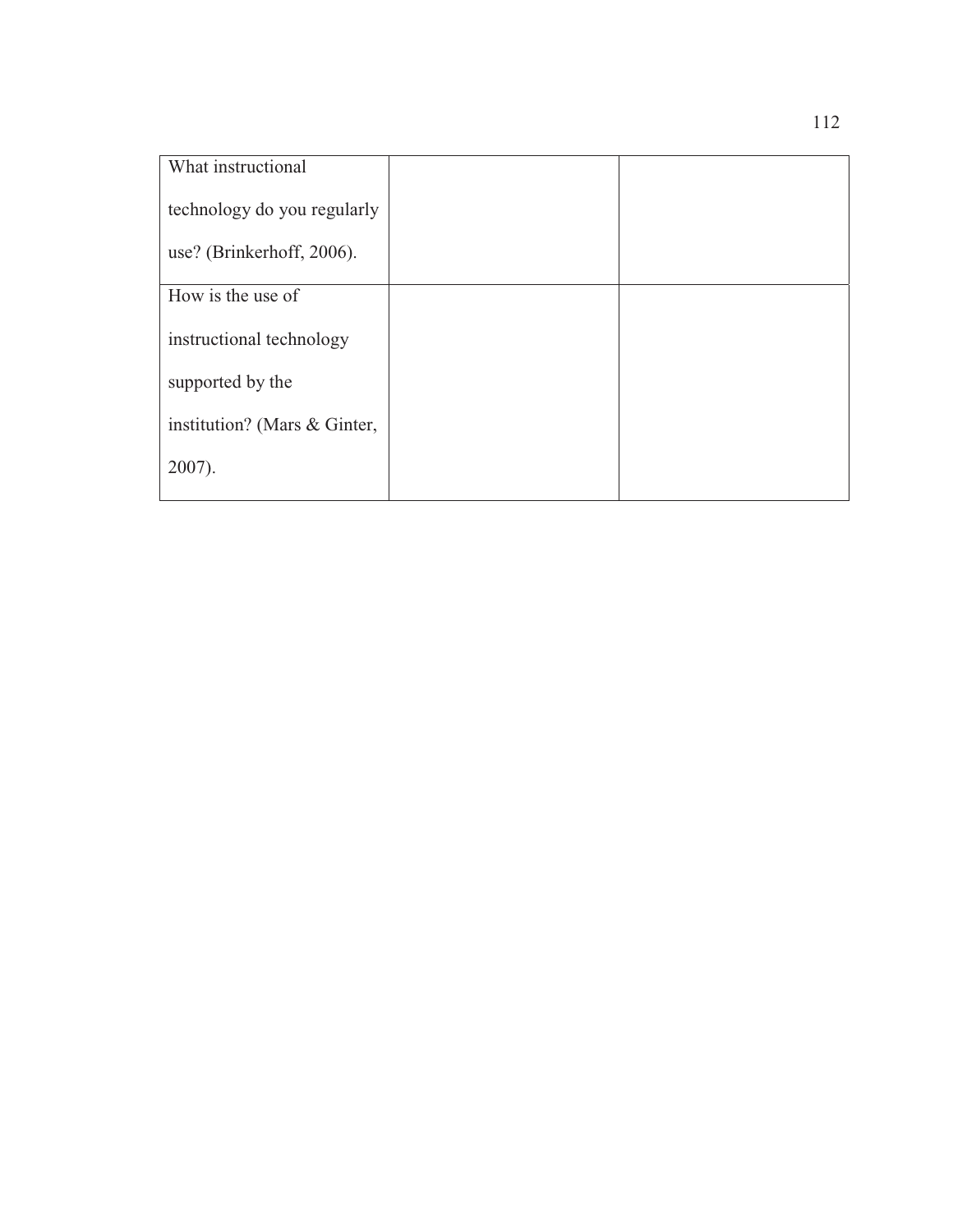#### Curriculum Vitae

David M. Peter, M. Ed. 3365 Wabash Avenue, Apartment 3 Terre Haute, IN 47803 (812)-234-8061 david.peter@waldenu.edu

# **Education:**

| Doctor of Philosophy – Educational Technology<br>Walden University, Minneapolis, Minnesota     | Expected 2014 |
|------------------------------------------------------------------------------------------------|---------------|
| Master of Education – Educational Technology<br>Texas A & M University, College Station, Texas | 2002          |
| Bachelor of Arts – English<br>University of Oklahoma, Norman, Oklahoma                         | 1982          |

### **Relevant Professional Experience:**

| Dean of Learning Resources and Technology | 2011-Present |
|-------------------------------------------|--------------|
| Vincennes University, Vincennes, Indiana  |              |

*Provide overall supervision for approximately twenty full-time and six part-time staff who comprise the Shake Learning Resources Center, the Shake Library, the Lewis Historical Library and Archives, Media Services, Web support Services, the Assessment Center and the Center for Teaching and Learning. Provide strategic guidance for Blackboard. Develop and administer the LRC budget of more than \$2,000,000.00. Coordinates strategic planning and assessment planning for the LRC. Works with the Provost, Instructional Deans, Chief Information Officer to provide leadership for the development, implementation, and support for classroom and educational technology. Chair of University Professional Development Planning Committee, Co-chair for Strategic Planning Technology Committee, Member and Treasurer for State Academic Libraries Consortium.* 

Director of the Center for Teaching and Learning 2006-2011 Vincennes University, Vincennes, Indiana

*Provided general direction to the activities of the Center for Teaching and Learning. Created a supportive and engaging environment for consulting faculty. Conducted the*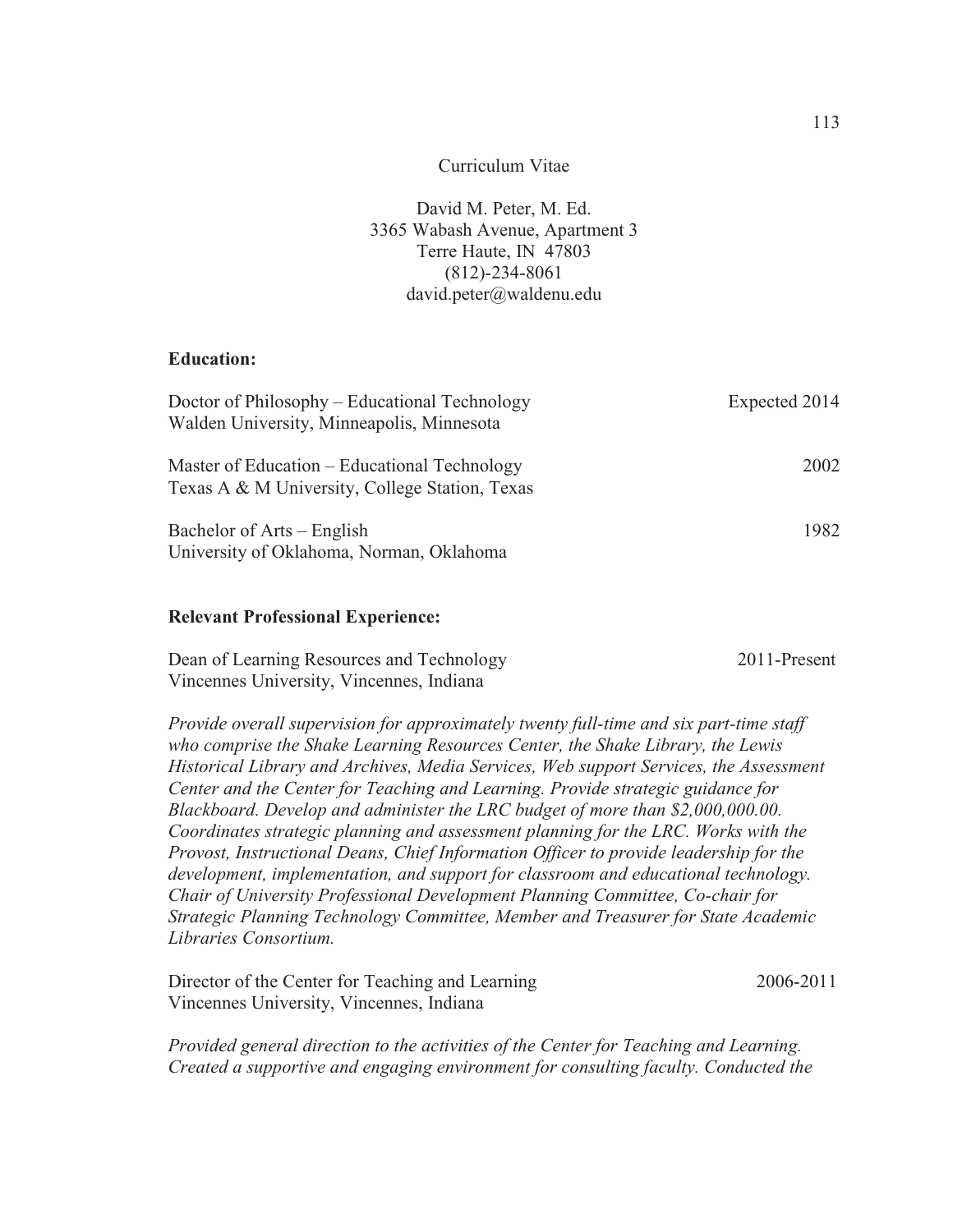*Teaching Transformation Academy, an intensive semester-long professional development opportunity for faculty. Provided leadership for the development, maintenance and use of advanced instructional technology. Served on the institutional AQIP Committee, Institutional Technology Committee and Institutional Assessment Committee.* 

Instructional Design Specialist 2002-2006 Indiana State University, Terre Haute, Indiana

*Provided expert advise and instructional design services and consultation to faculty. Assisted in the development of distance education delivered courses. Coordinated service requests between technology support and faculty. Facilitated and modeled appropriate and effective uses of technology in teaching and learning.* 

Instructional Design Specialist 1999-2002 Texas Engineering Extension Service, College Station, Texas

*Developed training modules for classroom and distance delivery modes. Developed learner appropriate interactivities and assessments. Worked with clients to ensure end product met requirements. Maintained and developed CEU related documentation.* 

### **Teaching Experience:**

| English Composition I, ENGL 101-033 | Fall Semester 2013 |
|-------------------------------------|--------------------|
| Basic Essay Writing, ENGL 011-033   | Fall Semester 2012 |

#### **Publications:**

- Peter, D. (2010). "Compact and cost-effective, netbook has potential in education." *Community College Times*. Available online at http://www.communitycollegetimes.com/Pages/Technology/Compact-and-costeffective-netbook-has-potential-in-education.aspx.
- Peter, D. (2004, Winter). "Instructional design considerations for experiential web based training." *Journal of Interactive Instruction Development*, *16*(3), 9-13.
- Peter, D. (2003, Fall). "An Organizational Framework for Evaluating Online Courses," *Academic Exchange Quarterly 7*(3), 224–228.

## **Professional Presentations and Papers:**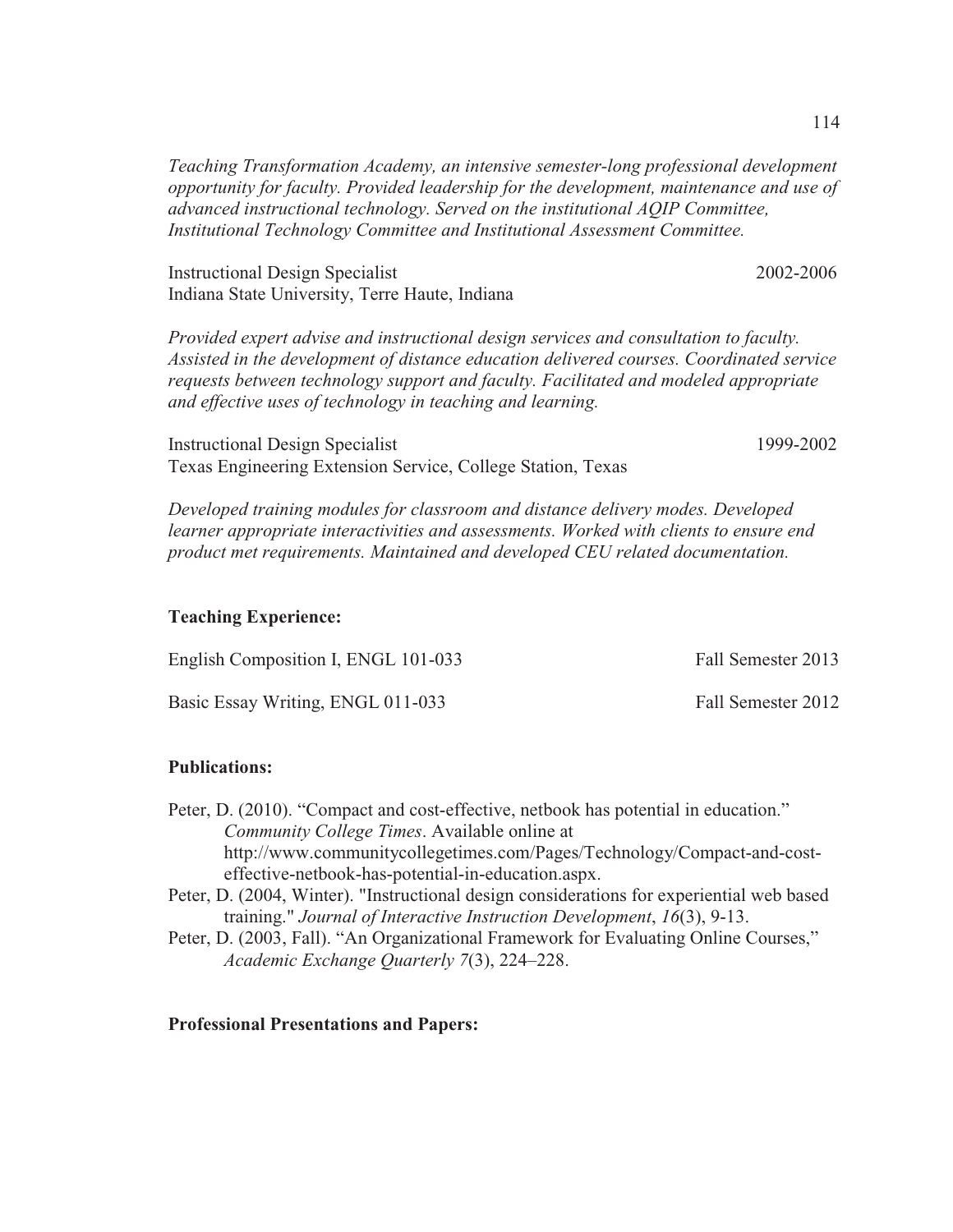- Peter, D. (2013). *Strategic assessment, academic libraries, and you: Linking assessment to results to planning*. An invited paper presentation at the Indiana Library Federation 2013 Annual Conference, Indianapolis, Indiana. October 2013.
- Peter, D. (2013). *Leadership, strategic planning and emerging trends*. An invited paper presentation at the Indiana Library Federation 2013 Annual Conference, Indianapolis, Indiana. October 2013.
- Peter, D. (2013). *Trends for the academic library 2013*. A paper presentation at the Indiana Libraries Federation (ILF) District 5/7 Meeting, Cunningham Memorial Library, Indiana State University, Terre Haute, Indiana. May 2013.
- Peter, D. (2012). *Leveraging digital collections*. An invited keynote paper presentation at the Academic Libraries of Indiana (ALI) Annual Meeting, Indiana Wesleyan University Center, Indianapolis, Indiana. May 2012.
- Peter, D. (2011*). Professional development: Innovation and engagement using the iPhone and iPad*. A paper presentation at the 2011 STEMTech Conference, League for Innovation in the Community College, Indianapolis, Indiana. October 2011.
- Peter, D. (2009). *To tweet or teach, or tweet and teach*. A paper presentation at the Conference on Information Technology 2009, League for Innovation in the Community College, Detroit, Michigan. October 2009.
- Slayton, R., & Peter, D. (2009). *Don't tell me how to teach, turn on the computer*. A paper presentation at the Conference on Information Technology 2009, League for Innovation in the Community College, Detroit, Michigan. October 2009.
- Peter, D. (2008). *Frontline faculty development technology tools*. A paper presentation at the Conference on Information Technology 2008, League for Innovation in the Community College, Salt Lake City, Utah. October 2008.
- Peter, D. (2008). *Technology, teaching and learning from the frontline*. A paper presentation at the Conference on Information Technology 2008, League for Innovation in the Community College, Salt Lake City, Utah. October 2008.
- Peter, D. (2004). *Instructional design considerations in experiential web–based instruction*. A paper presentation at the New Learning Technologies Orlando 2004 Conference on Training, Education & Job Performance Improvement, Orlando, Florida. February 2004.
- Peter, D. (2004). *Design considerations for experiential web–based instruction*. A paper presentation at the 2004 College Teaching and Learning Conference, Lake Buena Vista, Florida. January 2004.
- Peter, D. (2003). *Creating usable web sites*. A paper presentation at the TAM Kellar Conference, Reston, Virginia. February 2003.